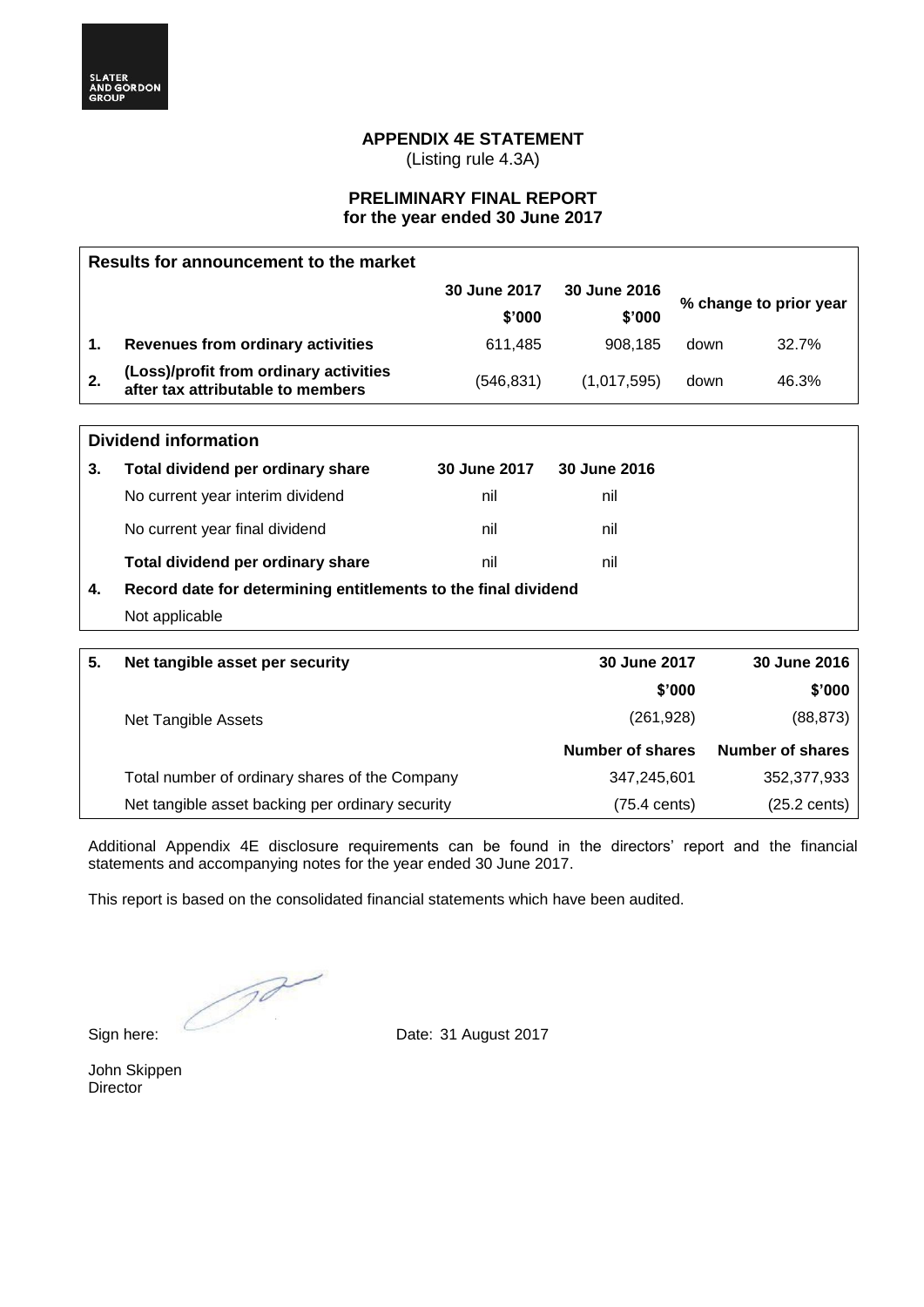SLATER AND GORDON LIMITED and CONTROLLED ENTITIES ABN 93 097 297 400

# **FINANCIAL REPORT FOR THE YEAR ENDED 30 JUNE 2017**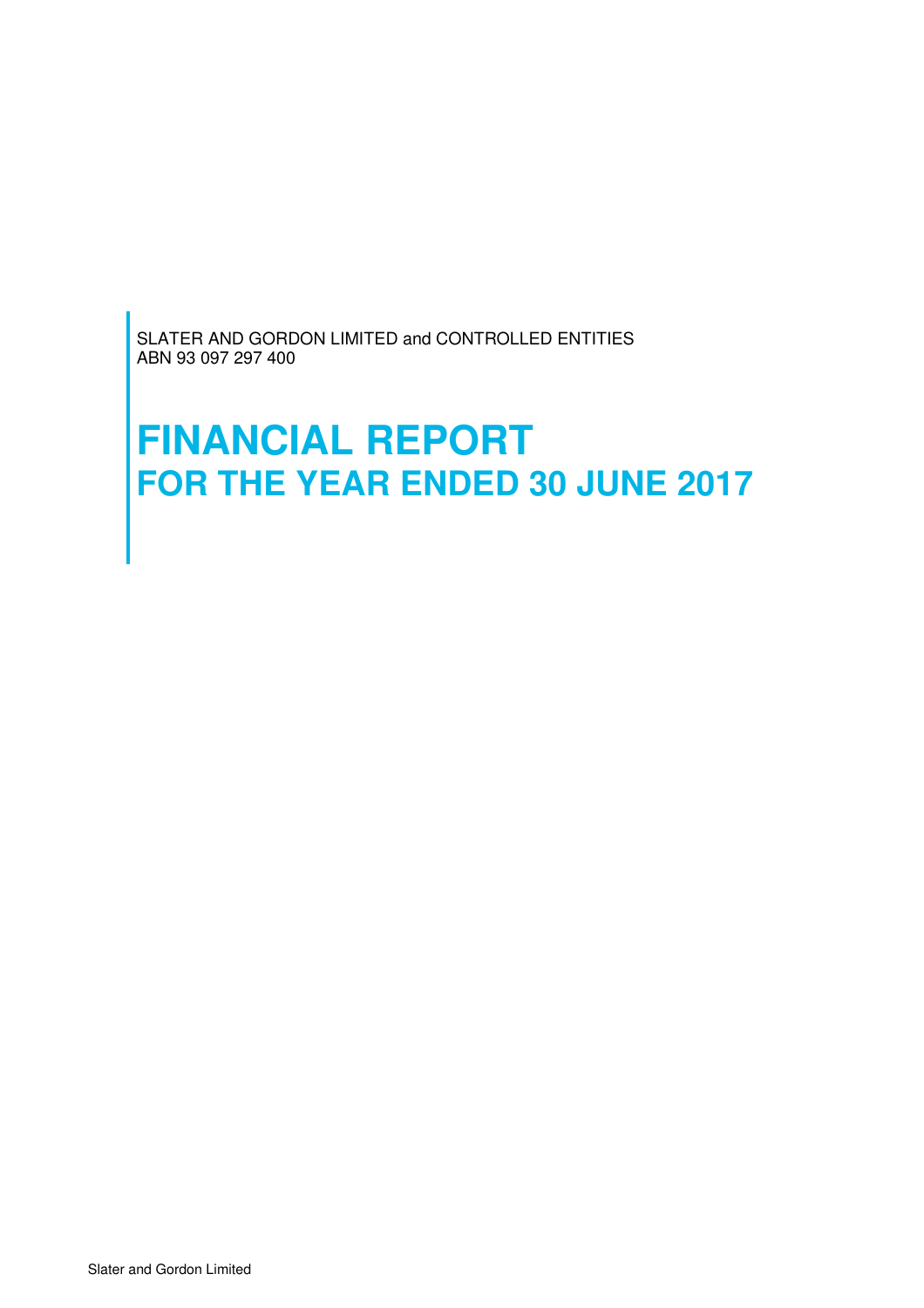## **TABLE OF CONTENTS**

| OPERATING AND FINANCIAL REVIEW                                                       |
|--------------------------------------------------------------------------------------|
|                                                                                      |
|                                                                                      |
|                                                                                      |
|                                                                                      |
|                                                                                      |
|                                                                                      |
| <b>FINANCIAL REPORT</b>                                                              |
| Consolidated Statement of Profit or Loss and Other Comprehensive Income for the Year |
|                                                                                      |
| Consolidated Statement of Changes in Equity for the Year Ended 30 June 2017  39      |
|                                                                                      |
|                                                                                      |
|                                                                                      |
|                                                                                      |
|                                                                                      |
|                                                                                      |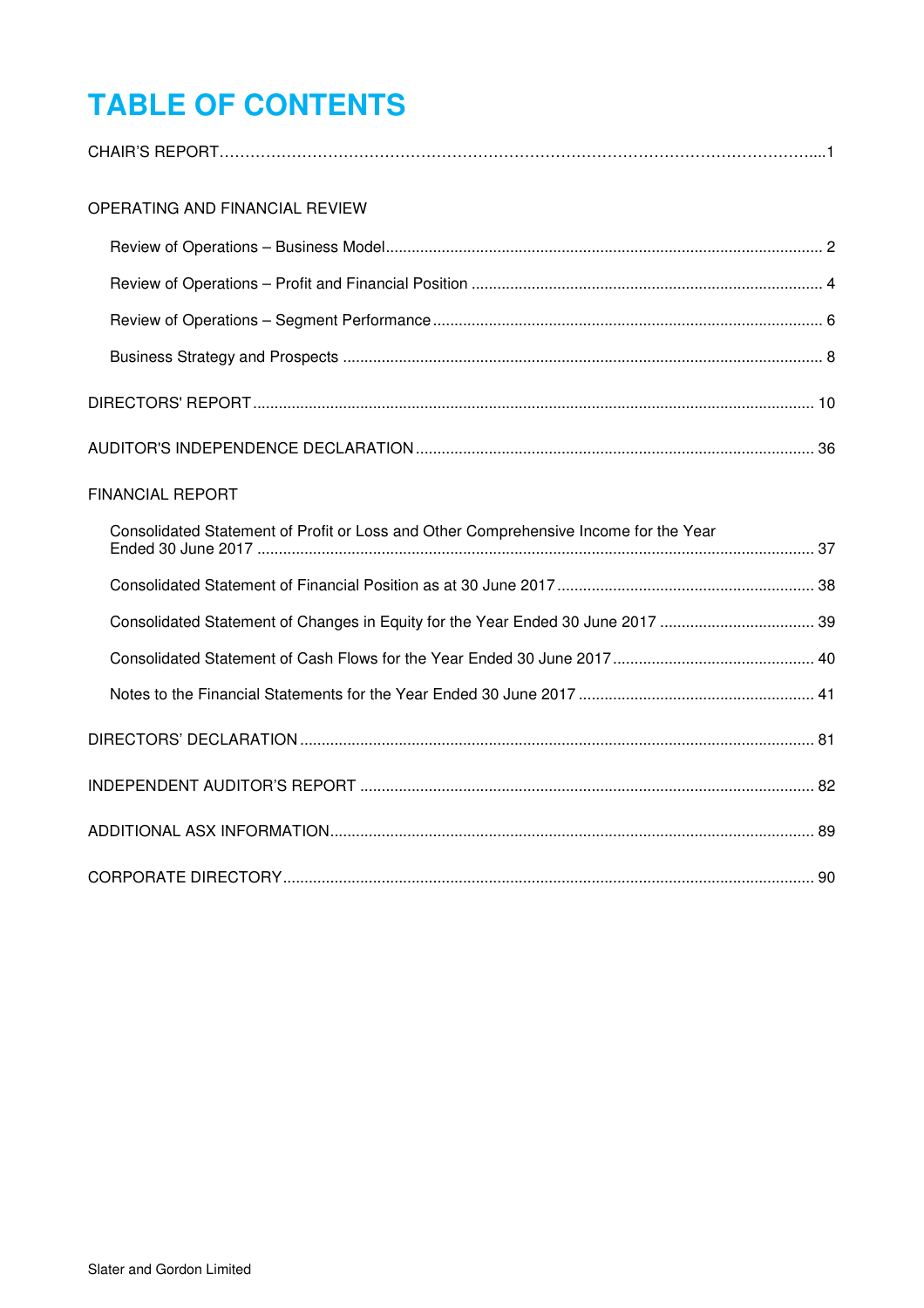## **Chair's Report**

Slater and Gordon's financial results for the year ended 30 June 2017 reflect continued underperformance across the UK and Australian operations. As announced in February 2017, the support of our lenders became fundamental during this period due to the size of the Company's debt relative to its market valuation. Accordingly the Company and its lending group began to work co-operatively towards a re-configuration of the Group's capital structure.

In June 2017 the Company announced it had entered in to a recapitalisation agreement with its lenders. The recapitalisation agreement and the additional funding which the Company's lenders agreed to provide under the amended agreement announced on 31 August 2017, will permanently reduce Slater and Gordon's debt to a sustainable level and is intended to provide a stable platform for the future operations of the Company. Regrettably the interests of existing shareholders will be significantly diluted and I and the Board are deeply sorry for this. The recapitalisation provides the best opportunity to secure the future of the firm, its clients and employees. Further details will be provided to Shareholders in the coming months.

A process of Board and senior management renewal was agreed as part of the recapitalisation process. Existing Board members, including myself, will resign as new appointments are made. Andrew Grech stood down from his position as Group Managing Director in June 2017. I would like to take this opportunity to thank James Millar and Tom Brown for their valuable service to the Board. Both joined in the midst of a challenging period for the Company and their wealth of experience was appreciated over the past financial year.

I would like to also thank Andrew Grech for his 23 year service to Slater and Gordon. Andrew will continue to be involved, for a short time, through his role as a Non-Executive Director on the Board. As also announced, Hayden Stephens will take on an expanded role as CEO of the Australian business and have responsibility for the Group functions and Ken Fowlie will continue to lead the UK operations.

Slater and Gordon remains resilient, continuing to service the legal needs of hundreds of thousands of clients across the UK and Australia every year. While the past 2 years have no doubt been one of the most difficult periods in the firm's history, what remains in place is the commitment of our people to serving the needs of our clients. I would like to thank all staff in both the UK and Australia for their dedication and their hard work and sincerely wish them and the firm every success. This will be my last report as Chair of Slater and Gordon and it has been a privilege to serve in this capacity.

 $\widehat{\mathcal{P}}$ 

John Skippen Chair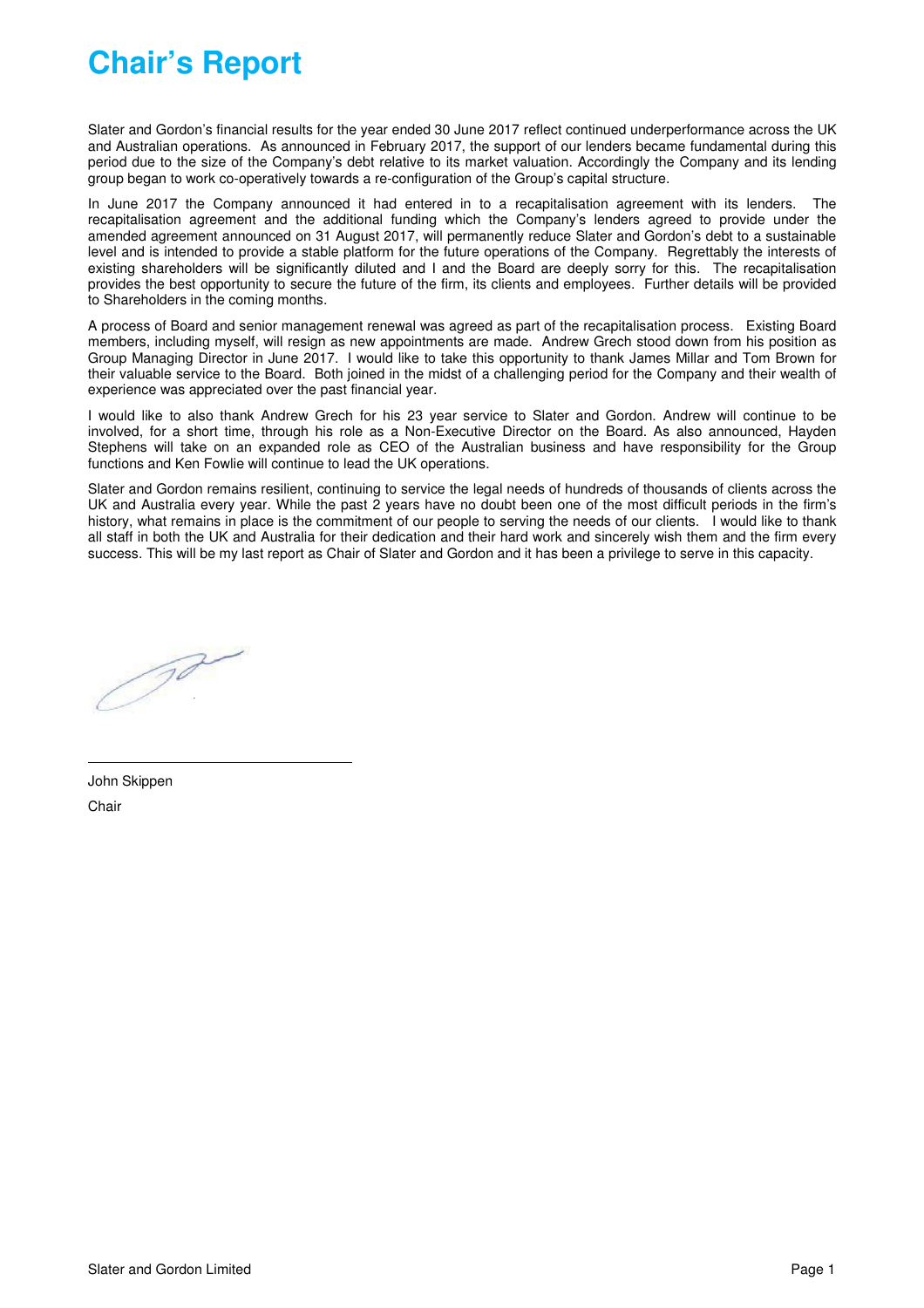## **Review of Operations – Business Model**

### **Overview**

Slater and Gordon Group is a leading consumer legal services organisation with 1,140 staff operating in 51 locations across Australia and 3,070 staff operating in 20 locations across the United Kingdom (UK). The Company provides legal services in two main areas of consumer law – Personal Injury Law (including motor vehicle accidents, workers compensation/employers liability, industrial disease and civil liability law) and General Law (including family and relationship law, wills, estate planning, probate, business and specialised litigation, class actions, real estate, crime and regulation, employment, reputation and professional discipline). Slater and Gordon listed on the Australian Securities Exchange (ASX) in 2007 and expanded its operations into the UK in 2012. In FY17 the Company had three main operating segments: Slater and Gordon Lawyers Australia (SGL Australia) in Australia and Slater and Gordon Lawyers UK (SGL UK) and Slater Gordon Solutions (SGS) in the UK.

### **Business Model**

Slater and Gordon's mission is to provide people with easier access to world class legal services. This is achieved by operating in segments of the legal market to which high levels of process and systems engineering can be applied to build operations of scale and capability that provide highly specialised services with a great deal of price certainty for clients.

Revenue is generated from providing legal and associated services to clients across Australia and the UK and is not reliant on any one key customer or case outcome. In FY17, 76% of fee and services revenue in Australia and 61% of fee and services revenue in the UK was derived from Personal Injury Law (PIL). Most PIL work is performed on a conditional fee basis ("No Win – No Fee") where legal fees are paid on the successful conclusion of a client's matter. In line with Australian accounting standards (AASB 15 Revenue from Contracts with Customers), PIL revenue is recognised over the life of a case using a stage of completion basis which relates to specific claim related milestones for each matter. Recognising revenue on this basis gives rise to a corresponding asset on the balance sheet – work in progress (WIP) that represents the value of work completed but unbilled at the end of the period. The majority of General Law (GL) work is conducted on a fee for service basis. Class actions are largely funded by third parties on a fee for service basis. The Motor Services and Health Services divisions of SGS earn services revenue by providing car hire and repair services and medical report procurement and rehabilitation services respectively.

## **Major Events during the Year**

### **Bank Facility Amendments**

During FY17 the support of the Company's lenders became fundamental to its continued operation. Several amendments were made to existing bank facilities in light of reduced performance expectations and liquidity concerns, but it became apparent as the year progressed that the Company needed to work with its lenders to consider recapitalisation options. The recapitalisation provided the best opportunity to secure the future of the firm, its clients and employees.

On 17 March 2017, the Company advised the ASX that in excess of 94% of its debt facility had traded from its original syndicate of par lenders to secondary debt buyers (the "New Senior Lenders") and that the New Senior Lenders intended to implement a solvent restructure of the Company. Later in March the New Senior Lenders agreed further amendments to the bank facilities including the capitalisation of A\$32m of interest payments otherwise due for payment on 28 June 2017.

### **Recapitalisation Agreement**

On 29 June 2017, the Group announced it had entered into a binding recapitalisation agreement with its lenders and subsequently, on 31 August 2017, the Group announced it had signed an amended binding restructuring support deed with 100% of its secured lenders in relation to the recapitalisation. The recapitalisation is intended to provide the Group with a sustainable level of debt and support a stable platform for its future operations.

The terms of the recapitalisation agreement also provide the Group with additional liquidity support for its continued operation prior to and post the implementation of the recapitalisation in the form of an increase of \$50m to the Group's \$40m working capital facility which will be available prior to the recapitalisation. Key terms of the recapitalisation and liquidity support are detailed in note 5.2 Financing Arrangements.

The recapitalisation is expected to be completed in early December 2017 and is subject to a number of conditions precedent which are detailed at note 5.2.4 Recapitalisation Agreement. These include shareholder approval of the recapitalisation and the settlement of the shareholder class action detailed in note 8 Subsequent Events.

The Company's Directors unanimously support the revised terms of the recapitalisation. The Directors continue to hold the view that current levels of bank debt materially exceed total enterprise value and that the Company requires a holistic restructuring of its balance sheet. Therefore, in the absence of a superior proposal, the Directors believe that the recapitalisation is the best outcome available for shareholders and all stakeholders.

The recapitalisation will enable the Company to pursue its mission to provide people with easy access to world class legal services, with a stabilised balance sheet and sound operating platform. Shareholders will retain the opportunity to participate in future value creation and recovery as the Company pursues its strategic plan in Australia.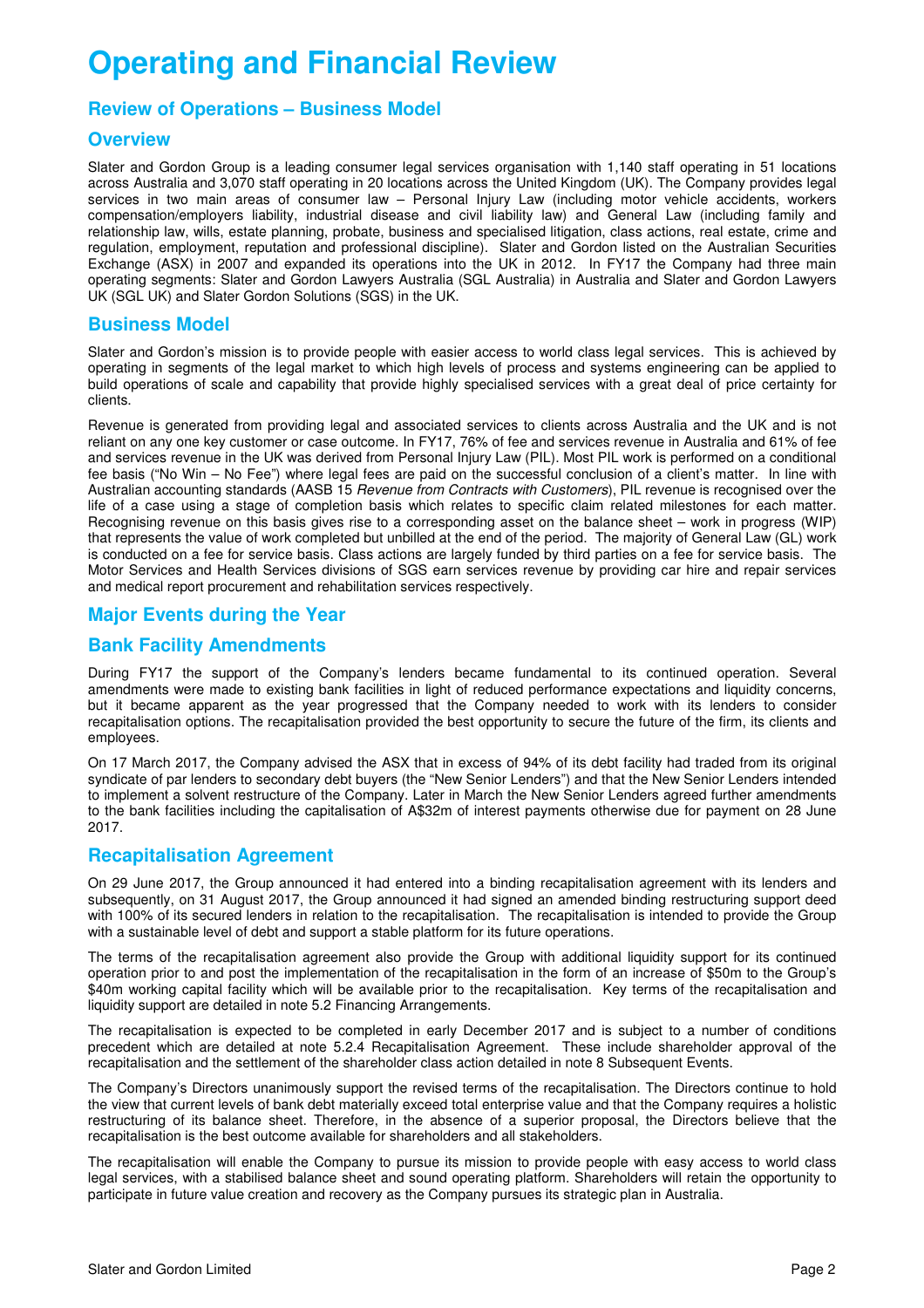## **Board Renewal and Group Managing Director Resignation**

Under the recapitalisation agreement, the existing Board has agreed to undertake a Board renewal process which will enable the New Lending Group, who will own approximately 95% of the Company's equity on implementation of the recapitalisation, to elect new directors. All existing directors will resign in due course as new directors are appointed.

Andrew Grech stood down from his position as Group Managing Director, effective 29 June 2017. Andrew remains a Non-Executive Director of the Company in the short term until a replacement has been appointed with the qualifications required to fill the role of legal practitioner director as required by the relevant provisions of the Legal Professions Act 2007 (Victoria) and equivalent provisions in the jurisdictions in which the Company conducts legal practices.

### **Shareholder Claims**

During FY17, two shareholder class action proceedings were filed against the Company by former and existing shareholders.

As announced to the ASX on 11 July 2017 the Company has reached in principle conditional agreement to settle the class action proceeding brought on behalf of Mr Matthew Hall (the "Hall Proceedings") on terms which will resolve all shareholder claims against the Company, however they may arise. Whilst the settlement is subject to formal legal documentation and approval by the Federal Court, the agreed settlement terms are as follows:

- an agreed settlement amount of \$36.5m, of which \$32.5m will be made available by the Company's insurers;
- the settlement amount will be applied towards any shareholder claims against the Company, however they may arise, including any other claims or potential claims which have been, or which have not been, notified to the Company ("Shareholder Creditors");
- the settlement amount will be distributed to Shareholder Creditors, and all claims by Shareholder Creditors will be compromised, via a creditors' scheme of arrangement, subject to the requisite approval of Shareholder Creditors and the Court ("Shareholder Creditor Scheme"); and
- the settlement is without admission of liability by the Company.

The Shareholder Creditor Scheme, the Senior Lender Scheme and Court approval of the settlement terms for the Hall Proceedings will all be inter-conditional on each other.

## **Claim against Watchstone Group Plc**

On 14 June 2017, the Company filed and served a claim in the High Court of England and Wales against Watchstone Group Plc for approximately £600m. The claim is based upon serious allegations against Watchstone and its then senior management, including fraud, concerning the purchase by Slater and Gordon in 2015 of business assets from Watchstone Group Plc (formerly known as Quindell Plc) which have since been rebranded as SGS. The litigation is currently in an early stage. Under the Share Purchase Agreement, the Company having obtained a positive merits based opinion from an independent barrister, £50m currently held in escrow against warranty claims will continue to be held in escrow until such claims are resolved.

## **Potential UK Legislative Changes**

In November 2015, the "Autumn 2015 Chancellor's Statement" included proposals, which if implemented, would impact on the rights of people to obtain compensation in minor soft tissue injury claims. Changes to the compensation framework remain unpredictable both in terms of outcome and timing. The Company continues to work constructively with policy makers and other stakeholders with the goal of establishing stabilisation in the operating environment.

### **Intangibles Impairment**

In the first half of the year ended 30 June 2017 the Company recognised an impairment charge of \$350.3m against the carrying value of UK intangible assets due to a downward adjustment to forecast performance in the UK. An additional \$11.0m intangibles impairment charge was recognised in the second half of the financial year in relation to the Australian operations.

## **ASIC Queries**

On 20 December 2016, the Company was served by ASIC with two notices to produce documents. ASIC's queries focused on the accuracy of financial records and accounts of the Company for the period between 1 December 2014 and 29 September 2015.

As advised to the ASX on 24 March 2017, ASIC has concluded its investigation and advised the Company that there was no evidence of any breach of the law.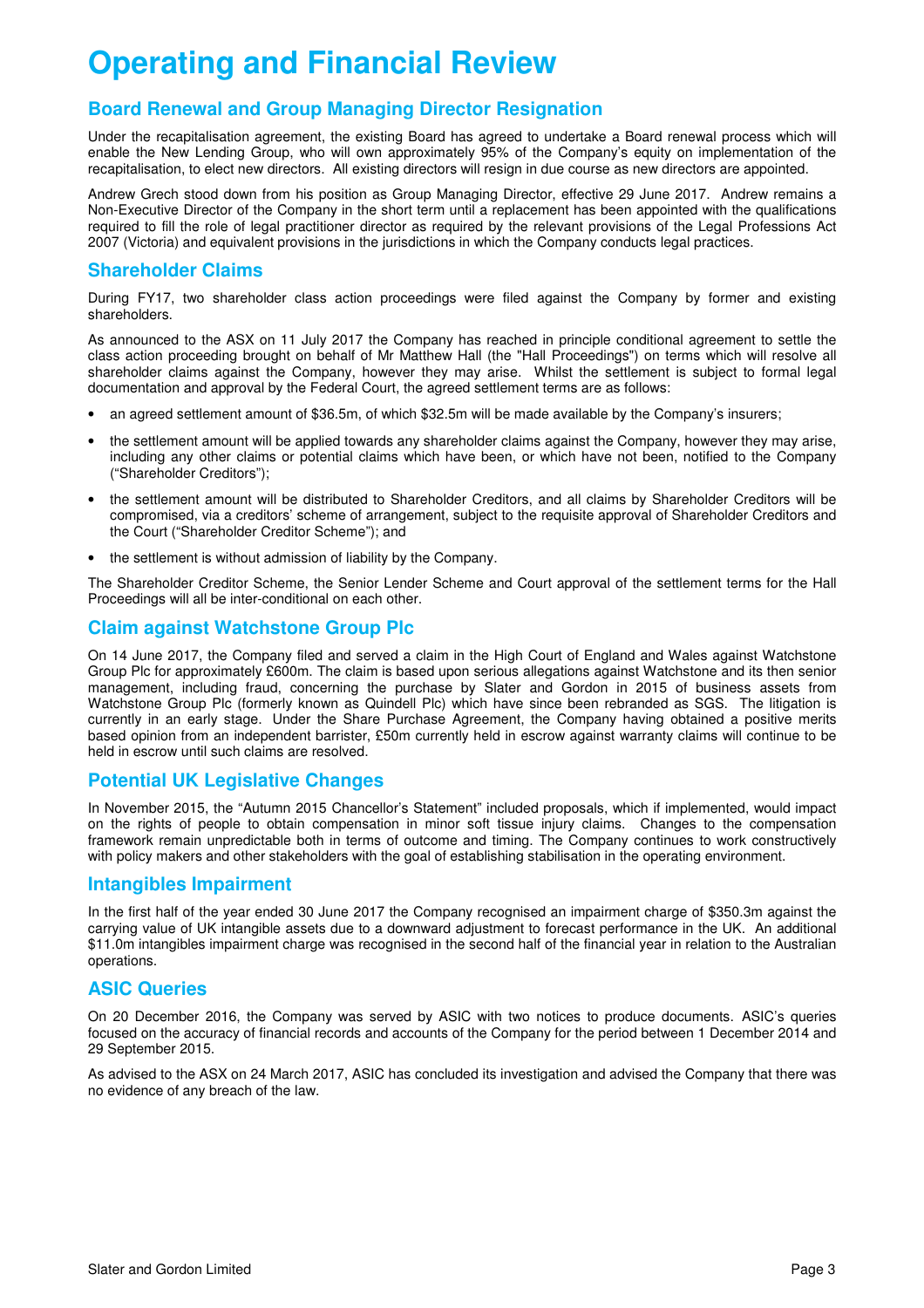## **Review of Operations – Profit and Financial Position**

A summary of Slater and Gordon's results for the year ended 30 June 2017 and the prior corresponding period are shown below.

|                                                       | <b>FY17</b><br>A\$m | <b>FY16</b><br>A\$m |
|-------------------------------------------------------|---------------------|---------------------|
| Total Revenue and other income                        | 611.5               | 908.2               |
| Net (Loss) After Tax                                  | (546.8)             | (1,017.6)           |
| Net (Loss) After Tax - Normalised <sup>(1)</sup>      | (75.2)              | (48.7)              |
| EBITDAW <sup>(2)</sup>                                | (76.1)              | (49.3)              |
| EBITDAW - Normalised <sup>(3)</sup>                   | 15.7                | 36.6                |
| Net Operating Cash Flow                               | (39.1)              | (104.2)             |
| Gross Operating Cash Flow - Normalised <sup>(4)</sup> | 10.2                | (57.6)              |

(1) Normalised for AASB3 adjustments, non-recurring restructuring costs, additional debtor/disbursement provisioning, Hall settlement contribution, intangibles impairment, non-recurring finance cost, tax normalisations and other miscellaneous items.

- (2) EBITDAW is defined as earnings before interest, tax, depreciation, amortisation and movement in work in progress and is presented prior to non-cash impairment.
- (3) Normalised for AASB3 adjustments, non-recurring restructuring costs, additional debtor/disbursement provisioning, Hall settlement contribution and other miscellaneous items.
- (4) Gross Operating Cash Flow ("GOCF") is defined as net cash (utilised)/provided by operating activities before interest received, borrowing costs paid, income tax and payments to former owners. GOCF has been normalised for non-recurring restructuring payments to suppliers, redundancy costs and sale of business costs.

"EBITDAW", "EBITDAW – Normalised", "Gross Operating Cash Flow – Normalised" and "Net (loss)/profit after tax – Normalised" balances presented in this announcement are unaudited non-IFRS measures that, in the opinion of the Directors, are useful in understanding and appraising the Company's performance

The full year result was impacted by:

- a \$361.3m impairment charge against the carrying value of intangible assets, \$350.3m of which was recognised in relation to UK goodwill in the first half of the financial year;
- underperformance across the UK and Australian operations in relation to resolution of personal injuries claims;
- \$47.1m of non-recurring restructuring costs including consultants costs, redundancy and property rationalisation costs in both Australia and the UK;
- a negative net movement in Work In Progress ("WIP") of \$51.8m (FY16: \$41.3m);
- net finance costs of \$50.7m which included \$9.6m in facility amendment fees; and
- material labour, advertising and marketing cost savings secured across the business as a result of operational efficiency programmes.

The consolidated statement of profit or loss and other comprehensive income contains a number of transactions which have been normalised to provide greater clarity to the underlying operational results. The normalisation items for FY17 and the FY16 comparative period are:

- (i). Impairment charge against the carrying value of intangible assets;
- (ii). Payments to former owners reclassified as remuneration under the new accounting treatment for deferred consideration under AASB 3;
- (iii). Non-recurring restructuring costs including consultants costs, redundancy costs and property rationalisation costs;
- (iv). Additional provisioning for debtors and disbursements following a thorough review of provisioning;
- (v). The Company's contribution to the settlement of the Hall proceedings;
- (vi). Other miscellaneous items;
- (vii). Non-recurring finance costs; and
- (viii). Tax normalisations.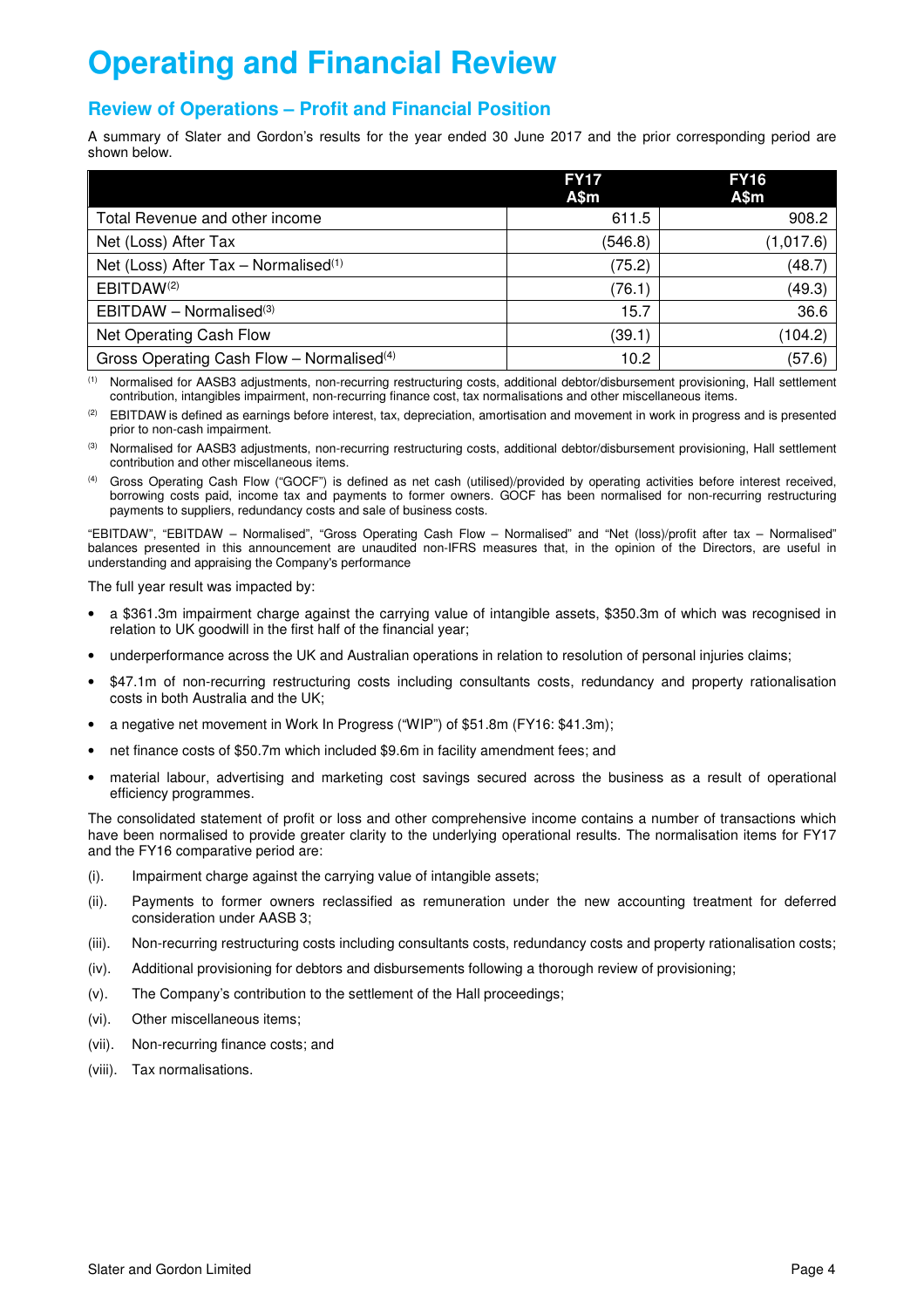## **Review of Operations – Profit and Financial Position (continued)**

The impact of these normalisations on Net (Loss)/Profit After Tax is as follows:

|                                                                | <b>FY17</b><br>A\$m | <b>FY16</b><br>A\$m |
|----------------------------------------------------------------|---------------------|---------------------|
| Net (Loss)/Profit After Tax - Reported                         | (546.8)             | (1,017.6)           |
| Normalisation adjustments:                                     |                     |                     |
| Intangibles impairment charge                                  | 361.3               | 879.5               |
| Payments to former owners                                      | 11.6                | 33.2                |
| Non-recurring restructuring costs                              | 47.1                | 33.3                |
| Additional debtor/disbursement provisioning                    | 18.0                | 18.7                |
| Non-recurring finance costs                                    | 9.6                 | 14.9                |
| Items incl. Hall settlement &<br>Other<br>audit<br>adjustments | 15.1                | 0.7                 |
| Tax implications of above                                      | (15.7)              | (11.4)              |
| De-recognition of tax losses                                   | (7.9)               | 0.0                 |
| Write-back of deferred tax liability                           | 32.6                | 0.0                 |
| Net (Loss)/Profit After Tax - Normalised                       | (75.2)              | (48.7)              |

Total revenue and other income decreased by 32.7% due to reduced total revenue across all three main operating segments driven by underperformance in relation to resolution of personal injuries claims and the loss of two key contracts in SGS Motor.

This decrease was partly offset by material labour, advertising and marketing cost savings secured across the business as a result of operational efficiency programmes. SGL Australia, SGL UK and SGS segment results are discussed in more detail from page 6.

Total revenue in the consolidated statement of profit or loss and other comprehensive income includes an item shown separately as "Services revenue". This amount represents the revenue associated with the SGS Motor and Health Services businesses. The "Cost of sales" line item also relates to the SGS Motor and Health Services businesses.

The largest component of operating costs are salaries and employee benefits. There are also material marketing and advertising expenses to support the Slater and Gordon suite of brands, with brand awareness being a key driver of client enquiries.

## **Cash Flow**

Net operating cash flow was an outflow of \$39.1m for the year (FY16 outflow of \$104.2m). When normalised for nonrecurring restructuring costs, gross operating cash flow (excluding net finance and tax payments/receipts and payments to former owners) was \$10.2m (FY16 outflow of \$57.6m).

## **Financial Position**

A summary of key items relating to the Group's financial position are provided below.

|                                                 | <b>30 June 2017</b><br>\$m | 30 June 2016<br>\$m |
|-------------------------------------------------|----------------------------|---------------------|
| Net (liabilities)/ assets                       | (248.8)                    | 305.1               |
| Net debt                                        | 747.7                      | 682.3               |
| Loan and overdraft facilities $-$ £ denominated | 376.0                      | 376.0               |
| Loan and overdraft facilities - A\$ denominated | 130.0                      | 94.0                |

## **Net Assets**

The Group has net liabilities of \$248.8m at 30 June 2017, which has decreased from net assets of \$305.1m at 30 June 2016 due mainly to an intangibles impairment charge of \$361.3m primarily relating to the UK business, a negative \$72.6m movement in work in progress during FY17 and the impact of underperformance across the business.

The significant balance sheet items are: WIP – representing the value of work completed but unbilled, Receivables – including trade receivables and disbursements to support a client matter that are reimbursed at settlement, Borrowings – (see Debt section below) and lastly Payables – including trade payables and legal creditors where Slater and Gordon has arranged deferred conditional payment terms on behalf of the client in relation to the disbursements incurred on a client matter.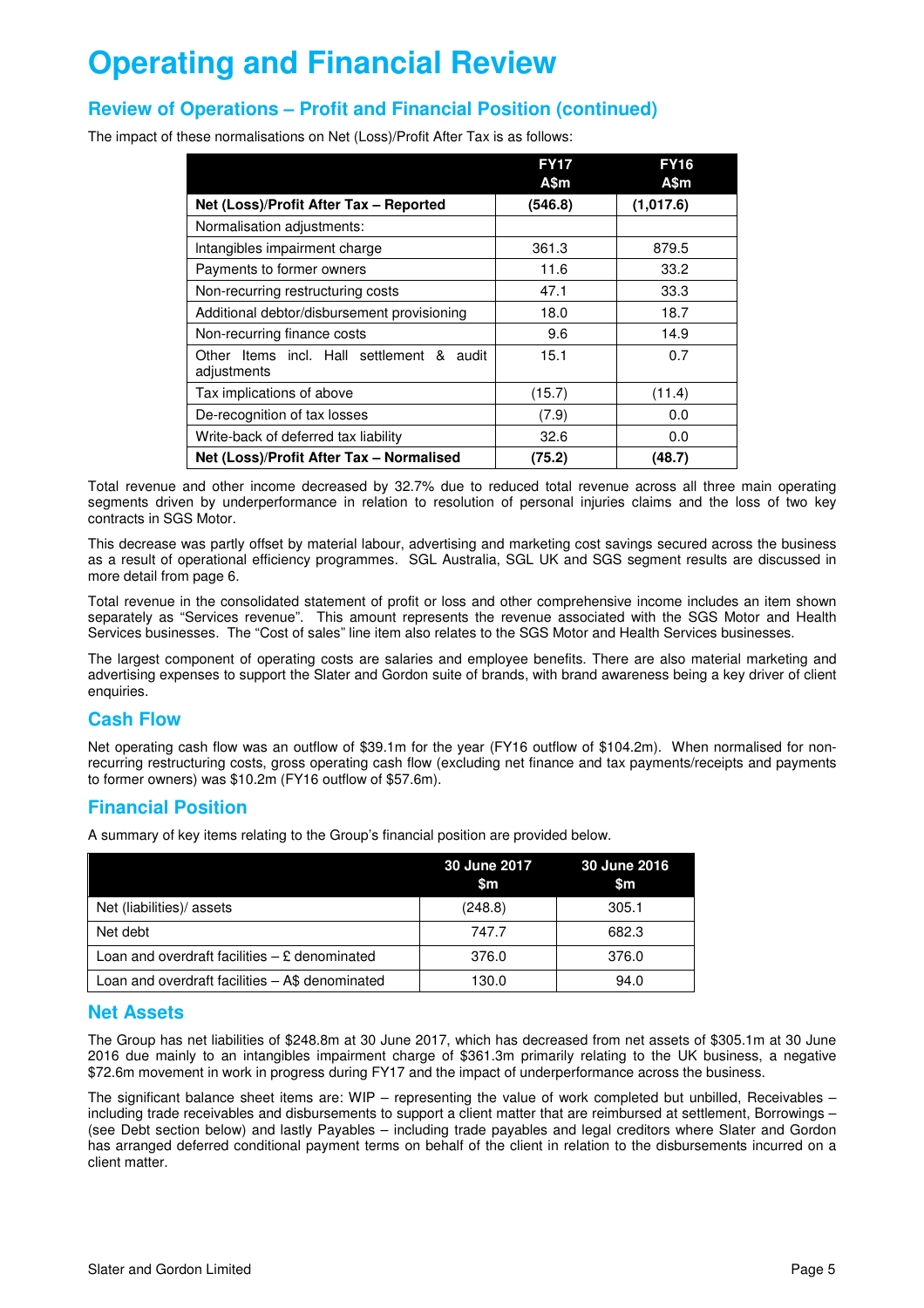## **Debt**

At 30 June 2017 gross debt was \$780.9m and net debt \$747.7m.

On 17 March 2017, the Company advised the ASX that in excess of 94% of its debt facility had traded from its original syndicate of par lenders to secondary debt buyers (the "New Senior Lenders") and that the New Senior Lenders intended to implement a solvent restructure of the Company. Later in March the New Senior Lenders agreed further amendments to the bank facilities including the capitalisation of A\$32m of interest payments otherwise due for payment on 28 June 2017.

As outlined above, on 31 August 2017 the Company announced that it had entered in to an amended binding restructure support deed ("RSD") with 100% of its secured senior lenders ("Senior Lenders") in relation to the recapitalisation of the Company.

Outstanding secured debt will be permanently reduced by a combination of releasing, refinancing and restating debt. The key terms of the recapitalisation and liquidity support are detailed in note 5.2 Financing Arrangements.

### **Dividends**

Directors have not declared a dividend for the 2017 financial year.

### **Review of Operations – Segment Performance**

A summary of revenue and earnings by segment is provided below.

| Fee and Services Revenue <sup>(1)</sup> | <b>FY17</b> | <b>FY16</b> | Variance |
|-----------------------------------------|-------------|-------------|----------|
|                                         | A\$m        | <b>A</b> Sm | $\%$     |
| SGL Australia                           | 226.7       | 265.6       | (14.6)   |
| <b>SGL UK</b>                           | 157.8       | 230.0       | (31.4)   |
| SGS                                     | 268.8       | 437.2       | (38.5)   |
| Group                                   | 653.3       | 932.8       | (30.0)   |

(1) Fee and services revenue is Revenue from contracts with customers less movement in WIP

| (Loss) before tax and net finance expense | <b>FY17</b><br>A\$m | <b>FY16</b><br><b>A</b> \$m | Variance<br>$\%$ |
|-------------------------------------------|---------------------|-----------------------------|------------------|
| <b>SGL Australia</b>                      | (67.2)              | (100.9)                     | (33.4)           |
| <b>SGL UK</b>                             | (98.5)              | (64.4)                      | 52.7             |
| SGS                                       | (334.7)             | (822.6)                     | (59.3)           |
| Group                                     | (500.4)             | (987.9)                     | (49.3)           |

| <b>EBITDAW - Normalised</b> | <b>FY17</b><br>A\$m | <b>FY16</b><br>A\$m | Variance<br>$\%$ |
|-----------------------------|---------------------|---------------------|------------------|
| <b>SGL Australia</b>        | 15.5                | 35.9                | (56.8)           |
| <b>SGL UK</b>               | (16.4)              | (2.6)               | 530.8            |
| SGS                         | 16.6                | 3.3                 | 403.0            |
| Group                       | 15.7                | 36.6                | (57.1)           |

## **Slater and Gordon Lawyers Australia (SGL Australia)**

### **Overview of Operations**

SGL Australia is a leading provider of consumer legal services in Personal Injury Law and General Law. SGL Australia employs 1,140 staff across 51 locations.

The Australian Personal Injury Law (PIL) business provides legal services to clients in a range of areas including motor vehicle accidents, workers compensation and civil liability law. The PIL practice contributed 75.8% of SGL Australia's FY17 fee and services revenue.

The Australian General Law (GL) business is made up of Personal Legal Services (PLS) and Business and Specialised Litigation Services (B&SLS) practice areas. PLS comprises Family and Relationship Law, Wills, Estate Planning and Probate practices. Work is predominantly performed on a fixed fee basis. B&SLS comprises Commercial, Estate, Employment and Professional Negligence Litigation, Class or Group Actions and Criminal Defence work. The GL practice contributed 24.2% of SGL Australia's FY17 fee and services revenue.

The Australian consumer legal services market is highly regulated, with regulations varying state by state. SGL Australia has used its scale and strong brand awareness to successfully respond to legislative change as and when it arises.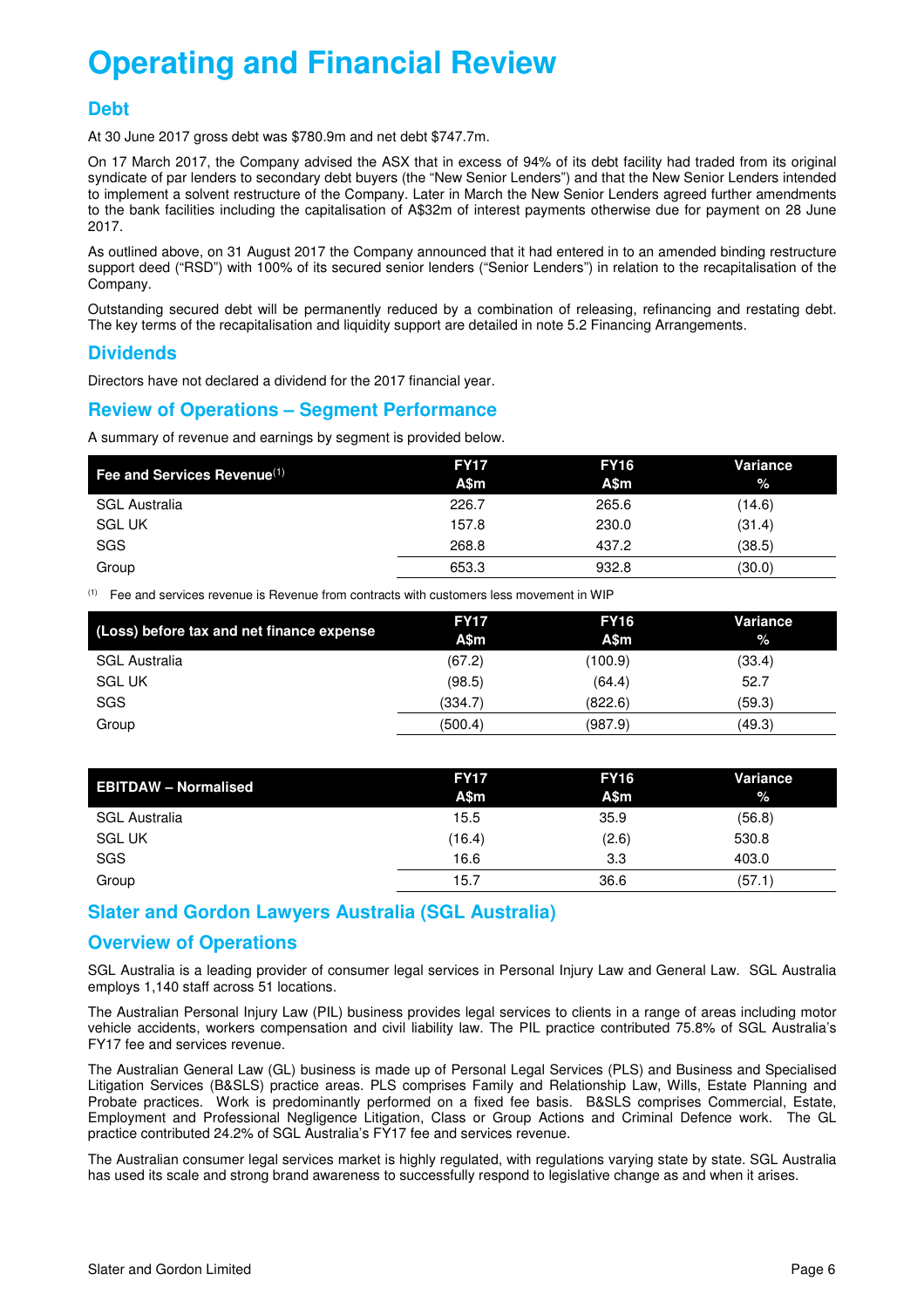## **Slater and Gordon Lawyers Australia (SGL Australia) Overview of Operations (continued)**

## **FY17 Performance Review**

- SGL Australia fee and services revenue decline of 14.6% was comprised of declines in both personal injury law (PIL) and general law (GL).
- PIL underperformance was due to a decline in case resolution rates.
- GL fee and services revenue was impacted by the closure of the conveyancing practice in late 2016, partly offset by a strong performance in class actions.
- Normalised EBITDAW was lower due to the decline in revenue partly offset by a reduction in operating expenditure.
- The net loss before tax and interest of \$67.2m includes a \$15.5m adverse movement in WIP, \$11.0m of intangibles impairment and \$50.3m of non-recurring restructuring costs, payments to former owners and provisioning.

### **Slater and Gordon UK**

Slater and Gordon operates in the UK as Slater and Gordon Lawyers (SGL UK) and Slater Gordon Solutions (SGS) employing 3,070 staff across 20 locations.

In February 2016, the Group commenced a major UK performance improvement programme. A key component of this programme was a business reorganisation focused on establishing centres of excellence in serious and specialised personal injury, fast track personal injury and general law services as well as rationalising the provision of shared services across the UK. This business reorganisation is now largely complete, and performance improvement activities are now focused on productivity improvements.

### **SGL UK**

### **Overview of Operations**

SGL UK focuses on the provision of serious and specialised personal injury law and general law services.

The Serious and Specialised Practice (SSP) provides legal services to clients in a range of personal injury law practice areas including road traffic accidents and employers liability, as well as in specialist areas such as industrial disease, clinical negligence, abuse and travel claims. The practice also provides specialist services to member services organisations. The SSP contributed 70.6% of SGL UK's FY17 fee and services revenue.

The SGL UK General Law (GL) business is organised into three practice areas: Personal legal services – providing services such as employment, family law, residential property and crime; Business Law services – providing services such as Commercial Real Estate, Regulatory, Business advisory and dispute resolution; and Group Litigation.

### **FY17 Performance Review**

- SGL UK fee and services revenue declined 17.0% in GBP terms due in part to the reduction in size of business following the business rationalisation programme.
- Normalised EBITDAW declined in GBP terms due to fee decline, partly offset by reduced labour and advertising costs.
- The net loss before tax and interest of \$98.5m includes a \$16.6m adverse movement in WIP connected with the planned transition of fast track claims from SGL UK to SGS Claims and \$16.7m of non-recurring restructuring costs.
- Despite a reduction in overall marketing investment, prompted brand awareness has continued to strengthen, with the SGL brand now recognised by 35% of UK survey respondents.

## **Slater Gordon Solutions (SGS)**

### **Overview of Operations**

SGS was acquired in May 2015 and is the leading fast track personal injury legal services provider in the UK, operating across the personal injury claims management value chain to provide claims, motor and health services. It is a collection of client focused businesses with systems and processes that have been designed to fully service the needs of the "not at fault" party who suffers loss or damage from an accident from one initial phone call.

There are three SGS operating businesses – Claims, Health and Motor Services. The Claims business deals with the origination, assessment and resolution of personal injury law claims with a focus on road traffic accidents. The Motor Services business provides accident management services to affinity groups for the benefit of road users. The services include co-ordination of the provision of temporary replacement vehicles and automotive repairs. The Health Services business provides rehabilitation and medical reporting solutions that may be required as part of a personal injury claim.

SGS is also currently progressing a legacy portfolio of noise induced hearing loss ("NIHL") claims acquired as part of the SGS acquisition.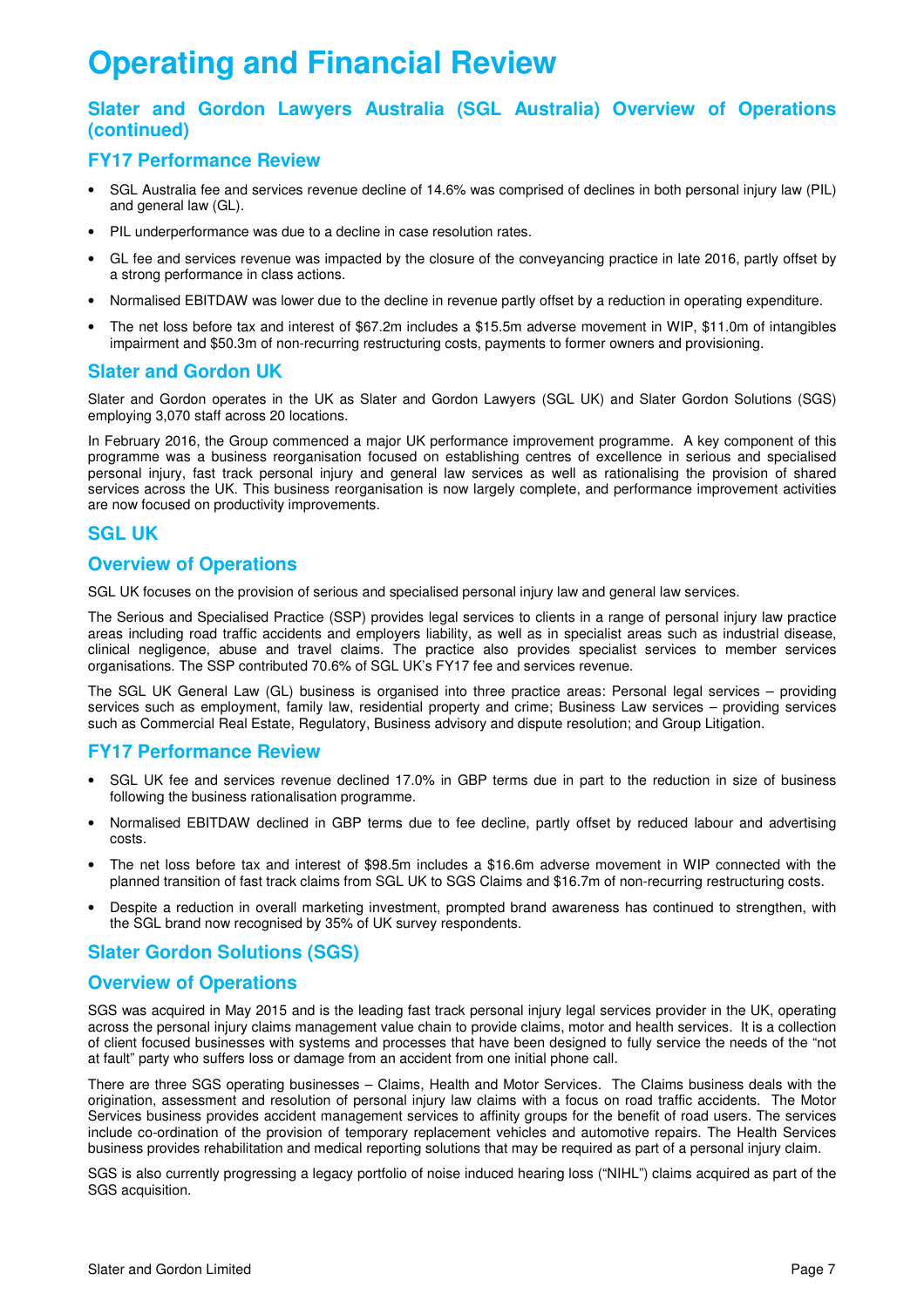## **Slater Gordon Solutions (SGS) Overview of Operations (continued)**

## **FY17 Performance Review**

- SGS fee and services revenue was down 25.5% in local currency terms compared to FY16 due mainly to reduced revenue from the Motor Services business after the loss of two (previously announced) key contracts and reduced fees from SGS Claims due to the deliberate reduction of road traffic accident (RTA) case intake.
- SGS delivered \$16.6m normalised EBITDAW in FY17. The improvement on FY16 performance was due mainly to improved performance in the noise induced hearing loss practice.
- The FY17 SGS net loss before tax and finance costs was \$334.7m. The primary driver of this was the first half goodwill impairment charge.

## **Business Strategy and Prospects**

## **Business Strategy**

The Group's core strategy is to execute an organisational transformation programme which will position both the UK and Australian operations for profitable growth. Comprehensive strategic and operational reviews are underway and operational efficiency programmes are being executed in the UK and Australia.

### **Risks**

Achievement of the business strategy and objectives could be impacted by a number of risks. Those risks could, individually or together, have an adverse effect on the achievement of our objectives and associated prospects.

Risk is an accepted part of doing business and the Group recognises the importance of, and is committed to, embedding pro-active risk management strategies, capabilities and culture across the Group. The identification, mitigation and management of material risks, ensure where possible, the viability and sustainability of our business.

As part of its management processes and operating cycle, the Group regularly reviews material business risks, as well as plans to mitigate these risks, and discusses these plans with the Board.

Set out below are the principal risks and uncertainties associated with the Group that could possibly impact the achievement of our strategy and objectives. The risks and uncertainties are not listed in order of significance and do not comprise every risk we encounter in conducting our business or every risk that may affect the achievement of our strategy and objectives. Rather, they are the most significant risks that we believe we should be monitoring and seeking to mitigate or otherwise manage at this point in time.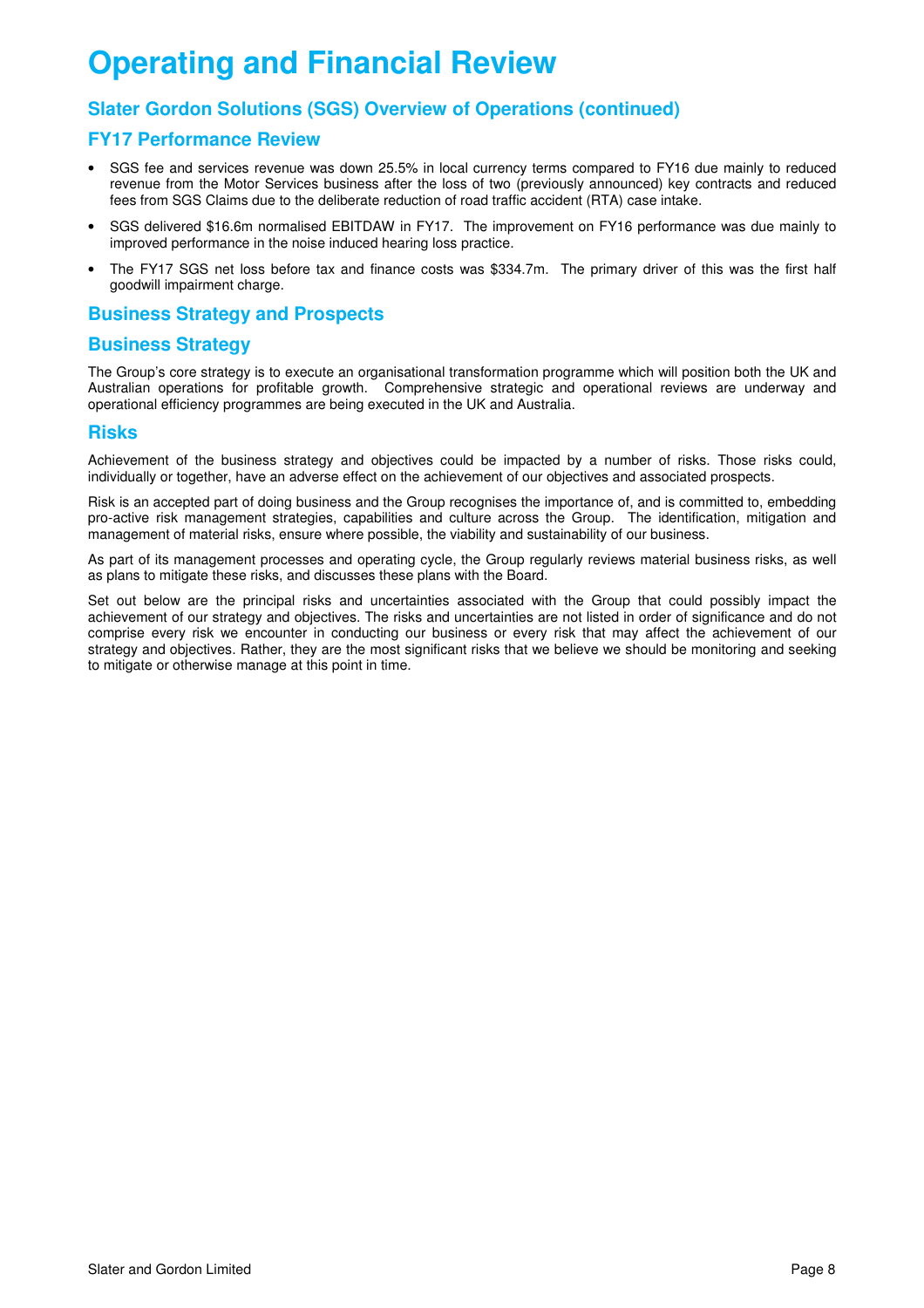## **Material Risks of the Group**

#### **Legislative Change Risk <b>Financial Risk Financial Risk**

The Group activities are subject to extensive regulation. Adverse regulatory or legislative changes may adversely impact the Group's operations, financial performance and position.

Comprehensive stakeholder engagement, informed discussion, government consultation to advocate our position, modelling of the potential impact of changes and business model and the optimisation of practice management service offerings are initiatives we use to monitor, manage and protect against potential legislative changes.

There are a number of key risks which arise directly from the operations of the Group as a major participant in the Australian and UK legal services industry.

The Group's financial performance and position have been, and in the future may continue to be, impacted by these risks.

The Group has performance improvement programmes in place designed to standardise, centralise, optimise and promote efficient and innovative operating platforms, IT systems and people strategies.

#### **Settlement of Class Actions, Recapitalisation, and Restructure Risk**

The in principle agreement to settle class actions, recapitalisation and restructuring of the Board and shareholdings as announced in the ASX announcements of 31 August, 29 June and 11 July 2017 are major changes to the structure and to the operating model of the Group. Major changes of this nature carry high levels of implementation risk.

The Board and Senior Management are working closely with all stakeholders to ensure these changes are implemented with minimal disruption to the ongoing operations.

There is risk that the Group will have a liquidity problem with insufficient funds to meet short term cash requirements in the months leading up to the recapitalisation. While the underlying cause of pressure in this area in FY16 and FY17 is that fee collection has not matched budget, the immediate risk is now assessed to be largely timing related for matters such as the collection of fees related to the Manus Island case.

Management is working with the Group's lenders to ensure that liquidity needs are monitored closely and arrangements are put in place where necessary to tide over short term liquidity needs.

#### **Operational Risk Competition and Market Share**

The Group operates in a competitive market which may adversely impact its financial performance and poses risk.

Relationship managers conduct proactive campaigns of reassurance and information sharing with our business partners that are deemed to be of high importance in terms of current business and securing future business.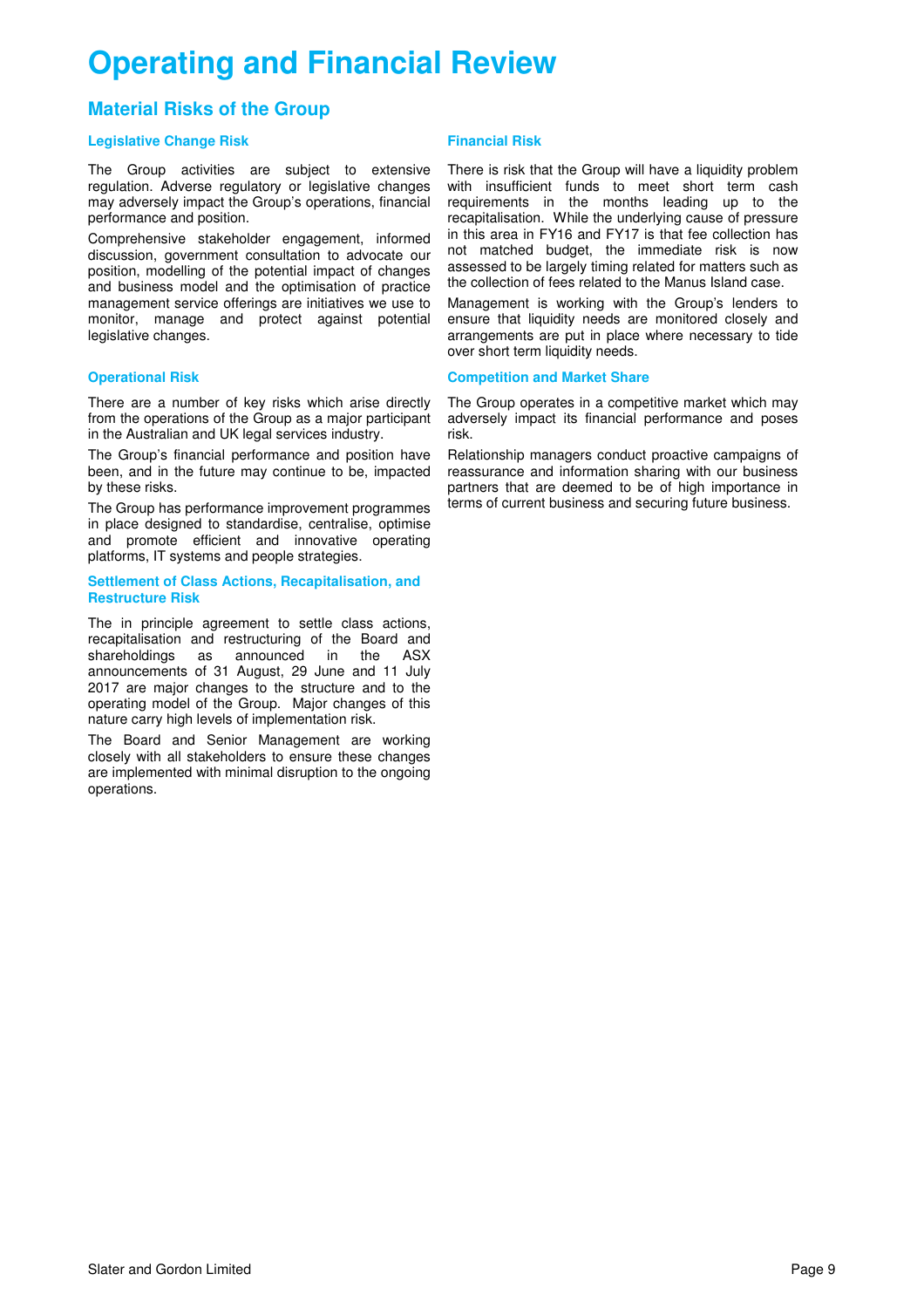The Directors present their report, together with the financial report of the consolidated entity consisting of Slater and Gordon Limited ("the Company") and its controlled entities (jointly referred to as "the Group"), for the financial year ended 30 June 2017 and the auditor's report thereon. This financial report has been prepared in accordance with Australian Accounting Standards. Compliance with Australian Accounting Standards ensures compliance with International Financial Reporting Standards ("IFRS").

### **Directors**

The directors in office at any time during the financial year and up to the date of this report are:

- John Skippen Chair
- Andrew Grech (ceased as Group Managing Director 29 June 2017, continuing as Non-Executive Director)
- James M. Millar
- Tom Brown (appointed 1 September 2016)
- Ian Court (ceased as director 30 August 2016)
- Ken Fowlie Chief Executive Officer, UK (ceased as director 30 August 2016)
- Erica Lane (ceased as director 30 August 2016)
- Rhonda O'Donnell (ceased as director 27 February 2017)

Details of the skills, experience, expertise and special responsibilities of each Director are set out in the "Information on Directors and Company Secretaries" section of this report.

### **Principal Activities**

The principal activity of the Group during the financial year was the operation of legal practices in Australia and the United Kingdom ("UK") providing legal services in two main areas of consumer law – Personal Injury Law and General Law.

### **Results**

The loss after income tax of the Group was \$546.8m (2016: net loss after tax of \$1,017.6m).

#### **Review of Operations**

The review of operations is contained in the Operating and Financial Review as set out on pages 2-9.

### **Significant Changes in the State of Affairs**

There have been no significant changes in the state of affairs of the Group other than those disclosed in the Operating and Financial Review.

### **Events Subsequent to Reporting Date**

Other than the matters detailed in Note 1.1, Note 5.2 and Note 8 to the financial statements, there have not been any matters or circumstances that have significantly affected, or may significantly affect, the results reported in the financial statements.

For clarification, the implementation of the recapitalisation and Board renewal as contained in the Operating and Financial Review and the financial statements will occur subsequent to the Reporting Date.

### **Likely Developments**

As part of the recapitalisation agreement, subject to the approval of the proposed scheme of arrangement, the Group will undertake a structural separation of the UK business from the Australian business. This is expected to occur in December 2017. Further details are included in the Operating and Financial Review.

The core strategy in Australia and the UK both prior to and after the proposed separation, is to implement an organisational transformation programme which will position both the Australian and UK operations for profitable growth. Comprehensive strategic and operational reviews are underway and operational efficiency programmes are being implemented.

### **Environmental Regulation**

The Group's operations are not subject to any significant environmental regulations or laws in Australia or the UK.

### **Environmental, Social and Corporate Governance**

Pursuant to ASX Corporate Governance Principle and Recommendation 7.4, which provides that companies disclose any material exposure to economic, environmental or social sustainability risks, the Company does not consider that the operations are materially exposed to environmental or social sustainability risk.

Information identifying risks related to the recapitalisation and restructure and legislative change and financial risks faced by the Company is contained in the Operating and Financial Review as set out on page 9.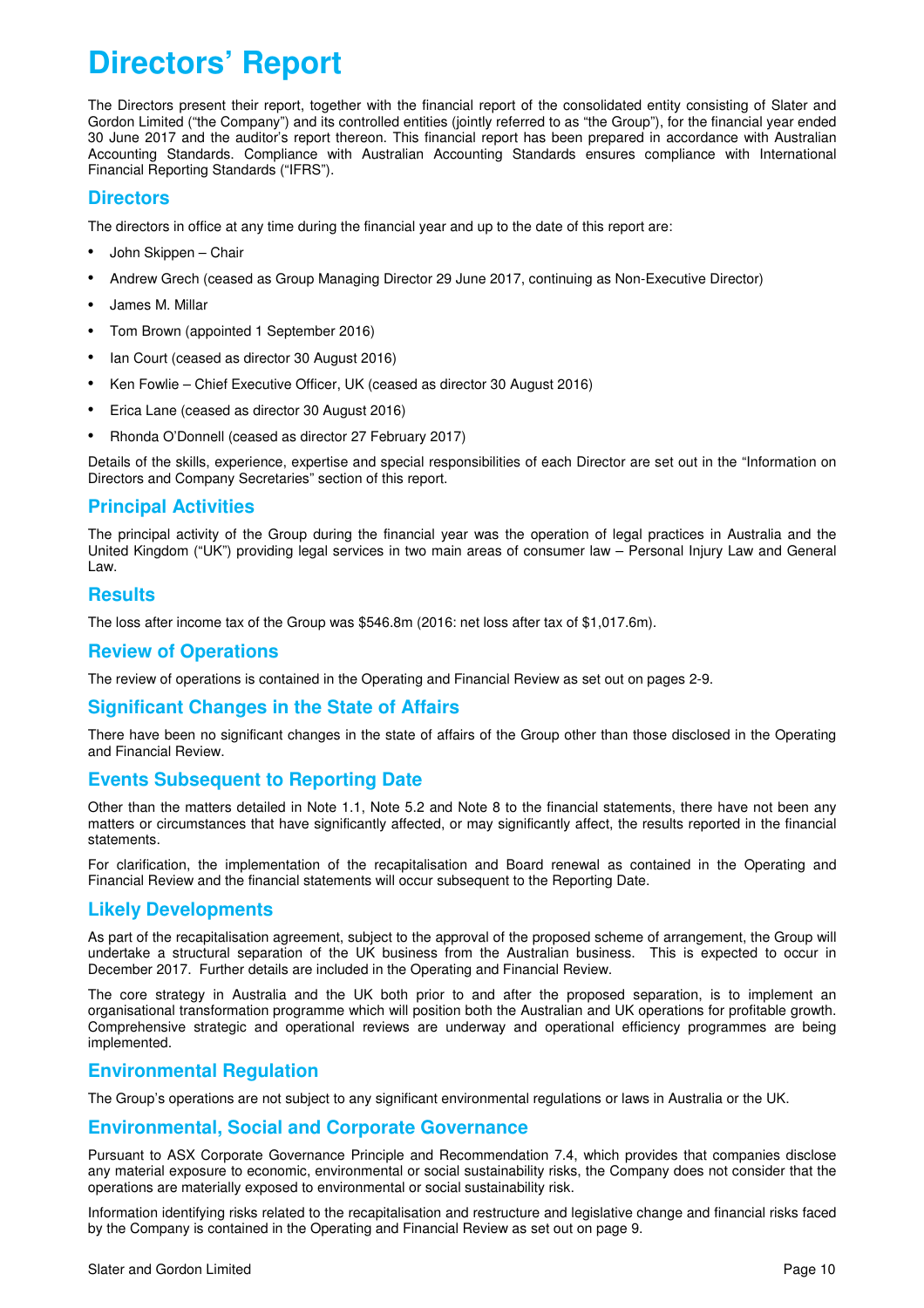## **Environmental, Social and Corporate Governance (continued)**

The Group will undertake a Board renewal process as part of the recapitalisation. All existing directors have agreed to resign in due course as new directors are appointed as nominated by the new lending group who will own approximately 95% of the Company's equity on implementation of the recapitalisation.

## **Dividends Paid, Recommended and Declared**

The Group has not declared or paid any dividends in respect of the 30 June 2017 financial year.

The dividends paid and declared since the start of the financial year are as follows:

|                                                                   | 2017<br>\$'000           | 2016<br>\$'000 |
|-------------------------------------------------------------------|--------------------------|----------------|
| Dividends on ordinary shares                                      |                          |                |
| No interim dividend paid in 2017 (2016: No interim dividend paid) | -                        |                |
| No final dividend for 2016                                        |                          |                |
| (2015: 5.50 cents partially franked (40%) at the tax rate of 30%) | $\overline{\phantom{a}}$ | 19,330         |
|                                                                   |                          | 19,330         |

### **Share Options**

Other than 2.3 million share options and 1.2 million performance rights granted to the Group Chief Financial Officer on 5 August 2016 as part of his Board approved retention plan (refer section 5.2.1 of the Remuneration Report), no options over unissued shares or interests in the Company were granted during or since the end of the financial year. There were no options outstanding at the end of the financial year.

### **Indemnification and Insurance of Directors and Officers and Auditors**

During the financial year, the Group has provided an indemnity or entered an agreement to indemnify, and paid insurance premiums for a twelve-month period in respect of directors, officers and the company secretary of the Company against a liability brought against such an officer.

Further disclosure required under section 300(9) of the Corporations Act 2001 is prohibited under the terms of the contract.

The Company has agreed (in certain circumstances) to indemnify its auditors, Ernst & Young, as part of the terms of its audit engagement agreement. No payment has been made to indemnify Ernst & Young during or since the financial year.

### **Information on Directors and Company Secretaries**

The skills, experience, expertise and special responsibilities of each person who has been a Director of the Company at any time during or since the end of the financial year is provided below, together with details of the company secretaries as at the year end.

| John Skippen<br>ACA<br>Chair<br>Non-Executive Director | <b>Experience</b><br>John has been a Board member since 2010 and Chair of the Board since 2012.<br>John has over 30 years' experience as a chartered accountant and was the former<br>Executive Finance Director of Harvey Norman Holdings Ltd. John brings to the Board<br>extensive financial, public company and retail experience and skills in financial<br>management, general management, mergers and acquisitions and strategy.<br><b>Other Current Directorships</b><br>Non-Executive Director of Flexigroup Limited (ASX: FLX) (appointed November 2006)<br><b>Former Directorships</b><br>Non-Executive Director of Super Retail Group Ltd (ASX: SUL) (2008-2016)<br><b>Special Responsibilities</b><br>Chair – Board (current)<br>Member – Audit, Compliance and Risk Management Committee (current)<br>Member – Remuneration Committee (current)<br>Chair - Nomination Committee (current) |
|--------------------------------------------------------|---------------------------------------------------------------------------------------------------------------------------------------------------------------------------------------------------------------------------------------------------------------------------------------------------------------------------------------------------------------------------------------------------------------------------------------------------------------------------------------------------------------------------------------------------------------------------------------------------------------------------------------------------------------------------------------------------------------------------------------------------------------------------------------------------------------------------------------------------------------------------------------------------------|
|--------------------------------------------------------|---------------------------------------------------------------------------------------------------------------------------------------------------------------------------------------------------------------------------------------------------------------------------------------------------------------------------------------------------------------------------------------------------------------------------------------------------------------------------------------------------------------------------------------------------------------------------------------------------------------------------------------------------------------------------------------------------------------------------------------------------------------------------------------------------------------------------------------------------------------------------------------------------------|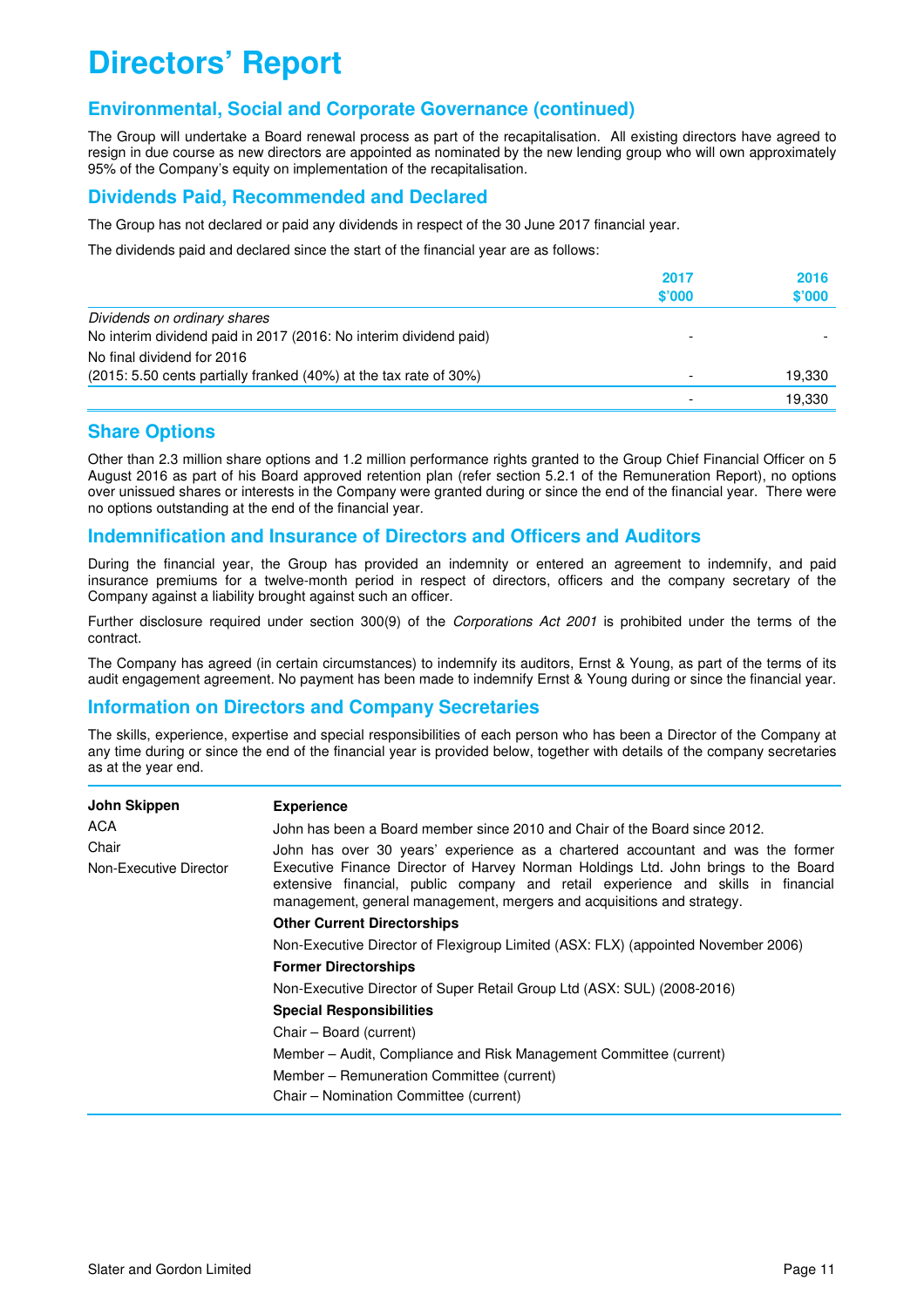## **Information on Directors and Company Secretaries (continued)**

### **Andrew Grech**  LLB MAICD Group Managing Director

Andrew joined Slater and Gordon in 1994 and was appointed Managing Director in 2000. Before being appointed Managing Director, Andrew worked in most of Slater and Gordon's litigation practice areas, across both high profile class actions and individual compensation claims. Andrew brings to the Board extensive experience as a legal practitioner and law firm manager. Andrew commenced as a Non-Executive Director on 29 June 2017 upon ceasing as Group Managing Director.

#### **Other Current Directorships**

None

**Experience**

#### **Former Directorships**

None

#### **Other Positions**

Member of the Advisory Council of the Melbourne Law School (current)

#### **Special Responsibilities**

Member – Audit, Compliance and Risk Management Committee (current)

Member – Remuneration Committee (current)

Member – Nomination Committee (current)

| James M. Millar AM                     | <b>Experience</b>                                                                                                                                                                                                                                                         |
|----------------------------------------|---------------------------------------------------------------------------------------------------------------------------------------------------------------------------------------------------------------------------------------------------------------------------|
| BCom (UNSW), FCA,                      | James was appointed a Director of the Company in December 2015.                                                                                                                                                                                                           |
| <b>FAICD</b><br>Non-Executive Director | James is a former Chief Executive Officer and Oceania Area Managing Partner of Ernst &<br>Young (now EY) and was a member of the Ernst & Young Global Board. His career prior<br>to the leadership roles at Ernst & Young was as a corporate reconstruction professional. |
|                                        | In 2012 James was appointed a Member in the General Division of the Order of Australia<br>for service to Business & Commerce and for Community Leadership.                                                                                                                |
|                                        | <b>Other Current Directorships</b>                                                                                                                                                                                                                                        |
|                                        | Non-Executive Director - Fairfax Media Limited (appointed 2012)                                                                                                                                                                                                           |
|                                        | Non-Director – Macquarie Media Ltd (appointed 2015)                                                                                                                                                                                                                       |
|                                        | Non-Executive Director – Mirvac Limited (appointed 2009)                                                                                                                                                                                                                  |
|                                        | <b>Former Directorships</b>                                                                                                                                                                                                                                               |
|                                        | Non-Executive Director – Helloworld Limited $(2010 - 2016)$                                                                                                                                                                                                               |
|                                        | Chair – Fantastic Holdings Limited (2012 – 2014)                                                                                                                                                                                                                          |
|                                        | <b>Other Current Positions</b>                                                                                                                                                                                                                                            |
|                                        | None                                                                                                                                                                                                                                                                      |
|                                        | <b>Special Responsibilities</b>                                                                                                                                                                                                                                           |
|                                        | Chair – Audit, Compliance and Risk Management Committee (current)                                                                                                                                                                                                         |
|                                        | Member – Remuneration Committee (appointed 27 February 2017 – current)                                                                                                                                                                                                    |
|                                        | Member - Nomination Committee (appointed 27 February 2017 - current)                                                                                                                                                                                                      |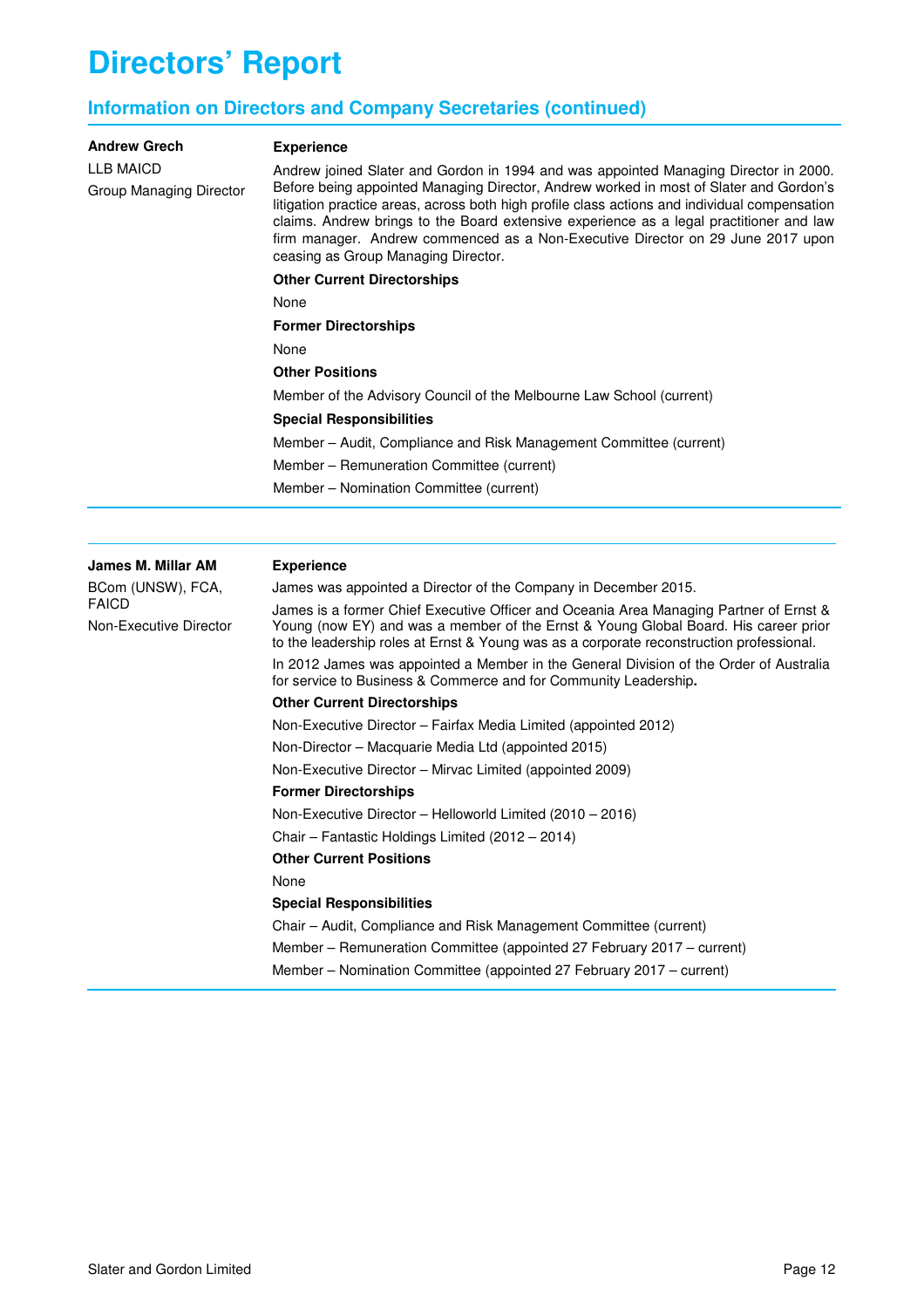## **Information on Directors and Company Secretaries (continued)**

| <b>Tom Brown</b>       | <b>Experience</b>                                                                                                                                                                                                                                                  |  |  |  |
|------------------------|--------------------------------------------------------------------------------------------------------------------------------------------------------------------------------------------------------------------------------------------------------------------|--|--|--|
| MA                     | Tom Brown commenced as a Non-Executive Director on 1 September 2016 and Chair of                                                                                                                                                                                   |  |  |  |
| Non-Executive Director | the Remuneration Committee.                                                                                                                                                                                                                                        |  |  |  |
|                        | Tom Brown is one of Australia's most senior HR Directors with more than 20 years' Board<br>level experience across multiple industrial sectors.                                                                                                                    |  |  |  |
|                        | Tom has held senior executive positions in global listed companies including Mobil, BHP                                                                                                                                                                            |  |  |  |
|                        | Billiton, Allied Domecq, Brambles and Rolls Royce in Europe, Africa, the USA and<br>Australia including Board level experience across multiple industrial sectors including Oil<br>and Gas, Mining, FMCG, Industrial Services, Utilities, Aeronautical and Marine. |  |  |  |
|                        | Tom has led transformation programs in both high growth and turnaround environments.                                                                                                                                                                               |  |  |  |
|                        | <b>Other Current Directorships</b>                                                                                                                                                                                                                                 |  |  |  |
|                        | Nil                                                                                                                                                                                                                                                                |  |  |  |
|                        | <b>Former Directorships</b>                                                                                                                                                                                                                                        |  |  |  |
|                        | Board Member of Aero Engine Controls                                                                                                                                                                                                                               |  |  |  |
|                        | Chair of Rolls-Royce PLC's Common Support Functions Theme Board and its Community<br><b>Investment and Sponsorships Board</b>                                                                                                                                      |  |  |  |
|                        | Advisory Board Member of Quest                                                                                                                                                                                                                                     |  |  |  |
|                        | Non-Executive Director of the Homeless World Cup                                                                                                                                                                                                                   |  |  |  |
|                        | <b>Special Responsibilities</b>                                                                                                                                                                                                                                    |  |  |  |
|                        | Chair - Remuneration Committee (current)                                                                                                                                                                                                                           |  |  |  |
|                        | Member – Audit, Compliance and Risk Management Committee (current)                                                                                                                                                                                                 |  |  |  |
|                        | Member - Nomination Committee (current)                                                                                                                                                                                                                            |  |  |  |

| <b>Ken Fowlie</b>                                                                                               | <b>Experience</b>                                                                                                                                                                                                                                                                                                                                                                                                                                                                                                                                                                                                                                                                                                                                                                                                                                                                                                                                                                                                                |
|-----------------------------------------------------------------------------------------------------------------|----------------------------------------------------------------------------------------------------------------------------------------------------------------------------------------------------------------------------------------------------------------------------------------------------------------------------------------------------------------------------------------------------------------------------------------------------------------------------------------------------------------------------------------------------------------------------------------------------------------------------------------------------------------------------------------------------------------------------------------------------------------------------------------------------------------------------------------------------------------------------------------------------------------------------------------------------------------------------------------------------------------------------------|
| LLB BCom (NSW)<br>MSc (with distinction) (LBS)<br><b>MAICD</b><br>Executive Director - ceased<br>30 August 2016 | Ken ceased as an Executive Director on 1 September 2016 and continued as Chief                                                                                                                                                                                                                                                                                                                                                                                                                                                                                                                                                                                                                                                                                                                                                                                                                                                                                                                                                   |
|                                                                                                                 | Executive Officer, UK.<br>Ken joined the Company in 1995 and was appointed an Executive Director of the<br>Company in 2003.                                                                                                                                                                                                                                                                                                                                                                                                                                                                                                                                                                                                                                                                                                                                                                                                                                                                                                      |
|                                                                                                                 | Ken has extensive litigation experience particularly in claims for sufferers of asbestos<br>related illness (including acting for the Australian Council of Trade Unions ("ACTU") and<br>asbestos support groups in negotiations with James Hardie) and large, multi-party group<br>and representative actions. Ken brings to the Board a unique operational perspective in a<br>number of the Group's key strategic areas. As an Australian legal practitioner with close to<br>20 years' experience and qualifications and a strong interest in economics and business<br>management, Ken contributes skills in legal practice, legal practice management, risk<br>management, financial analysis, financial reporting and mergers and acquisitions. Ken<br>was appointed Head of Australia in July 2013 and until May 2015 was responsible for the<br>overall management of the Slater and Gordon Australian operation. In May 2015 Ken<br>was appointed Chief Executive Officer - UK, incorporating Slater Gordon Solutions. |
|                                                                                                                 | <b>Other Current Directorships</b>                                                                                                                                                                                                                                                                                                                                                                                                                                                                                                                                                                                                                                                                                                                                                                                                                                                                                                                                                                                               |
|                                                                                                                 | None                                                                                                                                                                                                                                                                                                                                                                                                                                                                                                                                                                                                                                                                                                                                                                                                                                                                                                                                                                                                                             |
|                                                                                                                 | <b>Former Directorships</b>                                                                                                                                                                                                                                                                                                                                                                                                                                                                                                                                                                                                                                                                                                                                                                                                                                                                                                                                                                                                      |
|                                                                                                                 | None                                                                                                                                                                                                                                                                                                                                                                                                                                                                                                                                                                                                                                                                                                                                                                                                                                                                                                                                                                                                                             |
|                                                                                                                 | <b>Special Responsibilities</b>                                                                                                                                                                                                                                                                                                                                                                                                                                                                                                                                                                                                                                                                                                                                                                                                                                                                                                                                                                                                  |
|                                                                                                                 | Chief Executive Officer - UK                                                                                                                                                                                                                                                                                                                                                                                                                                                                                                                                                                                                                                                                                                                                                                                                                                                                                                                                                                                                     |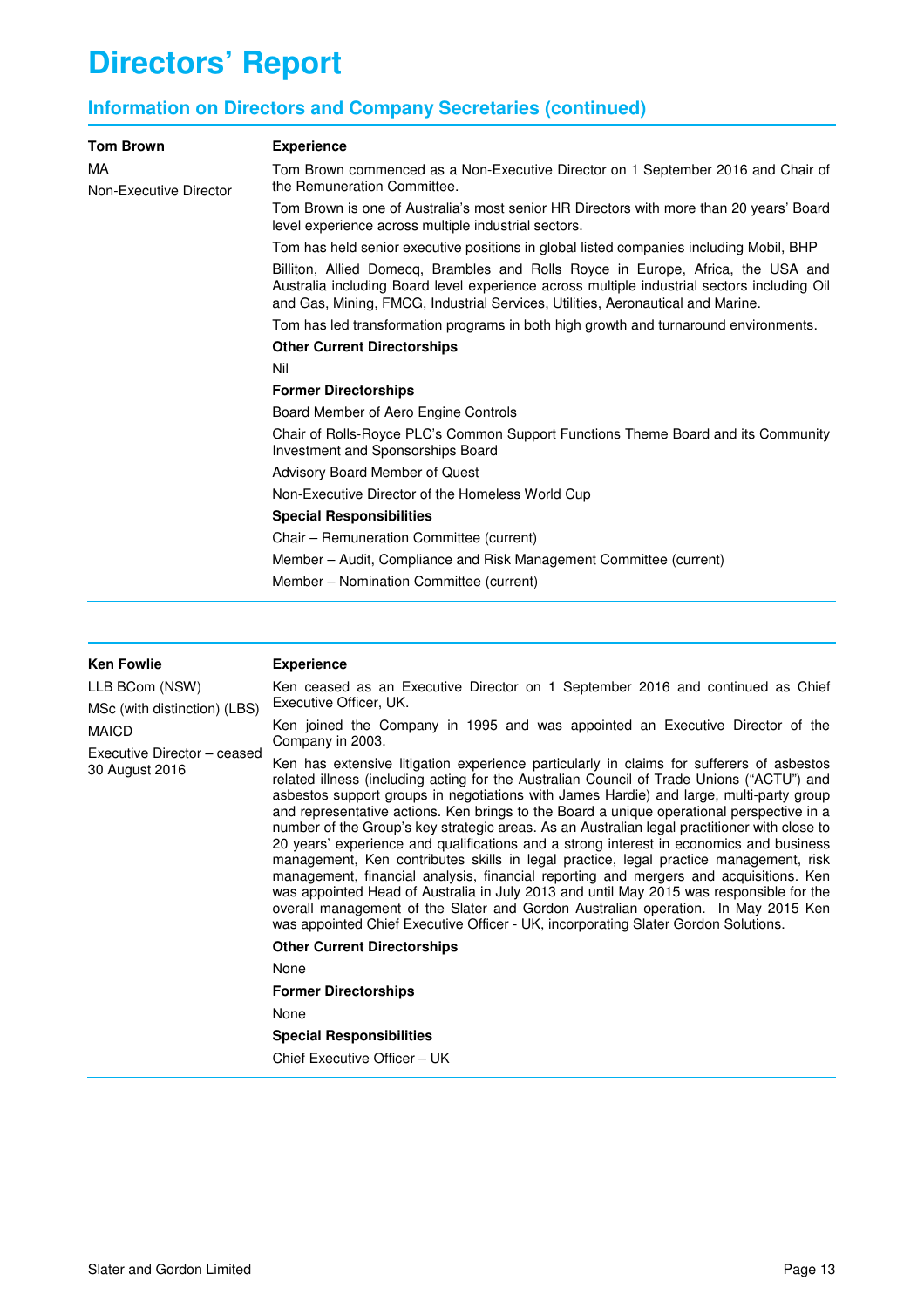## **Information on Directors and Company Secretaries (continued)**

| lan Court                                                        | <b>Experience</b>                                                                                                                                                                                                                                                                                                                                                                                                                                                                                                                                                                                                                                                                                                                                                             |
|------------------------------------------------------------------|-------------------------------------------------------------------------------------------------------------------------------------------------------------------------------------------------------------------------------------------------------------------------------------------------------------------------------------------------------------------------------------------------------------------------------------------------------------------------------------------------------------------------------------------------------------------------------------------------------------------------------------------------------------------------------------------------------------------------------------------------------------------------------|
| <b>FAICD</b><br>Non-Executive Director-<br>ceased 30 August 2016 | lan ceased as a Non-Executive Director and Member of the Remuneration Committee on<br>30 August 2016.                                                                                                                                                                                                                                                                                                                                                                                                                                                                                                                                                                                                                                                                         |
|                                                                  | lan was appointed a Director of the Company in 2007 prior to the Company listing on the<br>Australian Securities Exchange.                                                                                                                                                                                                                                                                                                                                                                                                                                                                                                                                                                                                                                                    |
|                                                                  | lan has extensive experience as a senior executive and non-executive director in a<br>diverse range of companies and industry sectors, including financial services, unlisted<br>infrastructure, listed energy, superannuation, private equity and the property sector. Ian<br>was inaugural president of the Australian Institute of Superannuation Trustees ("AIST").<br>Prior executive positions include CEO of Development Australia Funds Management Ltd<br>(1998-2004) and Executive Chair of Cbus (1992-1998). Earlier in his career he was a<br>senior industrial officer with the ACTU (1982-1992). Ian brings to the Board expertise and<br>skills in finance, financial markets, business strategy, human resources, risk management<br>and corporate governance. |
|                                                                  | <b>Other Current Directorships</b>                                                                                                                                                                                                                                                                                                                                                                                                                                                                                                                                                                                                                                                                                                                                            |
|                                                                  | None                                                                                                                                                                                                                                                                                                                                                                                                                                                                                                                                                                                                                                                                                                                                                                          |
|                                                                  | <b>Former Directorships</b>                                                                                                                                                                                                                                                                                                                                                                                                                                                                                                                                                                                                                                                                                                                                                   |
|                                                                  | None                                                                                                                                                                                                                                                                                                                                                                                                                                                                                                                                                                                                                                                                                                                                                                          |
|                                                                  | <b>Other Current Positions</b>                                                                                                                                                                                                                                                                                                                                                                                                                                                                                                                                                                                                                                                                                                                                                |
|                                                                  | None                                                                                                                                                                                                                                                                                                                                                                                                                                                                                                                                                                                                                                                                                                                                                                          |
|                                                                  | <b>Special Responsibilities</b>                                                                                                                                                                                                                                                                                                                                                                                                                                                                                                                                                                                                                                                                                                                                               |
|                                                                  | Member – Audit, Compliance and Risk Management Committee (ceased 30 August 2016)                                                                                                                                                                                                                                                                                                                                                                                                                                                                                                                                                                                                                                                                                              |
|                                                                  | Member - Remuneration Committee (ceased August 2016)                                                                                                                                                                                                                                                                                                                                                                                                                                                                                                                                                                                                                                                                                                                          |
|                                                                  |                                                                                                                                                                                                                                                                                                                                                                                                                                                                                                                                                                                                                                                                                                                                                                               |

| Erica Lane                                   | <b>Experience</b>                                                                                                                                                                                                                                                                                                                |  |  |
|----------------------------------------------|----------------------------------------------------------------------------------------------------------------------------------------------------------------------------------------------------------------------------------------------------------------------------------------------------------------------------------|--|--|
| B App Sc, Grad Dip Comp,<br>MBA (Melbourne), | Erica ceased as a Non-Executive Director, Chair Remuneration Committee and Member of<br>the Audit Compliance and Risk Management Committee on 30 August 2016.                                                                                                                                                                    |  |  |
| MBA (Chicago),                               | Erica joined the Board of the Company in 2008.                                                                                                                                                                                                                                                                                   |  |  |
| <b>MAICD</b>                                 | Since 2000, she has held various appointments in funds management, investment                                                                                                                                                                                                                                                    |  |  |
| Non-Executive Director-                      | management, professional services and healthcare spanning both listed and non-listed<br>environments and public and private sectors. She is an experienced member of Audit                                                                                                                                                       |  |  |
| ceased 30 August 2016                        | Committees and has chaired Nomination and Remuneration and IT Committees.                                                                                                                                                                                                                                                        |  |  |
|                                              | In addition to Board appointments, Erica consults extensively in the public and private<br>sectors at CEO and Board level on a range of business issues. In an executive capacity,<br>Erica held senior positions in finance, funds management and insurance at the ANZ bank<br>and worked with international consultancy firms. |  |  |
|                                              | <b>Other Current Directorships</b>                                                                                                                                                                                                                                                                                               |  |  |
|                                              | None                                                                                                                                                                                                                                                                                                                             |  |  |
|                                              | <b>Former Directorships</b>                                                                                                                                                                                                                                                                                                      |  |  |
|                                              | Wilson HTM Investment Group Limited (ASX: WIG) – Member, Audit/Risk and Nomination<br>and Remuneration Committees (2013-2014)                                                                                                                                                                                                    |  |  |
|                                              | <b>Other Positions</b>                                                                                                                                                                                                                                                                                                           |  |  |
|                                              | None                                                                                                                                                                                                                                                                                                                             |  |  |
|                                              | <b>Special Responsibilities</b>                                                                                                                                                                                                                                                                                                  |  |  |
|                                              | Chair - Remuneration Committee (appointed 1 July 2015 - ceased 30 August 2016)                                                                                                                                                                                                                                                   |  |  |
|                                              | Member - Audit, Compliance and Risk Management Committee (ceased 30 August 2016)                                                                                                                                                                                                                                                 |  |  |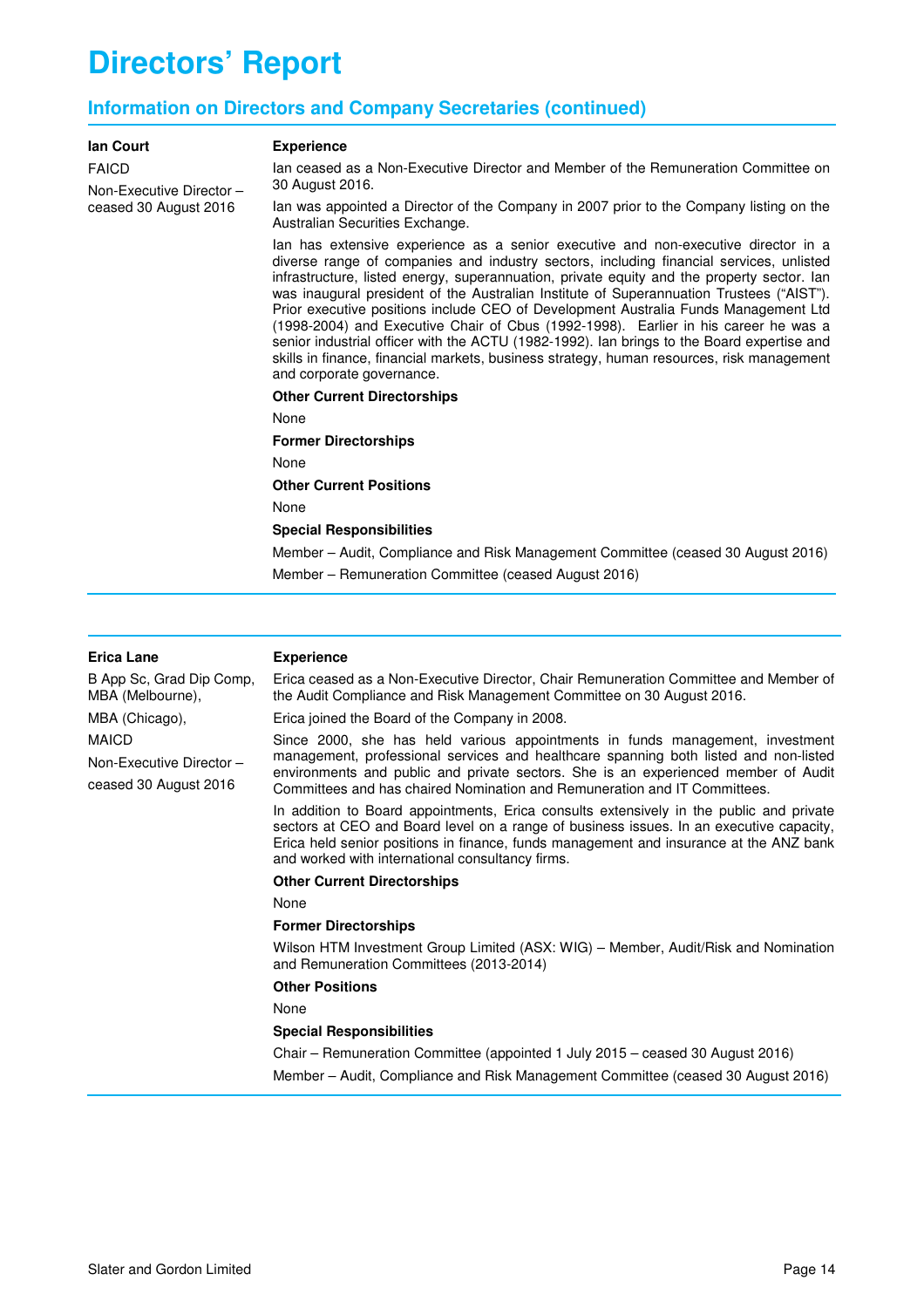## **Information on Directors and Company Secretaries (continued)**

#### **Rhonda O'Donnell**

#### **Experience**

Non-Executive Director – ceased 27 February 2017

M App Sc, MBA (Melbourne) Rhonda ceased as a Non-Executive Director and Member of the Remuneration, Nomination, and Audit Compliance & Risk Management Committees on 27 February 2017.

Rhonda joined the Board of the Company in 2013.

Rhonda has extensive experience in international and local industries including telecommunications, information technology, education, government and utilities. Rhonda has been a successful executive and Board member in both the private and public sectors. Rhonda has received several industry achievements including the award for the Victorian Telstra Business Woman of the Year in 1999.

#### **Other Current Directorships**

Non-Executive director, Catapult Group International Ltd (ASX: CAT) (appointed September 2014)

#### **Former Directorships**

None

**Other Current Positions** 

None

#### **Other Former Positions**

None

#### **Special Responsibilities**

Member – Audit, Compliance and Risk Management Committee (ceased 27 February 2017)

Member – Remuneration Committee (ceased 27 February 2017)

Member – Nomination Committee (ceased 27 February 2017)

| <b>Experience</b><br>Bryce joined Slater & Gordon as Group Chief Financial Officer in November 2015. He was<br>appointed Company Secretary on 23 March 2016.                                                                                                                                                                                                                                                                                                                                   |
|------------------------------------------------------------------------------------------------------------------------------------------------------------------------------------------------------------------------------------------------------------------------------------------------------------------------------------------------------------------------------------------------------------------------------------------------------------------------------------------------|
|                                                                                                                                                                                                                                                                                                                                                                                                                                                                                                |
| Bryce has 30 years of financial management experience with strong technical and treasury<br>skills as well as substantial CFO experience in overseeing and development of systems,<br>processes and resources. Before joining the Company, he served as CFO of Navitas<br>Limited for 10 years, with prior experience as CFO with Evans & Tate Limited and senior<br>management roles with Fonterra Cooperative Group and National Bank of New Zealand<br>and Price Waterhouse in New Zealand. |
|                                                                                                                                                                                                                                                                                                                                                                                                                                                                                                |

#### **Other Current Directorships**

None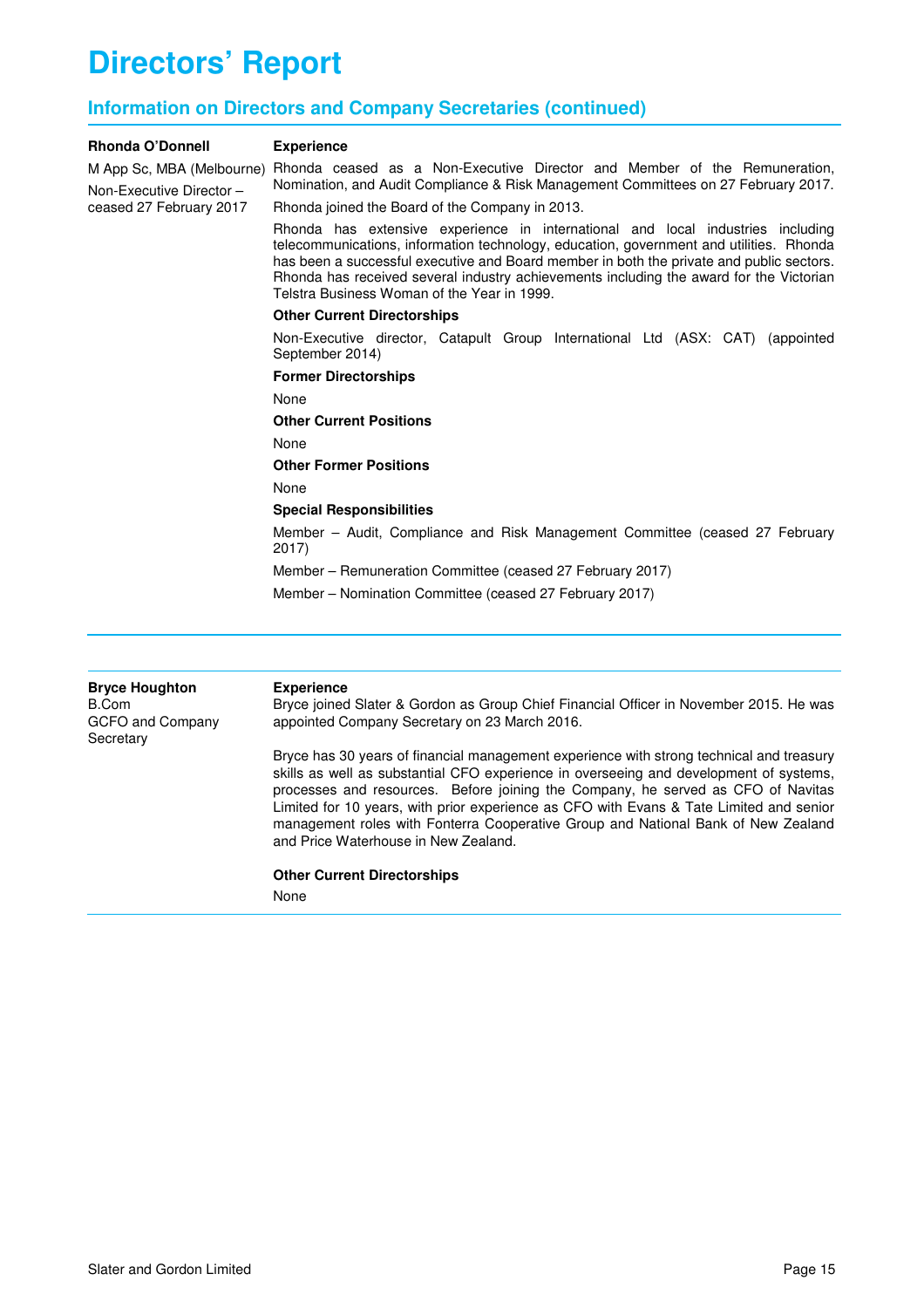## **Directors' Meetings**

The number of meetings of the Board of Directors and of each Board committee held during the financial year and the number of meetings attended by each director were:

|                 | <b>Board of Directors</b>    |                 | <b>Audit, Compliance</b><br>and Risk<br><b>Management</b><br><b>Committee</b> |                          | <b>Remuneration</b><br><b>Committee</b> |                 | <b>Nomination</b><br><b>Committee</b> |                          | <b>Special Board</b><br><b>Committee</b> |                 |
|-----------------|------------------------------|-----------------|-------------------------------------------------------------------------------|--------------------------|-----------------------------------------|-----------------|---------------------------------------|--------------------------|------------------------------------------|-----------------|
|                 | <b>Eligible</b><br>to attend | <b>Attended</b> | <b>Eligible</b><br>to attend                                                  | <b>Attended</b>          | <b>Eligible</b><br>to attend            | <b>Attended</b> | <b>Eligible</b><br>to attend          | <b>Attended</b>          | <b>Eligible</b><br>to attend             | <b>Attended</b> |
| A Grech         | 22                           | 22              | $\overline{\phantom{0}}$                                                      |                          |                                         |                 |                                       | ٠                        | 10                                       | 10              |
| K Fowlie        | 3                            | 3               | $\overline{\phantom{a}}$                                                      | $\overline{\phantom{a}}$ |                                         |                 | $\overline{\phantom{a}}$              | $\overline{\phantom{0}}$ | $\overline{c}$                           | 2               |
| J Skippen       | 22                           | 22              | 5                                                                             | 5                        | 4                                       | 4               | 3                                     | 3                        | 10                                       | 10              |
| I Court         | 3                            | 3               |                                                                               |                          |                                         |                 | $\overline{\phantom{0}}$              |                          |                                          |                 |
| E Lane          | 3                            | 3               |                                                                               |                          |                                         |                 | $\overline{\phantom{a}}$              |                          |                                          |                 |
| R.<br>O'Donnell | 14                           | 14              | 3                                                                             | 3                        | 4                                       | 4               | 2                                     | 2                        |                                          |                 |
| J Millar        | 22                           | 22              | 5                                                                             | 5                        |                                         |                 | 3                                     | 3                        | 10                                       | 10              |
| T Brown         | 19                           | 18              | 2                                                                             | 2                        | 4                                       | 4               |                                       |                          |                                          |                 |

### **Directors' Interests in Shares**

Directors' relevant interests in shares of the Company as at the date of this report are detailed below.

|                 | <b>Ordinary Shares of the Company</b> | <b>Performance Rights</b> |
|-----------------|---------------------------------------|---------------------------|
| A Grech         | 7,000,656                             |                           |
| I Court         | 35,804                                |                           |
| K Fowlie        | 5,646,221                             | 16,000                    |
| E Lane          | 170,000                               | -                         |
| J Skippen       | 100,000                               | -                         |
| R O'Donnell     | 25,000                                | -                         |
| James M. Millar | 20,000                                |                           |
| Tom Brown       |                                       |                           |

### **Directors' Interest in Contracts**

Directors' interests in contracts are disclosed in Note 6.1 to the financial statements.

### **Auditor's Independence Declaration**

A copy of the auditor's independence declaration as required under section 307C of the Corporations Act 2001 in relation to the audit for the financial year is provided with this report.

### **Proceedings on behalf of the Company**

No person has applied to the Court under section 237 of the Corporations Act 2001 for leave to bring proceedings on behalf of the Company, or to intervene in any proceedings to which the Company is a party, for the purpose of taking responsibility on behalf of the Company for all or part of those proceedings.

### **Non-Audit Services**

Written approval for non-audit services is provided by resolution of the Audit, Compliance and Risk Management Committee and approval is notified to the Board of Directors. Non-audit services provided by the auditors of the Group during the year are detailed below. The directors are satisfied that the provision of the non-audit services during the year by the auditor is compatible with the general standard of independence for auditors imposed by the Corporations Act 2001. The nature and scope of each type of non-audit service provided means that auditor independence was not compromised.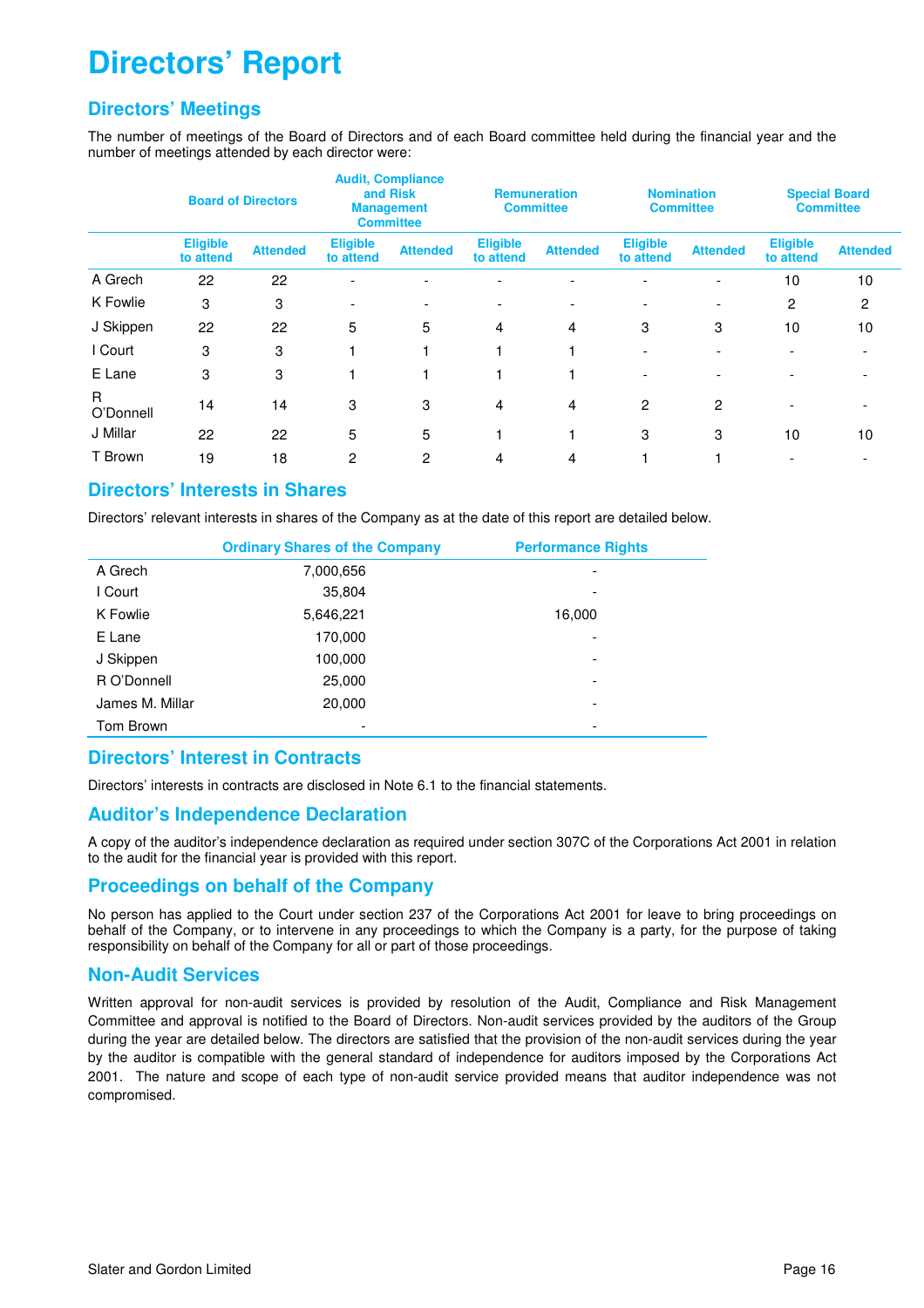## **Non-Audit Services (continued)**

During the year, the following fees were paid or payable for non-audit services provided by the current auditor of the parent entity, Ernst & Young, and its related practices:

|                                           | 2017   |
|-------------------------------------------|--------|
|                                           |        |
| <b>Other Advisory</b>                     |        |
| • Ernst & Young                           | 19,923 |
|                                           |        |
| Total remuneration for non-audit services | 19,923 |

## **Rounding of Amounts**

The amounts contained in the Directors' Report and financial report have been rounded to the nearest thousand dollars (where rounding is applicable) under the option available to the Company under ASIC Corporations (Rounding in Financial/Directors' Reports) Instrument 2016/191.The Company is an entity to which the Class Order applies.

The Directors' Report and accompanying Audited Remuneration Report is signed in accordance with a resolution of the Directors.

10

John Skippen Chair Melbourne 31 August 2017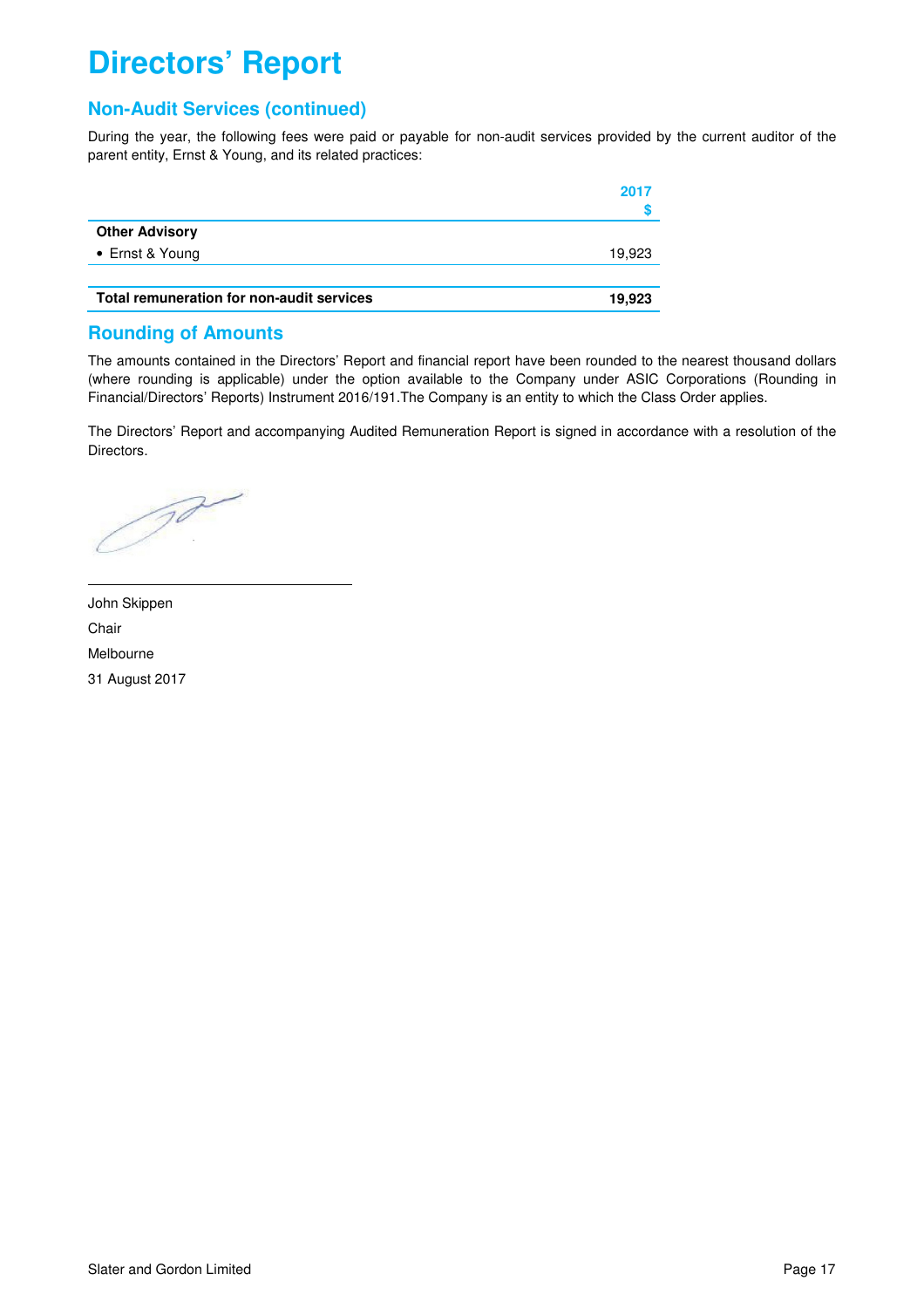## **Audited Remuneration Report**

## **Contents**

| <b>Section</b> | <b>Title</b>                                                 | <b>Description</b>                                                                                                                                                                                                          |
|----------------|--------------------------------------------------------------|-----------------------------------------------------------------------------------------------------------------------------------------------------------------------------------------------------------------------------|
| 1.0            | Introduction                                                 | Describes the scope of the Remuneration Report and the individual Board and<br>executive Key Management Personnel ("executive KMP") whose remuneration details<br>are disclosed.                                            |
| 2.0            | <b>Remuneration</b><br>Governance                            | Describes the role of the Board and the Remuneration Committee ("RC"), and the use<br>of remuneration consultants when making Board and executive KMP remuneration<br>decisions.                                            |
| 3.0            | <b>Non-Executive Director</b><br><b>Remuneration</b>         | Provides details regarding the fees paid to Non-Executive Directors ("NEDs").                                                                                                                                               |
| 4.0            | <b>Executive Remuneration</b>                                | Outlines the principles applied to executive KMP remuneration decisions and the<br>framework used to deliver the various components of remuneration, including<br>explanation of the performance and remuneration linkages. |
| 5.0            | <b>Key Management</b><br><b>Personnel Equity</b>             | Provides details regarding the Group's executive KMP equity plans and KMP<br>shareholdings, including the information required by the Corporations Act 2001 and<br>applicable accounting standards.                         |
| 6.0            | <b>Service Contracts and</b><br><b>Employment Agreements</b> | Provides details regarding the contractual arrangements between the Group and the<br>executive KMP whose remuneration details are disclosed.                                                                                |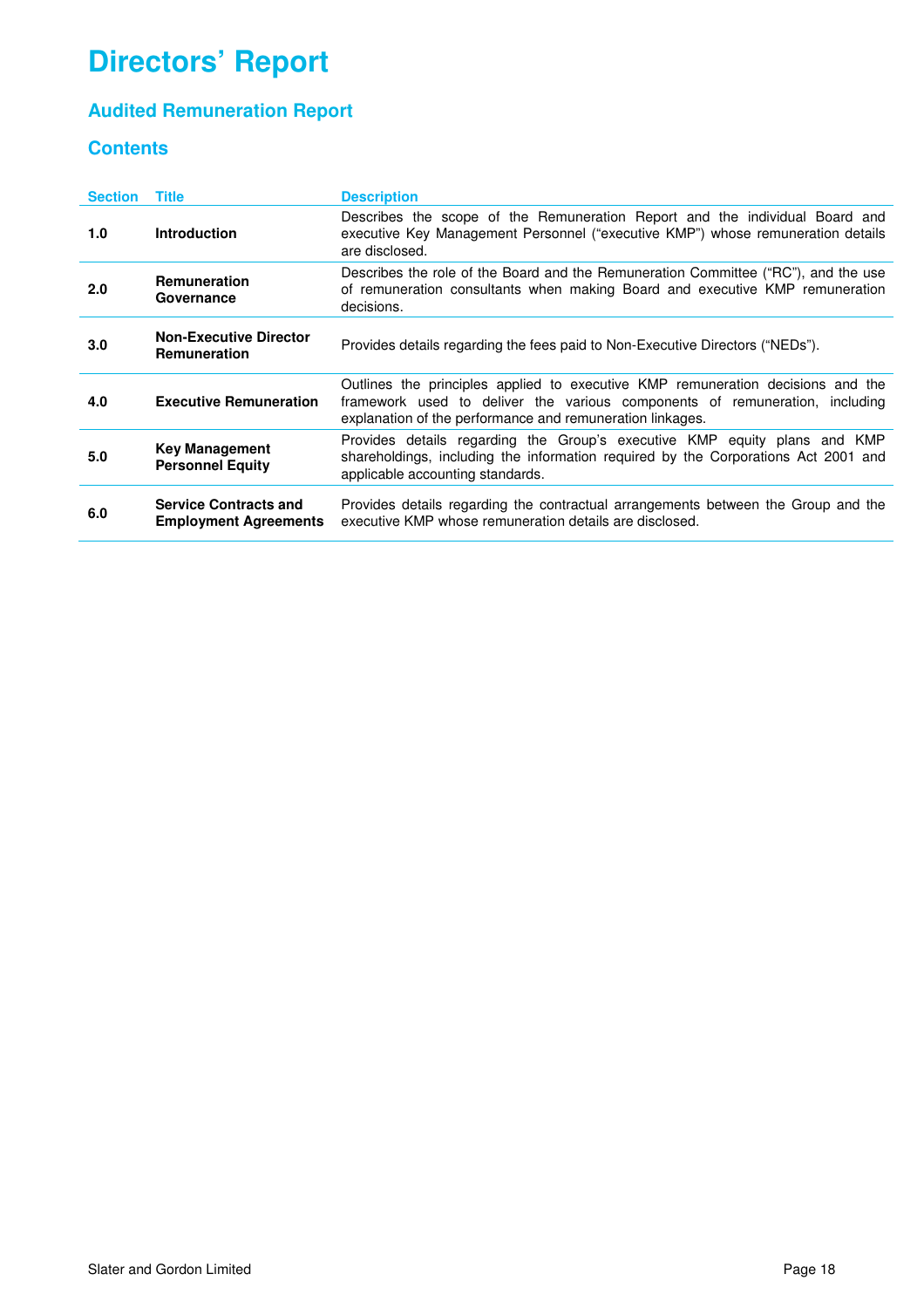## **Audited Remuneration Report (Continued)**

## **1. Introduction**

The Group is a leading international consumer law firm employing 4,210 people across more than 70 locations in Australia and the United Kingdom. Our mission is to provide people with easier access to world class legal services. The Board has adopted contemporary executive remuneration strategies to reward executives fairly, in a competitive environment. Policies are also flexible enough to enable Slater and Gordon to attract, motivate and retain competent executives in a number of locations.

The Board's philosophy and approach to executive remuneration has been to balance fair remuneration for skills and expertise, with a risk and reward framework aligned to business performance.

The remuneration policies in respect of the Group's executive KMP are reviewed annually. In reviewing remuneration for the Board and executive KMP for FY17, changes have been made to address both shareholder concerns following the first strike in relation to the remuneration report at the 2016 AGM, and also, to ensure that remuneration policy is aligned with the business priorities necessary for continued transformation, successful financial restructure, and achievement of financial performance targets, within the new business environment.

This past year has again been challenging for the Group given the performance of the business, the decline in shareholder value, and the renegotiation of the Group's financial arrangements. This environment has had a direct impact on the reward of executive key management personnel (KMP), many of whom are also significant shareholders. Within this context, the Board believes the Group's approach to remuneration is balanced, fair and equitable. The Group has balanced the need for the conservative approach in recognition of the current challenges, with the need to retain key personnel who are central to driving the transformation of the business as it goes through a major capital restructure. The future success for the Group, during what represents a challenging period, will continue to rely upon the capability, motivation and performance of our staff.

#### **1.1. Scope**

This Remuneration Report sets out the remuneration arrangements in place for the Board and executive KMP of the Group during FY17, in accordance with the relevant provisions of the Corporations Act 2001 and the applicable accounting standard requirements.

#### **1.2. Actions Taken in Relation to First Strike in 2016**

At the Annual General Meeting (AGM) in November 2016, 44.8% of votes were cast against acceptance of the remuneration report for FY16. Based on feedback received, and consideration of the position of the Group following the AGM, the following changes were adopted during FY17:

- At the November 2016 AGM, shareholders approved the granting of performance rights to the Group Managing Director (GMD). Subsequent to the AGM, the executive KMP elected not to accept any allocations of performance rights, and as a result the Board decided not to grant any rights to the GMD, or other executive KMP for FY17
- At the November 2016 AGM, shareholders approved the design of the Deferred Service Rights Plan which may provide an allocation of deferred service rights to the GMD. Following the AGM, the executive KMP requested not to receive equity allocations for FY17, therefore, participation in this plan was not offered to the GMD, or to other executive KMP
- Significant changes were made to FY17 STI plan, increasing the focus on financial measures and enhancing the relationship between executive reward and financial performance / shareholder value.

During FY18, the Group is undertaking a major financial restructure of the business. In conjunction with this, there will be a focus on the strong alignment of the future reward arrangements for executive KMP with the future performance of the Group.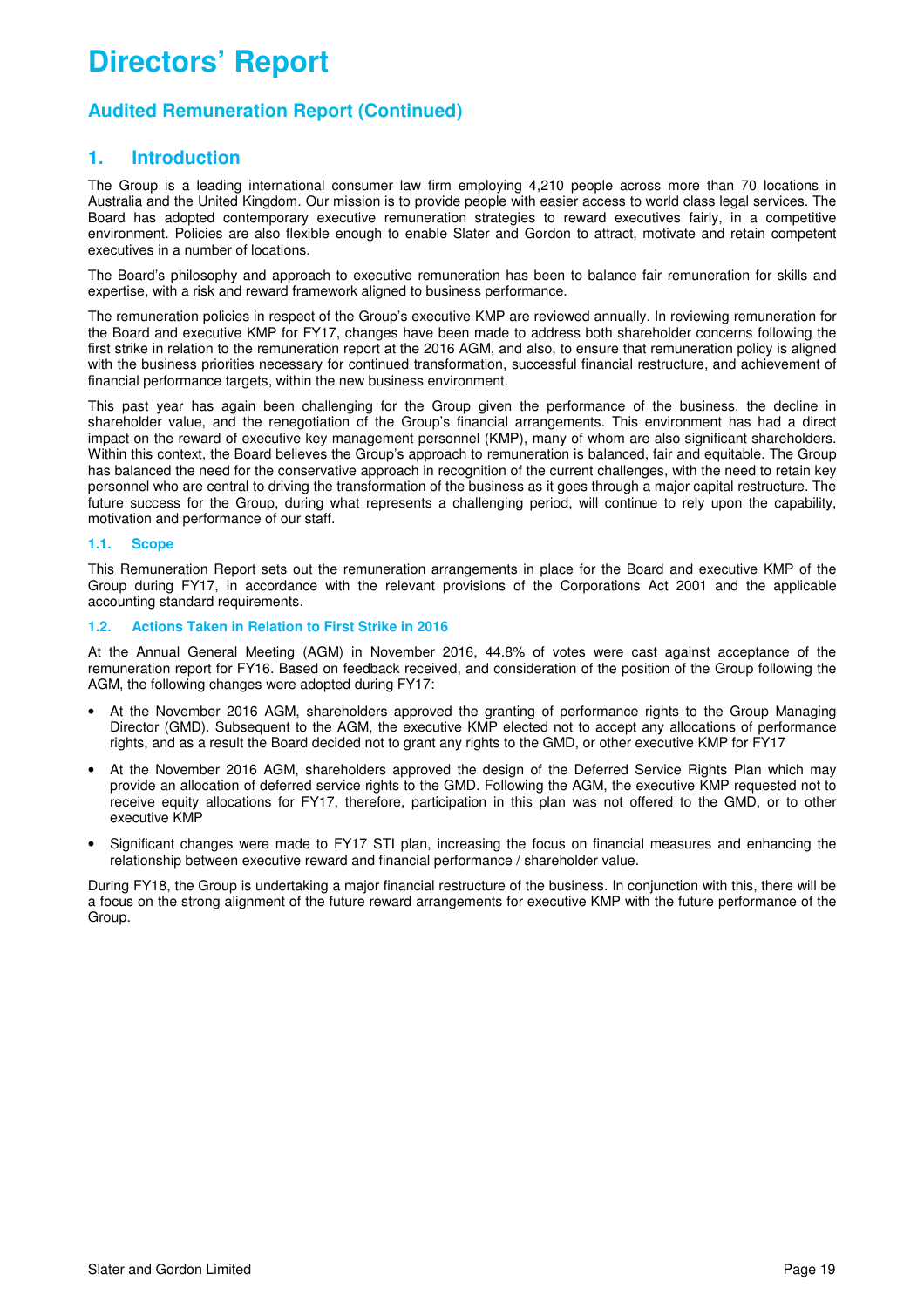## **Audited Remuneration Report (Continued)**

### **1.3. Key Management Personnel (KMP)**

KMP have authority and responsibility for planning, directing and controlling the activities of the Group and comprise the Non-Executive Directors (NED) and executive KMP (being the executive director and other senior executives named in this report). All KMP are based in Australia, except for Ken Fowlie who is based in the United Kingdom. Details of the KMP during FY17 are set out below:

|                                | <b>Title</b>                                                                                                                                                                                   |                                                                                                                                                                                                                                              | <b>Country of</b> |
|--------------------------------|------------------------------------------------------------------------------------------------------------------------------------------------------------------------------------------------|----------------------------------------------------------------------------------------------------------------------------------------------------------------------------------------------------------------------------------------------|-------------------|
| <b>Name</b>                    |                                                                                                                                                                                                | <b>Change during FY17</b>                                                                                                                                                                                                                    | <b>Residence</b>  |
| <b>Non-Executive Directors</b> |                                                                                                                                                                                                |                                                                                                                                                                                                                                              |                   |
| John Skippen                   | • Chair of the Board<br>• Non-Executive Director<br>• Chair - Nomination Committee<br>• Member – Audit Compliance and<br><b>Risk Management Committee</b><br>• Member - Remuneration Committee | Became member of the Remuneration<br>Committee on 22 September 2016                                                                                                                                                                          | Australia         |
| Tom (Thomas) Brown             | • Non-Executive Director<br>• Chair - Remuneration Committee<br>• Member - Audit Compliance and<br><b>Risk Management Committee</b><br>• Member - Nomination Committee                         | Commenced as Non-Executive<br>Director and appointed as Chair,<br>Remuneration Committee on 1<br>September 2016<br>Became member Audit, Compliance<br>and Risk Management Committee and<br>the Nomination Committee from 27<br>February 2017 | Australia         |
| James M. Millar                | • Non-Executive Director<br>• Chair - Audit Compliance and Risk<br>Management Committee<br>• Member – Remuneration Committee<br>• Member - Nomination Committee                                | Became member of the Remuneration<br>Committee on 27 February 2017                                                                                                                                                                           | Australia         |
| Erica Lane                     | • Non-Executive Director<br>• Chair - Remuneration Committee<br>• Member - Audit Compliance and<br><b>Risk Management Committee</b>                                                            | Retired as Non-Executive Director,<br>Chair Remuneration Committee, and<br>Member of Audit Compliance and Risk<br>Management Committee on 30 August<br>2016                                                                                  | Australia         |
| lan Court                      | • Non-Executive Director<br>• Member – Remuneration Committee                                                                                                                                  | Retired as Non-Executive Director and<br>Member, Remuneration Committee on<br>30 August 2016                                                                                                                                                 | Australia         |
| Rhonda O'Donnell               | • Non-Executive Director<br>• Member - Audit Compliance and<br><b>Risk Management Committee</b><br>• Member- Remuneration Committee<br>• Member - Nomination Committee                         | Retired as Non-Executive Director and<br>Member of the Remuneration,<br>Nomination, and Audit Compliance<br>and Risk Management Committees on<br>27 February 2017                                                                            | Australia         |
| Andrew Grech                   | • Non-Executive Director                                                                                                                                                                       | Commenced as Non-Executive<br>Director on 29 June 2017 upon<br>ceasing as Group Managing Director                                                                                                                                            | Australia         |
| <b>Executive Directors</b>     |                                                                                                                                                                                                |                                                                                                                                                                                                                                              |                   |
| Andrew Grech                   | <b>Group Managing Director</b>                                                                                                                                                                 | Ceased as Group Managing Director<br>and Executive Director on 29 June<br>2017. Commenced as a Non-<br>Executive Director on same date.                                                                                                      | Australia         |
| Ken Fowlie                     | Chief Executive Officer, UK                                                                                                                                                                    | Retired as Executive Director on 30<br>August 2016. Remains CEO UK                                                                                                                                                                           | United<br>Kingdom |
| <b>Other Executive KMP</b>     |                                                                                                                                                                                                |                                                                                                                                                                                                                                              |                   |
| Ken Fowlie                     | Chief Executive Officer, UK                                                                                                                                                                    | Continued as CEO UK from 1<br>September 2016                                                                                                                                                                                                 | United<br>Kingdom |
| <b>Bryce Houghton</b>          | Group Chief Financial Officer                                                                                                                                                                  | Full year                                                                                                                                                                                                                                    | Australia         |
| Hayden Stephens                | Chief Executive Officer, Australia                                                                                                                                                             | Full year                                                                                                                                                                                                                                    | Australia         |

**Country of**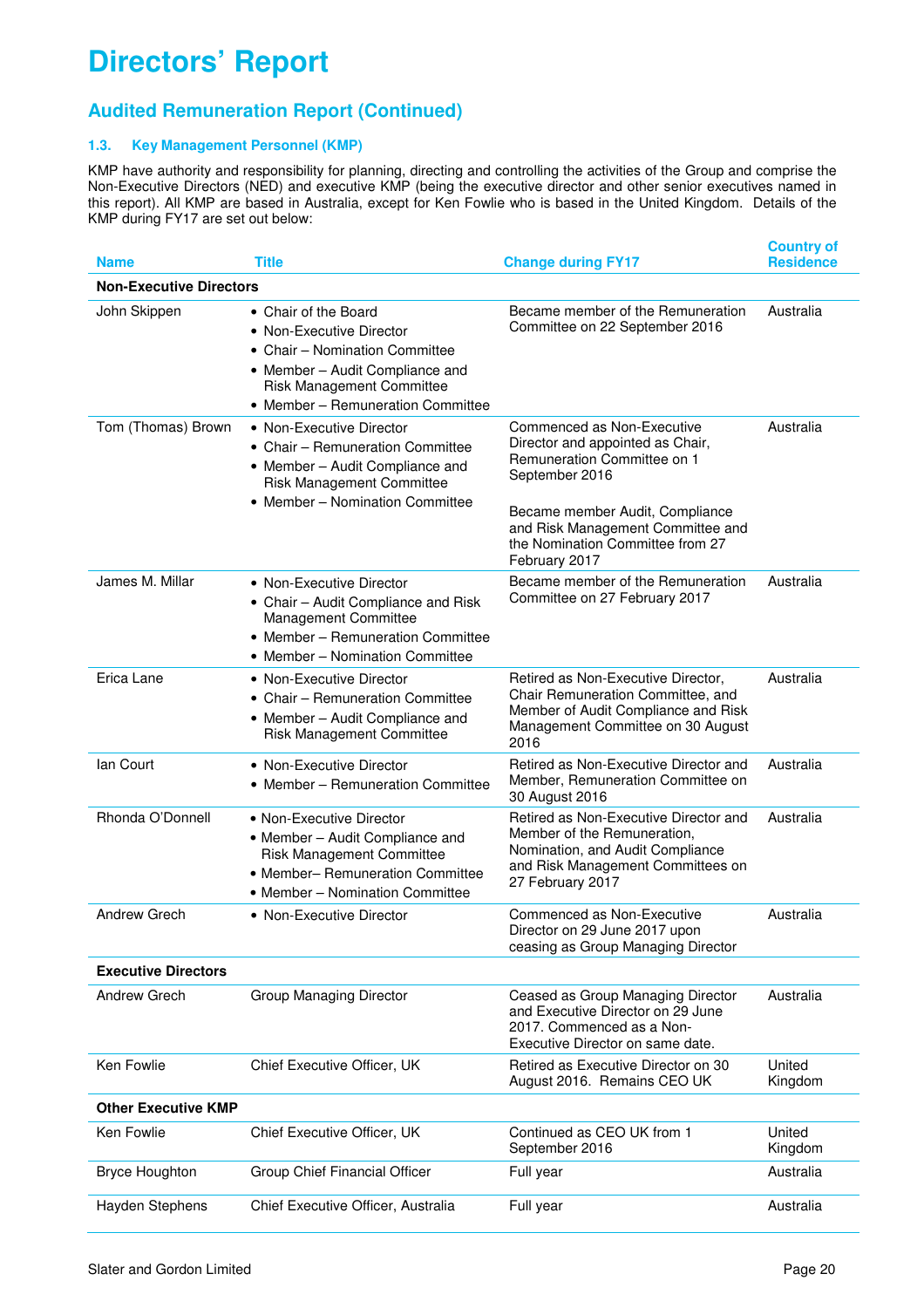## **Audited Remuneration Report (Continued)**

## **2. Remuneration Governance**

This section of the Remuneration Report describes the role of the Board and the Remuneration Committee (RC), and the use of remuneration consultants when making Board and executive KMP remuneration decisions.

#### **2.1. Role of the Board and the Remuneration Committee**

The Board has overall responsibility for Slater and Gordon's remuneration strategy and policy. Consistent with this responsibility, the Board has established the RC, comprised solely of independent NEDs.

Full details of the role, responsibilities, membership, and terms of reference of the RC is set out in its Charter, which can be viewed in the Governance section of the Company's website, www.slatergordon.com.au. As part of the annual review process, the Charter was last revised and approved by the Board on 24 February 2017.

During the reporting year, the RC's role included:

- ensuring that appropriate procedures exist to assess the remuneration levels of the Chairman, other NEDs, executive KMP, Board committees, and the Board as a whole;
- ensuring that the Group meets the requirements of the ASX Corporate Governance Council's Guidelines, including gender diversity principles and recommendations;
- ensuring that the Group adopts, monitors and applies appropriate remuneration policies and procedures;
- ensuring that reporting disclosures related to remuneration meet the Board's disclosure objectives and all relevant legal requirements;
- developing, maintaining and monitoring appropriate talent management programs and policies, including succession planning, diversity, recruitment, development, retention, termination policies and procedures for senior management; and
- developing, maintaining and monitoring appropriate post-employment and other benefit arrangements for the Group.

The RC's role and interaction with Board, internal and external advisors for FY17, is illustrated below:

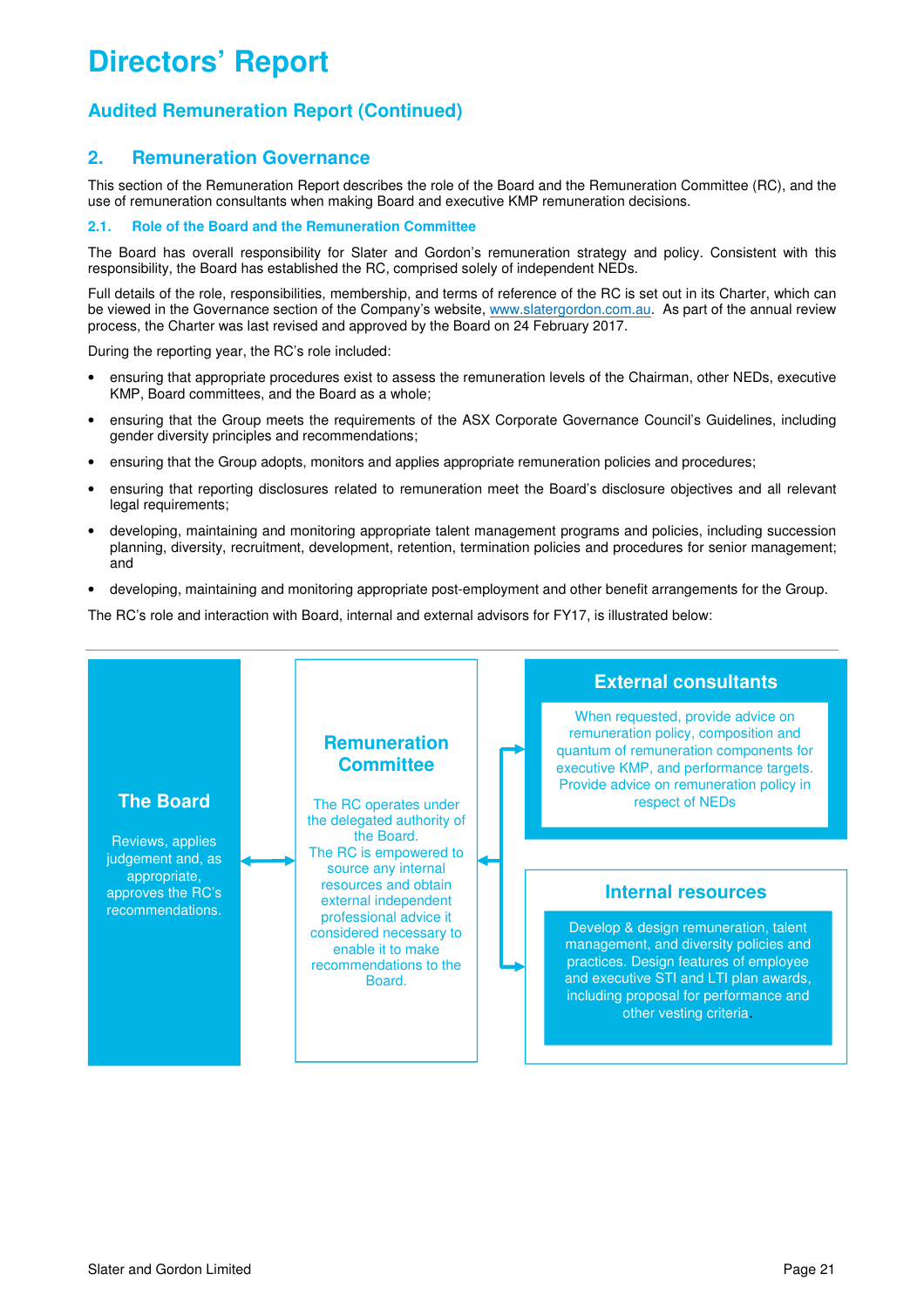## **Audited Remuneration Report (Continued)**

#### **2.2. Use of Remuneration Consultants**

During FY17, a remuneration consultancy contract was entered into by the Group for the provision of general support to the Remuneration Committee and the Board, however no remuneration recommendations were requested, or received by the Board. Details of this consultancy are set out as follows:

| <b>Advisor / Consultant - FY17</b>                                        | <b>Services Provided</b>                                                                                                                   | <b>Remuneration consultant for the</b><br>purpose of the Corporations Act |
|---------------------------------------------------------------------------|--------------------------------------------------------------------------------------------------------------------------------------------|---------------------------------------------------------------------------|
| Crichton & Associates Pty Limited.<br>Independent Remuneration Consultant | Provided general support to the RC in<br>aqenda<br>reviewing<br>items.<br>No.<br>remuneration recommendations were<br>provided during FY17 | No.                                                                       |

If the Group had sought independent remuneration advice, it has an established protocol for procuring advice relating to KMP remuneration. The protocol requires that the Board provides written instructions to the consultant with a specified scope of works and requiring that the consultant report all findings to the Board in writing free of any interference from executive KMP. During FY17, the Board did not receive any written report containing remuneration recommendations from Crichton & Associates. The Board is satisfied that the remuneration information provided was free from any undue influence from executive KMP, as the protocol for procuring advice relating to KMP remuneration has been followed.

Crichton & Associates was paid \$13,734 for remuneration services provided during FY17.

## **3. Non-Executive Director (NED) Remuneration**

#### **3.1. NED Remuneration**

| <b>Principle</b>                                                                   | <b>Comment</b>                                                                                                                                                                                                                                                                                                                                                                                                                                                                                                        |
|------------------------------------------------------------------------------------|-----------------------------------------------------------------------------------------------------------------------------------------------------------------------------------------------------------------------------------------------------------------------------------------------------------------------------------------------------------------------------------------------------------------------------------------------------------------------------------------------------------------------|
| Fees are set by reference<br>to key considerations                                 | Fees for NEDs were set and approved at the 2015 AGM, and are based on the nature of the<br>NEDs work, their responsibilities and anticipated time commitment. The remuneration paid<br>is intended to reflect the complexity of the business and its geographic spread. In<br>determining the level of fees, independent survey data on comparable companies (ASX)<br>listed companies of similar size) was considered at the time of the review. NEDs fees are<br>recommended by the RC and determined by the Board. |
| Remuneration is structured<br>to preserve independence<br>while creating alignment | To preserve independence and impartiality, NEDs are not entitled to any form of incentive<br>payments including options and the level of their fees is not set with reference to measures<br>of the Group's performance.                                                                                                                                                                                                                                                                                              |
| Aggregate Board and<br>Committee fees are<br>approved by shareholders              | Shareholders approve the aggregate amount available for the remuneration of NEDs. The<br>current aggregate Board and Committee fee pool is unchanged from that approved by<br>shareholders at the 2015 AGM. The total amount of fees paid to NEDs in FY17 was<br>\$722,231 in total which is 76% of the approved aggregate annual fee pool.                                                                                                                                                                           |

#### **3.2. NED Fees and Other Benefits**

The aggregate board fee pool is unchanged from that approved by shareholders at the 2015 AGM, and has applied from 1 July 2015, with chair and member fees for FY17 (inclusive of superannuation) on an annualised basis as detailed in the following table. There was no change in NED fees for FY17.

|                                                  | <b>Board Chair Fee</b>      | <b>Board Director Fee</b>    |
|--------------------------------------------------|-----------------------------|------------------------------|
| Board                                            | $$240,000^{(1)}$            | \$120,000                    |
|                                                  | <b>Committee Chair Fees</b> | <b>Committee Member Fees</b> |
| Audit, Compliance & Risk<br>Management Committee | \$20,000                    | \$5,000                      |
| Nomination Committee                             | (2)                         | \$5,000                      |
| <b>Remuneration Committee</b>                    | \$10,000                    | \$5,000                      |
| Annual Fee Pool                                  |                             | \$950,000                    |

Committee fees are not paid to the Chair of the Board

(2) The Chairman of the Board fulfils the role of Chair of the Nomination Committee, and does not receive additional fees for this role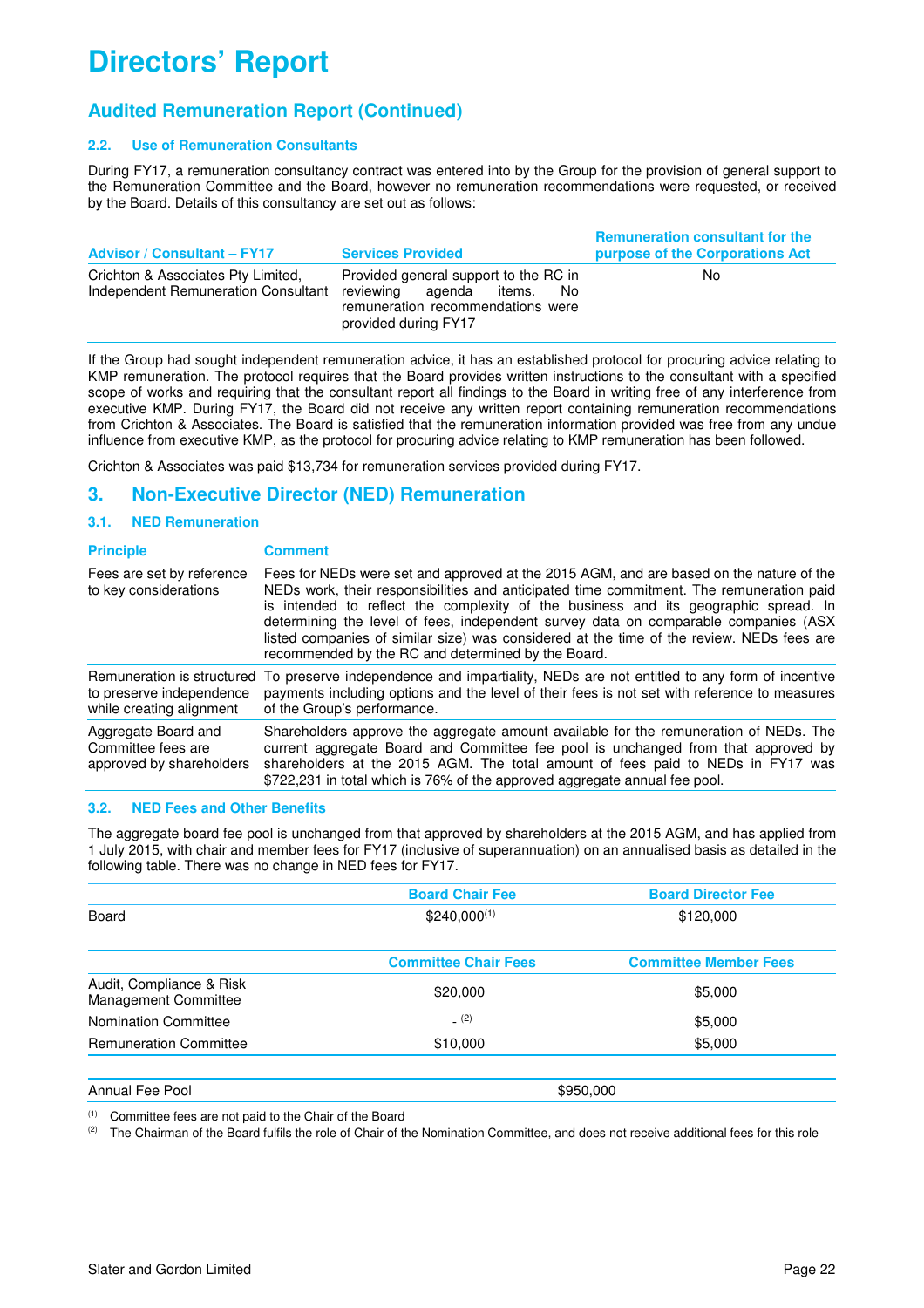## **Audited Remuneration Report (Continued)**

#### **Post-Employment Benefits**

| Superannuation        | Included in the stated fees, superannuation contributions are made in accordance with the<br>Company's statutory obligations. |
|-----------------------|-------------------------------------------------------------------------------------------------------------------------------|
| <b>Other Benefits</b> |                                                                                                                               |
| Equity instruments    | NEDs do not receive any performance related remuneration, options or performance rights.                                      |
| Other fees/benefits   | NEDs receive reimbursement for costs directly related to the Group business.                                                  |

#### **3.3. NED Total Remuneration**

|                                 |             | <b>Short-Term Benefits</b> | <b>Post-Employment Benefits</b> |              |  |
|---------------------------------|-------------|----------------------------|---------------------------------|--------------|--|
| <b>Amounts \$</b>               | Year        | <b>Fees</b>                | <b>Superannuation</b>           | <b>Total</b> |  |
| <b>Current NEDs</b>             |             |                            |                                 |              |  |
|                                 | <b>FY17</b> | 220,384                    | 19,616                          | 240,000      |  |
| John Skippen (Chair)            | <b>FY16</b> | 221,573                    | 19,308                          | 240,881      |  |
| Thomas Brown (1)                | <b>FY17</b> | 102,248                    | 9,714                           | 111,962      |  |
|                                 | FY16        |                            |                                 |              |  |
| James M. Millar                 | <b>FY17</b> | 134,151                    | 12,580                          | 146,731      |  |
|                                 | FY16        | 76,396                     | 7,451                           | 83,847       |  |
| <b>Former NEDs</b>              |             |                            |                                 |              |  |
| lan Court <sup>(2)</sup>        | <b>FY17</b> | 48,272                     | 19,497                          | 67,769       |  |
|                                 | <b>FY16</b> | 117,287                    | 12,526                          | 129,813      |  |
| Erica Lane <sup>(2)</sup>       | <b>FY17</b> | 61,644                     | 5,856                           | 67,500       |  |
|                                 | <b>FY16</b> | 123,608                    | 11,743                          | 135,351      |  |
|                                 | <b>FY17</b> | 80,611                     | 7,658                           | 88,269       |  |
| Rhonda O'Donnell <sup>(3)</sup> | <b>FY16</b> | 123,713                    | 11,753                          | 135,466      |  |
| Total                           | <b>FY17</b> | 647,310                    | 74,921                          | 722,231      |  |
| $\sqrt{4}$                      | FY16        | 662,577                    | 62,781                          | 725,358      |  |

(1) Mr Brown commenced as a Non-Executive director on 1 September 2016

(2) Mr Court and Ms Lane ceased as Non-Executive Directors on 30 August 2016<br>(3) Ms O'Donnell ceased as a Non-Executive Director on 27 February 2017

Ms O'Donnell ceased as a Non-Executive Director on 27 February 2017

### **4. Executive Remuneration**

#### **4.1. Executive KMP Remuneration**

The Group's executive remuneration policies are intended to fairly remunerate executives for their contribution to the Group. They are also designed to attract, motivate and retain qualified and experienced executives employed across diverse businesses and geographic locations. For FY17, executive KMP remuneration was designed to include the following components:

- Fixed Remuneration
- Short Term Incentive
	- o Cash
	- o Deferred Service Rights
- Long Term Incentive

Each of these elements is described further in the following sections.

As disclosed in the FY16 Remuneration Report, specific retention arrangements were introduced for the Group Chief Financial Officer (GCFO) for FY17. Details of these arrangements are provided in Section 4.6.

#### **4.2. Total Fixed Remuneration**

#### What is Total Fixed Remuneration (TFR)?

TFR includes all remuneration and benefits paid to an executive KMP calculated on a total employment cost basis. In addition to base salary, overseas executives receive benefits that may include health insurance, car allowances and relocation allowances. In Australia, retirement benefits are generally paid in line with the prevailing Statutory Superannuation Guarantee. Elsewhere, retirement benefits are generally paid in line with local legislation and practice. TFR is not "at risk".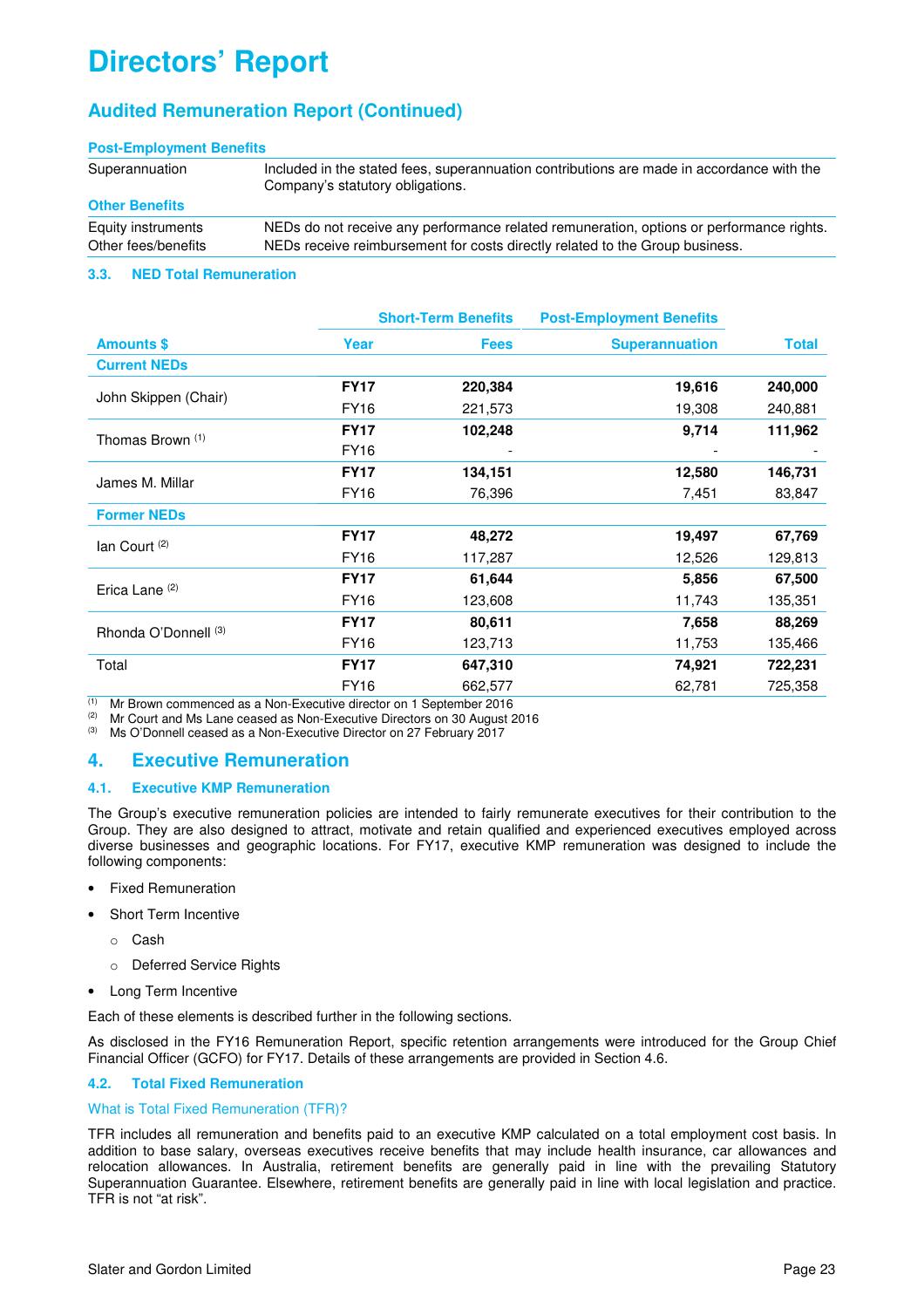## **Audited Remuneration Report (Continued)**

#### How is TFR determined?

Remuneration levels are considered annually through a remuneration review that considers market data, insights into remuneration trends, the performance of the Group and individual, the broader economic environment, and the executives' responsibilities, performance, qualifications, experience and geographic location. Increases in job role or responsibility, promotion, and changing market circumstances, as reflected through independent benchmark assessments, would suggest adjustments may be necessary. Adjustments to executive KMP remuneration are approved by the Board, based on RC and Group Managing Director input and recommendations.

#### **4.3. Short Term Incentive (STI) Plan**

#### **4.3.1. Short Term Incentive Plan (Cash)**

#### How does the STI Plan operate?

Executive KMP (excluding the Group CFO, refer to Section 4.6) are eligible to participate in the Group's STI Plan which places a significant proportion of remuneration "at risk" subject to the achievement of financial outcomes and individual performance measures. This provides a tangible link between the interests of executives and the financial performance of the Group and aligns executives' behaviours with the Group's short and medium term performance.

The STI plan has a cash component which may be paid once per year, following the announcement of the audited financial results at year end. The minimum payout for financial and individual performance is 0%, and the maximum payout is 100% for achievement of stretch targets. For FY17, the Deferred Service Rights Plan (DSRP) was introduced, with allocations intended to be made through this plan based on the STI outcomes for the financial year. As disclosed in Section 1.2, while shareholders approved the design of the Deferred Service Rights Plan at the November 2016 AGM, which may have provided an allocation of deferred service rights to the GMD, subsequently, participation in this plan was not offered to the GMD, or to other executive KMP. Further details on the DSRP is provided in Section 4.3.2.

The mix of performance criteria and the individual key performance indicators may vary from year to year depending on the assessed annual performance priorities at the start of the year. An overall financial performance gate is applied to all executive KMP awards, unless the Board determines otherwise.

The STI program is reviewed annually by the RC and approved by the Board.

#### What changes were made to the STI Plan during the year?

The following changes were made to the STI Plan during FY17:

- The design of the plan was changed to provide a stronger linkage to Group and Regional financial performance.
- The financial budgets set were challenging, and achievement would represent a significant uplift in performance. As a result, the Board set a gateway level of EBITDAW performance that needed to be achieved before any STI would be paid. A linear scale was adopted for performance between target and stretch.

#### What were the STI performance measures for the year ended 30 June 2017?

The performance measures for executive KMP were designed to align reward with achieving Group and Regional Financial and Non-Financial Measures. The FY17 measures reflected the short to medium priorities of the Group, with a significant portion weighted to financial measures. The three measures included under the STI Plan are weighted for each participant. The weighting varies according to the individual's functional responsibilities and their ability to influence the measurement outcomes. For the year ended 30 June 2017 the relative weightings were as follows:

|                         | <b>Group Financial</b>   |                                                       |                          | <b>Regional Financial</b>                             |                  | <b>TOTAL</b> |
|-------------------------|--------------------------|-------------------------------------------------------|--------------------------|-------------------------------------------------------|------------------|--------------|
|                         | <b>EBITDAW</b>           | <b>Gross Cash</b><br><b>Flow less</b><br><b>CAPEX</b> | <b>EBITDAW</b>           | <b>Gross Cash</b><br><b>Flow less</b><br><b>CAPEX</b> | <b>Financial</b> |              |
| Group Managing Director | 35%                      | 35%                                                   | $\overline{\phantom{0}}$ | $\overline{\phantom{a}}$                              | 30%              | 100%         |
| CEO, UK                 | $\overline{\phantom{0}}$ | $\overline{\phantom{a}}$                              | 35%                      | 35%                                                   | 30%              | 100%         |
| CEO, Australia          | $\overline{\phantom{0}}$ | $\overline{\phantom{a}}$                              | 35%                      | 35%                                                   | 30%              | 100%         |

For financial measures, 50% of the above weightings may have been received for achievement of target performance, with straight line vesting between Target (50%) and Cap (100%).

#### Who sets the STI performance measures?

Financial performance targets are set by the Board, based on the recommendation of the RC. Individual KPIs are set and measured for each executive KMP by the Group Managing Director, then reviewed and endorsed by the RC and approved by the Board. The RC set and measure the individual KPIs for the Group Managing Director, which are approved by the Board.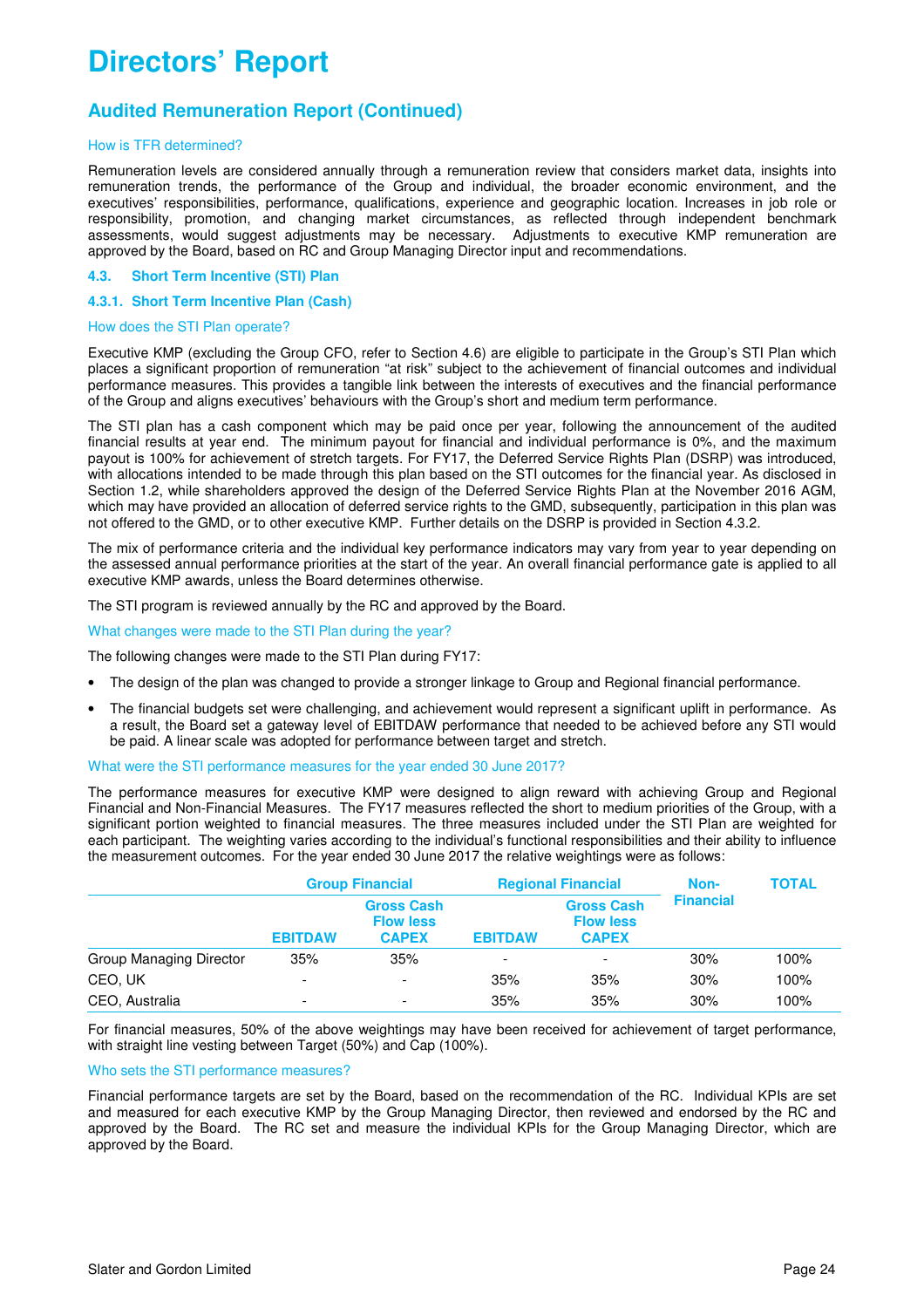## **Audited Remuneration Report (Continued)**

#### What are the individual key performance indicators (KPIs) and why are they used as an STI performance measure?

The use of individual KPIs for each executive creates a set of personal measures specific to each executive. For FY17, these related to delivery of key business initiatives in the areas of client, business and people. The use of individual KPI measures support the alignment of leadership behaviours with the Group's corporate philosophy and objectives.

Payment of the individual non-financial component of the STI is subject to achievement of the financial gateway, unless the Board determines otherwise.

#### How is performance assessed?

Performance against individual KPIs are validated and approved by the Board following the preparation of the financial statements each financial year.

#### What if an executive KMP ceases employment?

The following details the treatment of short term incentives on termination:

- Resignation: Any potential STI payment is forfeited if an employee tenders their resignation. If an employee has given notice, but not actually ceased employment, their unpaid incentives are forfeit irrespective of when the performance period ended.
- Dismissal: Any potential STI payment is forfeited if an employee is given notice of dismissal.
- Death: Payments will be made to the estate of a deceased employee pro-rated for the eligible period. Payment will be calculated in accordance with the normal timetable and based on the end of year results.
- Total & Permanent Incapacity: Employees will be eligible for payments pro-rated for the eligible period. Payment will be calculated in accordance with the normal timetable and based on the end of year results.
- Retrenchment or other Company initiated termination: At the discretion of the Board.

#### When are the performance conditions tested and payments made?

For the executive KMP (excluding Group CFO), performance is tested and paid following the preparation of the financial statements, with payments generally made in September, following financial year end.

Details of STI outcomes for FY17 are provided in Section 4.10.2.

#### **4.3.2. Deferred Service Rights Plan**

For FY17, the introduction of a Deferred Service Rights Plan (DSRP) was approved by the Board. Executive KMP (excluding the GCFO) were to be invited to participate in the DSRP. Under this plan executive KMP may have been granted an allocation of Deferred Service Rights, with the quantum being based on the results of the STI for FY17. These rights would then be held in trust for a period of two years.

Subsequently, the Board decided that this plan would not be implemented due to the environment facing the Company, and therefore, no Deferred Service Rights were granted.

#### **4.4. Long Term Incentives (LTI)**

In accordance with the Group remuneration framework, it had been intended to offer LTI allocations to executive KMP during FY17. However, following the first strike vote against the remuneration report at the 2016 AGM, and the challenges facing the Group, and feedback received from the executive team, the Board decided that no allocation would be made to executive KMP during FY17. However, during FY17, a grant of equity was made to the GCFO under his retention plan. Further details of this plan are provided in Section 4.6.2.

During FY16, an offer was made to executive KMP in November 2015, and was accepted by those executives. This offer was subsequently placed on hold, and then cancelled, with no performance rights being allocated to the executives for that year.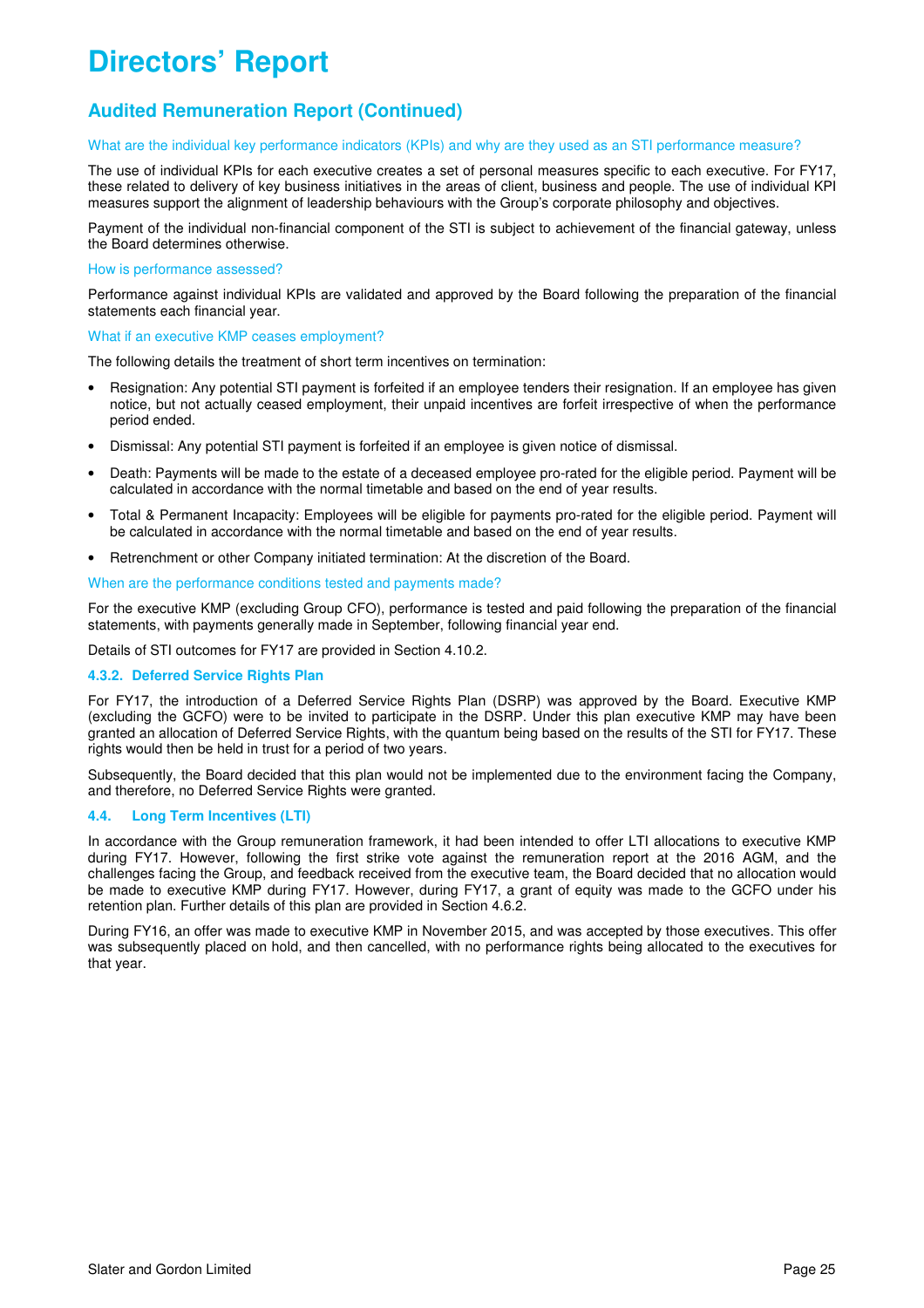## **Audited Remuneration Report (Continued)**

#### **4.4.1. FY15 Long Term Incentive Plan**

Three of the executive KMP are participants in the FY15 LTI.

| <b>Grant Date</b>                                 |                                                                                                                                                                                                                                                                                                                                                                                                                                                                                                                                                                                                                         | 31 October 2014 (Australian executive KMP)<br>12 December 2014 (UK executive KMP) |                                      |                          |  |  |
|---------------------------------------------------|-------------------------------------------------------------------------------------------------------------------------------------------------------------------------------------------------------------------------------------------------------------------------------------------------------------------------------------------------------------------------------------------------------------------------------------------------------------------------------------------------------------------------------------------------------------------------------------------------------------------------|-----------------------------------------------------------------------------------|--------------------------------------|--------------------------|--|--|
| <b>Performance</b><br><b>Conditions</b>           | The FY15 equity grants to the Group Managing Director and other executive KMP are in two<br>equal tranches assigned 50% to compound annual growth rate ("CAGR") in EPS and 50%<br>subject to ranking of TSR against the S&P/ASX 300 (excluding resources). The FY15 equity<br>grants awarded to the Group Managing Director and other executive KMP are tested against<br>the performance hurdles at the end of the three year performance period. If the performance<br>hurdles are not met at the vesting date the performance rights lapse. The performance<br>conditions applying to the FY15 grant are as follows: |                                                                                   |                                      |                          |  |  |
| <b>Vesting Schedule</b>                           | <b>Executive Director (1)</b>                                                                                                                                                                                                                                                                                                                                                                                                                                                                                                                                                                                           |                                                                                   | <b>Other executive KMP</b>           |                          |  |  |
| <b>Tranche 1</b>                                  | <b>Compound annual growth in EPS</b>                                                                                                                                                                                                                                                                                                                                                                                                                                                                                                                                                                                    |                                                                                   | <b>Compound annual growth in EPS</b> |                          |  |  |
| <b>EPS Compound</b>                               | (3 Years)                                                                                                                                                                                                                                                                                                                                                                                                                                                                                                                                                                                                               |                                                                                   | (3 Years)                            |                          |  |  |
| <b>Annual Growth Rate</b>                         | % CAGR in EPS                                                                                                                                                                                                                                                                                                                                                                                                                                                                                                                                                                                                           | % of equity to vest                                                               | % CAGR in EPS                        | % of equity to vest      |  |  |
| <b>Performance Period:</b>                        | < 10%                                                                                                                                                                                                                                                                                                                                                                                                                                                                                                                                                                                                                   | 0%                                                                                | $< 7\%$                              | $0\%$                    |  |  |
| 1 July 2014 to 30<br><b>June 2017</b>             | 10% to 15%                                                                                                                                                                                                                                                                                                                                                                                                                                                                                                                                                                                                              | 50% to 100% pro-<br>rata                                                          | 7% to 10%                            | 50% to 100% pro-<br>rata |  |  |
|                                                   | >15%                                                                                                                                                                                                                                                                                                                                                                                                                                                                                                                                                                                                                    | 100%                                                                              | >10%                                 | 100%                     |  |  |
|                                                   | (1)<br>FY14 Basic EPS is 33.8 cents. The Board imposed higher performance expectations on the then two<br>Executive Directors, Messrs Grech and Fowlie. Mr Fowlie resigned as an Executive Director in<br>August 2016, however, he continued as an executive KMP in the role of CEO, UK for the full year.                                                                                                                                                                                                                                                                                                              |                                                                                   |                                      |                          |  |  |
| <b>Vesting Schedule</b>                           | Ranking of the Group TSR against S&P/ASX 300 (excluding resources)                                                                                                                                                                                                                                                                                                                                                                                                                                                                                                                                                      |                                                                                   |                                      |                          |  |  |
| <b>Tranche 2</b><br><b>Relative TSR</b>           | <b>Performance</b>                                                                                                                                                                                                                                                                                                                                                                                                                                                                                                                                                                                                      |                                                                                   | % of equity to vest                  |                          |  |  |
| <b>Performance Period:</b><br>1 September 2014 to | < 50th percentile                                                                                                                                                                                                                                                                                                                                                                                                                                                                                                                                                                                                       |                                                                                   | 0%                                   |                          |  |  |
| <b>31 August 2017</b>                             | 50th to 75th percentile                                                                                                                                                                                                                                                                                                                                                                                                                                                                                                                                                                                                 |                                                                                   | 50% to 100% pro-rata                 |                          |  |  |
|                                                   | > 75th percentile                                                                                                                                                                                                                                                                                                                                                                                                                                                                                                                                                                                                       |                                                                                   |                                      |                          |  |  |
| <b>Equity Type</b>                                | Performance Rights                                                                                                                                                                                                                                                                                                                                                                                                                                                                                                                                                                                                      |                                                                                   |                                      |                          |  |  |
| <b>Expiry Date</b>                                | 30 October 2017                                                                                                                                                                                                                                                                                                                                                                                                                                                                                                                                                                                                         |                                                                                   |                                      |                          |  |  |
| <b>Current Status</b>                             | Both tranches will be assessed in September 2017 following the completion of the relevant<br>performance period, being, EPS at 30 June 2017, and RTSR at 31 August 2017. It is<br>anticipated that neither performance hurdle will be achieved.                                                                                                                                                                                                                                                                                                                                                                         |                                                                                   |                                      |                          |  |  |

#### **4.5. Group Managing Director Remuneration**

#### **4.5.1. Cessation as Group Managing Director**

As disclosed to the ASX on 29 June 2017, Mr Grech stood down as Group Managing Director as part of the Recapitalisation Agreement for the company announced on that date. He remains a Non-Executive Director of the Group until the proposed balance sheet restructuring of the Group has been completed, and at such time that the Group appoints a replacement legal practitioner director as required by the relevant provisions of the Legal Professions Act 2007 (Victoria) and equivalent provisions in the jurisdictions in which the Company conducts legal practices. It is important that Mr Grech continue as the legal practitioner director for the immediate future, and to support the Board during this period. Therefore, the following arrangements will apply:

- From 30 June 2017 until he ceases as a Non-Executive Director of the Group, he will continue to receive fees equivalent to his base salary as Group Managing Director, which is \$560,384.
- When he ceases as a Non-Executive Director, as detailed above, he will receive the following:
	- $\circ$  3 months salary in lieu of notice (rather than the 6 months to which he was contractually entitled);
	- o 13 weeks salary as a termination payment; and
	- o Untaken annual leave and long service leave accrued until he ceased as the Group Managing Director.

He received no STI payments for the FY17 year and forfeited 40,000 Performance Rights previously granted under the FY15 Long Term Incentive plan.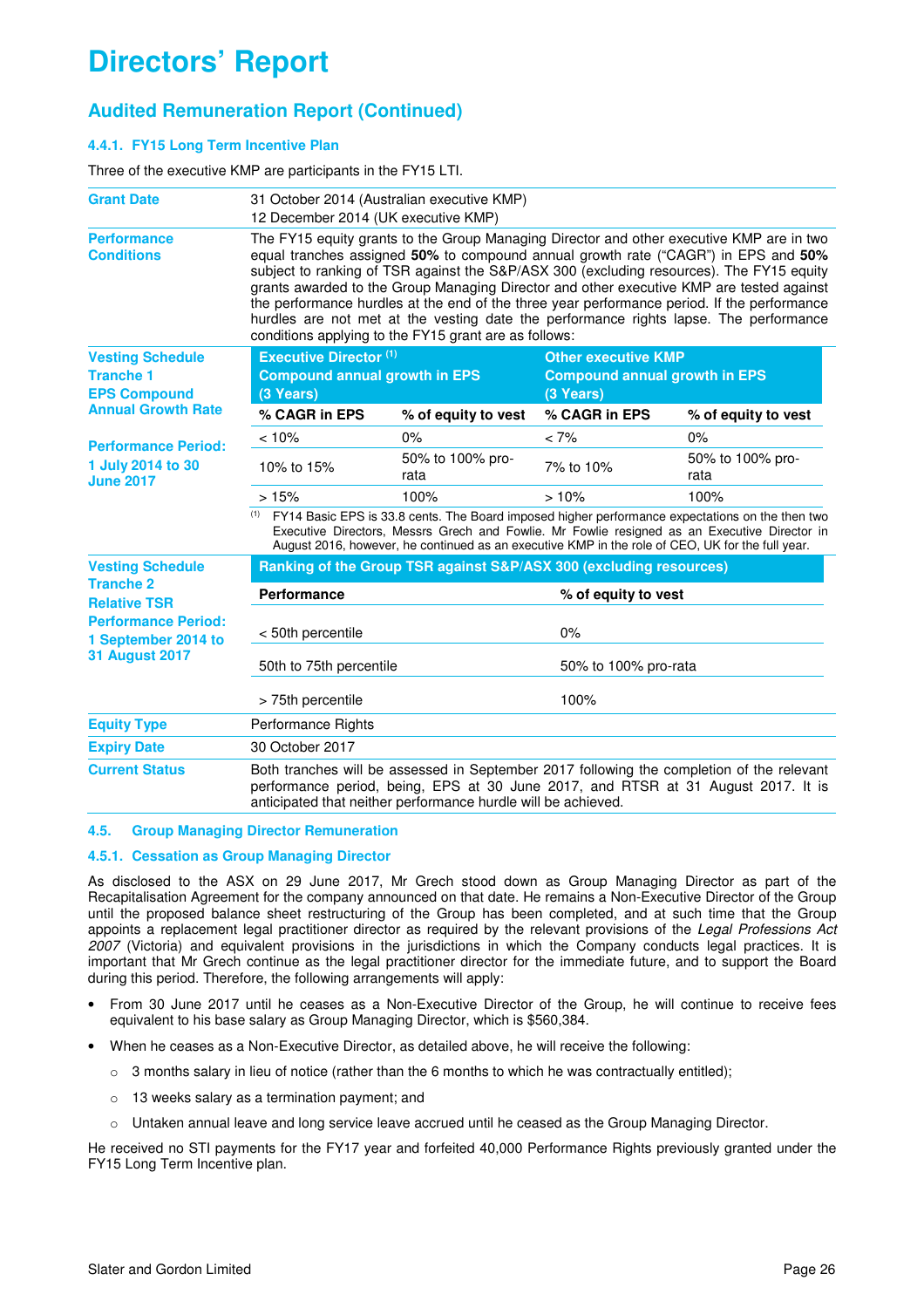## **Audited Remuneration Report (Continued)**

#### **4.5.2. Relocation Allowance**

During FY17, the Board approved an expatriate allowance for the Group Managing Director for the period of his assignment to the UK. Over the past 18 months Mr Grech has spent a substantial proportion of his time in the UK focused on the ongoing restructuring of UK operations. This allowance covered the additional costs incurred for living expenses while in the UK, while maintaining a family residence in Australia. This was a temporary allowance, and did not represent an ongoing increase to TFR. Details of this payment are included in "other benefits" in the executive remuneration table in Section 4.10.1. The amount shown in the remuneration table in 4.10.1 covers the additional living costs while on assignment to the UK from 18 January 2016 to 29 June 2017 which is included under "Other Benefits".

#### **4.6. Group Chief Financial Officer Remuneration**

The Group Chief Financial Officer (GCFO) was assessed by the Board as being critical to managing the financial restructure of the Group. Accordingly, in FY16, the Board approved a "one off" short term incentive and retention plan. Details of these arrangements were disclosed in the FY16 Remuneration Report, and are described below. On the effective date of the Scheme of Arrangement, or 15 November 2017, whichever is the earlier, the GCFO role will no longer be required and he will cease with the Group. Details of his termination arrangements are also provided below.

#### **4.6.1. GCFO Short Term Incentive Plan**

As part of the retention arrangements introduced for the GCFO for FY17 he participated in a quarterly STI plan for the financial year. Results were assessed at the end of each quarter against performance milestones approved by the Board. These provided alignment between key performance outcomes for the Group and the reward for the GCFO. The weightings and measures were as follows:

| <b>Measure</b>                       |     | Q2  | Ω3  | Q4  | <b>Full Year</b> |
|--------------------------------------|-----|-----|-----|-----|------------------|
| EBITDAW                              | 6%  | 6%  | 6%  | 12% | 30%              |
| Gross Operating Cash Flow less CAPEX | 6%  | 6%  | 6%  | 12% | 30%              |
| Non-Financial milestones             | 8%  | 8%  | 8%  | 16% | 40%              |
| <b>TOTAL</b>                         | 20% | 20% | 20% | 40% | 100%             |

The Board determined the financial and non-financial measures for each quarter, and reviewed the results at the end of each quarter.

The resulting payments were reviewed by the RC prior to being referred to the Board for approval. Details are provided in the following table:

| <b>Assessment</b>      | <b>Weighting</b> | <b>Target STI Value (\$)</b> | <b>Actual STI Payment (S)</b> |
|------------------------|------------------|------------------------------|-------------------------------|
| Quarter 1:30 Sept 2016 | 20%              | \$65,000                     | \$45,500                      |
| Quarter 2: 31 Dec 2016 | 20%              | \$65,000                     | \$26,000                      |
| Quarter 3:31 Mar 2017  | 20%              | \$65,000                     | \$26,000                      |
| Quarter 4: 30 Jun 2017 | 40%              | \$130,000                    | \$0                           |
| <b>TOTAL</b>           | 100%             | \$325,000                    | \$97,500                      |

Based on the Board's assessment of the GCFO's performance against the KPIs he was paid 30% of his maximum potential STI value. Of this, 24% related to his contribution and efforts in improving the financial systems of the Group and as a major contributor to the negotiations of the recapitalisation of the Group. 6% of the payment related to achievement of the EBITDAW target in Quarter 1.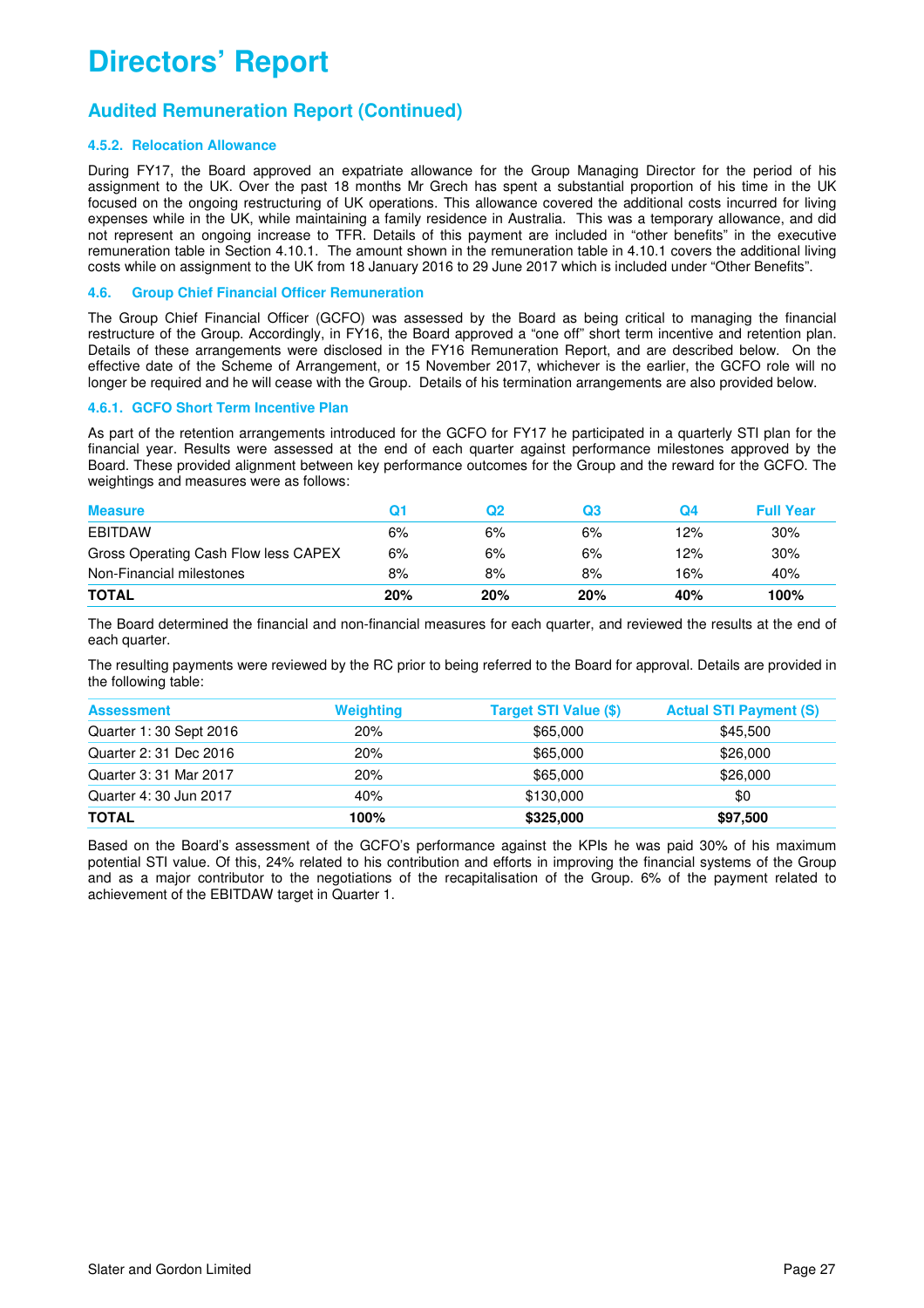## **Audited Remuneration Report (Continued)**

#### **4.6.2. GCFO Retention Plan**

The GCFO retention plan was implemented in place of his participation in any other Group equity plan. The plan comprised an allocation of performance rights and options based on the following:

| <b>Grant Date</b>                                  | 5 August 2016                                                                                                                                                                                                                                                                                                                                                                                                                                                                                                                                                                                                                                                                                                                                                                                                                     |                                                                                                                                                                               |  |  |  |
|----------------------------------------------------|-----------------------------------------------------------------------------------------------------------------------------------------------------------------------------------------------------------------------------------------------------------------------------------------------------------------------------------------------------------------------------------------------------------------------------------------------------------------------------------------------------------------------------------------------------------------------------------------------------------------------------------------------------------------------------------------------------------------------------------------------------------------------------------------------------------------------------------|-------------------------------------------------------------------------------------------------------------------------------------------------------------------------------|--|--|--|
| <b>Performance Period</b>                          | 1 May 2016 to 30 June 2017                                                                                                                                                                                                                                                                                                                                                                                                                                                                                                                                                                                                                                                                                                                                                                                                        |                                                                                                                                                                               |  |  |  |
| <b>Equity on Issue</b>                             | 1.2 million performance rights                                                                                                                                                                                                                                                                                                                                                                                                                                                                                                                                                                                                                                                                                                                                                                                                    |                                                                                                                                                                               |  |  |  |
|                                                    | 2.3 million options                                                                                                                                                                                                                                                                                                                                                                                                                                                                                                                                                                                                                                                                                                                                                                                                               |                                                                                                                                                                               |  |  |  |
| <b>Performance Condition</b>                       | Relative Total Shareholder Return (TSR) ranking against the S&P/ASX 300 (excluding<br>resources)                                                                                                                                                                                                                                                                                                                                                                                                                                                                                                                                                                                                                                                                                                                                  |                                                                                                                                                                               |  |  |  |
| <b>Vesting Schedule</b>                            |                                                                                                                                                                                                                                                                                                                                                                                                                                                                                                                                                                                                                                                                                                                                                                                                                                   | Ranking of the Group TSR against S&P/ASX 300 (excluding resources)                                                                                                            |  |  |  |
|                                                    | <b>Performance</b>                                                                                                                                                                                                                                                                                                                                                                                                                                                                                                                                                                                                                                                                                                                                                                                                                | % of equity to vest                                                                                                                                                           |  |  |  |
|                                                    | < 50th percentile                                                                                                                                                                                                                                                                                                                                                                                                                                                                                                                                                                                                                                                                                                                                                                                                                 | 0%                                                                                                                                                                            |  |  |  |
|                                                    | 50th to 75th percentile                                                                                                                                                                                                                                                                                                                                                                                                                                                                                                                                                                                                                                                                                                                                                                                                           | 50% to 100% pro-rata                                                                                                                                                          |  |  |  |
|                                                    | > 75th percentile                                                                                                                                                                                                                                                                                                                                                                                                                                                                                                                                                                                                                                                                                                                                                                                                                 | 100%                                                                                                                                                                          |  |  |  |
| <b>Vesting Conditions</b>                          | In addition to achieving the required performance for vesting, the participant was also<br>required to meet the service condition and the Board must resolve that the hurdle had been<br>achieved. If the performance conditions were not satisfied, the Performance Rights and<br>Options lapse, and no value will have been received by the participant.                                                                                                                                                                                                                                                                                                                                                                                                                                                                        |                                                                                                                                                                               |  |  |  |
| <b>Treatment of Vested</b><br><b>Equity</b>        | Performance rights: 50% of vested and exercised Performance Rights may have been<br>converted to ordinary shares and transferred to the participant immediately. The remaining<br>50% may have been converted to shares and held in trust until 31 December 2018.<br>Options: may have been exercised once the performance hurdle had been achieved, or the<br>participant may have deferred exercising the Options for up to 3 years from the Grant Date.<br>If the GCFO had elected to exercise some, or all of the vested Options, they would have<br>been converted into shares. Fifty percent of the resulting shares may have been transferred<br>to the GCFO on exercising of the Options, with the remaining 50% of the resulting shares to<br>be held in trust to the end of the restriction period on 31 December 2018. |                                                                                                                                                                               |  |  |  |
| <b>Expiry Date</b>                                 |                                                                                                                                                                                                                                                                                                                                                                                                                                                                                                                                                                                                                                                                                                                                                                                                                                   | Vested options that have not been exercised would have lapsed on 4 August 2019.                                                                                               |  |  |  |
| <b>Fair Value of</b><br><b>Instrument at Grant</b> | \$0.35<br>Performance rights:<br>Options:<br>\$0.21                                                                                                                                                                                                                                                                                                                                                                                                                                                                                                                                                                                                                                                                                                                                                                               |                                                                                                                                                                               |  |  |  |
| <b>Option Exercise Price</b>                       | Syndicated Facility Agreement).                                                                                                                                                                                                                                                                                                                                                                                                                                                                                                                                                                                                                                                                                                                                                                                                   | \$0.2763 (VWAP for the 20 business days prior to 1 May 2016 and as agreed in the                                                                                              |  |  |  |
| <b>Current Status</b>                              | now lapsed.                                                                                                                                                                                                                                                                                                                                                                                                                                                                                                                                                                                                                                                                                                                                                                                                                       | The GCFO Retention Plan has been assessed by the Board following the vesting date of<br>30 June 2017. The hurdle was not achieved and all performance rights and options have |  |  |  |

#### **4.6.3. Cessation as GCFO**

On the effective date of the Scheme of Arrangement, or 15 November 2017, whichever is the earlier, the GCFO role will no longer be required and he will cease with the Group. As a result he will receive the following termination payments, all less applicable Tax in accordance with his employment agreement:

- (i). 6 months' salary in lieu of notice; and
- (ii). untaken annual leave accrued to the Employment Termination Date.
- **4.7. Remuneration Composition Mix & Executive Remuneration Components**

The Group endeavours to provide an appropriate and competitive mix of remuneration components balanced between fixed and at risk and potentially paid in both cash and equity. The following table provides the intended remuneration mix across the remuneration components: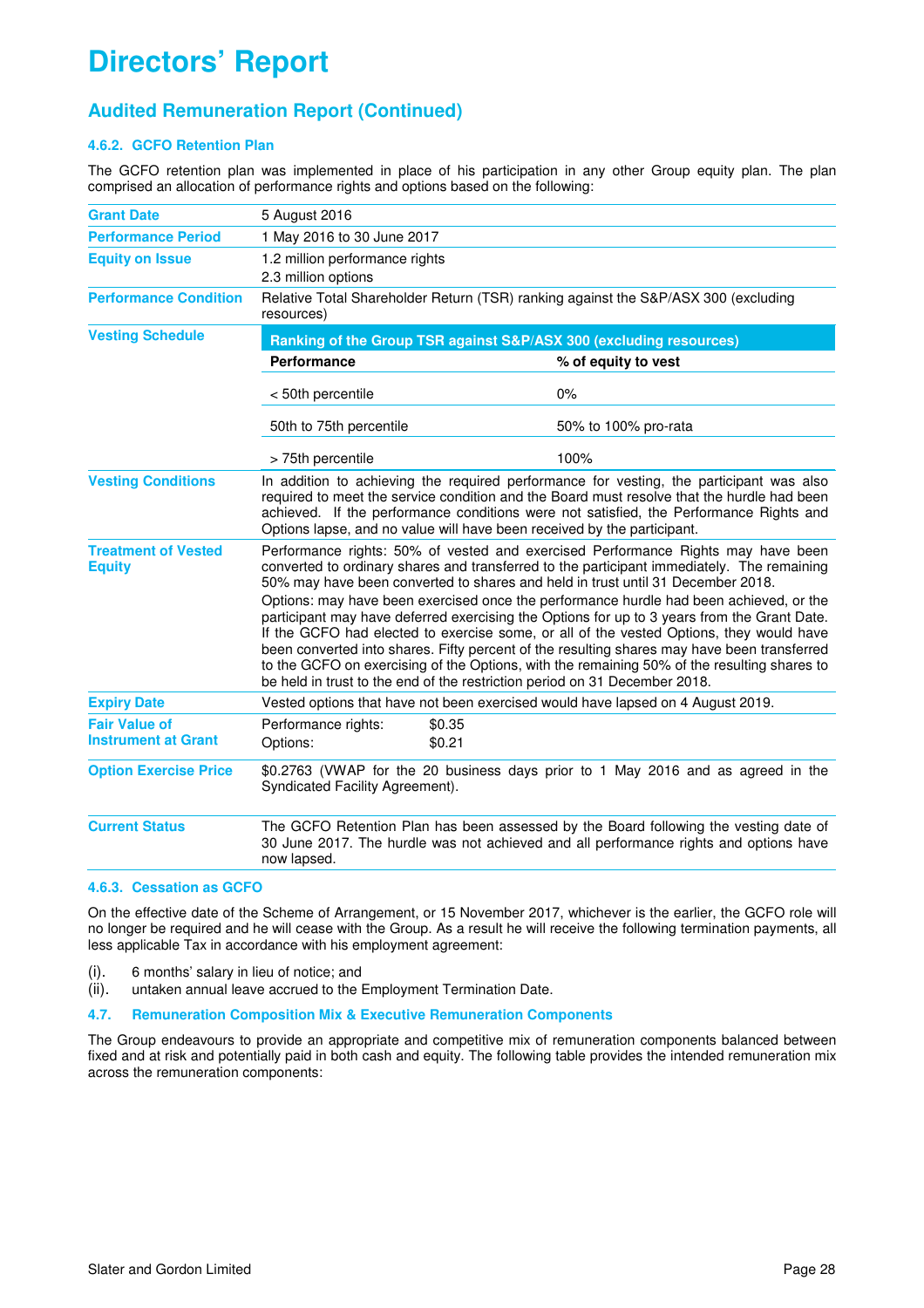## **Audited Remuneration Report (Continued)**

#### **Target Remuneration Policy Mix for FY17**

|                               | Policy Total Remuneration % (annualised at target) for FY17 |                                       |                                          |                                      |  |  |
|-------------------------------|-------------------------------------------------------------|---------------------------------------|------------------------------------------|--------------------------------------|--|--|
|                               | <b>Fixed</b>                                                |                                       | Variable (at risk)                       |                                      |  |  |
| <b>Position</b>               | <b>Total Fixed</b><br><b>Remuneration</b>                   | <b>Short Term</b><br><b>Incentive</b> | <b>Deferred Service</b><br><b>Rights</b> | <b>Long Term</b><br><b>Incentive</b> |  |  |
| Group Managing Director       | 48.1%                                                       | 18.7%                                 | 16.6%                                    | 16.6%                                |  |  |
| CEO UK                        | 54.3%                                                       | 20.9%                                 | 12.4%                                    | 12.4%                                |  |  |
| <b>CEO</b> Australia          | 60.6%                                                       | 18.2%                                 | 10.6%                                    | 10.6%                                |  |  |
| Group Chief Financial Officer | 34.8%                                                       | 17.4%                                 |                                          | $47.8\%^{(1)}$                       |  |  |

(1) GCFO Retention Plan

Following the first strike at the 2016 AGM, and the environment facing the Company during FY17, no long term incentive or deferred service right grants were made to executive KMP during the year ended 30 June 2017. As a result the relative weightings between the remaining remuneration components were as follows:

#### **Actual Target Remuneration Mix for FY17 (excluding DSRP and LTI which was not granted)**

|                               | Actual Total Remuneration % (annualised at target) for FY17 |                                       |                                          |                                      |  |
|-------------------------------|-------------------------------------------------------------|---------------------------------------|------------------------------------------|--------------------------------------|--|
|                               | <b>Fixed</b>                                                |                                       | Variable (at risk)                       |                                      |  |
| <b>Position</b>               | <b>Total Fixed</b><br><b>Remuneration</b>                   | <b>Short Term</b><br><b>Incentive</b> | <b>Deferred Service</b><br><b>Rights</b> | <b>Long Term</b><br><b>Incentive</b> |  |
| Group Managing Director       | 72.0%                                                       | 28.0%                                 | The Deferred                             |                                      |  |
| CEO UK                        | 72.2%                                                       | 27.8%                                 | Service<br><b>Rights Plan</b>            | No LTI<br>grants were                |  |
| CEO Australia                 | 76.9%                                                       | 23.1%                                 | was not<br>implemented                   | made during<br><b>FY17</b>           |  |
| Group Chief Financial Officer | 34.8%                                                       | 17.4%                                 | -                                        | 47.8%                                |  |

**4.8. Relationship between the Group's Performance and Executive KMP Remuneration**

#### **4.8.1. The Group's Financial Performance (FY13 to FY17)**

| <b>Company Performance</b>                                  | 2013    | 2014<br><b>Restated</b> | 2015<br><b>Restated</b> | 2016        | 2017       |
|-------------------------------------------------------------|---------|-------------------------|-------------------------|-------------|------------|
|                                                             |         |                         |                         |             |            |
| Revenue (\$'000)                                            | 297,963 | 438,228                 | 598,185                 | 908,185     | 611,485    |
| Profit before tax (\$'000)                                  | 61,341  | 95,747                  | 85,408                  | (1,029,468) | (551, 149) |
| Profit after tax (\$'000)                                   | 41,521  | 68,236                  | 62,374                  | (1,017,595) | (546, 831) |
| Basic earnings per share (cents)                            | 23.90   | 33.80                   | 26.46                   | (289.1)     | (155.6)    |
| Diluted earnings per share (cents)                          | 23.30   | 33.20                   | 26.27                   | (289.1)     | (155.6)    |
| <b>EBITDAW</b>                                              | 33,362  | 63,321                  | 92,586                  | (49, 343)   | (76, 095)  |
| Gross Operating Cash Flow<br>less CAPEX                     | 36,820  | 62,615                  | 33,666                  | (96, 383)   | (34, 308)  |
| Dividends per share - paid during<br>financial year (cents) | 6.30    | 6.85                    | 8.50                    | 5.50        |            |
| Total dividends paid during<br>financial year (\$'000)      | 10,647  | 13,770                  | 17,620                  | 19,330      |            |
| Share price at 30 June (\$)                                 | 2.78    | 5.16                    | 3.56                    | 0.39        | 0.081      |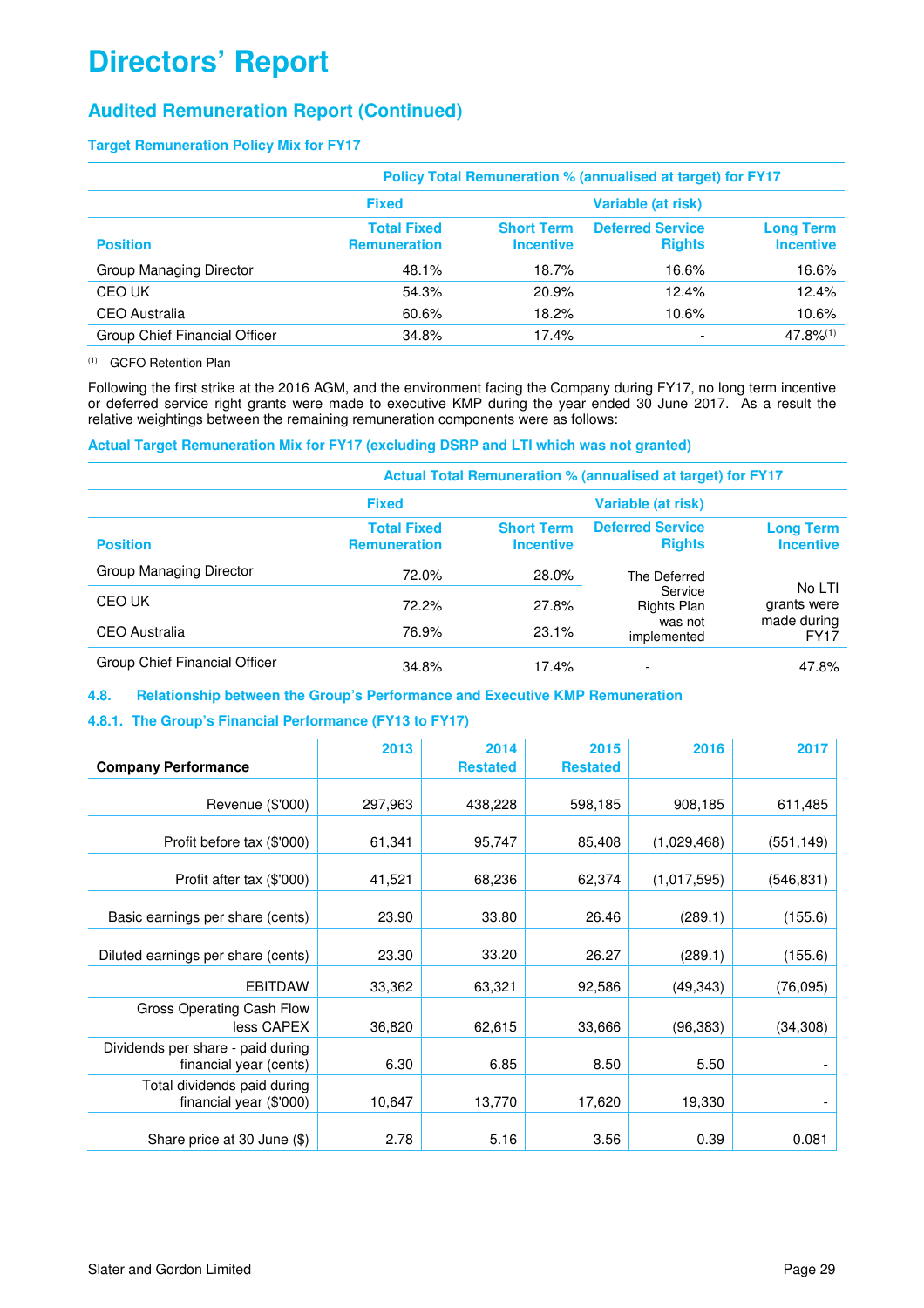## **Audited Remuneration Report (Continued)**

#### **4.8.2. Group Performance and Relationship to Executive KMP Remuneration**

The underperformance of the group as discussed in the Operating and Financial Review is reflected in the KMP STI outcomes.

#### **FY17 Short Term Incentive outcomes**

The resulting STI outcomes for the executive KMP are provided in the following table. One executive KMP, Mr Houghton, GCFO, received an STI payment for FY17. This amount was based on his "one off" STI described in Section 4.6.1. No other executive KMP received an STI payment for FY17.

#### **Actual STI Awarded for FY17 Compared to STI Opportunity**

| <b>Executive</b><br><b>KMP</b> | <b>Position</b>                       | <b>Target STI as</b><br>a % of FY17<br><b>TTR</b> (1) | <b>STI</b> awarded<br>as a $%$ of<br><b>Target STI</b> | <b>STI</b> forfeited<br>for FY17 as a<br>% of Target<br><b>STI</b> | <b>Accrued STI</b><br>to be<br>awarded in<br>$FY18($ \$) |
|--------------------------------|---------------------------------------|-------------------------------------------------------|--------------------------------------------------------|--------------------------------------------------------------------|----------------------------------------------------------|
| Andrew Grech                   | Group Managing Director               | 28.0%                                                 | 0%                                                     | 100%                                                               | \$0                                                      |
| Ken Fowlie                     | <b>Chief Executive Officer, UK</b>    | 27.8%                                                 | $0\%$                                                  | 100%                                                               | \$0                                                      |
| <b>Bryce</b><br>Houghton       | Group Chief Financial Officer         | 33.3%                                                 | 30%                                                    | 70%                                                                | \$0                                                      |
| Hayden<br><b>Stephens</b>      | Chief Executive Officer,<br>Australia | 23.1%                                                 | $0\%$                                                  | 100%                                                               | \$0                                                      |

(1) TTR is Total Target Remuneration, excluding DSRP and LTI

Overall, there has been direct alignment between the Company performance and the "at risk" reward for executive KMP. This is reflected in the limited STI payments, and the decision not to make any grants under the long term incentive plan and the deferred service rights plan during FY17. The exception was a 30% payment to the GCFO based on performance against his quarterly targets, as part of his retention and incentive arrangements, as described in section 4.6.1.

#### **Long Term Incentive Outcomes**

The FY15 LTI plan is the only active long term incentive plan and utilises EPS CAGR and relative TSR to assess performance, and the potential vesting of performance rights after the end of FY17. Both these measures are substantially below the level of performance required for any performance rights to vest. Final assessment of this plan will occur in September 2017.

It was planned to offer key executives the opportunity to participate in a FY17 LTI Plan. However, due to the challenges facing the company the Board decided not to make any offer during the year.

No performance rights vested during FY17, and equity allocated under the GCFO retention plan lapsed as the performance conditions were not achieved.

#### **4.9. Other Remuneration Elements and Disclosures relevant to Executive KMP**

#### **4.9.1. Clawback**

The clawback policy was introduced in June 2016 to apply onwards from FY17. The policy enables the Group to clawback certain elements of an executive's remuneration if there has been a misstatement of the Group's financial statements which results in the executive receiving a reward which exceeds the outcome that would have been achieved had the misstatement not been made. The clawback provisions are designed to further align the interests of executive KMP with the long-term interests of the Group and to ensure that excessive risk taking is not rewarded.

#### **4.9.2. Hedging and Margin Lending Prohibition**

The Group's Share Trading Policy continued in FY17. Directors and executive KMP must not engage in dealings based on short term fluctuations in the Group's securities. If a Director or executive KMP acquires securities in the Group, they should not sell or agree to sell any Slater and Gordon securities of that class for at least 30 days.

Directors are prohibited from entering into margin loans under the Group's Share Trading Policy. Other executive KMP require prior approval to enter into a margin loan arrangement where the amount of shares mortgaged, provided as security, lent or charged to a financier, amounts to 1% or more of the issued capital in the Group at the relevant time. KMP must notify the Company Secretary immediately if they are given notice by their financier of an intention to make a margin call and sell the Group's securities during a prohibited trading period.

Directors and executive KMP must not enter into hedging arrangements in relation to securities in the Group that are unvested or subject to disposal restrictions or minimum shareholding requirements.

Equity granted under the Executive Equity Incentive Scheme remains at risk until vested and exercised. It is a specific condition of grant that no schemes are entered into, by an individual, or their associates, that specifically protect the unvested value of performance rights allocated.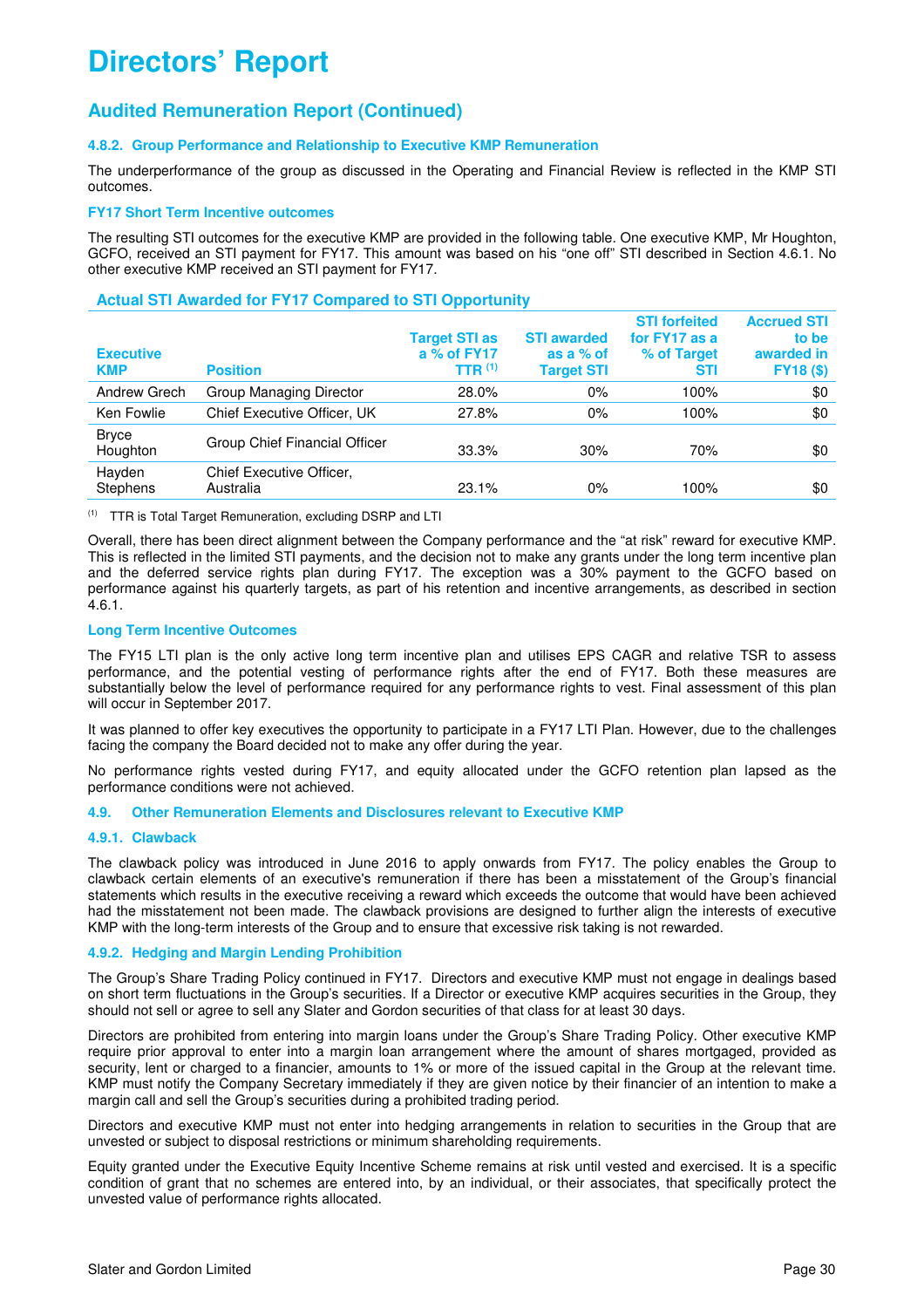## **Audited Remuneration Report (Continued)**

The Group, in line with good corporate governance, has a Share Trading Policy setting down how and when employees may deal in Slater and Gordon securities. The Group's Share Trading Policy is available on the Slater and Gordon website www.slatergordon.com.au under the Firm, and then Governance tab.

#### **4.9.3. Minimum Shareholding Guidelines**

As at 30 June 2017, two executive KMP (Messrs Fowlie and Stephens) are subject to minimum shareholding requirements under agreements between the seven shareholders of the Company prior to listing in 2007.

Executive KMP subject to these agreements, are required to maintain a minimum number of shares that is equivalent to the lesser of 20% of the value, or 15% of the number of shares issued to them, while they remain a member or employee of the Group.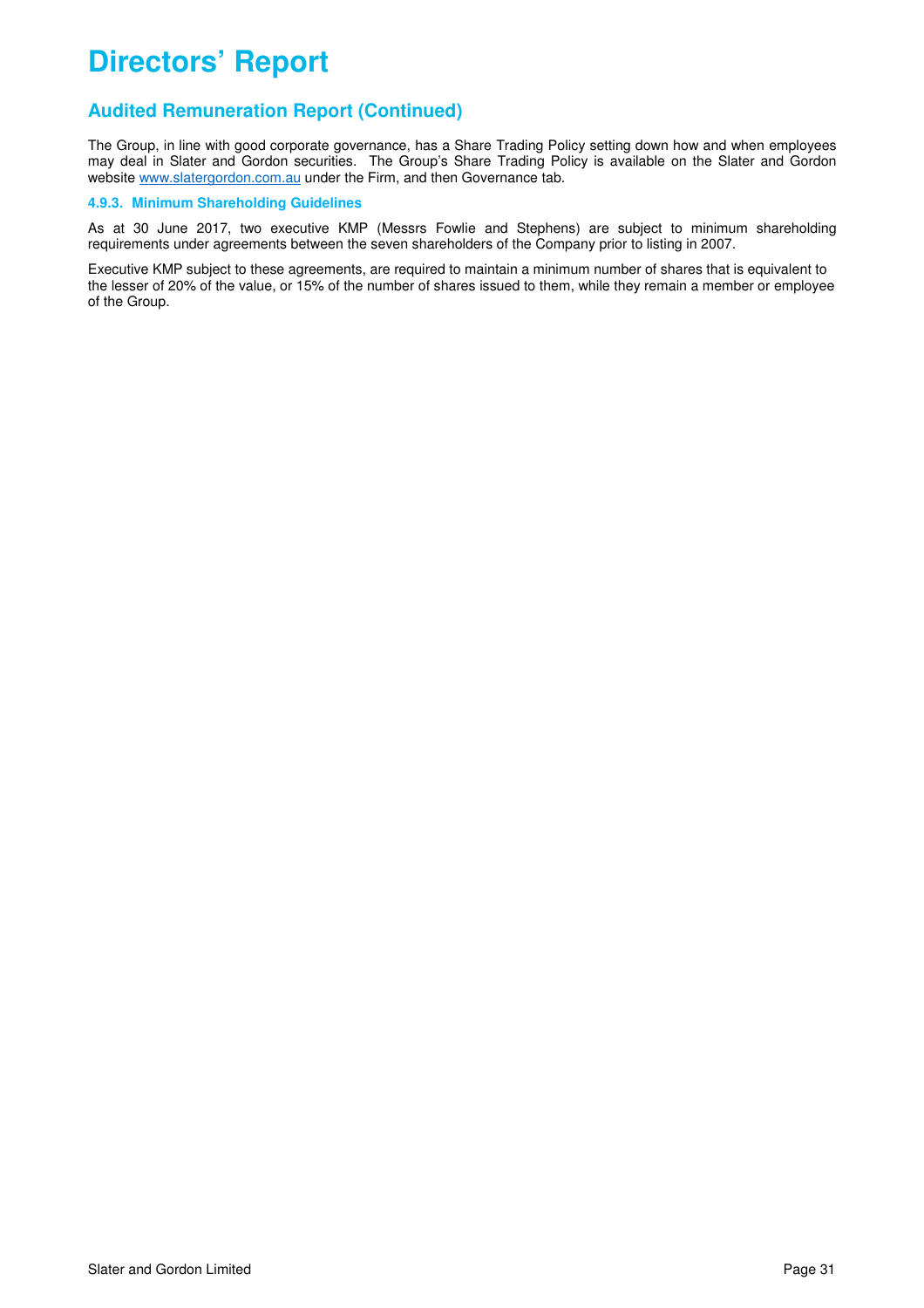## **Audited Remuneration Report (Continued)**

#### **4.10. Executive Remuneration Table**

#### **4.10.1. Executive Remuneration Table – Statutory Disclosure**

|                                 |             | <b>Fixed Remuneration</b> |                              |                          |                                        |                          | <b>Variable pay</b> |                          |                                                | <b>End of Service</b> |                                                               |                                                                 |              |                                                   |                             |                               |
|---------------------------------|-------------|---------------------------|------------------------------|--------------------------|----------------------------------------|--------------------------|---------------------|--------------------------|------------------------------------------------|-----------------------|---------------------------------------------------------------|-----------------------------------------------------------------|--------------|---------------------------------------------------|-----------------------------|-------------------------------|
|                                 |             | <b>Short-term</b>         |                              |                          | <b>Post-employment</b>                 |                          |                     | Short-<br>term           | Long-<br>term                                  |                       |                                                               |                                                                 |              | <b>Proportion of Total</b><br><b>Remuneration</b> |                             |                               |
| <b>Name</b>                     | Year        | <b>Salarv</b>             | Non-<br>monetary<br>benefits | <b>Other</b><br>benefits | Super-<br>annuation<br><b>benefits</b> | Long<br>service<br>leave | <b>Total</b>        | Cash<br><b>Bonus</b>     | Perform-<br>ance<br>Rights /<br><b>Options</b> | <b>Total</b>          | <b>Unused</b><br><b>Statutory</b><br>Leave<br><b>Balances</b> | <b>Contract</b><br><b>ual</b><br><b>Notice</b><br><b>Period</b> | <b>Total</b> | <b>Total</b><br>Remun-<br>eration                 | Perform-<br>ance<br>related | <b>Delivered</b><br>as equity |
| Andrew<br>$Grech^{(1)(2)}$      | <b>FY17</b> | 548,307                   | $\blacksquare$               | 286,462                  | 31,721                                 | $\blacksquare$           | 866,490             | $\overline{\phantom{a}}$ | (28, 953)                                      | (28, 953)             | 280,192                                                       | 382,896                                                         | 663,088      | 1,500,625                                         | $-1.9%$                     | $-1.9%$                       |
|                                 | <b>FY16</b> | 543,225                   | 5,082                        |                          | 39,209                                 | 19,952                   | 607,468             |                          | 29,797                                         | 29,797                |                                                               | $\overline{\phantom{a}}$                                        |              | 637,265                                           | 4.7%                        | 4.7%                          |
| Ken<br>Fowlie <sup>(3)</sup>    | <b>FY17</b> | 536,160                   | 5,348                        | $\blacksquare$           | 10,723                                 | $\blacksquare$           | 552,231             | $\overline{\phantom{a}}$ | 6,952                                          | 6,952                 | $\sim$                                                        | $\blacksquare$                                                  |              | 559.183                                           | 1.2%                        | 1.2%                          |
|                                 | <b>FY16</b> | 651.763                   | 6,200                        |                          | 13,035                                 | $\overline{\phantom{a}}$ | 670,998             |                          | 15,360                                         | 15,360                | $\sim$                                                        |                                                                 |              | 686,358                                           | 2.2%                        | 2.2%                          |
| <b>Bryce</b><br>Houghton        | <b>FY17</b> | 602.180                   | 11.086                       | $\blacksquare$           | 40,769                                 | 13.053                   | 667,088             | 97,500                   | 894,430                                        | 991,930               | $\blacksquare$                                                | $\blacksquare$                                                  |              | 1,659,018                                         | 59.8%                       | 53.9%                         |
|                                 | <b>FY16</b> | 385,619                   | 6,059                        |                          | 19,674                                 | 2.658                    | 414,010             | 189,600                  | 12,938                                         | 202,538               | $\sim$                                                        |                                                                 |              | 616,548                                           | 32.9%                       | 2.1%                          |
| Hayden<br>Stephens              | <b>FY17</b> | 461.479                   | 14.865                       | $\blacksquare$           | 19,616                                 | 30.449                   | 526,409             | $\blacksquare$           | 6,952                                          | 6,952                 | $\sim$                                                        |                                                                 |              | 533,361                                           | 1.3%                        | 1.3%                          |
|                                 | FY16        | 383.471                   | 17.240                       |                          | 30,779                                 | 18,306                   | 449,797             |                          | 12,723                                         | 12,723                | $\sim$                                                        |                                                                 |              | 462,520                                           | 2.8%                        | 2.8%                          |
| <b>Former Executive KMP</b>     |             |                           |                              |                          |                                        |                          |                     |                          |                                                |                       |                                                               |                                                                 |              |                                                   |                             |                               |
| Wayne<br>Brown <sup>(4)</sup>   | <b>FY17</b> |                           |                              |                          |                                        | $\blacksquare$           | $\blacksquare$      | $\blacksquare$           |                                                | $\blacksquare$        |                                                               | $\blacksquare$                                                  |              |                                                   | $\blacksquare$              |                               |
|                                 | <b>FY16</b> | 141,849                   | 4,300                        |                          | 8,712                                  | $\overline{\phantom{a}}$ | 154,861             |                          | (5,549)                                        | (5,549)               | 124,329                                                       | $\sim$                                                          | 124,329      | 273,641                                           | $(2.0\%)$                   | $(2.0\%)$                     |
| Cath<br>$Evars^{(5)}$           | <b>FY17</b> | $\blacksquare$            | $\blacksquare$               | $\overline{\phantom{a}}$ |                                        | $\blacksquare$           | $\blacksquare$      | $\blacksquare$           |                                                |                       | $\blacksquare$                                                | $\blacksquare$                                                  |              |                                                   | $\blacksquare$              | $\sim$                        |
|                                 | <b>FY16</b> | 318,926                   |                              |                          | 19,756                                 | 6,318                    | 345,000             | 25,000                   | 921                                            | 25,921                | 17,938                                                        | 357,064                                                         | 375,002      | 745,923                                           | 3.5%                        | 0.1%                          |
| Neil<br>Kinsella <sup>(6)</sup> | <b>FY17</b> | $\blacksquare$            |                              |                          |                                        |                          |                     |                          |                                                |                       |                                                               |                                                                 |              |                                                   |                             | $\sim$                        |
|                                 | <b>FY16</b> | 236,239                   | 1,772                        |                          |                                        |                          | 238,011             |                          | (4, 814)                                       | (4, 814)              |                                                               |                                                                 |              | 233,197                                           | $(2.1\%)$                   | $(2.1\%)$                     |
| Felicity<br>Pantelidis(7)       | <b>FY17</b> |                           | $\overline{\phantom{0}}$     | $\overline{\phantom{a}}$ |                                        | $\blacksquare$           |                     |                          |                                                |                       |                                                               | $\blacksquare$                                                  |              |                                                   |                             |                               |
|                                 | <b>FY16</b> | 384,053                   |                              |                          | 19,308                                 | 13,507                   | 416.868             | 93,750                   | 12,172                                         | 105,922               |                                                               |                                                                 |              | 522.790                                           | 20.3%                       | 2.3%                          |
| <b>Total</b>                    | <b>FY17</b> | 2,148,126                 | 31,299                       | 286,462                  | 102,829                                | 43,502                   | 2,612,218           | 97,500                   | 879,381                                        | 976,881               | 280,192                                                       | 382,896                                                         | 663,088      | 4,252,187                                         | 23.0%                       | 20.7%                         |
| Total                           | <b>FY16</b> | 3,045,145                 | 40,653                       |                          | 150,473                                | 60,741                   | 3,297,012           | 308,350                  | 73,548                                         | 381,898               | 142,267                                                       | 357,064                                                         | 499,331      | 4,178,241                                         | 9.1%                        | 1.8%                          |

<sup>(1)</sup> A Grech received an expatriate allowance to cover the additional living costs while on assignment to the UK from 18 January 2016 to 29 June 2017 which is included under "Other Benefits"

(2) A Grech ceased as Group Managing Director on 29 June 2017. The End of Service benefit represent his termination payment which will be paid to him when he ceases as a Non-Executive Director of the Company

(3) K Fowlie transitioned from Executive Director to other executive KMP on 1 September 2016. The details above reflect the full year income across both roles. He was paid in Pound Sterling, which has been converted to AUD using an average exchange rate of AUD to GBP of 1.6818

(4) W Brown ceased as a KMP on 30 November 2015

 $(5)$  C Evans was on leave of absence without pay from 29 March 2016 and ceased employment on 30 June 2016

(6) N Kinsella ceased employment on 5 February 2016

 $(7)$  F Pantelidis ceased as a KMP on 30 June 2016. She ceased employment with the Group on 14 October 2016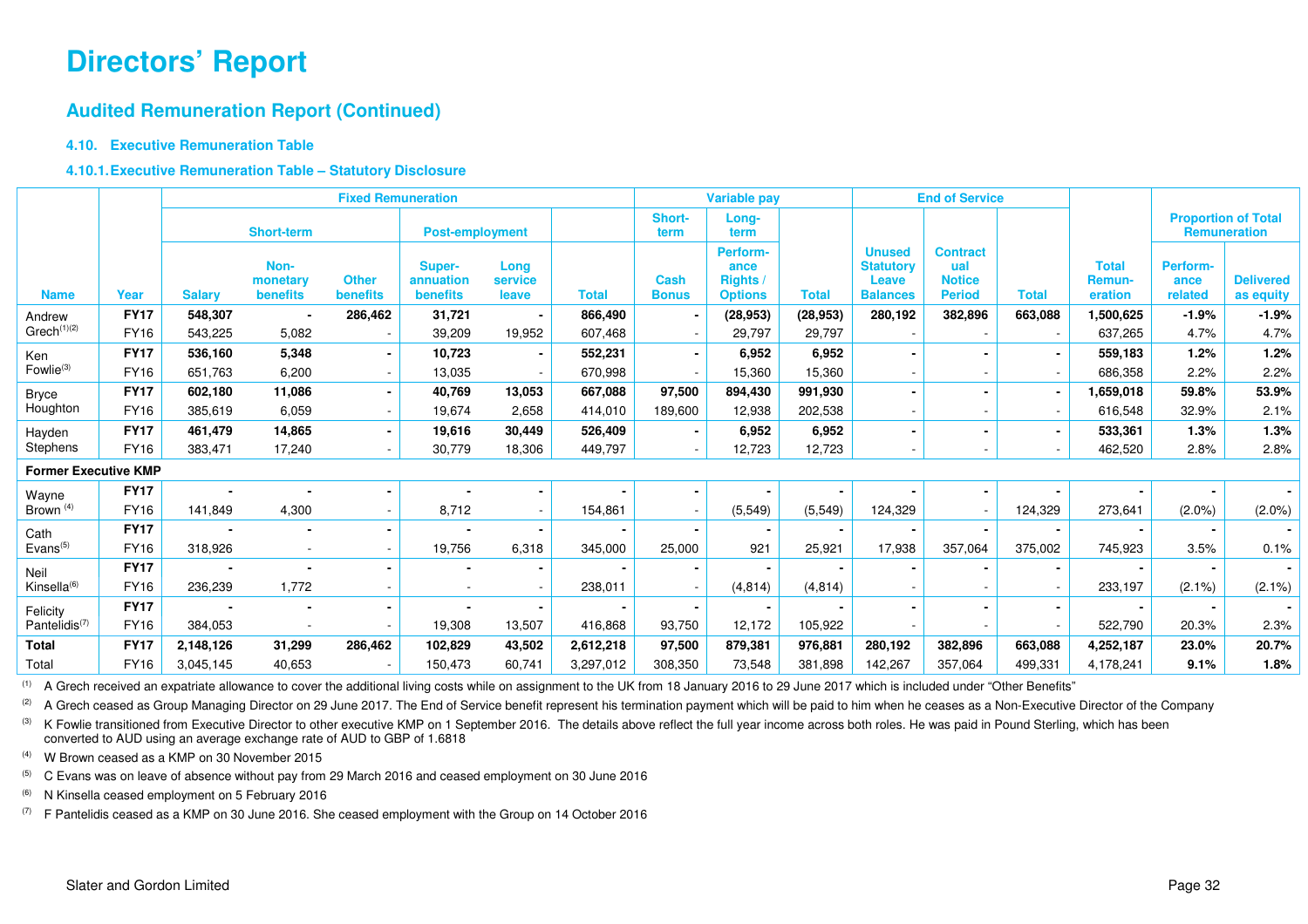## **Audited Remuneration Report (Continued)**

#### **4.10.2. Executive Remuneration Table**

This table represents the value to the executives of cash paid and vested equity awards (intrinsic value) received during the year and unvested equity awards (AASB 2 Share based payments (AASB-2) value) granted during the financial year, at risk. The LTI equity granted is a value determined under AASB-2 discounted for vesting probabilities of performance criteria which may or may not vest depending on future outcomes that are uncertain. Accordingly, this table incorporates data that represents the accumulation of outcomes arising from multiple years.

|                             |             | <b>Fixed Remuneration and Cash Incentives Received</b> |                                                                                  |                                                                          |                   |                                                                                     |
|-----------------------------|-------------|--------------------------------------------------------|----------------------------------------------------------------------------------|--------------------------------------------------------------------------|-------------------|-------------------------------------------------------------------------------------|
| <b>Name</b>                 | Year        | <b>Fixed</b><br><b>Remuneration</b><br>(1)             | <b>Cash</b><br><b>Incentives</b><br>received for<br>previous year<br>performance | Cash<br><b>Incentives</b><br>received for<br>current year<br>performance | <b>Total Cash</b> | <b>Future at risk</b><br>remuneration<br>received<br>during the<br>year (LTI) $(2)$ |
| Andrew Grech                | <b>FY17</b> | 866,490                                                |                                                                                  |                                                                          | 866,490           |                                                                                     |
|                             | <b>FY16</b> | 587,515                                                | 35,000                                                                           |                                                                          | 622,515           |                                                                                     |
| Ken Fowlie                  | <b>FY17</b> | 552,231                                                |                                                                                  |                                                                          | 552,231           |                                                                                     |
|                             | <b>FY16</b> | 670,998                                                | 30,000                                                                           |                                                                          | 700,998           |                                                                                     |
| <b>Bryce Houghton</b>       | <b>FY17</b> | 654,035                                                | 90,000                                                                           | 97,500                                                                   | 841,535           |                                                                                     |
|                             | <b>FY16</b> | 411,352                                                |                                                                                  | 100,000                                                                  | 511,352           |                                                                                     |
| Hayden Stephens             | <b>FY17</b> | 495,961                                                |                                                                                  |                                                                          | 495,961           |                                                                                     |
|                             | <b>FY16</b> | 431,490                                                | 30,000                                                                           |                                                                          | 461,490           |                                                                                     |
| <b>Former Executive KMP</b> |             |                                                        |                                                                                  |                                                                          |                   |                                                                                     |
| Wayne Brown                 | <b>FY17</b> |                                                        |                                                                                  |                                                                          |                   |                                                                                     |
|                             | <b>FY16</b> | 154,861                                                | 25,000                                                                           |                                                                          | 179,861           |                                                                                     |
| Cath Evans                  | <b>FY17</b> |                                                        |                                                                                  |                                                                          |                   |                                                                                     |
|                             | <b>FY16</b> | 338,682                                                | 100,000                                                                          | 25,000                                                                   | 463,682           |                                                                                     |
| Neil Kinsella               | <b>FY17</b> |                                                        |                                                                                  |                                                                          |                   |                                                                                     |
|                             | <b>FY16</b> | 238,011                                                | 28,298                                                                           |                                                                          | 266,309           |                                                                                     |
| <b>Felicity Pantelidis</b>  | <b>FY17</b> |                                                        |                                                                                  |                                                                          |                   |                                                                                     |
|                             | <b>FY16</b> | 403,361                                                | 80,000                                                                           |                                                                          | 483,361           |                                                                                     |
| <b>Total</b>                | <b>FY17</b> | 2,568,717                                              | 90,000                                                                           | 97,500                                                                   | 2,756,217         |                                                                                     |
| Total                       | <b>FY16</b> | 3,236,270                                              | 328,298                                                                          | 125,000                                                                  | 3,689,568         |                                                                                     |

(1) Represents the value of base salary, non-monetary benefits, other benefits and superannuation received during the year (excludes the accrued value of long leave)

 $(2)$  No LTI was offered to executive KMP during FY17 (refer Section 4.4)

### **5. Key Management Personnel Equity**

#### **5.1. Executive KMP Equity Plans**

As described in Section 4.4, as a result of the FY16 and FY17 LTI plans being cancelled and not offered respectively, the FY15 LTI, and the GCFO FY16 Retention plan are the only equity plans in which executive KMP continued to participate during FY17.

The FY15 LTI has two testing dates to determine if any performance rights may vest, being 30 June 2017 for EPS, and 31 August 2017 for RTSR. Formal assessment of performance of these plans will be undertaken in September 2017.

The GCFO FY16 Retention plan had a vesting date of 30 June 2017 for both performance rights and options. Performance of this plan has been assessed and all performance rights and options have lapsed.

#### **5.2. Vesting and Exercise of Performance Rights granted as Remuneration**

During FY17, no performance rights or options were vested, exercised, or granted.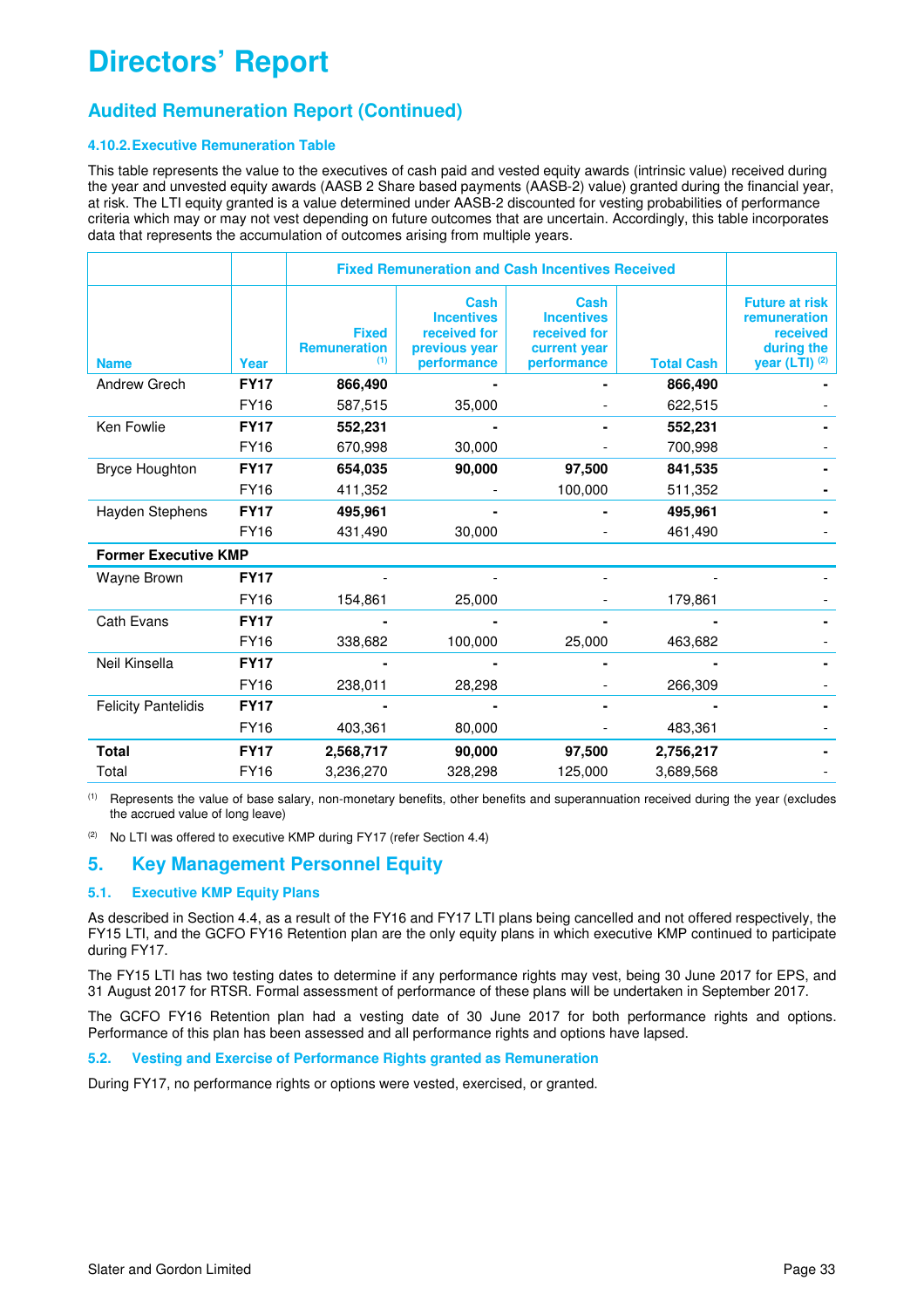## **Directors' Report**

### **Audited Remuneration Report (Continued)**

#### **5.2.1. Analysis of Movement in Performance Rights**

During the financial year, the movement in the number and value of performance rights over ordinary shares of Slater and Gordon Limited acquired under LTI, and GCFO Retention Plan, held by executive KMP is detailed below:

|                          | <b>Number held</b><br>at 1 July<br>2016 | <b>Number</b><br>offered in<br>year $(1)$ | <b>Offer Value</b><br>\$) | <b>Number</b><br>exercised in<br>year | <b>Intrinsic</b><br>Value $(\$)$ | <b>Number</b><br>cancelled<br>forfeited<br>during year | <b>Number held</b><br>at 30 June<br>2017 |
|--------------------------|-----------------------------------------|-------------------------------------------|---------------------------|---------------------------------------|----------------------------------|--------------------------------------------------------|------------------------------------------|
| Andrew<br>Grech          | 40,000                                  | ٠                                         | $\overline{\phantom{a}}$  | $\overline{\phantom{a}}$              | -                                | 40,000                                                 |                                          |
| Ken<br>Fowlie            | 16,000                                  | $\overline{\phantom{a}}$                  | -                         | $\overline{\phantom{0}}$              | -                                | $\overline{\phantom{a}}$                               | 16,000                                   |
| <b>Bryce</b><br>Houghton | $\overline{\phantom{a}}$                | 1,200,000                                 | 418,560                   | $\overline{\phantom{0}}$              | $\overline{\phantom{a}}$         | 1,200,000                                              |                                          |
| Hayden<br>Stephens       | 16,000                                  | $\overline{\phantom{a}}$                  | $\overline{\phantom{a}}$  | $\overline{\phantom{a}}$              | -                                | -                                                      | 16,000                                   |
| <b>Total</b>             | 72,000                                  | 1,200,000                                 | 418,560                   | $\blacksquare$                        |                                  | 1,240,000                                              | 32,000                                   |

(1) No offer was made during FY17, refer Section 4.4

During the financial year, the movement in the number and value of Options over ordinary shares of Slater and Gordon Limited acquired under GCFO Retention Plan held by executive KMP is detailed below:

|                          | <b>Number held</b><br>at 1 July<br>2016 | <b>Number</b><br>offered in<br>vear | <b>Offer Value</b><br>(\$) | <b>Number</b><br>exercised in<br>vear | <b>Intrinsic</b><br>Value (\$) | <b>Number</b><br>cancelled /<br>forfeited<br>during year | <b>Number held</b><br>at 30 June<br>2017 |
|--------------------------|-----------------------------------------|-------------------------------------|----------------------------|---------------------------------------|--------------------------------|----------------------------------------------------------|------------------------------------------|
| <b>Bryce</b><br>Houghton | -                                       | 2,300,000                           | 475,870                    | $\overline{\phantom{0}}$              |                                | 2,300,000                                                |                                          |
| Total                    | $\blacksquare$                          | 2,300,000                           | 475,870                    | $\blacksquare$                        | $\blacksquare$                 | 2,300,000                                                | $\sim$                                   |

#### **5.3. KMP Equity Interests**

In accordance with the Corporations Act (section 205G(1)), the Company is required to notify the interests (shares and rights to shares) of directors to the ASX.

In the interests of transparency and completeness of disclosure, this information is provided for each NED (as required under the Corporations Act) and all executive KMP.

Please refer section 4.9.2 Hedging and margin lending prohibition for more information.

The table below indicates shareholdings of the Group KMP:

|                                       | Number held at 1<br><b>July 2016</b> | <b>Acquisitions</b>      | <b>Disposals</b> | Number held at 30<br><b>June 2017</b> |
|---------------------------------------|--------------------------------------|--------------------------|------------------|---------------------------------------|
| John Skippen                          | 60,000                               | 40,000                   | -                | 100,000                               |
| Thomas Brown                          |                                      | $\overline{\phantom{a}}$ |                  |                                       |
| James M. Millar                       | 20,000                               | $\overline{\phantom{a}}$ | -                | 20,000                                |
| Andrew Grech                          | 6,750,656                            | 250,000                  |                  | 7,000,656                             |
| Ken Fowlie                            | 5,646,221                            | $\overline{\phantom{a}}$ |                  | 5,646,221                             |
| <b>Bryce Houghton</b>                 |                                      | $\overline{\phantom{a}}$ | -                |                                       |
| Hayden Stephens                       | 4,804,115                            | $\overline{\phantom{a}}$ |                  | 4,804,115                             |
| <b>Former Non-Executive Directors</b> |                                      |                          |                  |                                       |
| lan Court                             | 69,804                               | 25,000                   | 59,000           | 35,804                                |
| Erica Lane                            | 170,000                              | $\overline{\phantom{a}}$ |                  | 170,000                               |
| Rhonda O'Donnell                      | 25,000                               | $\overline{\phantom{a}}$ |                  | 25,000                                |
| Total                                 | 17,545,796                           | 315,000                  | 59,000           | 17,801,796                            |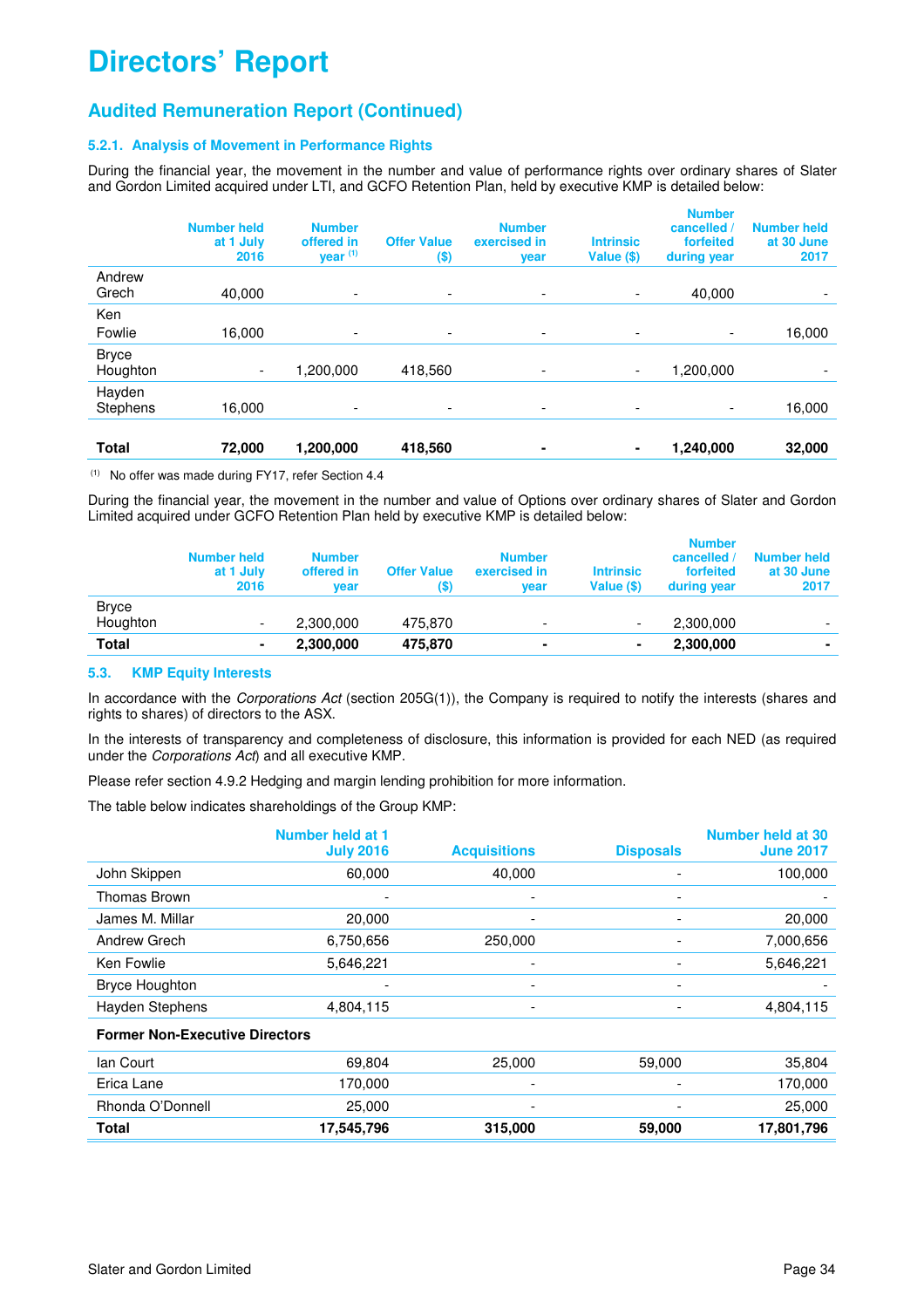# **Directors' Report**

### **Audited Remuneration Report (Continued)**

### **6. Service Contracts and Employment Agreements**

### **6.1. Employment Agreements: Executive Directors & Other Executive KMP**

The following sets out details of the employment agreements relating to the executive KMP:

| <b>Length of Contract</b>                                          | Executive KMP are on rolling contracts, which are ongoing employment contracts until notice is<br>given by either party.                                                                                                                                                                                                                  |
|--------------------------------------------------------------------|-------------------------------------------------------------------------------------------------------------------------------------------------------------------------------------------------------------------------------------------------------------------------------------------------------------------------------------------|
| <b>Notice Periods</b>                                              | In order to terminate the employment arrangements, executive KMP are required to provide<br>the Company with six (6) months' written notice.                                                                                                                                                                                              |
| <b>Resignation</b>                                                 | On resignation, unless the Board determines otherwise, all unvested STI or LTI benefits are<br>forfeited.                                                                                                                                                                                                                                 |
| <b>Termination on</b><br>Notice by the<br><b>Company</b>           | The Company may terminate employment by providing six (6) months' written notice or<br>payment in lieu of the notice period based on TFR.                                                                                                                                                                                                 |
| <b>Redundancy</b>                                                  | If the Company terminates employment for reasons of redundancy, under Company policy a<br>severance payment may include 4 weeks' notice plus one additional week if the employee has<br>completed 5 years' service and is over the age of 45. Any additional redundancy payments will<br>be made in accordance with relevant legislation. |
| <b>Death or Total and</b><br><b>Permanent</b><br><b>Disability</b> | On death or total and permanent disability, payment will be made on a pro-rata basis and will<br>be calculated in accordance with the normal timetable and end of year results.                                                                                                                                                           |
| <b>Termination for</b><br><b>Serious</b><br><b>Misconduct</b>      | The Company may immediately terminate employment at any time in the case of serious<br>misconduct, and executive directors and other executive KMP will only be entitled to payment<br>of TFR up to the date of termination.                                                                                                              |
| <b>Statutory</b><br><b>Entitlements</b>                            | Payment of statutory entitlements of long service leave and annual leave applies in all events<br>of separation.                                                                                                                                                                                                                          |
| <b>Vendor</b><br><b>Shareholders</b>                               | Any executive who was one of the seven Vendor Shareholders is a party to the Vendor<br>Shareholder Agreement released to the ASX on 21 May 2007, and is subject to minimum<br>shareholding requirements and the consequences which flow from the cessation of their<br>employment as a term of that agreement.                            |
| <b>Post-Employment</b><br><b>Restraints</b>                        | The employment agreement contains a restraint of trade provision which applies for a period of<br>between 6 months and 12 months.                                                                                                                                                                                                         |

**End of Remuneration Report**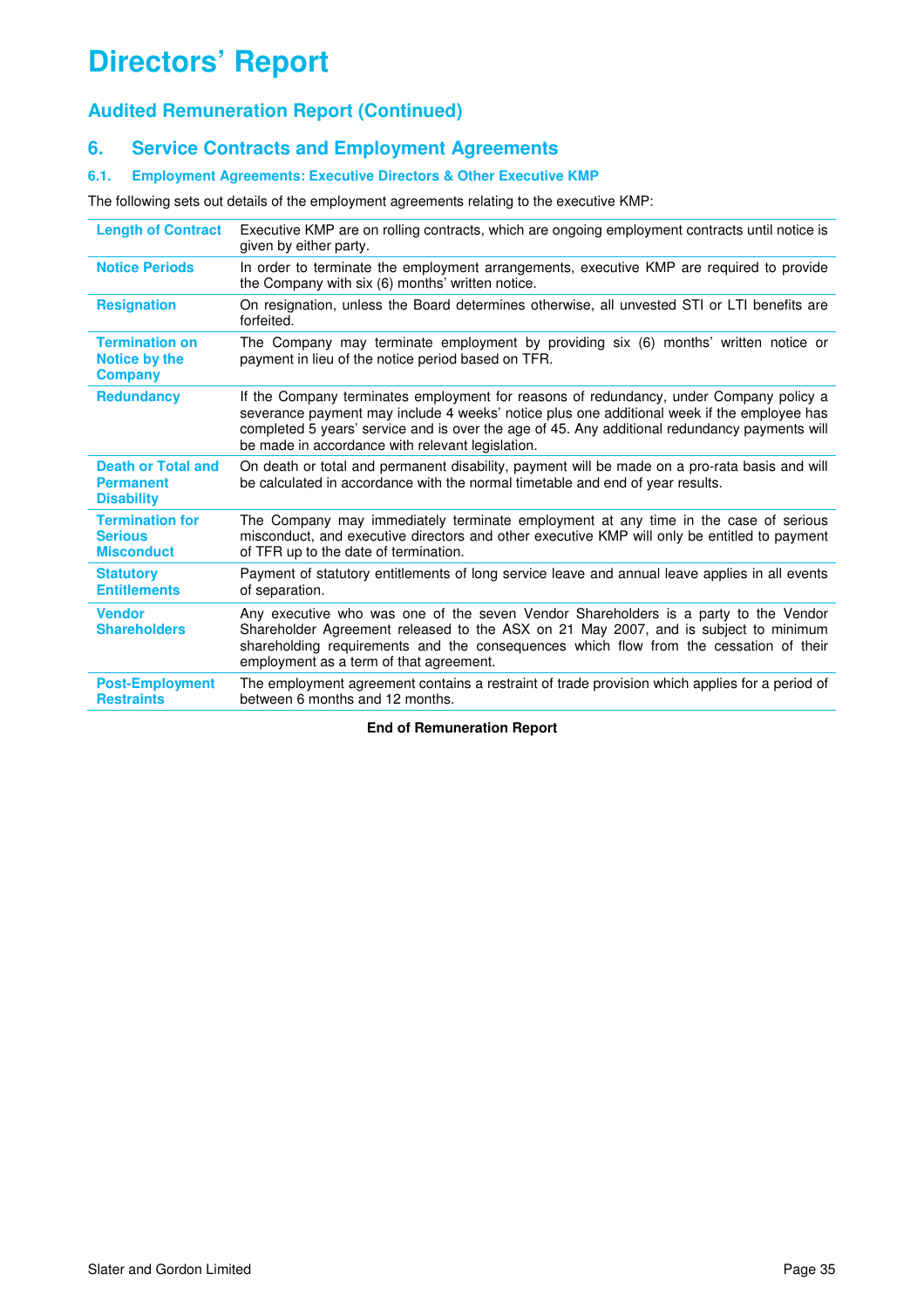

Ernst & Young 8 Exhibition Street Melbourne VIC 3000 Australia GPO Box 67 Melbourne VIC 3001

Tel: +61 3 9288 8000 Fax: +61 3 8650 7777 ey.com/au

### **Auditor's Independence Declaration to the Directors of Slater and Gordon Limited**

As lead auditor for the audit of Slater and Gordon Limited and Controlled Entities for the financial year ended 30 June 2017, I declare to the best of my knowledge and belief, there have been:

- a) no contraventions of the auditor independence requirements of the *Corporations Act 2001* in relation to the audit*;* and
- b) no contraventions of any applicable code of professional conduct in relation to the audit.

This declaration is in respect of Slater and Gordon Limited and Controlled Entities it controlled during the financial year.

 $E4 + 70y$ 

Ernst & Young

Christopher George Partner Melbourne 31 August 2017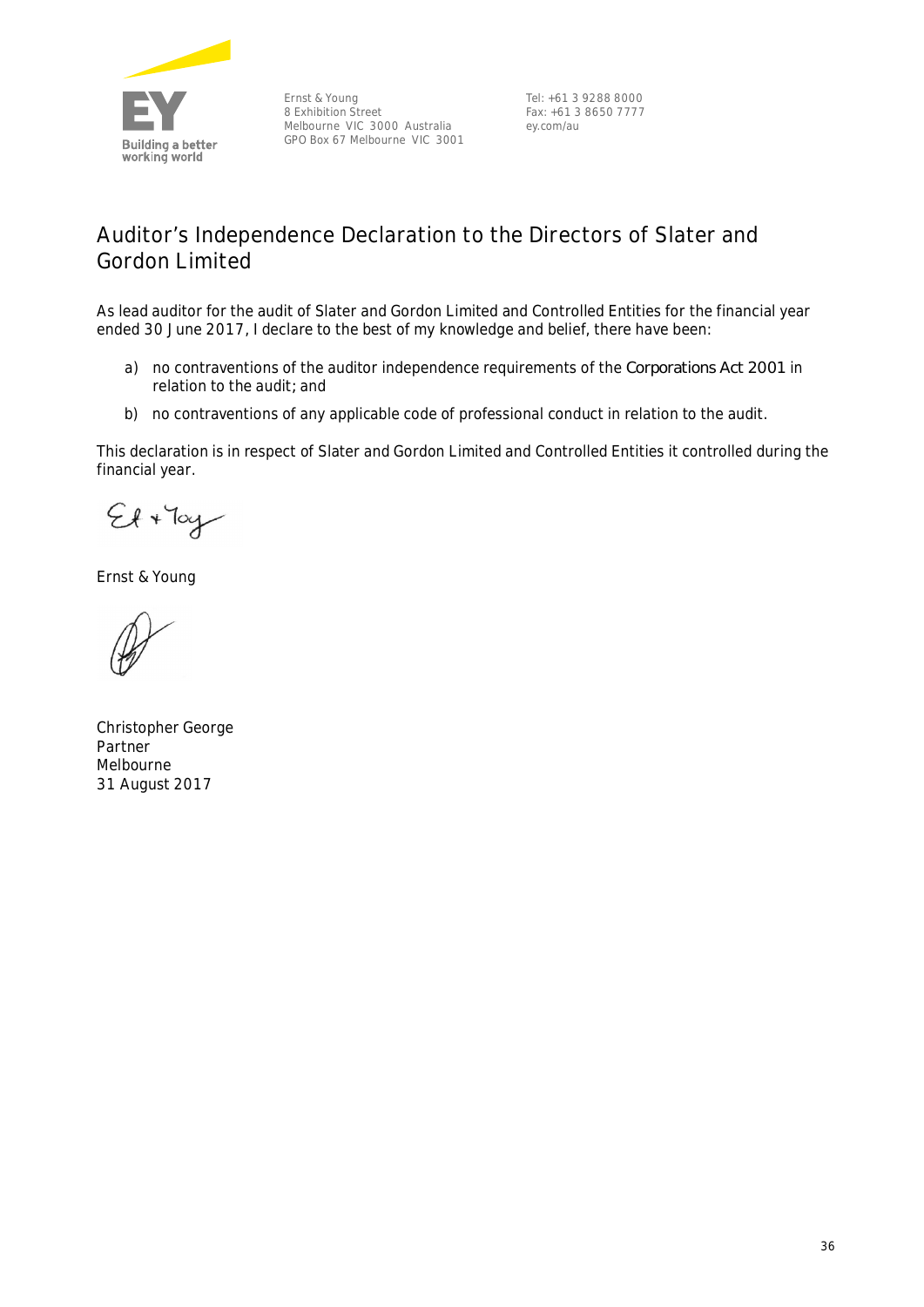## **Consolidated Statement of Profit or Loss and Other Comprehensive Income**

For the Year Ended 30 June 2017

|                                                                     | <b>Note</b> | 2017<br>\$'000  | 2016<br>\$'000  |
|---------------------------------------------------------------------|-------------|-----------------|-----------------|
| Revenue                                                             |             |                 |                 |
| Fee revenue                                                         |             | 532,460         | 698,486         |
| Net movement in work in progress                                    |             | (51, 845)       | (41, 318)       |
| Services revenue                                                    |             | 120,844         | 234,302         |
| Revenue from contracts with customers                               | 3.1         | 601,459         | 891,470         |
| Other income                                                        |             | 10,026          | 16,715          |
| Total revenue and other income                                      |             | 611,485         | 908,185         |
| Less expenses                                                       |             |                 |                 |
| Salaries and employee benefit expense                               | 3.2         | 325,304         | 416,294         |
| Payments to former owners                                           |             | 4,453           | 18,529          |
| Share based payment expense to former owners                        |             | 7,170           | 14,699          |
| Cost of sales                                                       | 3.2         | 79,946          | 170,297         |
| Rental expense                                                      |             | 29,161          | 38,169          |
| Advertising, marketing and new business development expense         |             | 87,850          | 136,596         |
| Administration and office expense                                   |             | 90,290          | 92,528          |
| Consultant fees                                                     |             | 33,470          | 36,158          |
| Finance costs                                                       | 3.2         | 51,911          | 42,548          |
| Bad and doubtful debts                                              |             | 47,885          | 39,342          |
| Depreciation and amortisation expense                               | 3.2         | 11,228          | 17,743          |
| Other expenses                                                      |             | 32,701          | 35,244          |
| Impairment of intangible assets                                     | 4.1         | 361,265         | 879,506         |
| Loss before income tax expense                                      |             | (551, 149)      | (1,029,468)     |
| Income tax benefit                                                  | 3.4         | (4,318)         | (11, 873)       |
| Loss for the year after income tax                                  |             | (546, 831)      | (1,017,595)     |
| Other comprehensive income, net of tax                              |             |                 |                 |
| Items that may be reclassified subsequently to profit or loss:      |             |                 |                 |
| Foreign currency translation differences - foreign operations       |             | (8, 188)        | (35, 013)       |
| Changes in fair value of cash flow hedges                           |             | 1,721           | (1, 130)        |
| Total items that may be reclassified subsequently to profit or loss |             | (6, 467)        | (36, 143)       |
| Other comprehensive loss for the year, net of tax                   |             | (6, 467)        | (36, 143)       |
| Total comprehensive loss for the year, net of tax                   |             | (553, 298)      | (1,053,738)     |
| Loss for the year attributed to:                                    |             |                 |                 |
| Owners of the Company                                               |             | (546, 549)      | (1,017,306)     |
| Non-controlling interests                                           |             | (282)           | (289)           |
|                                                                     |             | (546, 831)      | (1,017,595)     |
| Total comprehensive loss for the year attributed to:                |             |                 |                 |
| Owners of the Company                                               |             | (553, 014)      | (1,053,426)     |
| Non-controlling interests                                           |             | (284)           | (312)           |
|                                                                     |             | (553, 298)      | (1,053,738)     |
|                                                                     | 3.6         |                 |                 |
| Basic loss per share (cents)                                        |             | $(155.6)$ cents | $(289.1)$ cents |
| Diluted loss per share (cents)                                      | 3.6         | $(155.6)$ cents | (289.1) cents   |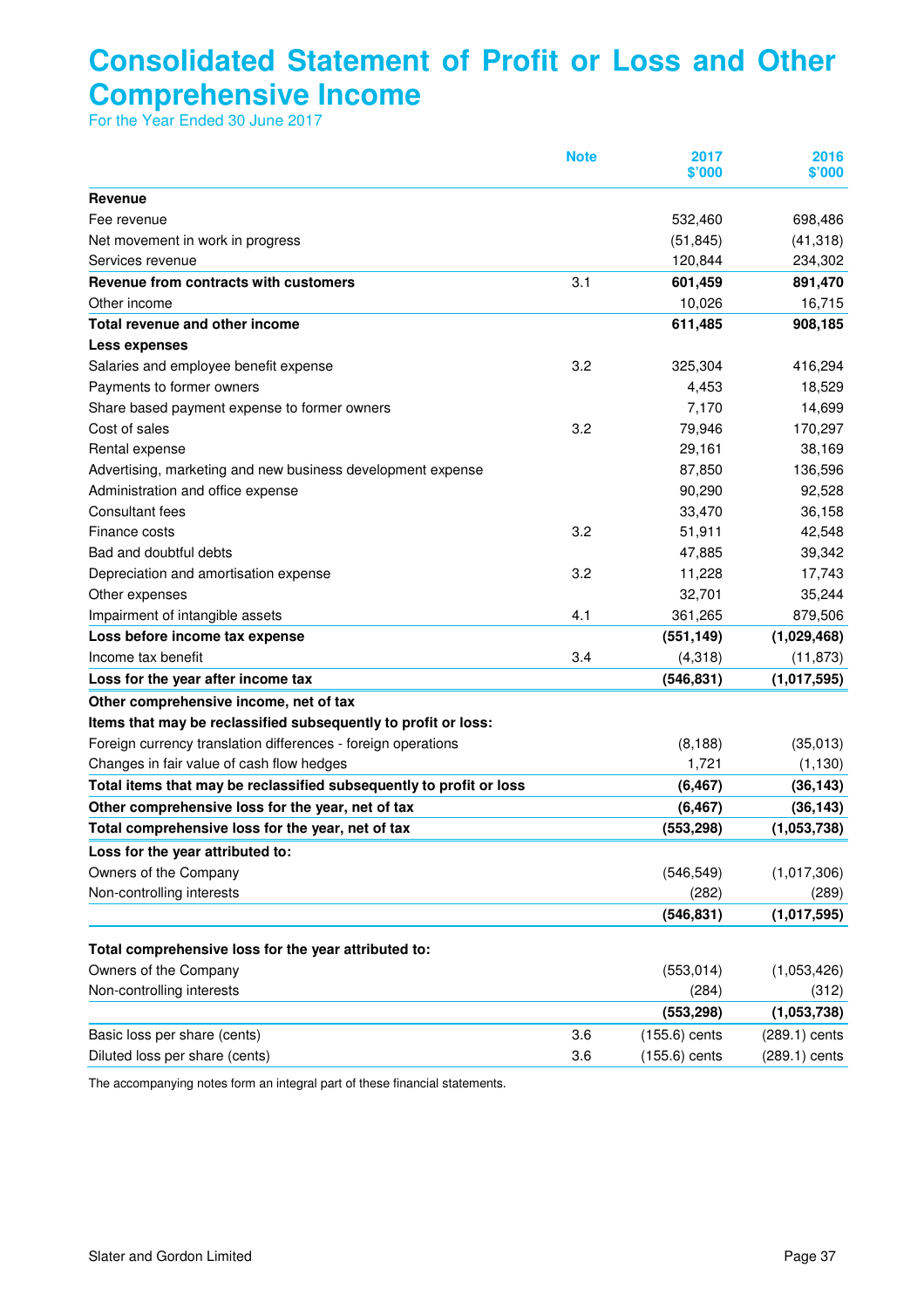## **Consolidated Statement of Financial Position**

As at 30 June 2017

|                                                            | <b>Note</b> | 2017<br>\$'000 | 2016<br>\$'000 |
|------------------------------------------------------------|-------------|----------------|----------------|
| <b>Current assets</b>                                      |             |                |                |
| Cash and cash equivalents                                  |             | 33,303         | 82,494         |
| Receivables                                                | 4.2         | 395,466        | 472,377        |
| Work in progress                                           | 4.3         | 294,871        | 361,898        |
| Current tax assets                                         | 3.4         | 3              | 16,803         |
| Other current assets                                       |             | 21,144         | 24,217         |
| <b>Total current assets</b>                                |             | 744,787        | 957,789        |
| <b>Non-current assets</b>                                  |             |                |                |
| Property, plant and equipment                              | 4.4         | 26,555         | 33,207         |
| Receivables                                                | 4.2         | 91,492         | 65,391         |
| Work in progress                                           | 4.3         | 220,094        | 225,635        |
| Intangible assets                                          | 4.1         | 13,112         | 393,970        |
| Deferred tax assets                                        | 3.4         | 34,718         | 46,725         |
| Other non-current assets                                   |             | 536            | 11,314         |
| <b>Total non-current assets</b>                            |             | 386,507        | 776,242        |
| <b>Total assets</b>                                        |             | 1,131,294      | 1,734,031      |
| <b>Current liabilities</b>                                 |             |                |                |
| Payables                                                   | 4.5         | 418,619        | 463,570        |
| Short term borrowings                                      | 5.2         | 466,240        | 3,642          |
| <b>Current tax liabilities</b>                             | 3.4         | 8,250          | 9,301          |
| Other current liabilities                                  |             | 1,815          | 7,490          |
| Provisions                                                 | 4.6         | 54,532         | 52,455         |
| <b>Total current liabilities</b>                           |             | 949,456        | 536,458        |
| <b>Non-current liabilities</b>                             |             |                |                |
| Payables                                                   | 4.5         |                | 510            |
| Long term borrowings                                       | 5.2         | 314,702        | 761,138        |
| Deferred tax liabilities                                   | 3.4         | 93,361         | 112,950        |
| Derivative financial instruments                           |             | 1,419          | 2,841          |
| Provisions                                                 | 4.6         | 21,172         | 15,037         |
| <b>Total non-current liabilities</b>                       |             | 430,654        | 892,476        |
| <b>Total liabilities</b>                                   |             | 1,380,110      | 1,428,934      |
| Net (liabilities) /assets                                  |             | (248, 816)     | 305,097        |
| <b>Equity</b>                                              |             |                |                |
| Contributed equity                                         | 5.5         | 1,119,235      | 1,116,048      |
| Reserves                                                   |             | 44,023         | 54,290         |
| Retained profits                                           |             | (1,411,897)    | (865, 348)     |
| Total equity attributable to equity holders in the Company |             | (248, 639)     | 304,990        |
| Non-controlling interest                                   |             | (177)          | 107            |
| <b>Total equity</b>                                        |             | (248, 816)     | 305,097        |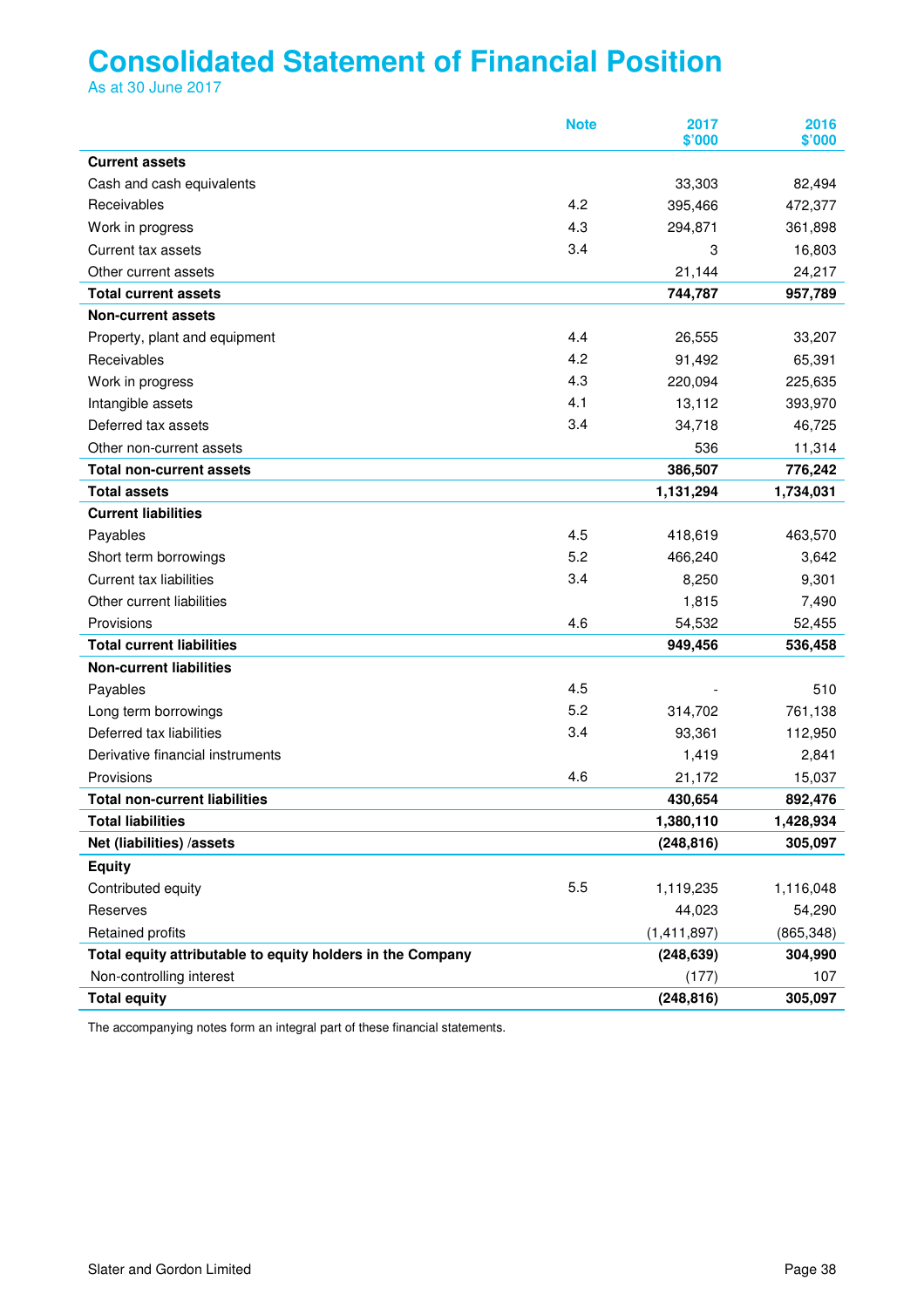# **Consolidated Statement of Changes In Equity**

For the Year Ended 30 June 2017

| 2017                                                            | <b>Note</b> | <b>Contributed</b><br><b>Equity</b> | <b>Retained</b><br><b>Profits</b> | <b>Cash Flow</b><br><b>Hedging</b><br><b>Reserve</b> | <b>Currency</b><br><b>Translation</b><br><b>Reserve</b> | <b>Foreign Share-based</b><br><b>Payment</b><br><b>Reserve</b> | <b>Total</b> | Non-<br>controlling<br>interest | <b>Total</b><br><b>Equity</b> |
|-----------------------------------------------------------------|-------------|-------------------------------------|-----------------------------------|------------------------------------------------------|---------------------------------------------------------|----------------------------------------------------------------|--------------|---------------------------------|-------------------------------|
|                                                                 |             | \$'000                              | \$'000                            | \$'000                                               | \$'000                                                  | \$'000                                                         | \$'000       | \$'000                          | \$'000                        |
| Balance as at 1 July 2016                                       |             | 1,116,048                           | (865, 348)                        | (2, 319)                                             | 35,699                                                  | 20,910                                                         | 304,990      | 107                             | 305,097                       |
| Net loss after tax for the year                                 |             | $\blacksquare$                      | (546, 549)                        |                                                      |                                                         |                                                                | (546, 549)   | (282)                           | (546, 831)                    |
| Total other comprehensive loss for the year                     |             |                                     |                                   | 1,721                                                | (8, 186)                                                |                                                                | (6, 465)     | (2)                             | (6, 467)                      |
| Total comprehensive loss for the year                           |             | $\blacksquare$                      | (546, 549)                        | 1,721                                                | (8, 186)                                                |                                                                | (553, 014)   | (284)                           | (553, 298)                    |
| Transactions with owners in their capacity<br>as owners         |             |                                     |                                   |                                                      |                                                         |                                                                |              |                                 |                               |
| Ordinary and VCR shares issued / (bought<br>back)               | 5.5         | (9,232)                             |                                   |                                                      |                                                         |                                                                | (9,232)      |                                 | (9,232)                       |
| Cancellation of VCR shares                                      |             | 525                                 |                                   |                                                      |                                                         |                                                                | 525          |                                 | 525                           |
| Transfer from share based payments reserve                      | 5.5         | 11,907                              |                                   |                                                      | $\sim$                                                  | (11, 907)                                                      |              |                                 |                               |
| Recognition of share based payments expense<br>to former owners |             |                                     |                                   |                                                      |                                                         | 7,170                                                          | 7,170        | ٠                               | 7,170                         |
| Costs of share registry                                         | 5.5         |                                     |                                   |                                                      |                                                         |                                                                |              |                                 |                               |
| <b>Issue of warrants</b>                                        |             | (13)                                |                                   |                                                      |                                                         |                                                                | (13)         |                                 | (13)                          |
|                                                                 |             |                                     |                                   |                                                      |                                                         |                                                                |              |                                 |                               |
| Performance rights                                              |             |                                     |                                   |                                                      |                                                         | 935                                                            | 935          |                                 | 935                           |
| Total transactions with owners in their<br>capacity as owners   |             | 3,187                               |                                   |                                                      | $\blacksquare$                                          | (3,802)                                                        | (615)        |                                 | (615)                         |
| Balance as at 30 June 2017                                      |             | 1,119,235                           | (1,411,897)                       | (598)                                                | 27,513                                                  | 17,108                                                         | (248, 639)   | (177)                           | (248, 816)                    |

| 2016                                                            | <b>Note</b> | <b>Contributed</b><br><b>Equity</b> | <b>Retained</b><br><b>Profits</b> | <b>Cash Flow</b><br><b>Hedging</b><br><b>Reserve</b> | <b>Currency</b><br><b>Translation</b><br><b>Reserve</b> | <b>Foreign Share-based</b><br><b>Payment</b><br><b>Reserve</b> | <b>Total</b> | Non-<br>controlling<br><i>interest</i> | <b>Total</b><br><b>Equity</b> |
|-----------------------------------------------------------------|-------------|-------------------------------------|-----------------------------------|------------------------------------------------------|---------------------------------------------------------|----------------------------------------------------------------|--------------|----------------------------------------|-------------------------------|
|                                                                 |             | \$'000                              | \$'000                            | \$'000                                               | \$'000                                                  | \$'000                                                         | \$'000       | \$'000                                 | \$'000                        |
| Balance as at 1 July 2015 (restated*)                           |             | 1,098,345                           | 171,288                           | (1, 189)                                             | 70,689                                                  | 10,619                                                         | 1,349,752    | 419                                    | 1,350,171                     |
| Net loss after tax for the year                                 |             | $\sim$                              | (1,017,306)                       |                                                      |                                                         |                                                                | (1,017,306)  | (289)                                  | (1,017,595)                   |
| Total other comprehensive loss for the year                     |             |                                     |                                   | (1, 130)                                             | (34,990)                                                |                                                                | (36, 120)    | (23)                                   | (36, 143)                     |
| Total comprehensive income for the year                         |             |                                     | (1,017,306)                       | (1, 130)                                             | (34,990)                                                |                                                                | (1,053,426)  | (312)                                  | (1,053,738)                   |
| Transactions with owners in their capacity<br>as owners         |             |                                     |                                   |                                                      |                                                         |                                                                |              |                                        |                               |
| Ordinary and VCR shares issued (net)                            |             | 3,128                               |                                   |                                                      |                                                         |                                                                | 3,128        |                                        | 3,128                         |
| Dividends paid                                                  | 3.5         |                                     | (19, 330)                         |                                                      |                                                         | $\sim$                                                         | (19, 330)    | ٠                                      | (19, 330)                     |
| Transfer from share based payments reserve                      | 5.5         | 11,808                              |                                   |                                                      | ٠                                                       | (11, 808)                                                      |              |                                        |                               |
| Recognition of share based payments expense<br>to former owners |             |                                     |                                   |                                                      |                                                         | 14,699                                                         | 14,699       |                                        | 14,699                        |
| Costs of equity raising                                         | 5.5         | 2,767                               |                                   |                                                      |                                                         |                                                                | 2,767        |                                        | 2,767                         |
| <b>Issue of warrants</b>                                        |             |                                     |                                   |                                                      |                                                         | 7,422                                                          | 7,422        |                                        | 7,422                         |
| Performance rights                                              |             |                                     |                                   |                                                      |                                                         | (22)                                                           | (22)         |                                        | (22)                          |
| Total transactions with owners in their<br>capacity as owners   |             | 17,703                              | (19, 330)                         |                                                      |                                                         | 10,291                                                         | 8,664        |                                        | 8,664                         |
| Balance as at 30 June 2016                                      |             | 1,116,048                           | (865, 348)                        | (2,319)                                              | 35,699                                                  | 20,910                                                         | 304,990      | 107                                    | 305,097                       |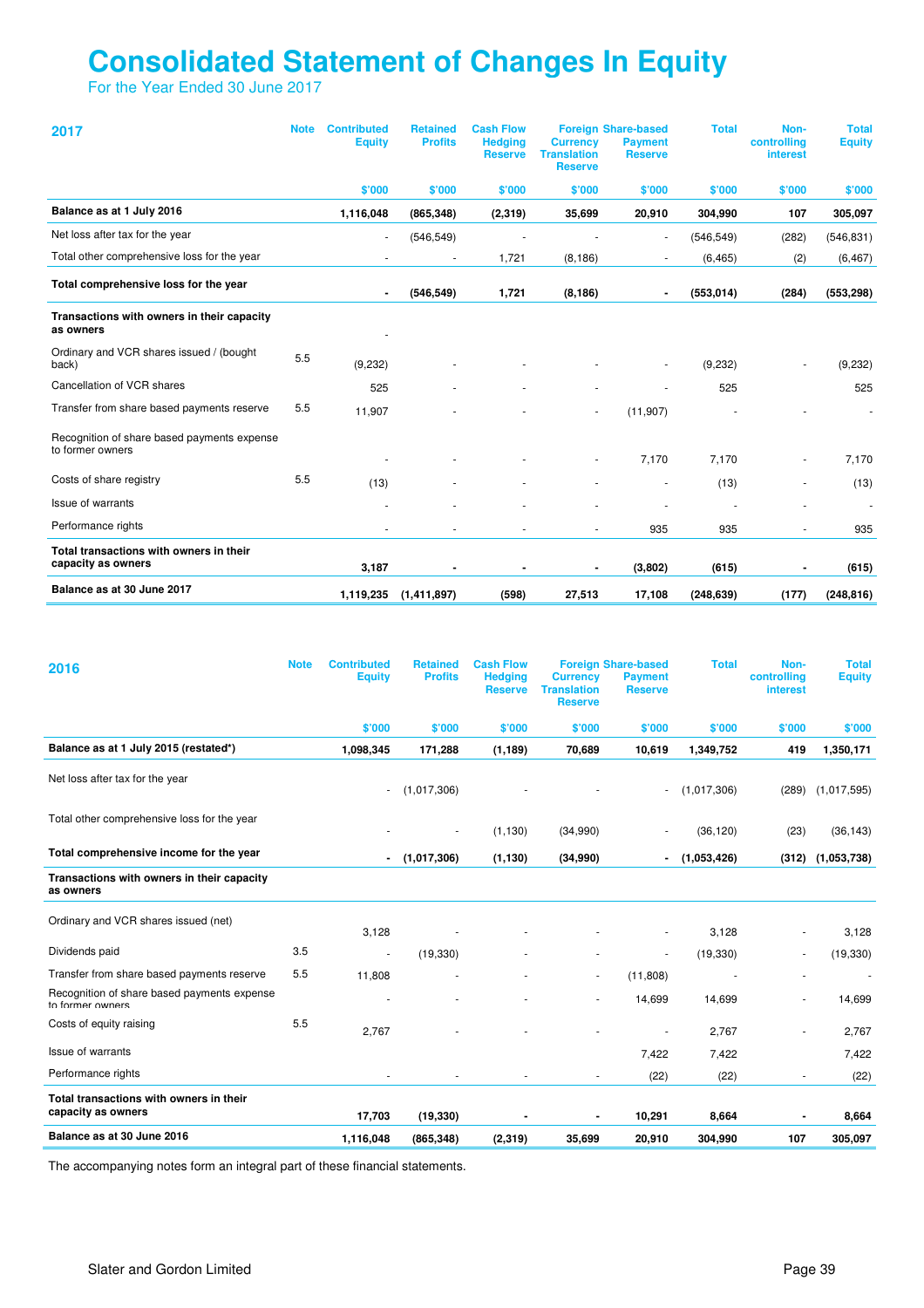# **Consolidated Statement of Cash Flows**

For the Year Ended 30 June 2017

|                                                                | <b>Note</b> | 2017<br>\$'000 | 2016<br>\$'000 |
|----------------------------------------------------------------|-------------|----------------|----------------|
| Cash flow from operating activities                            |             |                |                |
| Receipts from customers                                        |             | 777,457        | 1,056,757      |
| Payments to suppliers and employees                            |             | (803, 574)     | (1, 135, 083)  |
| Payments to former owners                                      |             | (17, 657)      | (14,211)       |
| Interest received                                              |             | 339            | 381            |
| Borrowing costs                                                |             | (6,740)        | (35, 263)      |
| Net income tax refunded                                        |             | 11,087         | 23,175         |
| Net cash used in operating activities                          | 3.3         | (39,088)       | (104, 244)     |
| Cash flow from investing activities                            |             |                |                |
| Payment for software development                               |             | (5,959)        | (5,314)        |
| Payment for plant and equipment                                |             | (2,232)        | (12, 743)      |
| Costs associated with acquisition of businesses                |             | (3)            | (738)          |
| Proceeds from disposal of businesses                           |             | (1,501)        | 168            |
| Repayment of cash consideration for SGS acquisition            |             |                | 2,386          |
| Payment for acquisition of businesses - deferred consideration |             | (2,074)        | (12,002)       |
| Net cash used in investing activities                          |             | (11,769)       | (28, 243)      |
| Cash flow from financing activities                            |             |                |                |
| Costs of share registry management                             |             | (14)           | (85)           |
| Loans/payments to related parties and employees                |             | (5,697)        | (5,353)        |
| Proceeds from borrowings                                       |             | 15,000         | 192,787        |
| Repayment of borrowings                                        |             | (3,640)        | (44, 759)      |
| Dividends paid                                                 |             |                | (17,060)       |
| Net cash provided by financing activities                      |             | 5,649          | 125,530        |
|                                                                |             |                |                |
| Net decrease in cash held                                      |             | (45, 207)      | (6,957)        |
| Net foreign exchange differences                               |             | (3,984)        | (7, 534)       |
| Cash at beginning of financial year                            |             | 82,494         | 96,985         |
| Cash at end of financial year                                  |             | 33,303         | 82,494         |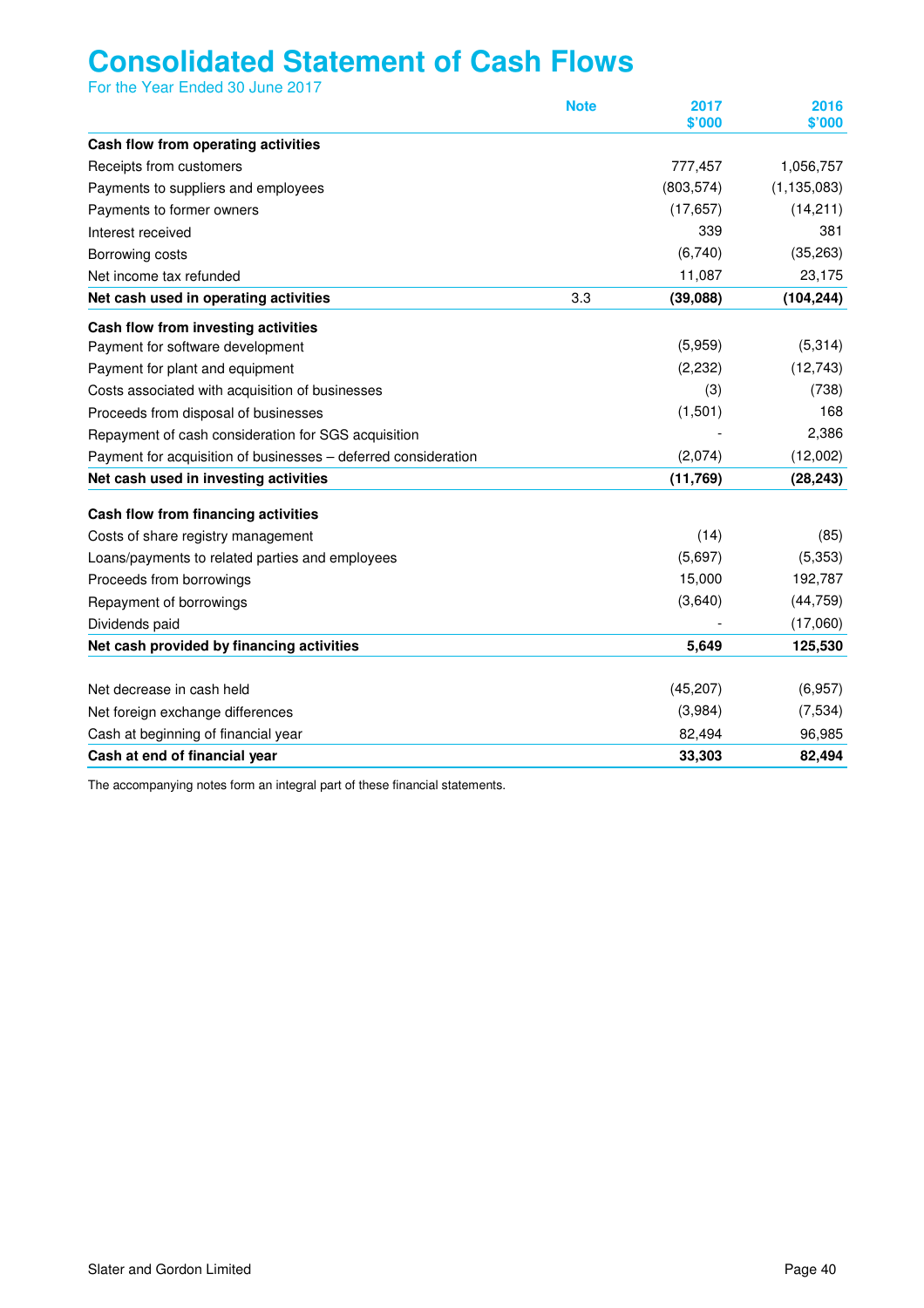For the Year Ended 30 June 2017

### **Note 1: Basis of Preparation**

This note sets out the accounting policies adopted by Slater and Gordon Limited (the "company" or "parent") and its consolidated entities (the "consolidated entity" or the "Group") in the preparation and presentation of the financial report. Where an accounting policy is specific to one note, the policy is described within the note to which it relates.

The financial report was authorised for issue by the directors as at the date of the Directors' Report.

Slater and Gordon Limited is a company limited by shares, incorporated and domiciled in Australia whose shares are publicly traded on the Australian Securities Exchange.

#### **1.1. Basis of Accounting**

This financial report is a general purpose financial report, for a 'for-profit' entity, which has been prepared in accordance with Australian Accounting Standards, Interpretations and other applicable authoritative pronouncements of the Australian Accounting Standards Board and the Corporations Act 2001. The consolidated financial statements of Slater and Gordon Limited also comply with the International Financial Reporting Standards ("IFRS") issued by the International Accounting Standards Board ("IASB").

The financial report has been prepared under the historical cost convention, except where noted.

The consolidated financial statements provide comparative information in respect of the previous period.

Where necessary, comparative figures have been reclassified and repositioned for consistency with current year disclosures.

The parent entity and the consolidated entity have applied the relief available under ASIC Corporations (Rounding in Financial/Directors' Reports) Instrument 2016/191 and accordingly, amounts in the consolidated financial statements and Directors' Report have been rounded off to the nearest thousand dollars, or in certain cases, to the nearest dollar.

#### **Going Concern**

The financial statements have been prepared on a going concern basis.

During the year ended 30 June 2017, the Group incurred a net loss after tax of \$546.8m (including \$361.3m of intangible asset impairment) and generated negative net cash flow from operating activities of \$39.1m. At 30 June 2017 the Group's total liabilities exceed its total assets by \$248.8m. The Group's Syndicated Facility Agreement ("SFA") banking facilities were fully drawn with borrowings of \$761.6m as at 30 June 2017. Based on exchange rates as at year end, \$450.2m is repayable in May 2018 and \$311.4m is repayable in March 2019. The Group will not have sufficient free cash flow to pay interest and repay the facilities in May 2018, or earlier, accordingly, the Group requires the ongoing support of its lenders to continue as a going concern.

On 29 June 2017, the Group announced it had entered into a binding recapitalisation agreement with its lenders and subsequently, on 31 August 2017, the Group announced it had signed an amended binding restructuring support deed with 100% of its secured lenders in relation to the recapitalisation. The recapitalisation is intended to provide the Group with a sustainable level of debt and support a stable platform for its future operations.

The terms of the recapitalisation agreement also provide the Group with additional liquidity support for its continued operation prior to and post the implementation of the recapitalisation in the form of an increase of \$50m to the Group's \$40m working capital facility which will be available prior to the recapitalisation. Key terms of the recapitalisation and liquidity support are detailed in note 5.2 Financing Arrangements.

The recapitalisation is expected to be completed in early December 2017 and is subject to a number of conditions precedent which are detailed at note 5.2.4 Recapitalisation Agreement. These include shareholder approval of the recapitalisation and the settlement of the shareholder class action detailed in note 8 Subsequent Events.

In addition to the reliance on the recapitalisation and additional liquidity support, to continue as a going concern, the Group has drawn down a further \$12.5m of its current working capital facility on 15 August 2017 and will require an additional \$12.5m in September 2017. This additional drawdown is subject to a number of conditions precedent which are included in note 5.2.5 Working Capital Facility. Following the recapitalisation the Group may remain dependent upon its lenders until it stabilises its trading results and sufficiently improves operating cash flows.

The above matters present a material uncertainty in relation to the Group's ability to continue as a going concern and therefore whether it will realise its assets and extinguish its liabilities in the normal course of business and at the amounts stated in the financial report.

After taking into account all available information, the Directors have concluded that there are currently reasonable grounds to believe:

- the Group will continue to receive the support of its lenders;
- the conditions precedent to the recapitalisation agreement will be satisfied;
- the conditions precedent to drawing down on the remainder of the working capital facility will be satisfied;
- the recapitalisation agreement will be approved by shareholders; and as such
- the preparation of the 30 June 2017 financial report on a going concern basis is appropriate.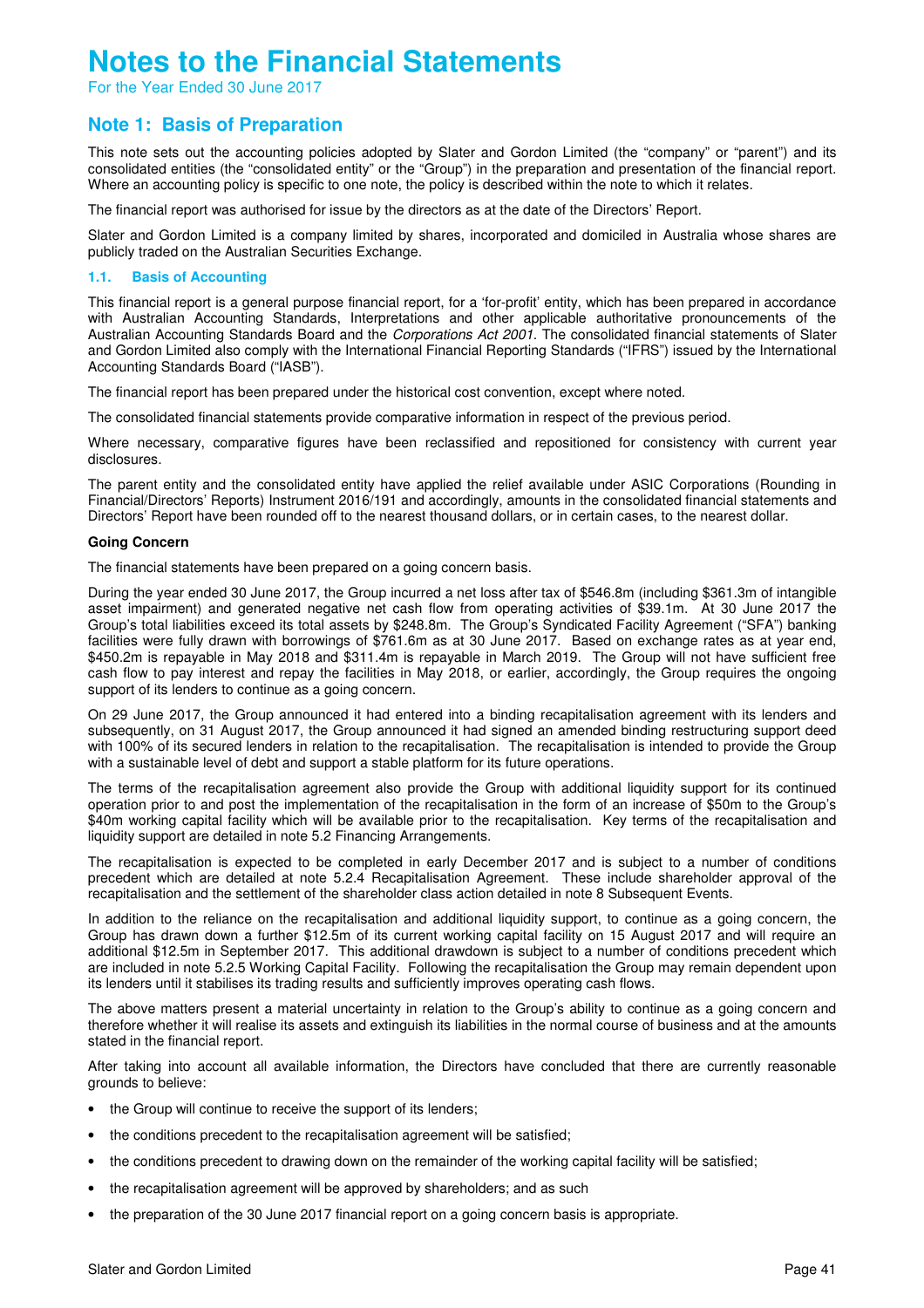For the Year Ended 30 June 20

The Directors have formed this view based on a number of factors including:

- the support that lenders have afforded the Group to date in ensuring a stable platform for the business to re-establish itself;
- the absence of advice from lenders of a withdrawal of their support;
- the in principle conditional agreement to settle the shareholder class action as announced on 11 July 2017; and
- the recapitalisation plan produces a better return to shareholders and creditors than any other alternative.

The financial report does not include any adjustments relating to the recoverability and classification of recorded asset amounts or to the amounts and classification of liabilities that might be necessary should the consolidated entity not continue as a going concern.

#### **Basis of Consolidation**

The consolidated financial statements comprise the financial statements of the parent entity and of all entities which the parent entity controls. The Group controls an entity when it is exposed, or has rights, to variable returns from its involvement with the entity and has the ability to affect those returns through its power over the entity.

The financial statements of subsidiaries are prepared for the same reporting period as the parent entity, using consistent accounting policies. Adjustments are made to bring into line any dissimilar accounting policies which may exist.

All inter-company balances and transactions, including any unrealised profits or losses, have been eliminated on consolidation. Subsidiaries are consolidated from the date on which control is established and are de-recognised from the date that control ceases.

Non-controlling interests in the results of subsidiaries are shown separately in the consolidated statement of comprehensive income and consolidated statement of financial position.

Any changes in the Group's ownership interests in subsidiaries that do not result in the Group losing control over the subsidiaries are accounted for as equity transactions.

#### **1.2. Adoption of New Accounting Standards**

The Group adopted all the new mandatory standards and interpretations for the current reporting period. The adoption of these standards and interpretations did not result in a material change on the reported results and position or disclosures of the Group as they did not result in any changes to the Group's existing accounting policies.

#### **1.3. Significant Accounting Judgements, Estimates and Assumptions**

In preparing these consolidated financial statements, management has made judgements, estimates and assumptions that affect the application of the Group's accounting policies and the reported amounts of assets, liabilities, income and expenses. Actual results may differ from these estimates. Estimates and underlying assumptions are reviewed on an ongoing basis. Revisions to estimates are recognised prospectively.

The significant judgements made by management in applying the Group's accounting policies and the key sources of estimation uncertainty are outlined in detail within the specific note to which they relate.

#### **1.4. Foreign Currency Translations and Balances**

#### **Functional and Presentation Currency**

The consolidated financial statements are presented in Australian dollars which is also the functional currency of the parent entity and all Australian subsidiaries. The financial statements of each entity within the consolidated entity are measured using the currency of the primary economic environment in which that entity operates (the functional currency).

#### **Transactions and Balances**

Transactions in foreign currencies of entities within the consolidated group are translated into the respective functional currency of each entity at the rate of exchange ruling at the date of the transaction. The assets, liabilities and results of foreign operations where their functional currency is different to the presentation currency are translated as disclosed below.

Foreign currency monetary items that are outstanding at the reporting date are translated using the spot rate at the end of the financial year.

Except for certain foreign currency hedges, all resulting exchange differences arising on settlement or re-statement of monetary items are recognised as income and expenses in profit or loss for the financial year.

Non-monetary items that are measured in terms of historical cost in a foreign currency are translated using the exchange rates at the dates of the initial transactions and are not remeasured unless they are carried at fair value.

#### **Foreign Operations**

On consolidation, the assets and liabilities of foreign operations are translated into the presentation currency of the Group at the closing rate on the reporting date. Income and expenses are translated at average exchange rates for the period, unless the exchange rate fluctuated significantly during the period, in which case the exchange rates at the dates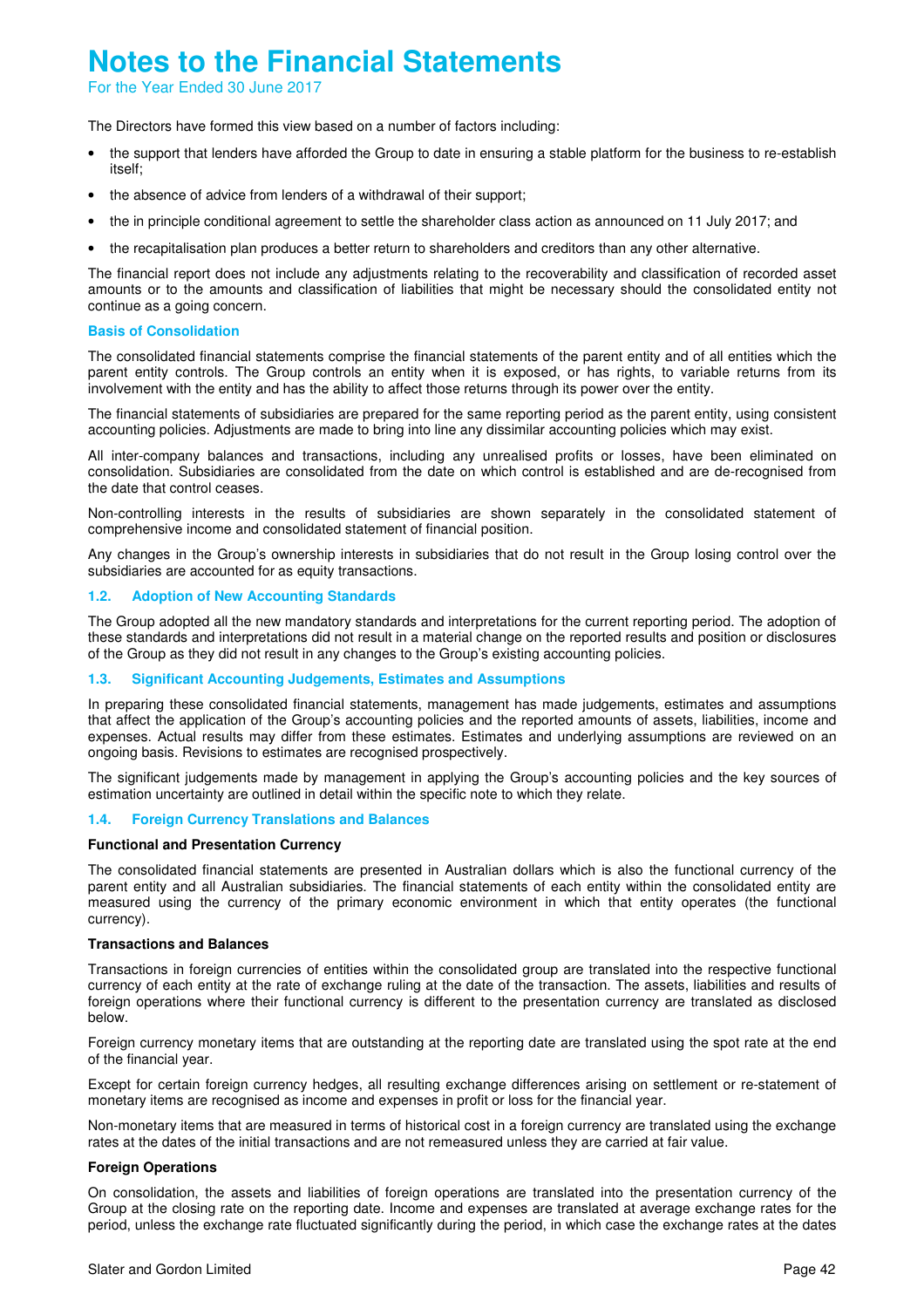For the Year Ended 30 June 2017

of the transactions are used. All resulting exchange differences are recognised in Other Comprehensive Income and accumulated in the foreign currency translation reserve, a separate component of equity.

Goodwill and fair value adjustments arising on the acquisition of a foreign operation are treated as assets and liabilities of the foreign operation and translated at the closing rate.

### **Note 2: Segment Reporting**

An operating segment is a component of the Group that engages in business activities from which it may earn revenues and incur expenses, including revenues and expenses that relate to transactions with any of the Group's other components. For the year ended 30 June 2017, all operating segment results were regularly reviewed by the Group's Managing Director, who was the Chief Operating Decision Maker, to make decisions about resources to be allocated to the segment and to assess its performance.

The Group has three operating segments which also represent its three reportable segments, as described below, which are the Group's strategic business units. Each strategic business unit is managed separately. The following summary describes each of the Group's reportable segments:

- **Slater and Gordon Australia ("AUS")** includes the parent company Slater and Gordon Limited and its subsidiaries in Australia. This segment conducts a range of legal services within the geographical area of Australia. This segment also includes investments in the Group's other segments, and borrowings and capital raising activities to finance investment and operations of the combined Group.
- **Slater and Gordon UK ("SGL UK")** conducting a range of personal injury and general law legal services in the United Kingdom.
- **Slater Gordon Solutions ("SGS")**  offers fast track personal injury legal services in the UK relating to road traffic accidents, employee liability, noise induced hearing loss, health and motor services.

Segment assets and liabilities are allocated to countries based on where the assets are located.

|                                                                 | <b>AUS</b> |                          |                             | <b>SGL UK</b> |                                    | <b>SGS</b>           |            | <b>TOTAL</b> |  |
|-----------------------------------------------------------------|------------|--------------------------|-----------------------------|---------------|------------------------------------|----------------------|------------|--------------|--|
|                                                                 | 2017       | 2016                     | 2017                        | 2016          | 2017                               | 2016                 | 2017       | 2016         |  |
|                                                                 | \$'000     | \$'000                   | \$'000                      | \$'000        | \$'000                             | \$'000               | \$'000     | \$'000       |  |
| <b>Revenue</b>                                                  |            |                          |                             |               |                                    |                      |            |              |  |
| Fee and services revenue                                        | 226,747    | 265,629                  | 157,784                     | 229,958       | 268,773                            | 437,201              | 653,304    | 932,788      |  |
| Movement in WIP                                                 | (15, 474)  | (27, 848)                | (16, 570)                   | (17, 391)     | (19, 801)                          | 3,921                | (51, 845)  | (41, 318)    |  |
| Revenue from contracts with<br>customers                        | 211,273    | 237,781                  | 141,214                     | 212,567       | 248,972                            | 441,122              | 601,459    | 891,470      |  |
| Other income                                                    |            |                          |                             |               |                                    |                      | 10,026     | 16,715       |  |
| <b>Total revenue and other</b><br>income                        |            |                          |                             |               |                                    |                      | 611,485    | 908,185      |  |
| <b>Result</b>                                                   |            |                          |                             |               |                                    |                      |            |              |  |
| EBITDA*                                                         | (50, 337)  | (35,506)                 | (51, 881)                   | (49,053)      | (25, 721)                          | (6, 102)             | (127, 939) | (90, 661)    |  |
| Depreciation and amortisation                                   | (5,892)    | (9,578)                  | (3,874)                     | (5,952)       | (1, 462)                           | (2, 213)             | (11, 228)  | (17, 743)    |  |
| Impairment of intangible assets                                 | (10, 959)  | (55, 803)                | (42, 744)                   |               | $(9,458)$ (307,562) $(814,245)$    |                      | (361, 265) | (879, 506)   |  |
| Loss before tax and net finance<br>expense                      |            | $(67, 188)$ $(100, 887)$ | (98, 499)                   |               | $(64, 463)$ (334,745) $(822, 560)$ |                      | (500, 432) | (987, 910)   |  |
| Net finance expense                                             |            |                          |                             |               |                                    |                      | (50, 717)  | (41, 558)    |  |
| Loss before income tax                                          |            |                          |                             |               |                                    |                      | (551, 149) | (1,029,468)  |  |
| Income tax (expense)/benefit                                    |            |                          |                             |               |                                    |                      | 4,318      | 11,873       |  |
| Net loss after income tax                                       |            |                          |                             |               |                                    |                      | (546, 831) | (1,017,595)  |  |
|                                                                 |            |                          |                             |               |                                    |                      |            |              |  |
| EBITDAW**                                                       | (34, 864)  | (7.657)                  | (35, 311)                   | (31,663)      |                                    | $(5,920)$ $(10,023)$ | (76,095)   | (49, 343)    |  |
| Total segment assets                                            | 400.124    | 429,675                  | 443,268                     | 512,157       | 287,902                            | 792,199              | 1,131,294  | 1,734,031    |  |
| Total segment liabilities                                       | 355,683    | 316,555                  | 802,335                     | 794,308       | 222,092                            | 318,071              | 1,380,110  | 1,428,934    |  |
| Net assets/(liabilities) per<br>statement of financial position | 44,441     |                          | 113,120 (359,067) (282,151) |               | 65,810                             | 474,128              | (248, 816) | 305,097      |  |

\*EBITDA = Earnings before net interest, taxes, depreciation, amortisation and impairment.

\*\*EBITDAW = Earnings before net interest, taxes, depreciation, amortisation, impairment and movement in WIP.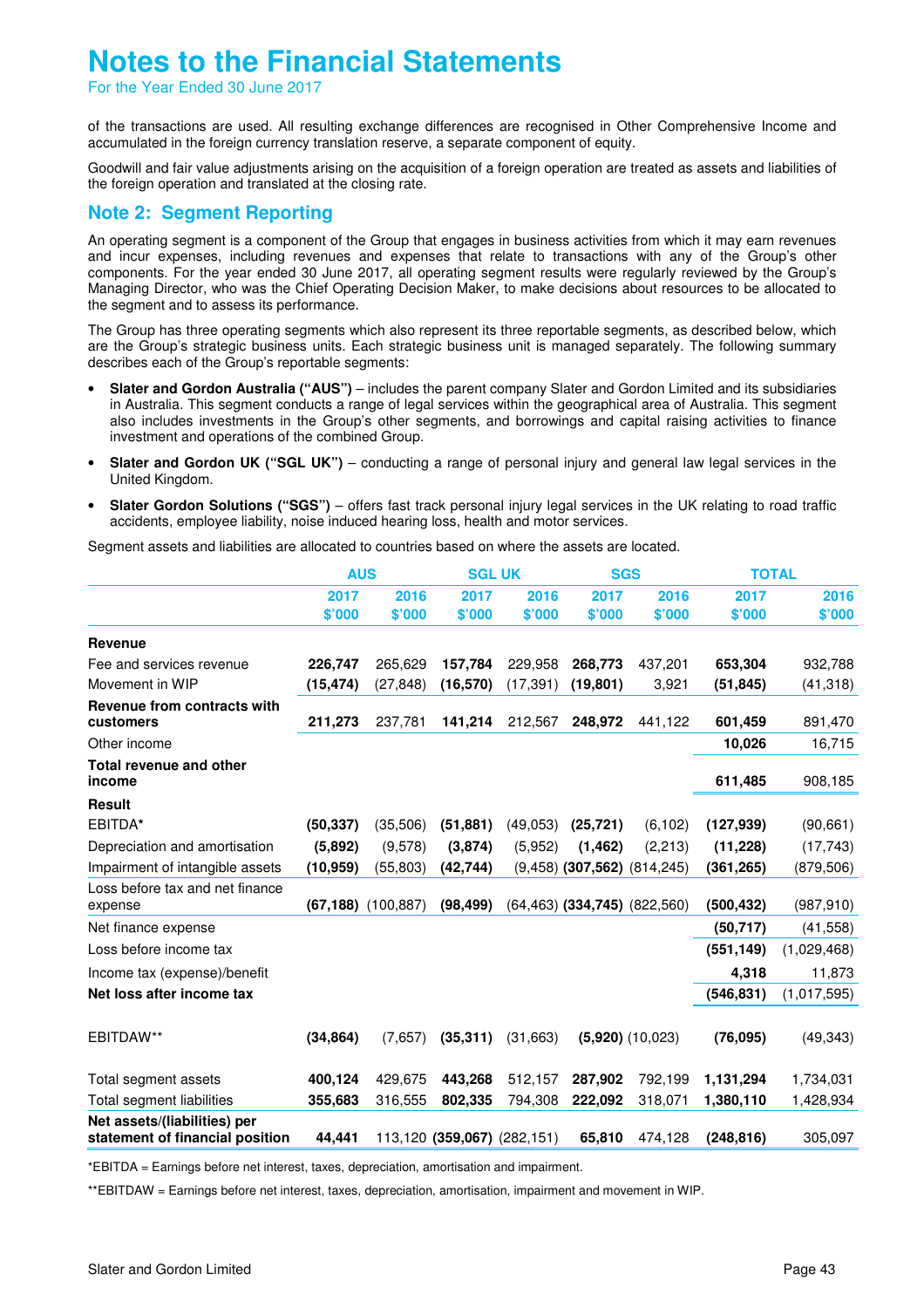For the Year Ended 30 June 2017

### **Note 3: Financial Performance**

#### **3.1. Revenue from Contracts with Customers**

#### **3.1.1. Accounting Policies**

#### **Provision of Legal Services – Personal Injury Law Claims**

The personal injury law practice operates on the basis of No Win – No Fee conditional fee arrangements, whereby fees are earned only in the event of a successful outcome of a customer's claim. In some cases, fees may be fixed, depending on the stage at which a matter concludes. For some arrangements (primarily in the UK), fees are fixed as a specified percentage of damages awarded under a claim.

In personal injury matters, contracts with clients generally comprise a single distinct performance obligation, being the provision of services in pursuit of the successful settlement of a customer's claim, and the transaction price is allocated to this single performance obligation. Some contracts contain multiple deliverables – such as legal services in respect of a statutory claim and a common law claim, or initial pre-issue work and litigation work. In such circumstances, these multiple deliverables are considered to represent a single distinct performance obligation, given there is a significant service of integration performed by the Group in delivering these services. Management considers the methods used provide a faithful depiction of the transfer of goods or services.

The uncertainty around the fees receivable under a contract is generally only resolved when a matter is concluded. In recognising revenue in the personal injury practice, where the Group has sufficient historical experience in similar contracts in order to be able to estimate the expected outcome of a group of existing contracts reliably, revenue from the fees from contracts is estimated using the expected value method base. The estimate amount of variable consideration is based on the expected fee for the nature of the legal service with reference to historical fee levels and relative rates of successful and unsuccessful outcomes. To determine the probability of success of a case, a level of judgement is required to be applied based on past experience and historical performance of similar matters.

Expected fees are only included in revenue to the extent that it is highly probable that the cumulative amount of revenue recognised in respect of a contract at the end of a reporting period will not be subject to significant reversal when a matter is concluded.

Where historical averages are not predictive of the probability of outcomes for a given contract, or where the Group has limited historical experience with similar contracts, the expected amount of variable consideration is estimated using a most likely amount approach on a contract by contract basis. In such circumstances, a level of judgement is required to determine the likelihood of success of a given matter, as well as the estimated amount of fees that will be recovered in respect of the matter.

Revenue is recognised when control of a service is transferred to the customer. The Group recognises revenue in respect of personal injury matters "over time" (as opposed to at a "point in time"). A stage of completion approach is used to measure progress towards completion of the performance obligation. The stage of completion is determined using a milestones based approach using prescribed status codes for client matters as the relevant milestones. The percentage completion is determined either by calculating the average fee received for matters that resolve at a particular status code as a percentage of the average fee received for matters that resolve at that status and any later status, or by use of defined completion allocations based on historical performance.

Estimates of revenues (including interim billing), costs or extent of progress toward completion are revised if circumstances change. Any resulting increases or decreases in estimated revenues or costs are reflected in profit or loss in the period in which the circumstances that give rise to the revision become known by management.

The Group has determined that no significant financing component exists in respect of the personal injury revenue streams. This is because in personal injury matters, a substantial amount of the consideration promised by the customer is variable subject to the occurrence or non-occurrence of a future event that is not substantially within the control of the customer or the Group.

A receivable in relation to these services is recognised on settlement of the client matter and when a bill has been invoiced, as this is the point in time that the consideration is unconditional because only the passage of time is required before the payment is due.

The Company arranges for the disbursement activities on behalf of the client; however it does not control the output from those activities. The Company cannot influence the content of the medical reports or court filings, therefore no profit margin is recognised on the activities and the clients are charged the direct cost incurred by the Company. As such, the Company acts as an agent for disbursements, which are only recognised when it is assessed that a reimbursement will be received from the client or on his or her behalf. The disbursements are treated as a separate asset. The amount recognised for the expected reimbursement does not exceed the relevant costs incurred.

The amount of any expected reimbursement is reduced by an allowance for non-recovery based on past experience.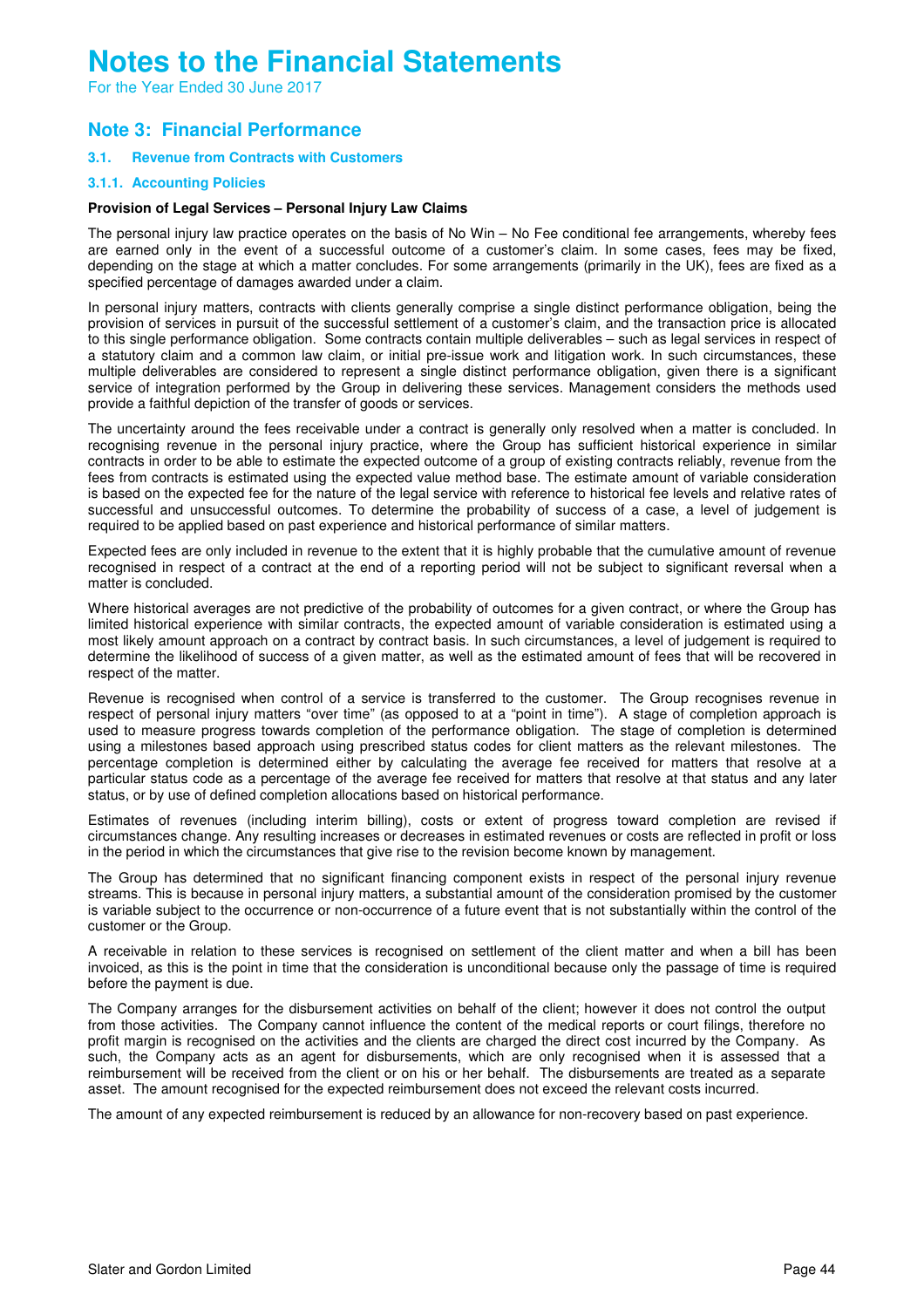For the Year Ended 30 June 2017

#### **3.1.1 Accounting Policies (continued)**

When new businesses are acquired, there is a transition period during which time the Group's practices and procedures are embedded into the operations of the new business. Therefore the valuation of work in progress acquired in a business combination may be adjusted during the period of provisional accounting for the acquisition.

#### **Provision of Legal Services – General Law Legal Services**

The Group also earns revenue from provision of general legal services, incorporating project litigation. Revenue for general legal services is recognised over time in the accounting period when services are rendered.

Fee arrangements from general legal services include fixed fee arrangements, unconditional fee for service arrangements ("time and materials"), and variable or contingent fee arrangements (including No Win – No Fee arrangements for services including project litigation, and some consumer and commercial litigation).

For fixed fee arrangements, revenue is recognised based on the stage of completion with reference to the actual services provided as a proportion of the total services expected to be provided under the contract. The stage of completion is tracked on a contract by contract basis using a milestone based approach, which was explained above.

In fee for service contracts, revenue is recognised up to the amount of fees that the Group is entitled to invoice for services performed to date based on contracted rates.

The Group estimates fees for variable or conditional service fee arrangements using a most likely amount approach on a contract by contract basis. Management makes a detailed assessment of the amount of revenue expected to be received and the probability of success of each case. Variable consideration is included in revenue only to the extent that it is highly probable that the amount will not be subject to significant reversal when the uncertainty is resolved (generally when a matter is concluded).

Certain project litigation matters are undertaken on a partially funded basis. The Group has arrangements with third party funders to provide a portion of the fees receivable on a matter over time as services are performed. In such arrangements, the funded portion of fees is billed regularly over time and is not contingent on the successful outcome of the litigation. The remaining portion of fees is variable consideration which is conditional on the successful resolution of the litigation. The variable consideration is included in revenue as services are performed only to the extent that it is highly probable that the amount will not be subject to significant reversal when the uncertainty is resolved.

As in the case of personal injury claims, estimates of revenues, costs or extent of progress toward completion are revised if circumstances change. Any resulting increases or decreases in estimated revenues or costs are reflected in profit or loss in the period in which the circumstances that give rise to the revision become known by management.

The Group has determined that no significant financing component exists in respect of the general law services revenue streams. This has been determined on fee for service and fixed fee arrangements as the period between when the entity transfers a promised good or service to a customer and when the customer pays for that good or service will be one year or less. For No Win - No Fee arrangements this has been determined because a significant amount of the consideration promised by the customer is variable subject to the occurrence or non-occurrence of a future event that is not substantially within the control of the customer or the Group.

A receivable in relation to these services is recognised when a bill has been invoiced, as this is the point in time that the consideration is unconditional because only the passage of time is required before the payment is due.

#### **Provision of Other Services – Slater Gordon Solutions**

#### **Legal Services**

Revenue from Road Traffic Accidents ("RTA") and Employer Liability/Public Liability ("EL/PL") files is recognised over the life of the case based on prescribed milestones in a matter.

The legal services practice operates on the basis of No Win – No Fee conditional fee arrangements and applies the same accounting policies as personal injury claims described above. In some cases, fees may be fixed, depending on the stage at which a matter concludes. For some arrangements, fees are fixed as a specified percentage of damages awarded under a claim.

#### **Vehicle Hire and Repair**

Revenue from the provision of car repair is recognised at a point in time. Revenue from the provision of car hire and cost recovery services are recognised over the time that the services are performed.

For car repair services, revenue is recognised upon completion of all repair work and upon the customer signing a "client satisfaction note" in taking back possession of the car. The amount of revenue recognised is the amount as agreed in writing between the parties prior to the service being provided in the repair contract.

For car hire and cost recovery services, the revenue is recognised over time, being the period between the commencement of the car hire and settlement of costs through the Third Party Insurer ("TPI"). The amount of revenue recognised is the amount as agreed in writing between the parties prior to the service being provided in the hire rental agreement.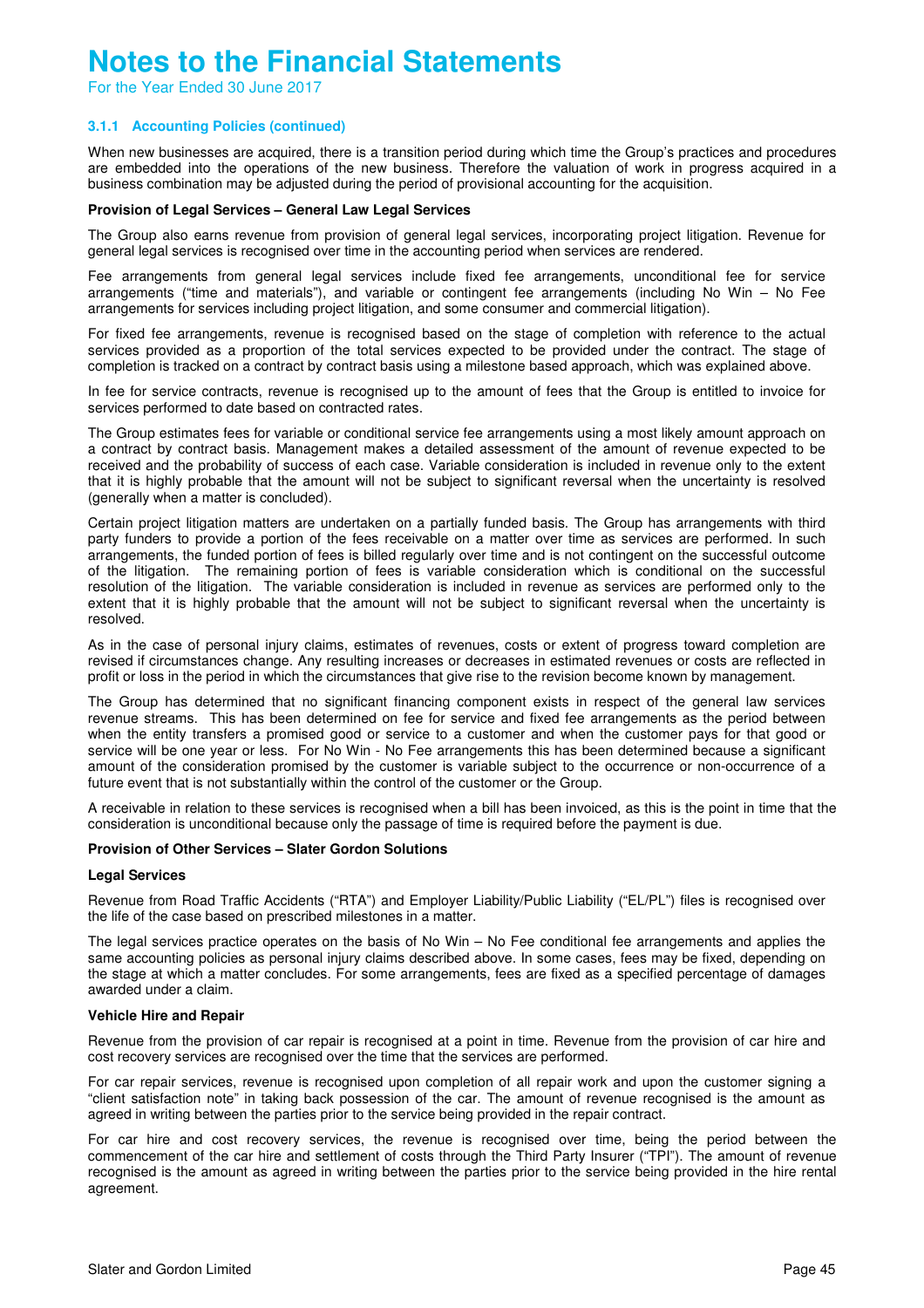For the Year Ended 30 June 2017

#### **3.1.1 Accounting Policies (continued)**

Work in progress is only included in revenue to the extent that it is highly probable that the cumulative amount of revenue recognised in respect of a contract at the end of a reporting period will not be subject to significant reversal when a matter is concluded. A dilution rate is applied on the invoice to recognise the fact that there may be a settlement adjustment with the insurer if the insurer disputes any costs. This also takes into account the fact that some cases may not be 'no fault'.

A receivable in relation to these services is recognised when a bill has been issued, as this is the point in time that the consideration is unconditional because only the passage of time is required before the payment is due.

For car hire and repair services provided for not at fault clients, the Group acts as a principal. Although the services are provided by third party suppliers, the Group has the primary responsibility to ensure that the services have been delivered to the clients. The Group cannot vary the prices set by the supplier, as it is governed by an industry framework and the Group collects the revenue from the customer and bears all credit risk.

Revenue resulting from car hire and repair services within SGS Motor Services is recognised on a gross basis.

#### **Medical Reports and Rehabilitation Services**

Revenue from the provision of medical appointments and rehabilitation services is recognised at a point in time.

For medical appointments, the revenue is recognised when the medical report is received from the medical expert. The amount of revenue recognised is based on the average fee per case calculated on a historic basis. This value remains in work in progress until the medical report is issued to the Instructing Party ('IP') at which point the sales invoice is raised.

For rehabilitation services, the revenue is recognised when the course of treatment is completed and the final assessment or discharge report is issued to the IP. The amount of revenue recognised is based on the average fee per case calculated on a historic basis. This value remains in work in progress until the final assessment or discharge report is issued to the IP at which point the sales invoice is raised.

A receivable in relation to these services is recognised when a bill has been issued, as this is the point in time that the consideration is unconditional because only the passage of time is required before the payment is due.

#### **Contract Costs**

Applying the practical expedient in paragraph 94 of AASB 15, the Group recognises the incremental costs of obtaining contracts as an expense when incurred.

#### **Critical Accounting Estimate and Judgements**

#### (i). Identifying the Performance Obligation

In personal injury matters, contracts with clients generally comprise a single distinct performance obligation, being the provision of services in pursuit of the successful settlement of a customer's claim, and the transaction price is allocated to this single performance obligation. Some contracts contain multiple deliverables – such as legal services in respect of a statutory claim and a common law claim, or initial pre-issue work and litigation work. In such circumstances, these multiple deliverables are considered to represent a single distinct performance obligation, given there is a significant service of integration performed by the Group in delivering these services. Management considers the methods used provide a faithful depiction of the transfer of goods or services.

The Group has some contractual arrangements outside of personal injury matters that include multiple performance obligations. In these transactions, the transaction price must be allocated to the performance obligations on a relative stand-alone selling price basis. In most cases, the price for each separate performance obligation is identified in the contract and in most cases, these prices are considered to be reflective of the stand-alone selling price of each performance obligation.

The Group notes that it is not practicable to determine and track on a case-by-case basis the elements of a transaction that should be attributed to pre- and post-acquisition performance, given the nature of the estimates of variable consideration, and the methodology adopted (based around actual historical average fees and estimates of success rates on a cohort-by-cohort rather than case-by-case basis).

#### (ii). Estimating the Transaction Price: Variable Consideration – No Win – No Fee Arrangements

The Group provides various services on the basis of No Win – No Fee conditional fee arrangements. The uncertainty around the fees ultimately receivable under these types of contracts is generally only fully resolved when a matter is concluded.

Where the Group has sufficient historical experience in similar contracts in order to be able to estimate the expected outcome of a group of existing contracts reliably, revenue is estimated using the expected value method. Fees are only included in revenue to the extent that it is highly probable that the cumulative amount of revenue recognised in respect of a contract at the end of a reporting period will not be subject to significant reversal when a matter is concluded.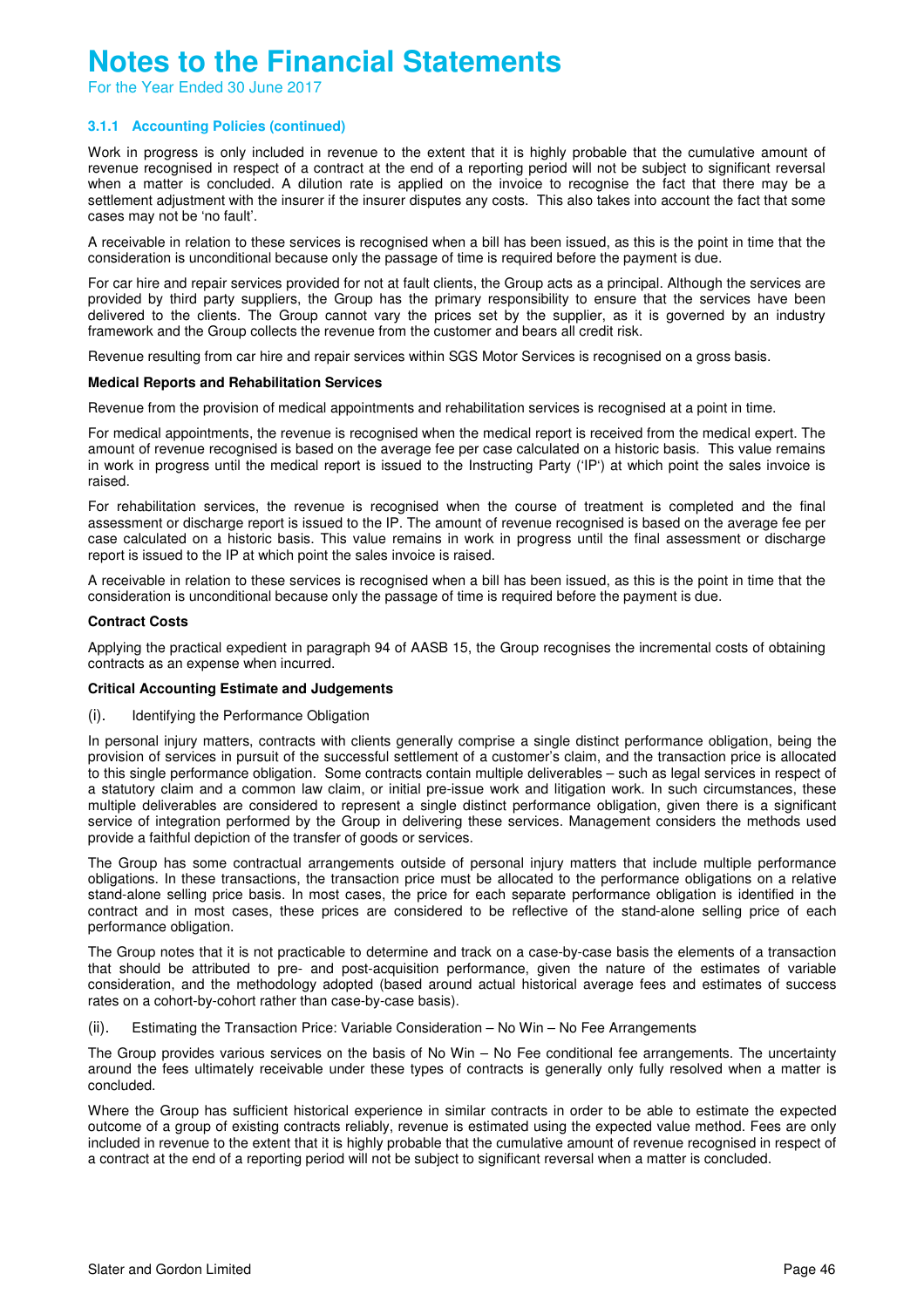For the Year Ended 30 June 2017

#### **3.1.1 Accounting Policies (continued)**

To determine the probability of success of a case using the expected value method, a level of judgement is required to be applied based on past experience and historical performance of similar matters. The estimated amount of variable consideration is based on the expected fee for the nature of the legal service provided with reference to internal historical fee levels and relative rates of successful and unsuccessful outcomes.

Where historical averages are not predictive of the probability of outcomes for a given contract, or where the Group has limited historical experience with similar contracts, the expected amount of variable consideration is estimated using a most likely amount approach on a contract by contract basis. In such circumstances, a level of judgement is required to determine the likelihood of success of a given matter, as well as the estimated amount of fees that will be recovered in respect of the matter.

In addition, when new businesses are acquired, there is a transition period during which time the Group's practices and procedures are embedded into the operations of the new business. Therefore the valuation of work in progress acquired in a business combination may be adjusted during the period of provisional accounting for the acquisition.

#### (iii). Measuring the Stage of Completion

Revenue is recognised when control of a service is transferred to the customer. The Group recognises revenue in respect of personal injury matters "over time" (as opposed to at a "point in time"). A stage of completion approach is used to measure progress towards completion of the performance obligation. The stage of completion is determined using a milestones based approach using prescribed status codes for client matters as the relevant milestones. The percentage completion is determined either by calculating the average fee received for matters that resolve at a particular status code as a percentage of the average fee received for matters that resolve at that status and any later status, or by use of defined completion allocations based on historical performance.

In addition, when new businesses are acquired, there is a transition period during which time the Group's practices and procedures are embedded into the operations of the new business. Therefore the valuation of work in progress acquired in a business combination may be adjusted during the period of provisional accounting for the acquisition.

#### **3.1.2. Disaggregation of Revenue from Contracts with Customers**

The Group derives revenue from the transfer of goods and services over time and at a point in time, in the major product lines of Personal Injury Law ("PIL") and General Law ("GL") and the geographical regions of Australia and the UK:

|                                                 | <b>Australia</b>         |        |            | UK     |            |         |
|-------------------------------------------------|--------------------------|--------|------------|--------|------------|---------|
|                                                 | <b>PIL</b>               | GL     | <b>PIL</b> | GL     | <b>SGS</b> | Total   |
| Year ended 30 June 2017                         | \$'000                   | \$'000 | \$'000     | \$'000 | \$'000     | \$'000  |
| Type of contract:                               |                          |        |            |        |            |         |
| Fixed price                                     | $\overline{\phantom{a}}$ | 15,875 | 1,373      | 8,952  | 41,724     | 67,924  |
| Time and Materials                              |                          | 22,608 | 6,351      | 36,507 | 80,266     | 145,732 |
| No Win - No Fee                                 | 155,430                  | 17,360 | 87,417     | 614    | 126,982    | 387,803 |
| <b>Revenue from contracts</b><br>with customers | 155.430                  | 55,843 | 95,141     | 46,073 | 248,972    | 601,459 |
| Year ended 30 June 2016                         |                          |        |            |        |            |         |
| Type of contract:                               |                          |        |            |        |            |         |
| Fixed price                                     | $\overline{\phantom{a}}$ | 22,448 | 1,862      | 10,066 | 72,098     | 106,474 |
| Time and Materials                              | $\overline{\phantom{a}}$ | 29,532 | 5,025      | 41,733 | 164,761    | 241,051 |
| No Win - No Fee                                 | 173.721                  | 12,080 | 151,417    | 2,464  | 204,263    | 543,945 |
| <b>Revenue from contracts</b><br>with customers | 173,721                  | 64,060 | 158,304    | 54,263 | 441,122    | 891,470 |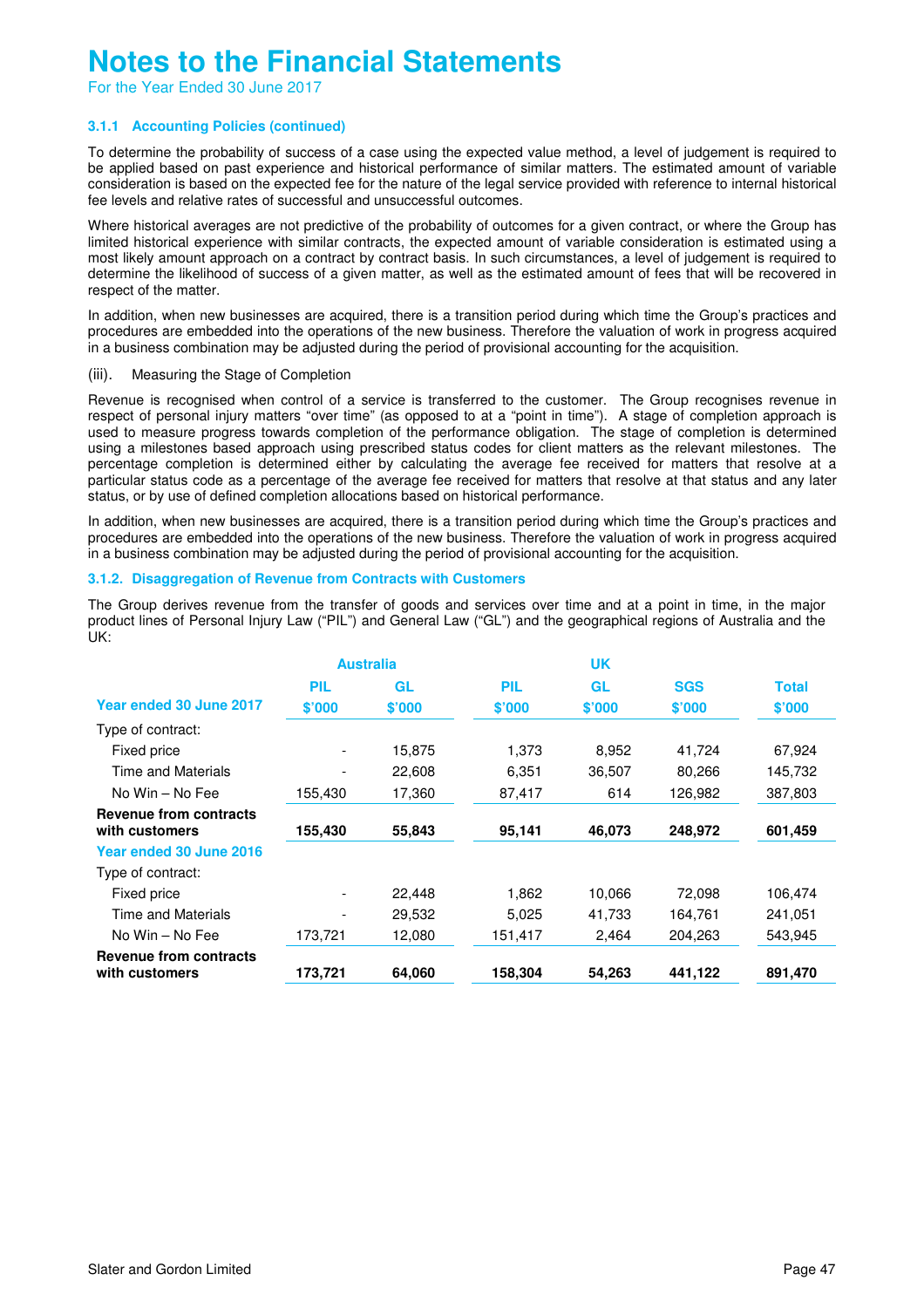For the Year Ended 30 June 2017

#### **3.2. Expenses**

#### **3.2.1. Accounting Policies**

#### **Interest**

After initial recognition, interest-bearing loans and borrowings are subsequently measured at amortised cost using the effective interest method. Amortised cost is calculated by taking into account any issue costs, and any discount or premium on settlement.

#### **Depreciation**

The depreciable amounts of all property, plant and equipment, excluding land, are depreciated over their estimated useful lives, commencing from the time the asset is held ready for use. Leased assets are depreciated over the shorter of the lease term and their useful lives unless it is reasonably certain that the Group will obtain ownership by the end of the lease term. Land is not depreciated.

The depreciation rates used for each class of assets are:

| <b>Class of Fixed Asset</b> | <b>Depreciation Rates</b> | <b>Depreciation Method</b>          |
|-----------------------------|---------------------------|-------------------------------------|
| Plant and equipment         | $5.00 - 66.67\%$          | Straight Line and Diminishing Value |
| Low value asset pool        | $18.75 - 37.50\%$         | Diminishing Value                   |

#### **Amortisation**

Amortisation is calculated using a straight-line method to allocate the cost of intangible assets over their estimated useful lives. Amortisation commences when the intangible asset is available for use.

Software development costs have been assessed as having a finite useful life and once operating in the Group are amortised over the useful life of 5-8 years. Trademarks, prior to their full impairment during the current year, that have been assessed as having a finite useful life were amortised over the useful life of 3 years.

#### **Share Based Payments**

The accounting policy for share based payments is included in Note 5.6.

#### **3.2.2. Expense Analysis by Nature**

|                                                                             | 2017    | 2016    |
|-----------------------------------------------------------------------------|---------|---------|
| <b>Finance costs expense</b>                                                | \$'000  | \$'000  |
| Interest and fees on bank overdraft and loans (includes costs of borrowing) | 51,361  | 41,293  |
| Interest on deferred consideration payable to vendor on acquisitions        | 96      | 623     |
| Interest on obligations under hire purchases                                | 454     | 632     |
|                                                                             | 51,911  | 42,548  |
| Salaries and employee benefit expense                                       |         |         |
| Wages and salaries                                                          | 309,941 | 398,747 |
| Post-employment benefits                                                    | 14,813  | 16,290  |
| Share based payments expense                                                | 550     | 1,257   |
|                                                                             | 325,304 | 416,294 |
| <b>Cost of sales</b>                                                        |         |         |
| Ancillary revenue                                                           | 61,446  | 147,806 |
| Rendering of services – non-legal                                           | 18,500  | 22,491  |
|                                                                             | 79,946  | 170,297 |
| <b>Depreciation and Amortisation</b>                                        |         |         |
| Property, plant & equipment                                                 | 7,033   | 8,195   |
| Software development                                                        | 4,068   | 4,489   |
| Trademarks                                                                  | 127     | 5,059   |
|                                                                             | 11,228  | 17,743  |
| Research costs expensed                                                     |         | 255     |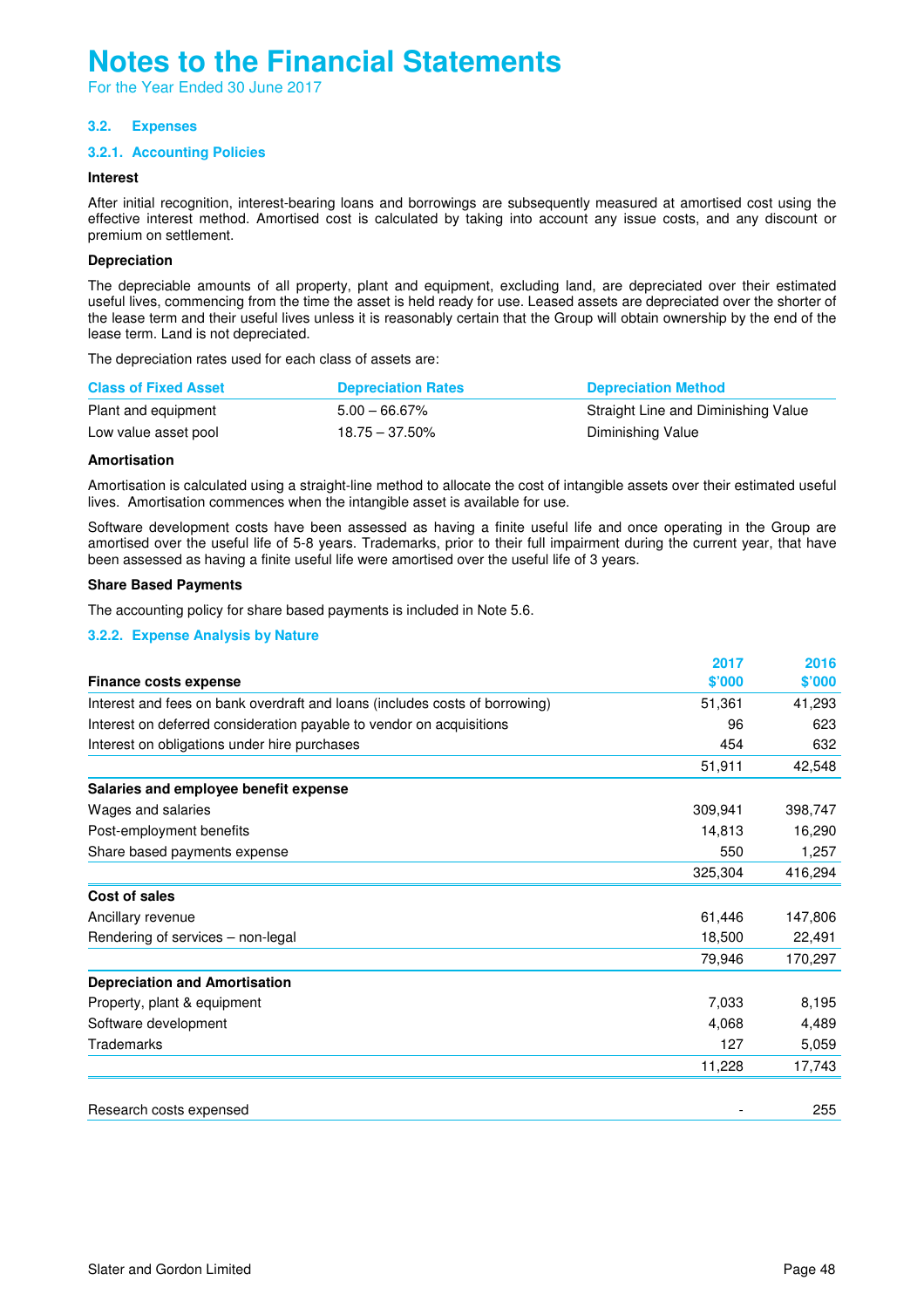For the Year Ended 30 June 2017

#### **3.3. Cash Flow Information**

|                                                                                 | 2017       | 2016        |
|---------------------------------------------------------------------------------|------------|-------------|
| Reconciliation of profit for the period to cash flows from operating activities | \$'000     | \$'000      |
| Loss after income tax                                                           | (546, 831) | (1,017,595) |
| Non-cash flows in profit from ordinary activities                               |            |             |
| Notional interest on VCR share loans                                            | (859)      | (611)       |
| Depreciation and amortisation                                                   | 11,228     | 17,743      |
| Impairment of intangibles                                                       | 361,265    | 879,506     |
| Share based payment expenses                                                    | 7,720      | 15,957      |
| Accrual for payments to former owners                                           | 4,453      | 18,529      |
| Notional interest on deferred consideration                                     | 96         | 623         |
| Bad and doubtful debts                                                          | 47,885     | 39,342      |
| Deferred costs of borrowing                                                     | 12,313     | 10,850      |
| Notional FX (gain) / loss                                                       | (1, 354)   | 2,323       |
| Interest Rate Swap Expense                                                      | 566        |             |
| Interest Expense Capitalised                                                    | 31,404     |             |
| Other non-cash items                                                            | (3, 106)   |             |
| Items shown in investing activities                                             |            |             |
| Costs associated with acquisition                                               | 3          | 738         |
| Proceeds from disposal of businesses                                            | (3)        | (168)       |
| <b>Changes in assets and liabilities</b>                                        |            |             |
| Increase in receivables                                                         | (2,234)    | (37, 241)   |
| Decrease / (increase) in other assets                                           | 3,511      | (1, 972)    |
| Decrease in work in progress                                                    | 52,323     | 40,486      |
| Decrease in payables                                                            | (33, 944)  | (70, 146)   |
| Increase in income tax payable                                                  | 15,435     | 6,702       |
| (Decrease) / increase in net deferred tax                                       | (1, 183)   | 6,698       |
| Increase in deferred borrowings costs                                           |            | (4, 172)    |
| Decrease in vendor liabilities                                                  | (189)      | (3,878)     |
| Increase / (decrease) in provisions                                             | 2,413      | (7,958)     |
| Cash flows used in operating activities                                         | (39,088)   | (104, 244)  |

#### **3.4. Income and Other Taxes**

#### **3.4.1. Accounting Policies**

Income and other taxes consist of income tax, Goods and Services Tax and Value Added Tax.

Current income tax expense or benefit for the current and prior periods is measured at the amount expected to be recovered from or paid to the tax authorities. The current income tax charge is calculated on the basis of the tax laws enacted or substantively enacted at the end of the reporting period in the countries where the Group operates.

Deferred tax assets and liabilities are recognised for temporary differences at the applicable tax rates when the assets are expected to be recovered or liabilities are settled. Deferred tax liabilities are not recognised if they arise from the initial recognition of goodwill. Deferred tax is also not accounted for if it arises from initial recognition of an asset or liability in a transaction, other than a business combination, and at the time of the transaction affects neither accounting nor taxable profit or loss.

Deferred tax assets are reviewed at each reporting date and are reduced to the extent that it is no longer probable that the related tax benefit will be realised. Unrecognised deferred tax assets are reassessed at each reporting date and recognised to the extent that it has become probable that future taxable profits will be available against which they can be used.

Deferred tax assets and liabilities are measured at the tax rates that are expected to apply in the year when the asset is realised or the liability is settled, based on tax rates (and tax laws) that have been enacted or substantively enacted at the reporting date.

Current and deferred tax for the year are recognised in profit or loss, except when they relate to items that are recognised in other comprehensive income or directly in equity, in which case the current and deferred tax are also recognised in other comprehensive income or directly in equity respectively. Where current tax or deferred tax arises from the initial accounting for a business combination, the tax effect is included in the accounting for the business combination.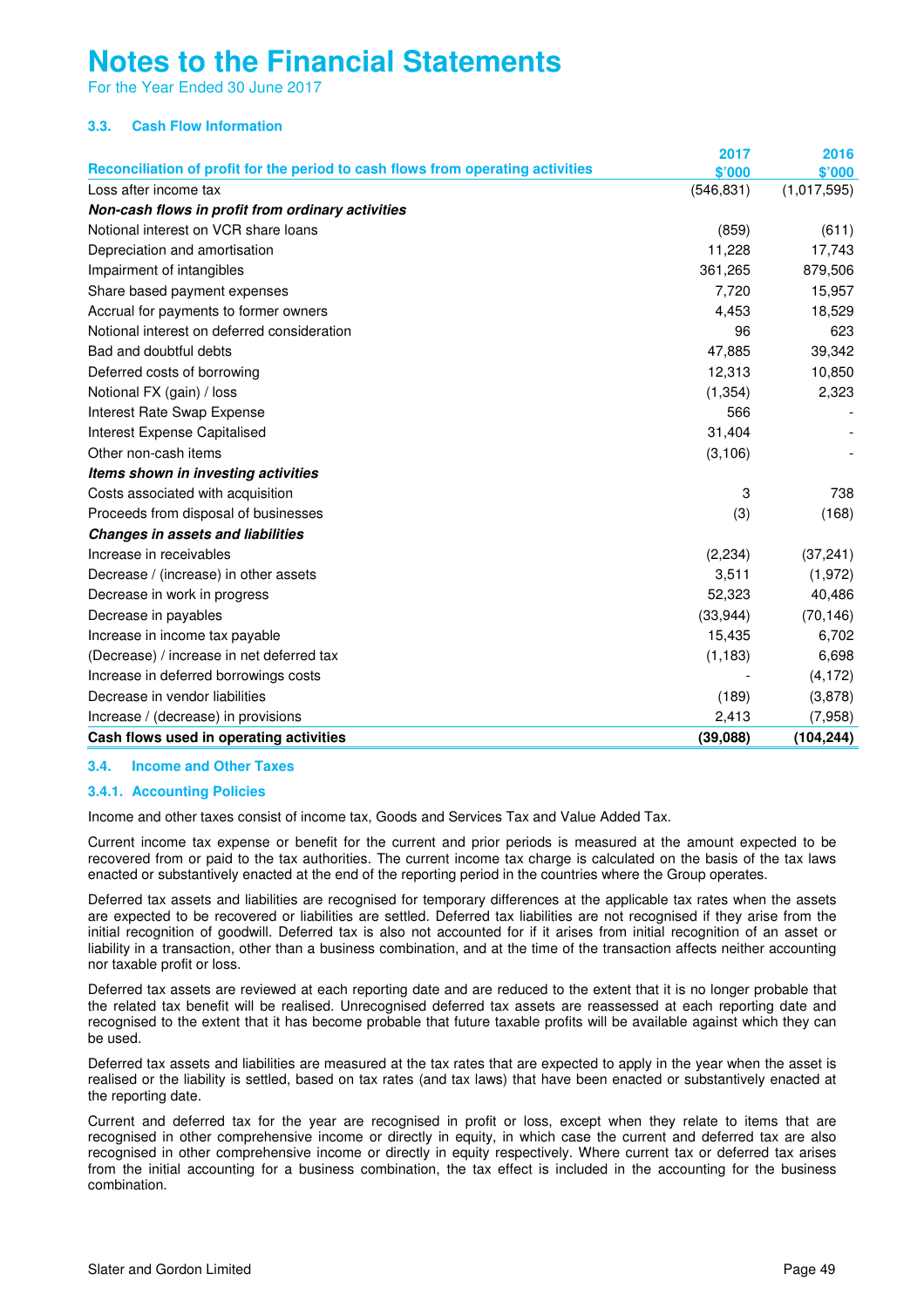For the Year Ended 30 June 2017

#### **3.4.1. Accounting Policies (continued)**

#### **Critical Accounting Estimates and Judgements**

Deferred tax assets and liabilities are based on the assumption that no adverse change will occur in the income tax legislation both in Australia and the UK and the anticipation that the Group will derive sufficient future assessable income to enable the benefit to be realised and comply with the conditions of deductibility imposed by the law.

Deferred tax assets are recognised only if management considers it is probable that future taxable amounts will be available to utilise those temporary differences and losses.

#### **Goods and Services Tax ("GST") and Value Added Tax ("VAT")**

Revenue, expenses and assets are recognised net of the amount of GST/VAT, except where the GST/VAT incurred is not recoverable from the Australian Taxation Office ("ATO"), UK Her Majesty's Revenue and Customs ("HMRC") or Malta Inland Revenue ("MIR") and is therefore recognised as part of the asset's cost or as part of the expense item. Receivables and payables are stated inclusive of GST/VAT.

The net amount of GST/VAT recoverable from, or payable to, the ATO/HMRC/MIR is included as part of receivables or payables in the consolidated statement of financial position.

#### **3.4.2. Income Tax Expense**

The major components of income tax expense are:

|                                                                                       | 2017    | 2016      |
|---------------------------------------------------------------------------------------|---------|-----------|
| <b>Consolidated statement of profit or loss</b>                                       | \$'000  | \$'000    |
| Current income tax (benefit)/expense                                                  | 3,636   | (9, 482)  |
| Adjustment for current tax relating to prior periods                                  | 364     | (12, 167) |
| Deferred income tax relating to the origination and reversal of temporary differences | (8,318) | 9,776     |
|                                                                                       | (4,318) | (11, 873) |
| <b>Consolidated statement of OCI</b>                                                  |         |           |
| Deferred tax credit arising on revaluation of cash flow hedges                        | 266     | (144)     |
| Deferred tax charge arising on foreign exchange gain on revaluation of loans          | 105     | (310)     |
|                                                                                       | 371     | (454)     |
| Income tax recognised directly in equity                                              |         |           |
| Current tax credit on share issue costs                                               |         | (26)      |
|                                                                                       |         | (26)      |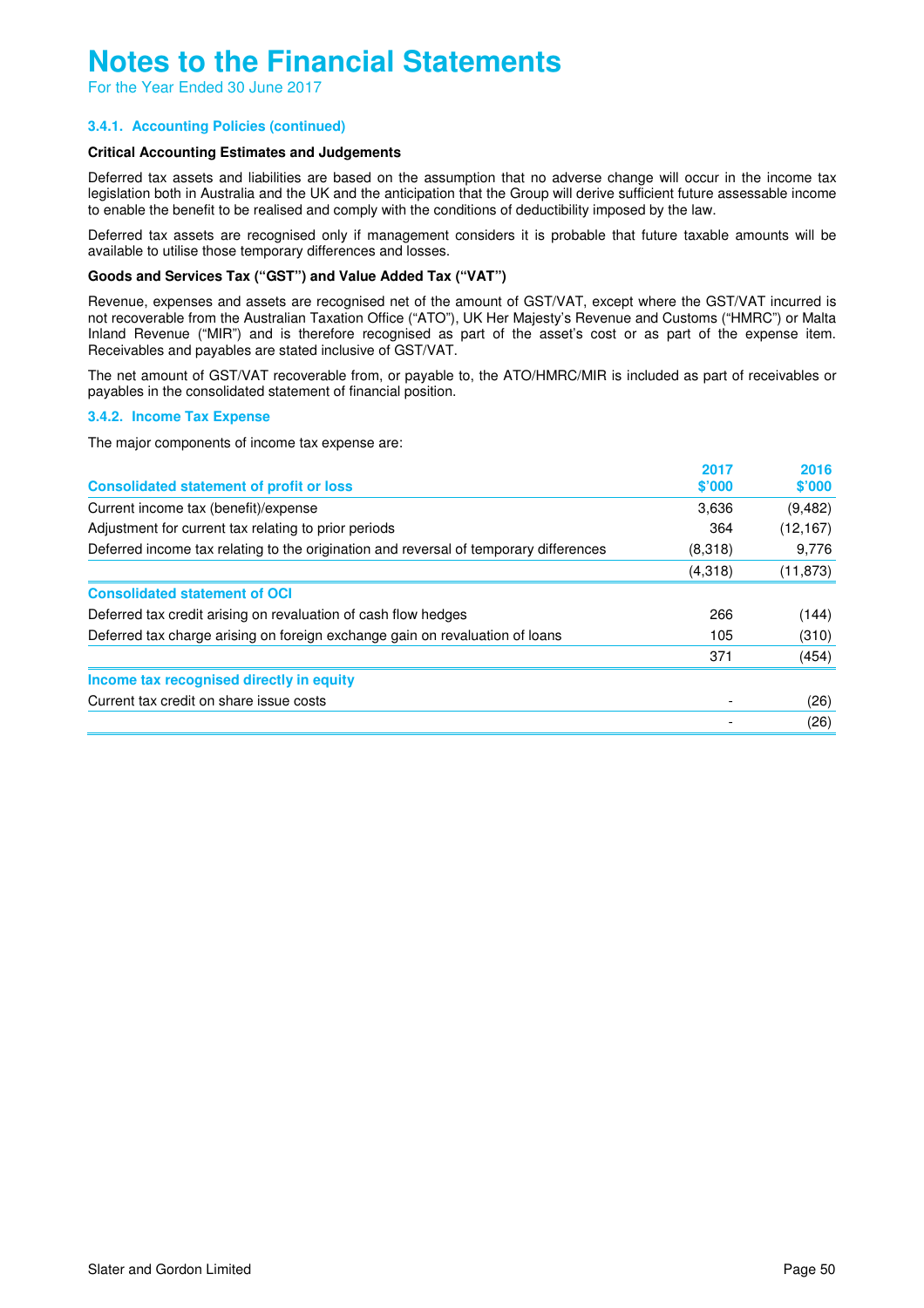For the Year Ended 30 June 2017

|                                                                        | 2017      | 2016      |
|------------------------------------------------------------------------|-----------|-----------|
|                                                                        | \$'000    | \$'000    |
| Deferred income tax (benefit) / expense included in income tax expense |           |           |
| (Increase)/decrease in deferred tax assets                             | (15, 483) | 41,505    |
| Deferred income tax relating to items charged to OCI                   | (371)     | 454       |
| Deferred income tax relating to items charged directly to equity       |           | 26        |
| Decrease in deferred tax liabilities                                   | (9,836)   | (31, 138) |
| Change in tax rates                                                    | (945)     |           |
| Deferred tax from prior periods                                        | 882       |           |
| Derecognition of deferred tax asset on tax losses                      | 25,362    |           |
| Derecognition of deferred tax liability on impairment of brand names   | (7, 927)  |           |
| Exchange differences                                                   |           | (1,071)   |
|                                                                        | (8,318)   | 9.776     |

#### **The prima facie tax payable on profit before tax differs from the income tax expense as follows:**

| Accounting loss before tax                                                                                                          | (551, 149) | (1,029,468) |
|-------------------------------------------------------------------------------------------------------------------------------------|------------|-------------|
| At the Australian statutory income tax rate of 30% (2016: 30%)                                                                      | (165, 344) | (308, 840)  |
| Non-deductible expenses                                                                                                             | 74,929     | 212,724     |
| Non-assessable income                                                                                                               | (872)      | (3,016)     |
| Adjustments in respect to prior periods                                                                                             | 1,246      | 175.        |
| Difference in overseas tax rate                                                                                                     | 45,508     | 74,116      |
| Utilisation of tax losses and reversal of short term timing differences on which no deferred<br>tax asset was previously recognised | 2,833      | 5,327       |
| Deferred tax charged at lower rate                                                                                                  | 1,156      |             |
| Change in tax rates on deferred tax balances                                                                                        | (945)      |             |
| Write off of deferred tax liability on impairment of brand names                                                                    | (7, 927)   |             |
| Deferred tax assets not recognised                                                                                                  | 45,098     | 7,641       |
| Income tax benefit                                                                                                                  | (4,318)    | (11, 873)   |
|                                                                                                                                     |            |             |

### **3.4.3. Recognised Tax Assets and Liabilities**

|                                         | 2017      | 2016      |
|-----------------------------------------|-----------|-----------|
|                                         | \$'000    | \$'000    |
| <b>Current tax assets</b>               |           |           |
| Balance at the beginning of the year    | 16,803    | 34,636    |
| Tax refunded                            | (16, 138) | (29, 464) |
| Adjustments in respect to prior periods | (2)       | 9,215     |
| Exchange differences                    | (660)     | 2,416     |
| Balance at the end of the year          | 3         | 16,803    |
| <b>Current tax liability</b>            |           |           |
| Balance at the beginning of the year    | (9,301)   | (23, 412) |
| Current income tax benefit/(expense)    | (3,636)   | 9,482     |
| Tax paid                                | 5,051     | 6,289     |
| Adjustments in respect of prior periods | (364)     | 2,937     |
| Losses utilised                         |           | (4,597)   |

Balance at the end of the year (9,301) (9,301)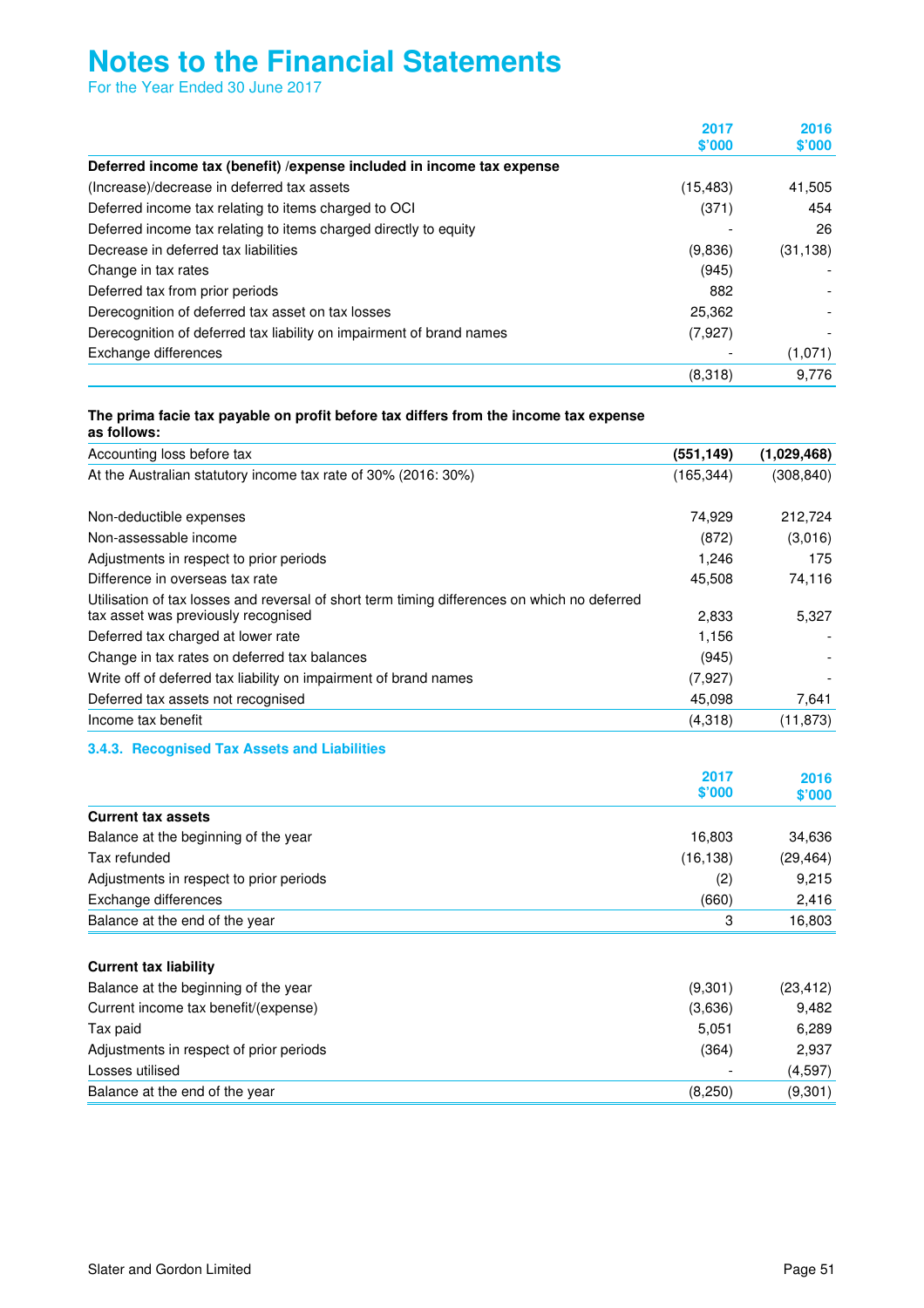For the Year Ended 30 June 2017

|                                                      | 2017      | 2016      |
|------------------------------------------------------|-----------|-----------|
|                                                      | \$'000    | \$'000    |
| <b>Deferred tax assets</b>                           |           |           |
| Provision for impairment                             | 5,532     | 3,521     |
| Employee benefits                                    | 6,828     | 6,931     |
| Provision for legal costs                            | 896       | 552       |
| Accruals                                             | 9,818     | 2,788     |
| Non-deducted business related costs                  | 487       | 144       |
| Fair value of cash flow hedges                       | 256       | 521       |
| Unrendered WIP and disbursements not yet deducted    |           | 326       |
| Other                                                | 1,282     | 1,577     |
| Property, plant and equipment                        | 2,630     |           |
| Revenue losses carried forward                       | 696       | 26,811    |
| Advanced Company Income Tax ("ACIT") refund in Malta | 6,293     | 3,554     |
| Balance at the end of the year                       | 34,718    | 46,725    |
| Deferred tax liabilities                             |           |           |
| Prepayments                                          | (971)     | (629)     |
| Work in progress                                     | (72, 227) | (77, 987) |
| Unrendered disbursements                             | (13,689)  | (12, 156) |
| Intangibles/Goodwill                                 |           | (17, 179) |
| Foreign currency translation reserve                 | (6, 529)  | (6, 424)  |
| Other                                                | 55        | 1,425     |
| Balance at the end of the year                       | (93, 361) | (112,950) |

#### **3.4.4. Unrecognised Deferred Tax Assets**

At 30 June 2017 the Group has unrecognised deferred tax assets of \$160.8m (2016: \$53.6m) mainly relating to unrecognised tax losses as well as costs incurred for Trademarks and acquisition costs. No deferred tax has been recognised for these costs as the Group does not plan to dispose of the relevant subsidiaries in the foreseeable future. The majority of the deferred tax assets on tax losses carried forward are also unrecognised.

#### **3.5. Dividends**

|                                                                                                                                                                                                | 2017   | 2016   |
|------------------------------------------------------------------------------------------------------------------------------------------------------------------------------------------------|--------|--------|
|                                                                                                                                                                                                | \$'000 | \$'000 |
| Dividends paid during the year                                                                                                                                                                 |        |        |
| Dividends on ordinary shares                                                                                                                                                                   |        |        |
| No interim dividend paid for 2017 (2016: No interim dividend paid)                                                                                                                             |        |        |
| No final dividend for 2016 (2015: 5.50 cents, partially franked (40%))                                                                                                                         |        | 19,330 |
| Total dividends paid during the year                                                                                                                                                           |        | 19,330 |
| Dividends proposed and not recognised as a liability<br>Dividends on ordinary shares<br>No final dividend proposed for 2017 (2016: No final dividend paid)                                     |        |        |
| <b>Franking credits available</b>                                                                                                                                                              |        |        |
| Franking credits at year end are adjusted for credits arising from payment of<br>provision for income tax and after deducting franking credits to be used in payment<br>of proposed dividends: |        | 844    |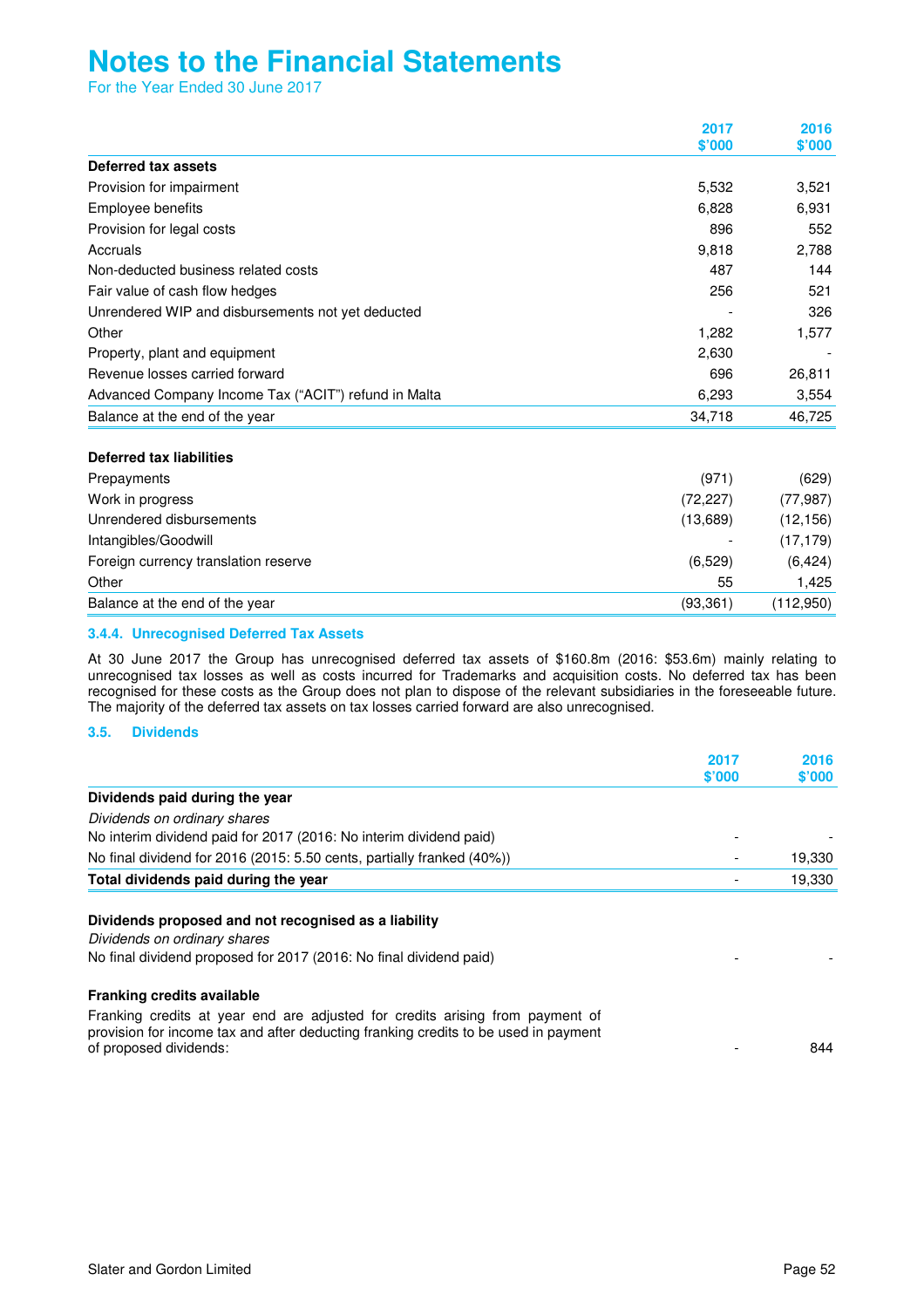For the Year Ended 30 June 2017

#### **3.6. Loss per Share**

The following reflects the loss and share data used in the calculations of basic and diluted loss per share:

|                                                                                                            | 2017      | 2016        |
|------------------------------------------------------------------------------------------------------------|-----------|-------------|
|                                                                                                            | \$'000    | \$'000      |
| Loss used in calculating basic and diluted earnings per share                                              | (546.549) | (1,017,306) |
| Weighted average number of ordinary shares used in calculating basic loss per<br>share $(000)$ s)          | 351.351   | 351,907     |
| Adjusted weighted average number of ordinary shares used in calculating<br>diluted loss per share ('000's) | 351.351   | 352.085     |

### **Note 4: Assets and Liabilities**

This section shows the assets used to generate the Group's revenue and the liabilities incurred as a result. Liabilities relating to the Group's financing activities are disclosed in Section 5. Deferred tax assets and liabilities are disclosed in note 3.4.

On the following pages there are notes covering intangible assets, working capital, work in progress, other non-current assets, payables and provisions.

#### **4.1. Intangible Assets**

#### **4.1.1. Accounting Policies**

#### **Goodwill**

Goodwill was initially measured at cost (being the excess of the aggregate of the consideration transferred and the amount recognised for non-controlling interests) and any previous interest held over the net identifiable assets acquired and liabilities assumed.

Goodwill was not amortised, but was tested annually for impairment or more frequently if events or changes in circumstances indicated that it might be impaired. Prior to being fully impaired during the current year, goodwill was carried at cost less any accumulated impairment losses.

#### **Software Development Costs**

Expenditure on research activities is recognised as an expense in the period in which it is incurred.

Development costs are capitalised when it is probable that the project will be a success considering its commercial and technical feasibility; the entity is able to use or sell the asset; the entity has sufficient resources and intent to complete the development and its costs can be measured reliably. Capitalised development expenditure is stated at cost less accumulated amortisation and accumulated impairment losses.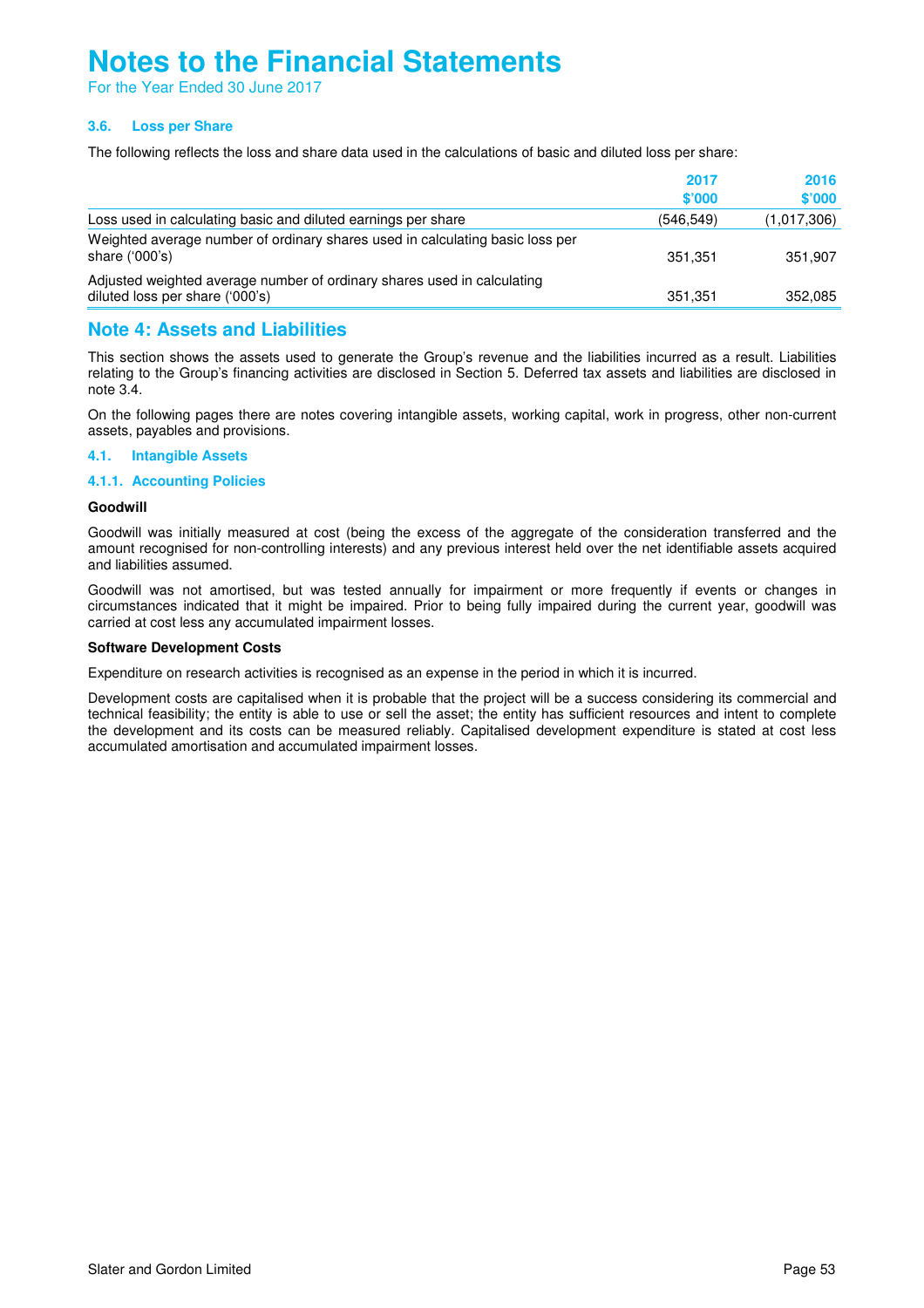For the Year Ended 30 June 2017

#### **4.1.1 Accounting Policies (continued)**

#### **Trademarks and Brand Names**

Trademarks acquired in a business combination and recognised separately from goodwill were initially recognised at their fair value at the acquisition date (which is regarded as their cost). The fair value of trademarks was based on the discounted estimated royalty payments that have been avoided as a result of the trademark being owned.

Prior to their full impairment during the current year, trademarks were carried at cost less accumulated amortisation and any accumulated impairment losses.

|                                                      |                 | <b>Software</b>    | <b>Trademarks &amp;</b> |               |
|------------------------------------------------------|-----------------|--------------------|-------------------------|---------------|
|                                                      | <b>Goodwill</b> | <b>Development</b> | <b>Brand Names</b>      | <b>Total</b>  |
|                                                      | \$'000          | \$'000             | \$'000                  | \$'000        |
| Gross Cost                                           | 1,119,599       | 38,006             | 53,452                  | 1,211,057     |
| Accumulated amortisation                             |                 | (20, 597)          | (9,759)                 | (30, 356)     |
| Accumulated impairment loss                          | (786,731)       |                    |                         | (786, 731)    |
| At 30 June 2016                                      | 332,868         | 17,409             | 43,693                  | 393,970       |
| Gross Cost                                           | 1,119,599       | 41,605             | 53,452                  | 1,214,656     |
| Accumulated amortisation                             |                 | (23, 427)          | (12, 199)               | (35,626)      |
| Accumulated impairment loss                          | (1, 119, 599)   | (5,066)            | (41, 253)               | (1, 165, 918) |
| At 30 June 2017                                      |                 | 13,112             |                         | 13,112        |
|                                                      |                 |                    |                         |               |
| Movement in carrying amounts                         |                 |                    |                         |               |
| Balance at 1 July 2015                               | 1,269,456       | 19,076             | 54,692                  | 1,343,224     |
| Additions                                            |                 | 5,314              |                         | 5,314         |
| Exchange differences                                 | (57,082)        | (2, 437)           | (5,940)                 | (65, 459)     |
| Amortisation expense                                 |                 | (4, 489)           | (5,059)                 | (9,548)       |
| Impairment expense                                   | (879, 506)      |                    |                         | (879, 506)    |
| Disposals                                            |                 | (55)               |                         | (55)          |
| Balance at 30 June 2016                              | 332,868         | 17,409             | 43,693                  | 393,970       |
|                                                      |                 |                    |                         |               |
| Additions                                            |                 | 5,959              |                         | 5,959         |
| Reclassifications from property, plant and equipment |                 | (52)               |                         | (52)          |
| Exchange differences                                 | (17, 922)       | (790)              | (2,313)                 | (21, 025)     |
| Amortisation expense                                 |                 | (4,068)            | (127)                   | (4, 195)      |
| Impairment expense                                   | (314, 946)      | (5,066)            | (41, 253)               | (361, 265)    |
| Disposals                                            |                 | (280)              |                         | (280)         |
| Balance at 30 June 2017                              |                 | 13,112             |                         | 13,112        |

#### **4.1.2. Impairment Testing of Goodwill and Indefinite Life Intangible Assets**

For the purposes of impairment testing, assets are grouped at the lowest levels for which there are separately identifiable, largely independent cash inflows (cash generating units "CGU's"). Goodwill and indefinite life intangible assets are allocated to CGU's according to applicable business operations as follows:

|                                      | <b>AUS</b> | <b>AUS</b>               | UK                       | UK | <b>UK</b>                |         |
|--------------------------------------|------------|--------------------------|--------------------------|----|--------------------------|---------|
|                                      | <b>PIL</b> | GL                       | PIL                      | GL | <b>SGS</b>               | Total   |
| 2017                                 |            |                          |                          |    |                          |         |
| Goodwill recognised (\$'000)         | -          | $\overline{\phantom{a}}$ | $\overline{\phantom{a}}$ | -  | $\overline{\phantom{a}}$ |         |
| Indefinite life intangibles (\$'000) |            | -                        | $\overline{\phantom{a}}$ |    | $\overline{\phantom{0}}$ |         |
| 2016                                 |            |                          |                          |    |                          |         |
| Goodwill recognised (\$'000)         | 5,893      | ٠                        | 43,532                   |    | 283,443                  | 332,868 |
| Indefinite life intangibles (\$'000) | 57         |                          | 1,715                    | -  | 41,921                   | 43,693  |

Impairment testing is completed at least annually for goodwill, intangible assets not yet ready for use and indefinite life intangible assets or more frequently if events or changes in circumstances indicate that the asset may be impaired.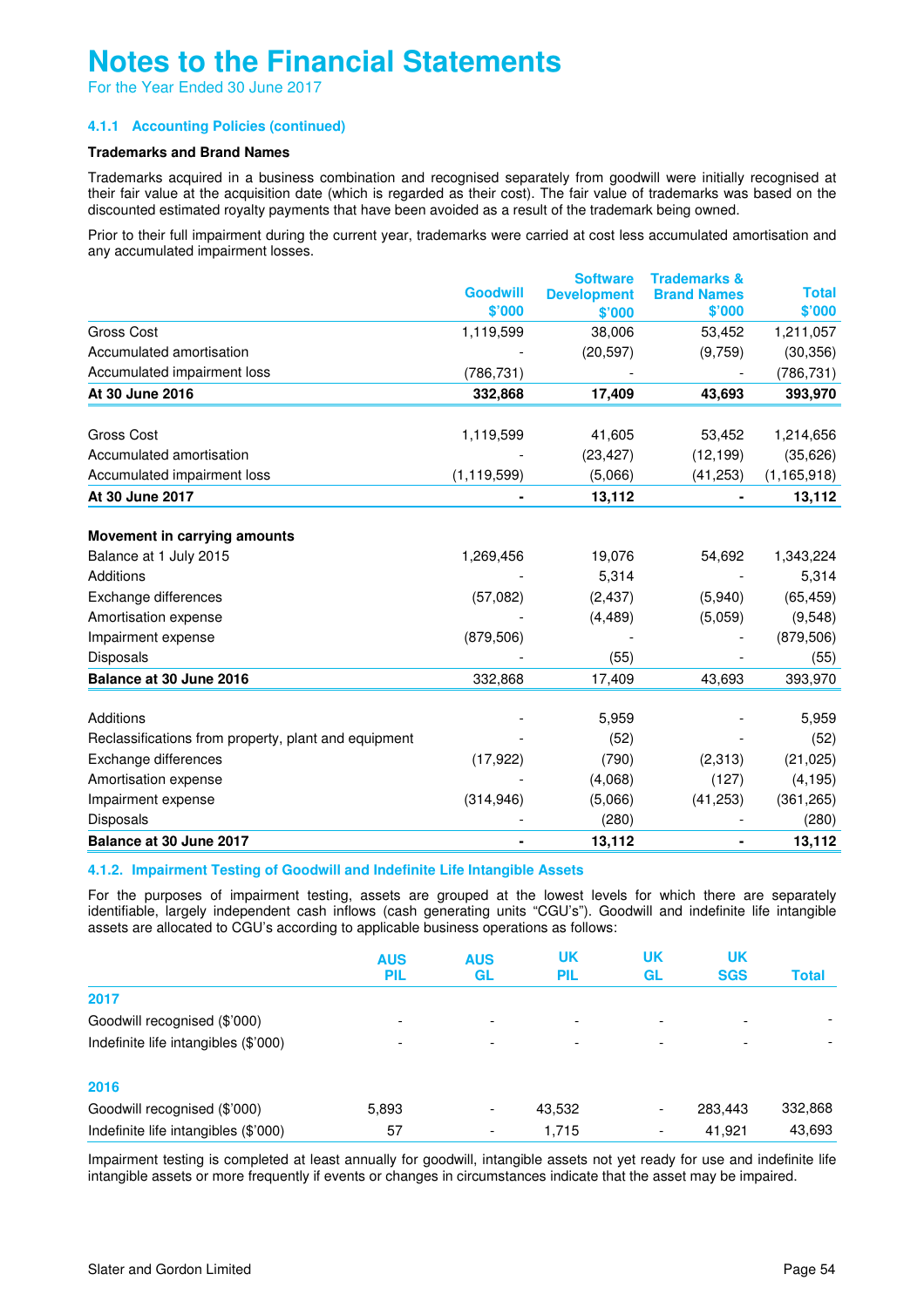For the Year Ended 30 June 2017

#### **4.1.2 Impairment Testing of Goodwill and Indefinite Life Intangible Assets (continued)**

An impairment loss is recognised where the carrying amount of the asset or CGU exceeds its recoverable amount. The recoverable amount of an asset or CGU is defined as the higher of its fair value less costs of disposal and value-in-use.

#### **Critical Accounting Estimates and Judgements**

Determining whether goodwill is impaired requires an estimation of the value-in-use of the CGU's to which goodwill has been allocated. The value-in-use calculation requires management to estimate the future cash flows expected to arise from the CGU and a post-tax discount rate that reflects the current market assessments of the time value of money and the risks specific to the asset in order to calculate present value. Where the actual future cash flows are less than expected, a material impairment loss may arise.

#### **4.1.3. Impairment Losses Recognised**

As at 31 December 2016, the Group considered the performance of the UK businesses which had underperformed against budget and previous forecasts. Whilst the Group's UK business had shown signs of improvement, recovery had been slower than anticipated and given this, it was considered that the UK business showed indicators of being further impaired. As a result, management performed an impairment test as at 31 December 2016 for all CGUs in the UK. The impairment test was based on a fair value less costs of disposal methodology which resulted in all remaining UK goodwill and indefinite life intangibles being fully impaired as at 31 December 2016 and an impairment expense of \$350.3m being recognised for the period.

As at 30 June 2017, the remaining goodwill relating to the Australian CGU was tested for impairment. The impairment test was based on a value-in-use methodology and an impairment expense of \$5.9m was recognised for the period. This additional impairment resulted in a total impairment relating to goodwill for the year ended 30 June 2017 of \$356.2m.

As the carrying value of the Australian CGU (specifically Victorian PIL) was in excess of the recoverable amount, the excess was applied to corporate assets of the Australian business. As a result, the software assets of the Australian business were fully impaired at 30 June 2017 and an impairment expense of \$5.1m was also recognised for the year.

Goodwill in the following CGUs were impaired during the year ended 30 June 2017:

|                                                    | <b>Impairment loss</b> | <b>Recoverable amount</b> |
|----------------------------------------------------|------------------------|---------------------------|
| <b>CGU</b>                                         | \$'000                 | \$'000                    |
| Slater & Gordon Solutions (SGS) (31 December 2016) | 307.560                | 70.181                    |
| $UK - PIL$ (31 December 2016)                      | 42.744                 | 42.794                    |
| Australia (30 June 2017)                           | 5.893                  | 94.541                    |

**4.1.4. Key Assumptions used in the recoverable amount calculations** 

#### **UK CGUs**

A fair value less costs of disposal approach was used to calculate the recoverable amount of the UK CGUs. It was calculated using a discounted cash flow model and is considered to be a Level 3 valuation in the fair value hierarchy. The calculated recoverable amount was based on valuations performed by an external consultant using a statistical simulation of a range of future cash flow assumptions and scenarios. The scenarios modelled used a range of discount rates between 15% and 22% which took into account the current risks and circumstances of the UK operations. The forecast cash flows were projected over a period of 10.5 years, beyond which period a terminal growth rate of 2% was used to extrapolate cash flow projections. The recoverable amount of the UK CGUs was measured using a value-in-use basis in the prior year.

In the year ended 30 June 2017, an external consultant was engaged to perform a valuation for financing purposes and the Directors considered this valuation to be the most reliable measure of recoverable amount for the CGUs.

The goodwill and indefinite life intangibles in all UK CGUs are now fully impaired as at 30 June 2017.

#### **Australian CGU**

A value in use model was used to calculate the recoverable amount of the Australian CGU (specifically Victorian PIL). The calculated recoverable amount was based on internally prepared future cash flow forecasts which took into account the current risks and circumstances of the operations. The cash flow model used a discount rate of 15% reflecting the uncertainty surrounding the business at 30 June 2017. The forecast cash flows were projected over a period of 5 years, beyond which period a terminal growth rate of 2% was used to extrapolate cash flow projections.

The recoverable amount of the Australian CGU (specifically Victorian PIL) was measured using a value–in-use basis. The goodwill and indefinite life intangibles in the Australian CGU are now fully impaired as at 30 June 2017.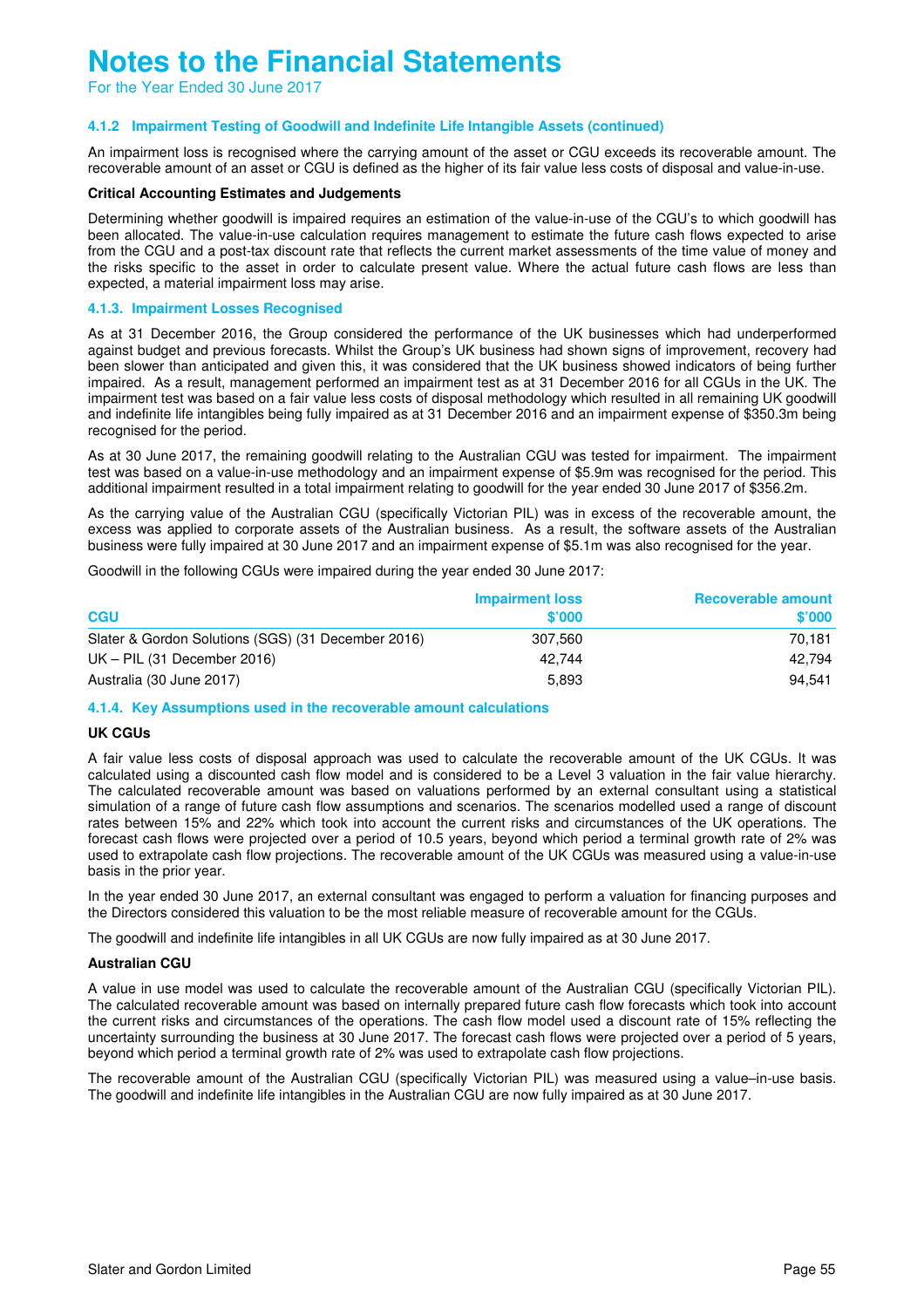For the Year Ended 30 June 2017

#### **4.2. Receivables**

#### **4.2.1. Accounting Policies**

Collectability of trade debtors is reviewed at each reporting period. Management considers whether further impairment of debtors is required based on the aging profile and use calculated historical rates of recovery to determine the required impairment. Debts that are known to be uncollectible are written off when identified.

Disbursements are only recognised when it is assessed that a reimbursement will be received from the client or on his or her behalf. The disbursements are treated as a separate asset. The amount recognised for the expected reimbursement does not exceed the relevant costs incurred. The amount of any expected reimbursement is reduced by an allowance for non-recovery based on past experience.

| Current                                                                            | 2017<br>\$'000 | 2016<br>\$'000 |
|------------------------------------------------------------------------------------|----------------|----------------|
| Trade receivables                                                                  | 226,412        | 299,502        |
| Impairment of trade receivables                                                    | (69, 437)      | (92, 824)      |
|                                                                                    | 156,975        | 206,678        |
| <b>Disbursements</b>                                                               | 301,291        | 340,605        |
| Allowance for non-recovery                                                         | (65, 694)      | (76,573)       |
|                                                                                    | 235,597        | 264,032        |
| Other receivables                                                                  | 2,894          | 1,667          |
|                                                                                    | 395,466        | 472,377        |
| Non-current                                                                        |                |                |
| Disbursements                                                                      | 119,847        | 88,991         |
| Allowance for non-recovery                                                         | (28, 355)      | (23,600)       |
|                                                                                    | 91,492         | 65,391         |
| Impairment of receivables                                                          |                |                |
| Balance at beginning of the year                                                   | (92, 824)      | (104, 327)     |
| Receivables written off as uncollectible                                           | 29,647         | 835            |
| Provision for impairment recognised, including balances from business acquisitions | (7, 114)       | (9,059)        |
| Release of provisions                                                              | 4,853          |                |
| Movement in provision for discount                                                 | (9, 126)       | 7,856          |
| Foreign exchange translation differences                                           | 5,127          | 11,871         |
| Balance at end of the year                                                         | (69, 437)      | (92, 824)      |

The comparative for the allowance for non-recovery of non-current disbursements has been decreased by \$56.5m with an offsetting reclassification to the allowance for non-recovery of current disbursements.

As at 30 June, the ageing analysis of trade receivables is as follows:

|      | Total   | <b>&lt;30 davs</b> |        |        | $30 - 60$ days $61 - 90$ days $91 - 180$ days $> 180$ days |         |
|------|---------|--------------------|--------|--------|------------------------------------------------------------|---------|
| 2017 | 226.412 | 91.107             | 20.743 | 12.136 | 24.135                                                     | 78.291  |
| 2016 | 299.502 | 98.654             | 26.349 | 18.613 | 31.558                                                     | 124.328 |

See note 5.4.4 regarding credit risk of trade receivables, which explains how the Group manages and measures credit quality of trade receivables.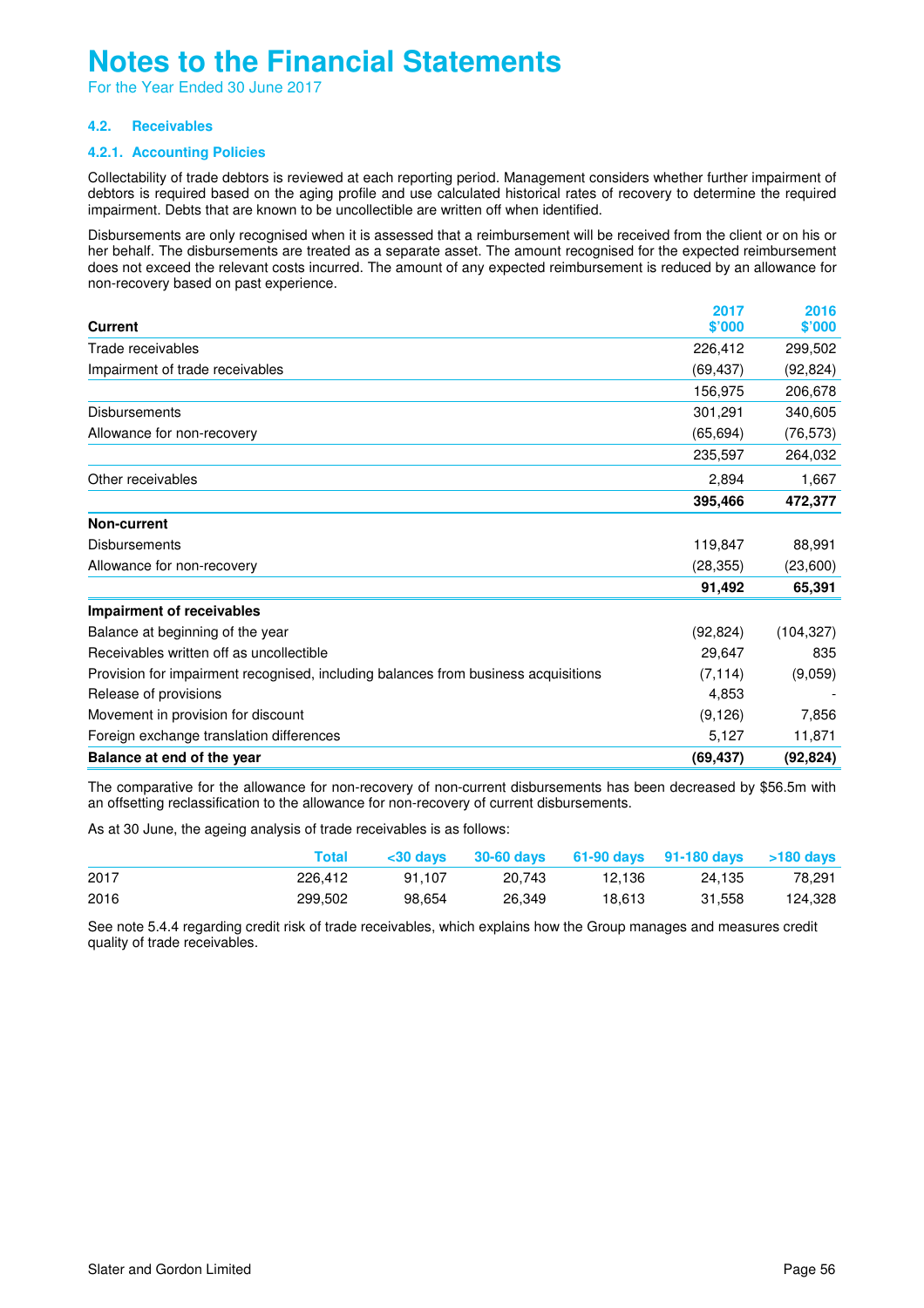For the Year Ended 30 June 2017

#### **4.3. Work in Progress**

#### **4.3.1. Accounting Policies**

Work in progress represents client cases which have not yet reached a conclusion and comprises personal injury cases, services performed ancillary to personal injury cases, non-personal injury cases and project litigation cases. Refer to note 3.1 for further details.

Contracts for legal services are billed based on time incurred. As permitted under AASB 15, the transaction price allocated to the unsatisfied or partially unsatisfied performance obligations under these contracts has not been disclosed.

The Group allocates work in progress between current and non-current classifications based on a historical analysis of the Group's work in progress balances and velocity rates to determine expected timing of settlements.

|                    | 2017    | 2016    |
|--------------------|---------|---------|
|                    | \$'000  | \$'000  |
| <b>Current</b>     |         |         |
| Personal injury    | 268,424 | 333,792 |
| Project litigation | 14,324  | 10,613  |
| Other              | 12,123  | 17,493  |
|                    | 294,871 | 361,898 |
| <b>Non-current</b> |         |         |
| Personal injury    | 219,855 | 224,174 |
| Project litigation | 239     | 1,461   |
|                    | 220,094 | 225,635 |
|                    |         |         |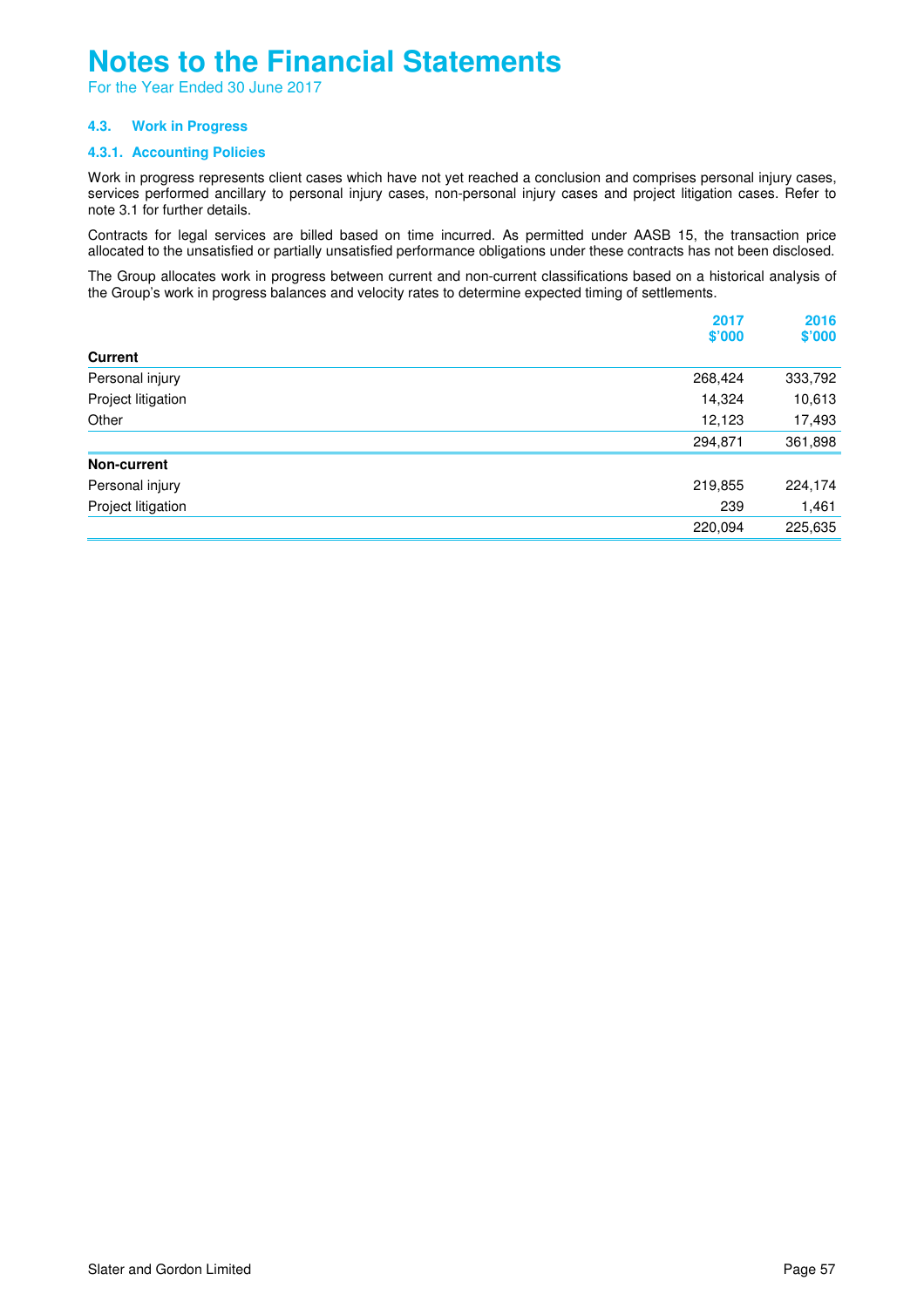For the Year Ended 30 June 2017

#### **4.4. Property, Plant and Equipment**

#### **4.4.1. Accounting Policies**

Property, plant and equipment is measured at cost less accumulated depreciation and any accumulated impairment losses.

An asset's residual value and useful life is reviewed, and adjusted if appropriate, at the end of each reporting period. Any depreciation and impairment losses of an asset are recognised in profit or loss.

Gains and losses on disposal are determined by comparing proceeds with the carrying amount. These gains and losses are included in profit or loss when the asset is derecognised.

|                                       | <b>Plant &amp;</b> | Land &           | <b>Low Value</b>  |              |
|---------------------------------------|--------------------|------------------|-------------------|--------------|
|                                       | <b>Equipment</b>   | <b>Buildings</b> | <b>Asset Pool</b> | <b>Total</b> |
|                                       | \$'000             | \$'000           | \$'000            | \$'000       |
| Gross Cost                            | 77,345             | 265              | 2,877             | 80,487       |
| Less accumulated depreciation         | (45, 173)          |                  | (2, 107)          | (47, 280)    |
| At 30 June 2016                       | 32,172             | 265              | 770               | 33,207       |
| Gross Cost                            | 77,624             | 249              | 2,995             | 80,868       |
| Less accumulated depreciation         | (51, 903)          |                  | (2, 410)          | (54, 313)    |
| At 30 June 2017                       | 25,721             | 249              | 585               | 26,555       |
| Movement in carrying amounts          |                    |                  |                   |              |
| Balance at 1 July 2015                | 30,836             | 302              | 821               | 31,959       |
| Additions                             | 12,443             |                  | 300               | 12,743       |
| Reclassification of plant & equipment | (40)               |                  | 40                |              |
| Exchange differences                  | (2, 478)           | (37)             | (21)              | (2,536)      |
| Depreciation expense                  | (7, 825)           |                  | (370)             | (8, 195)     |
| Disposals                             | (764)              |                  |                   | (764)        |
| Balance at 30 June 2016               | 32,172             | 265              | 770               | 33,207       |
| Additions                             | 1,858              |                  | 139               | 1,997        |
| Exchange differences                  | (920)              | (16)             |                   | (936)        |
| Depreciation expense                  | (6,730)            |                  | (303)             | (7,033)      |
| Disposals                             | (659)              |                  | (21)              | (680)        |
| Balance at 30 June 2017               | 25,721             | 249              | 585               | 26,555       |

The carrying amount of plant and equipment under finance lease included above amounted to \$4,533,000 (30 June 2016: \$6,784,000).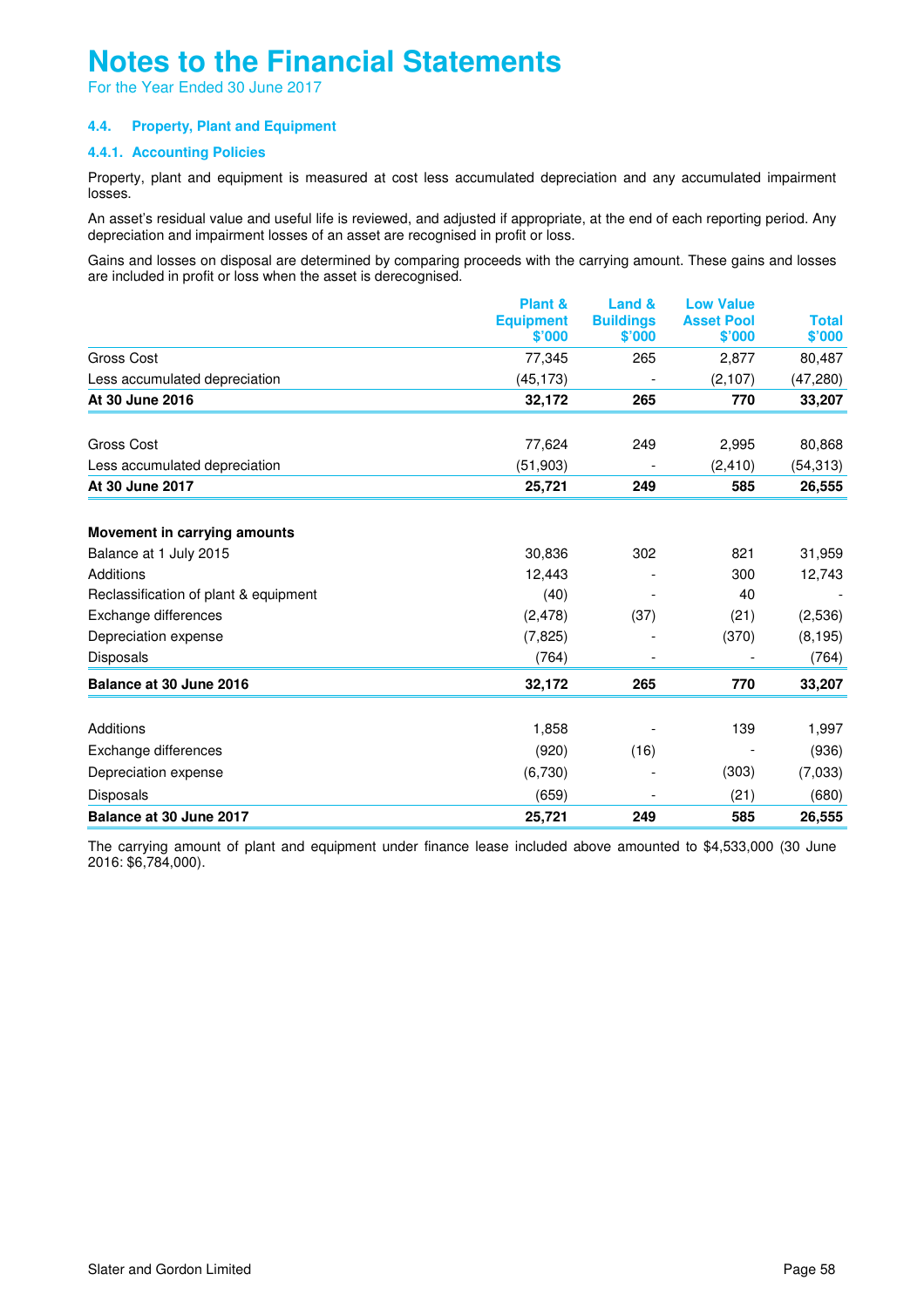For the Year Ended 30 June 2017

#### **4.5. Payables**

#### **4.5.1. Accounting Policies**

Trade creditors and accruals are carried at amortised cost and represent liabilities for goods and services provided to the Group prior to the end of the financial year that are unpaid and arise when the Group becomes obliged to make future payments in respect of the purchase of these goods and services.

Legal creditors are carried at cost and represent liabilities in relation to disbursements where there is an agreement with the vendor that payment will not be made by the Group until the Group has received payment from any settlement proceeds on the matter.

Vendor liabilities are carried at net present value and refer to deferred consideration payable to vendors in relation to previous acquisitions.

|                                   | 2017    | 2016    |
|-----------------------------------|---------|---------|
| <b>Current</b>                    | \$'000  | \$'000  |
| Unsecured liabilities             |         |         |
| Trade creditors and accruals      | 150,026 | 173,672 |
| Legal creditors                   | 268,009 | 287,655 |
| Vendor liabilities - acquisitions | 584     | 2,243   |
|                                   | 418,619 | 463,570 |
| Non-current                       |         |         |
| Unsecured liabilities             |         |         |

### Vendor liabilities – acquisitions - 510

#### **4.6. Provisions**

#### **4.6.1. Accounting Policies**

Non-employee provisions are recognised when the Group has a present obligation (legal or constructive) as a result of past events, for which it is probable that an outflow of economic benefits will result in an amount that can be reliably measured.

#### **Solicitor Liability Claims – Critical Accounting Estimates and Judgements**

A provision for solicitor liability claims is made for the potential future cost of claims brought against the Group by former clients. The provision relates to open claims and potential future claims as identified at the end of the reporting period. The provision is determined based on historical data, taking into account the nature of the existing claim, expected reimbursed expense and includes the estimated maximum amount payable by the Group under its Professional Indemnity Insurance Policy on all claims notified to its insurer.

#### **Employee Benefits**

Liabilities arising in respect of wages and salaries, annual leave and any other employee benefits expected to be settled within twelve months of the reporting date are measured at the amounts based on remuneration rates which are expected to be paid when the liability is settled. Liabilities arising later than one year have been measured at the present value of the estimated future cash outflows to be made for those benefits. These estimated future cash flows have been discounted using market yields, at the reporting date, on high quality corporate bonds with matching terms to maturity.

A bonus provision is recognised when it is payable in accordance with the employee's contract of employment and the amount can be reliably measured.

A provision for termination benefits is recognised when the entity can no longer withdraw the offer of those benefits, or if earlier, when the termination benefits are included in a formal restructuring plan that has been announced to those affected by it.

Employee benefit obligations are presented as current liabilities if the entity does not have an unconditional right to defer settlement for at least twelve months after the reporting date, regardless of when the actual settlement is expected to occur.

#### **Onerous Contracts**

An onerous contract is a contract in which the unavoidable costs of meeting the obligations under the contract exceed the economic benefits expected to be received under it. The unavoidable costs are the lower of the cost of fulfilling the contract and any compensation or penalties arising from failure to fulfil the contract. The economic benefits expected to be received include direct and indirect benefits under the contract and contractual and non-contractual benefits.

A provision for onerous contracts is measured at the present value of the lower of the expected cost of terminating the contract and the expected net cost of continuing with the contract. For leased premises, the provision also includes any costs associated with remediating the premises to the condition agreed in the contract. Before a provision is established, the Group recognises any impairment loss on the assets associated with that contract if applicable.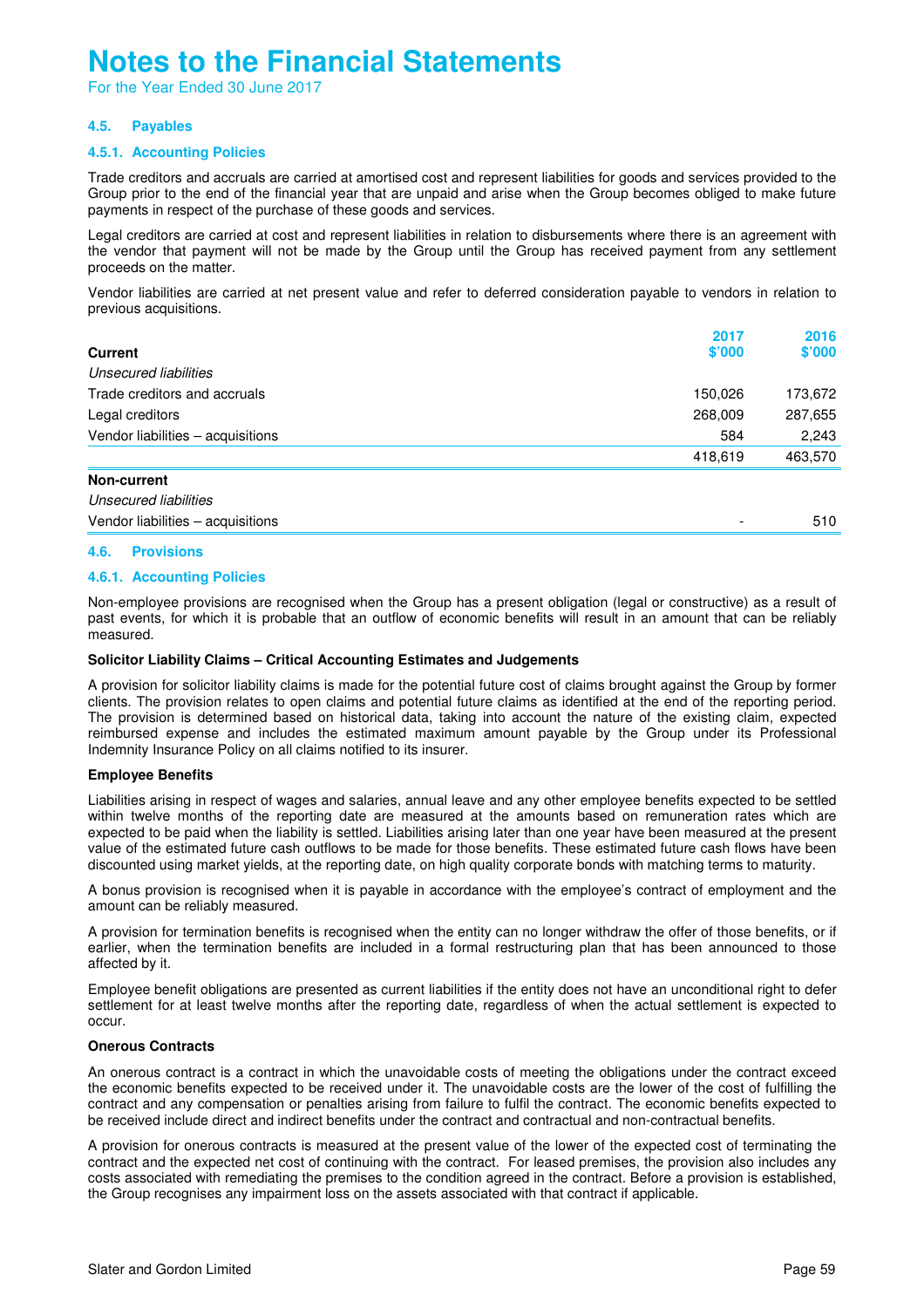For the Year Ended 30 June 2017

#### **Third Party disbursements**

The Group has an agreement with a third party disbursement funder, who funds disbursements in respect of individual matters and is reimbursed out of any settlement proceeds on the matter. The Group has provided a financial guarantee to the funder for the repayment of clients' obligations. The provision for third party disbursements reflects the value of clients' obligations that are not expected to be recovered by the disbursement funder.

#### **4.6.2. Provisions**

|                                         | 2017   | 2016   |
|-----------------------------------------|--------|--------|
| <b>Current</b>                          | \$'000 | \$'000 |
| Employee benefits                       | 19,176 | 19,700 |
| Solicitor liability claims              | 12,479 | 9,158  |
| Provision for third party disbursements | 880    |        |
| Provision for onerous contracts         | 5,294  | 4,160  |
| Provision for payments to former owners | 5,550  | 19,437 |
| Other provisions                        | 11,153 |        |
|                                         | 54,532 | 52,455 |
| Non-current                             |        |        |
| Employee benefits                       | 3,429  | 3,404  |
| Provision for onerous contacts          | 3,286  | 3,804  |
| Provision for dilapidations             | 7,475  | 7,829  |
| Other                                   | 6,982  |        |
|                                         | 21,172 | 15,037 |

#### **4.7. Fair Value Measurements**

#### **4.7.1. Accounting Policies**

#### **Critical Accounting Estimates and Judgements**

When measuring the fair value of an asset or a liability, the Group uses observable market data as far as possible. Fair values are categorised into different levels in a fair value hierarchy based on the inputs used in the valuation techniques as follows:

- Level 1: quoted prices (unadjusted) in active markets for identical assets or liabilities that the entity can access at the measurement date;
- Level 2: inputs, other than quoted prices included within Level 1, that are observable for the asset or liability, either directly or indirectly; and
- Level 3: inputs for the asset or liability that are not based on observable market data.

If the inputs used to measure the fair value of an asset or a liability fall into different levels of the fair value hierarchy, then the fair value measurement is categorised in its entirety in the same level of the fair value hierarchy as the lowest level input that is significant to the entire measurement. The fair value of financial assets and financial liabilities not measured at fair value approximates their carrying amounts as disclosed in the Statement of Financial Position and Notes to the Financial Statements, except as set out below.

#### **4.7.2. Fair Value Hierarchy**

| 30 June 2017                                           | <b>Level 1</b>           | Level 2 | Level 3            | <b>Total</b> |
|--------------------------------------------------------|--------------------------|---------|--------------------|--------------|
| Recurring fair value measurements                      | \$'000                   | \$'000  | \$'000             | \$'000       |
| <b>Financial liabilities</b>                           |                          |         |                    |              |
| Derivative financial instruments – interest rate swaps |                          | 1,419   |                    | 1,419        |
| Contingent consideration *                             | $\overline{\phantom{a}}$ |         | 455                | 455          |
|                                                        |                          | 1,419   | 455                | 1,874        |
|                                                        |                          |         |                    |              |
| 30 June 2016                                           | Level 1                  | Level 2 | Level <sub>3</sub> | <b>Total</b> |
| Recurring fair value measurements                      | \$'000                   | \$'000  | \$'000             | \$'000       |
| <b>Financial liabilities</b>                           |                          |         |                    |              |
| Derivative financial instruments – interest rate swaps |                          | 2,841   |                    | 2,841        |
| Contingent consideration *                             |                          |         | 2,068              | 2,068        |
|                                                        |                          | 2.841   | 2.068              | 4.909        |

**\*** Part of Vendor Liabilities which are included in Payables in the Statement of Financial Position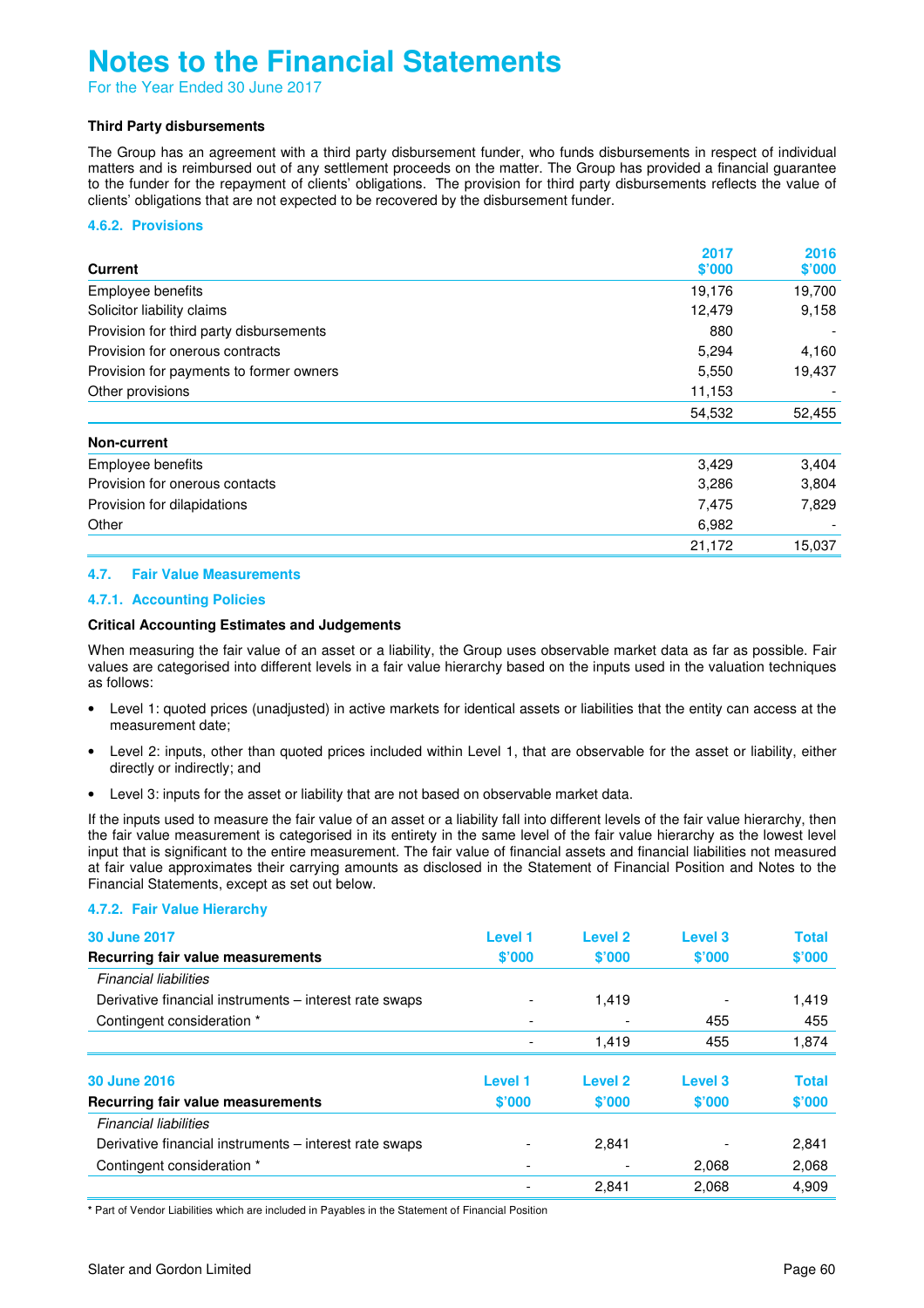For the Year Ended 30 June 2017

#### **4.7.3. Valuation Techniques and Inputs used in Level 2 and 3 Fair Value Measurements**

The fair value of the interest rate swaps is measured with reference to market data which can be used to estimate future cash flows. The key input into this valuation is the interest rate swap revaluation statement as provided by Westpac Banking Corporation and National Australia Bank.

The fair value of contingent consideration payable in prior business combinations were measured with reference to current fee and performance forecasts which were used to estimate future cash flows. The key inputs into this valuation were the estimated future cash flows and the average discount rate of 9% was used to determine the present value of the future cash flows. The last tranche of contingent consideration is now current and payable in December 2017.

#### **4.7.4. Reconciliation of recurring Level 3 Fair Value Movements**

|                                                 | 2017    | 2016    |
|-------------------------------------------------|---------|---------|
|                                                 | \$'000  | \$'000  |
| Opening balance                                 | 2,068   | 6,090   |
| Payments relating to contingent consideration   | (1,505) | (3,584) |
| Fair value movement on contingent consideration | (108)   | (438)   |
| <b>Closing balance</b>                          | 455     | 2,068   |

\* Unrealised (gains)/losses are recognised in the Statement of Profit or Loss and Other Comprehensive Income within Other Income

There has been no change in the range of undiscounted contingent consideration outcomes during the year. A reasonable movement in the unobservable inputs would not significantly impact the fair value of contingent consideration as at the end of the reporting period and therefore not impact profit after tax and equity.

### **Note 5: Capital Structure and Financing**

This section outlines how the Group manages its capital structure and related financing costs, including its balance sheet liquidity and access to capital markets.

When managing capital, management's objective is to ensure the Group continues to maintain optimal returns to shareholders and benefits for other stakeholders. This is achieved through the monitoring of historical and forecast performance and cash flows.

#### **5.1. Cash and Cash Equivalents**

#### **5.1.1. Accounting Policies**

Cash and cash equivalents comprise cash on hand, deposits held at call with banks and short-term deposits with an original maturity of three months or less. For the purposes of the consolidated statement of cash flows, cash and cash equivalents consist of cash and cash equivalents as defined above, net of outstanding banking overdrafts.

Cash flows are presented in the statement of cash flows on a gross basis, except for the GST/VAT component of investing and financing activities, which are disclosed as operating cash flows.

#### **5.2. Financing Arrangements**

#### **5.2.1. Accounting Policies**

#### **Borrowing Costs**

Borrowing costs can include interest expense, finance charges in respect of finance leases, amortisation of discounts or premiums, ancillary costs relating to borrowings, and exchange differences arising from foreign currency borrowings to the extent that they are regarded as an adjustment to interest costs.

Borrowing costs are expensed in the period which they are incurred, except for borrowing costs incurred as part of the cost of the construction of a qualifying asset which are capitalised until the asset is ready for its intended use or sale.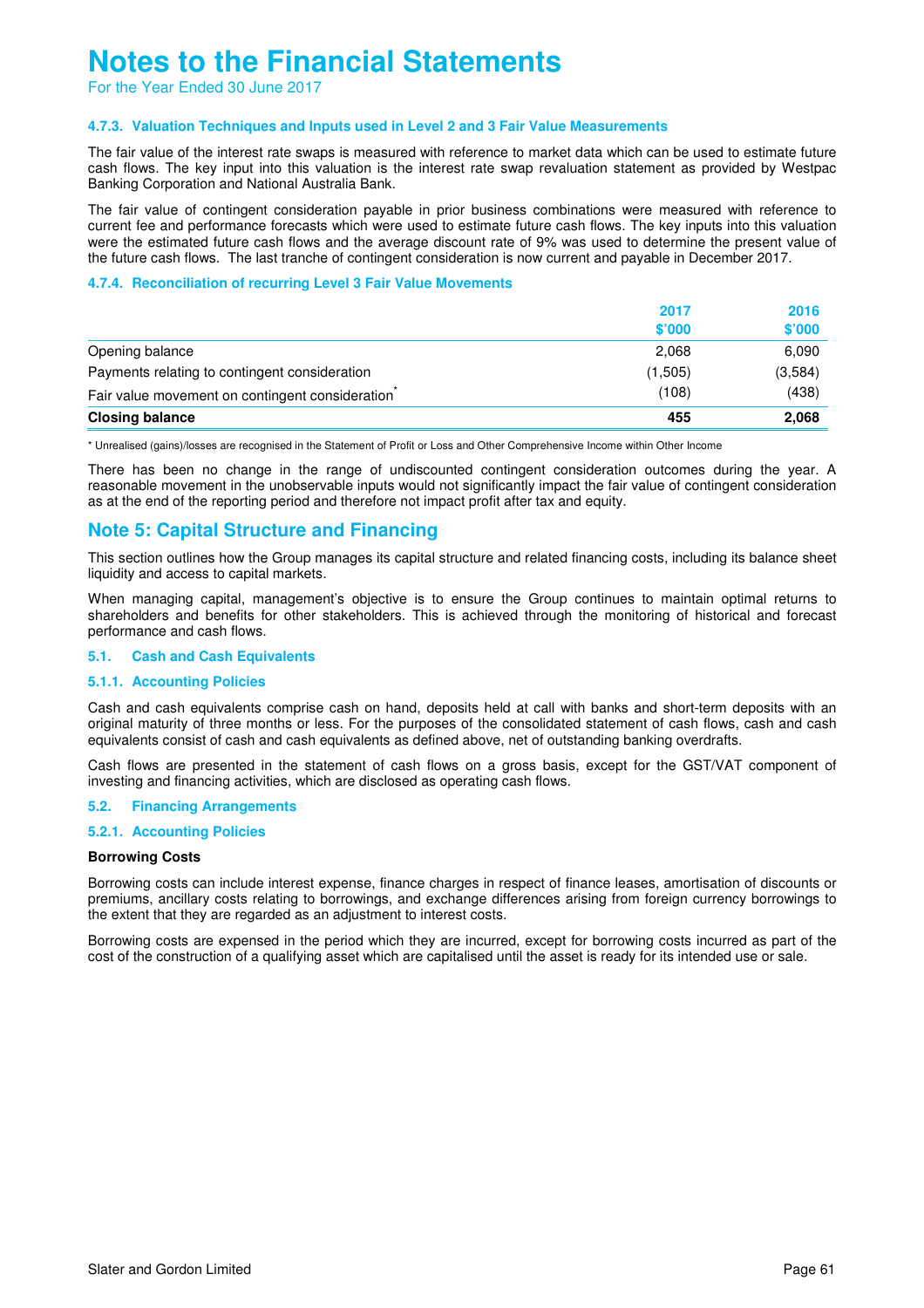For the Year Ended 30 June 2017

#### **5.2.2. Financing Arrangements**

The Group entered into a multi-currency (AUD/GBP) Syndicated Facility Agreement ("SFA") in May 2015. This facility was amended in May 2016 with the following structure and maturity profile (these facilities will be referred to subsequently as 'bills of exchange'):

- a GBP 157,500,000 term loan facility. This facility expires on 29 May 2018 and interest is charged on the loans at LIBOR plus an agreed margin;
- a GBP 157,500,000 term loan facility. This facility expires on 31 March 2019 and interest is charged on the loans at LIBOR plus an agreed margin;
- a GBP 60,000,000 term loan facility, bank guarantee facility and/or letter of credit. This facility expires on 29 May 2018 and interest is charged on the loans at LIBOR plus an agreed margin;
- an AUD 45,000,000 term loan facility. This facility expires on 29 May 2018 and interest is charged on the loans at BBSY Bid plus an agreed margin; and
- an AUD 45,000,000 term loan facility. This facility expires on 31 March 2019 and interest is charged on the loans at BBSY Bid plus an agreed margin.

During the year ended 30 June 2017 \$31.4m of interest payments, equating to 88% of the interest due under this facility, were capitalised into the loans.

Under the amended SFA the Group was required to pay a deferred restructuring fee to its lenders in the form of cash or warrants at the irrevocable election of the lenders. The fee, totalling \$17.8m, has been treated as a transaction cost relating to the underlying borrowing and is being amortised to the income statement over the term of the facility. Refer to note 5.6.6 for further details on how this deferred fee has been accounted for.

The bills of exchange and other ancillary facilities have been used to fund previous business acquisitions, to meet day to day working capital requirements and for general corporate purposes. They are secured by a fixed and floating charge over the assets of the Group.

As at 30 June 2017 the Group remains in compliance with all its undertakings under the SFA and the Directors are of the view that the Group will continue to comply with the obligations under the SFA.

To support the Group's ongoing liquidity requirements, in May 2017 the Group entered into a \$40m working capital facility with its lenders. The facility will provide the Group with working capital headroom as it continues to execute its plan to restore its financial performance. This facility will be increased subsequent to year end as part of the recapitalisation. Refer to note 5.2.5 below.

#### **Net Debt**

The Group has drawings of \$761.6m (30 June 2016: \$765.6m) under the SFA, against limits of \$761.6m at 30 June 2017; and drawings of \$15.0m (30 June 2016: \$nil) under the working capital facility, against a limit of \$40.0m (30 June 2016: \$nil).

The Group has cash on hand of \$33.3m (30 June 2016: \$82.5m), other borrowings of \$5.1m (30 June 2016: \$8.5m), offset by deferred debt raising costs of \$0.7m (30 June 2016: \$9.6m) resulting in net debt of \$747.7m (30 June 2016: \$682.3m) and available liquidity of \$60.0m (30 June 2016: \$88.3m). The Group's net debt position has increased since 30 June 2016 by \$65.4m, reflecting underlying cash requirements in the business and the capitalisation of interest.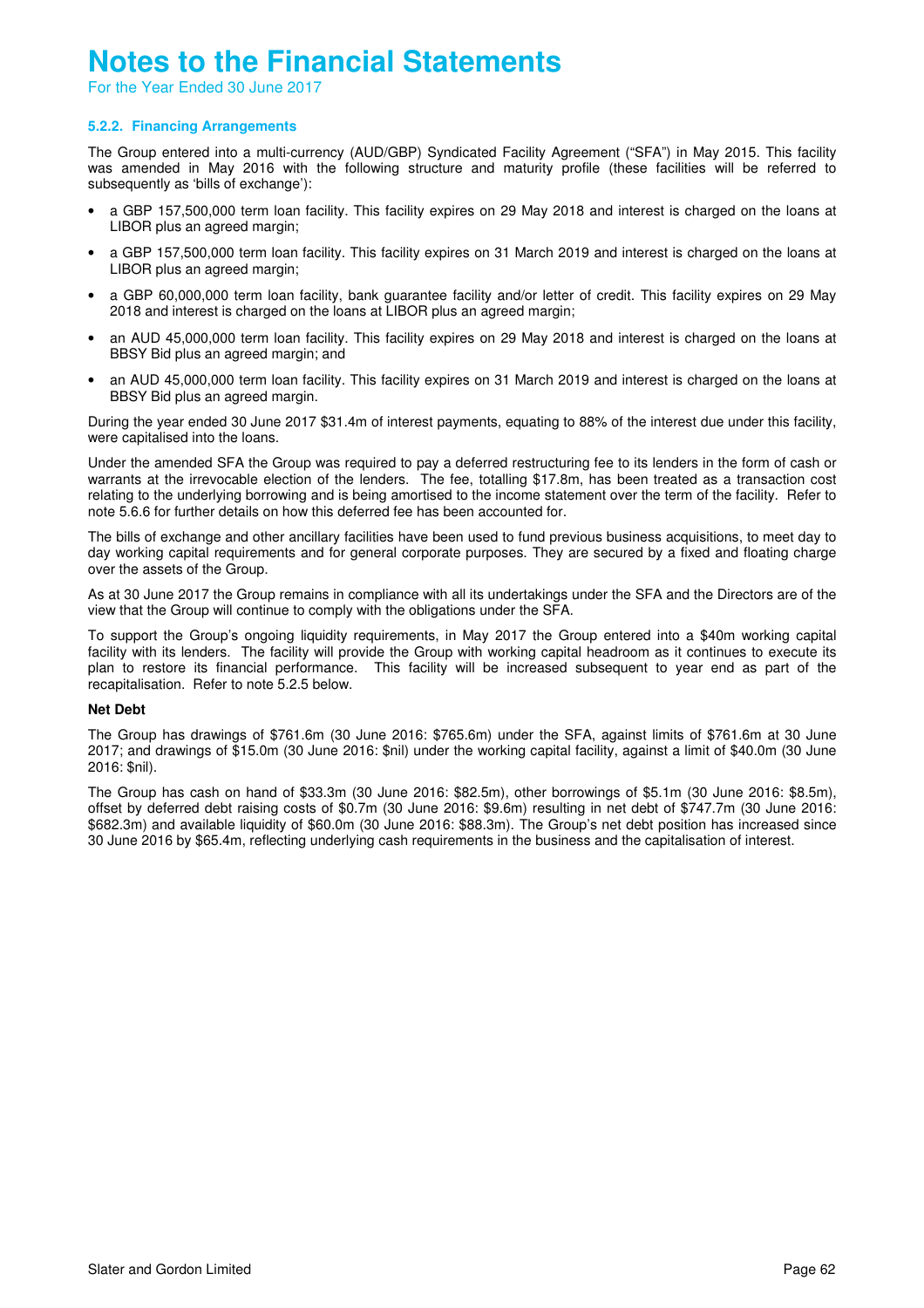For the Year Ended 30 June 2017

#### **5.2.3. Summary of Borrowing Arrangements**

At reporting date, the following banking facilities had been executed and were available.

|                                                            | 2017       | 2016    |
|------------------------------------------------------------|------------|---------|
| <b>Total banking facilities</b>                            | \$'000     | \$'000  |
| <b>Bank overdrafts</b>                                     | 1,691      | 5,799   |
| Super senior facility                                      | 40,000     |         |
| Bills of exchange                                          | 761,599    | 765,893 |
| Finance lease facility                                     | 6,800      | 10,000  |
| Total credit facilities                                    | 810,090    | 781,692 |
| <b>Facilities utilised</b>                                 |            |         |
| Current                                                    |            |         |
| $\sim$ $\sim$ $\sim$ $\sim$<br>$\sim$ $\sim$ $\sim$ $\sim$ | $1 - 0.00$ |         |

| Super senior facility                                    | 15,000  |          |
|----------------------------------------------------------|---------|----------|
| Bills of exchange $(1)$                                  | 450,192 | 280      |
| Debt raising costs under the SFA facility <sup>(2)</sup> | (749)   |          |
| Finance lease liability                                  | 1,797   | 3,362    |
|                                                          | 466,240 | 3,642    |
| Non-current                                              |         |          |
| Bills of exchange $(1)$                                  | 311,407 | 765,613  |
| Debt raising costs under the SFA facility <sup>(2)</sup> |         | (9, 567) |
| Finance lease liability                                  | 3,295   | 5,092    |
|                                                          | 314.702 | 761.138  |

 $<sup>(1)</sup>$  Includes capitalised interest costs of \$31.4m (30 June 2016: \$nil) as agreed with the lenders.</sup>

(2) Comprises the unamortised value of borrowing costs on establishment of \$4.4m (30 June 2016: \$3.7m) and refinance of net debt facilities of \$(3.6m) (30 June 2016: \$5.9m). These costs are deferred on the balance sheet and amortised to the Statement of Profit or Loss and Comprehensive Income (Finance costs) over the earliest maturity date of the facility.

A portion of the bills of exchange is the subject of interest rate swaps to hedge the risk of an adverse interest rate movement. Refer to Note 5.4 for more details.

The bank overdraft facility is arranged with Royal Bank of Scotland (National Westminster Bank) with the general terms and conditions being set and agreed to annually. The current facility is £1.0m (30 June 2016: £1.0m). Interest rates on the bank overdraft are charged at variable rates plus an agreed margin, subject to adjustment.

#### **5.2.4. Recapitalisation Agreement**

On 29 June 2017, the Group announced that it had entered into a binding recapitalisation agreement with its Senior Lenders. The key terms of the agreement at that date were the restatement of debt to \$30m in exchange for 95% of the issued capital of the company, creation of a £250m convertible note in the UK and the establishment of a \$5m facility in exchange for the issuance of warrants over a further 1% of the issued capital.

On 31 August 2017, the Group announced that it had entered into an amended binding restructure support deed ("RSD") with its Senior Lenders with revised terms. The Group will seek to implement the recapitalisation via a creditors' scheme of arrangement ("Senior Lender Scheme"). The key terms of the revised recapitalisation are now as follows:

#### **Increased Working Capital Facility**

The Group's Senior Lenders have committed to increase the Group's working capital facility by \$50m (refer to note 5.2.5), which will be available for drawdown prior to implementation of the recapitalisation. The additional funding will comprise a \$25m AUD denominated tranche and a \$25m GBP denominated tranche. This funding will be used for general corporate purposes, including costs incurred in connection with the recapitalisation.

#### **Separation of UK operations**

On implementation of the creditors' scheme of arrangement to give effect to the recapitalisation, all UK operations and UK subsidiaries will be separated from the Group and transferred to a new UK holding company ("UK HoldCo"). UK HoldCo will be wholly owned by the Senior Lenders. Subsequently, existing shareholders of the Group will cease to have any interest in the Group's existing UK operations or UK subsidiaries. As a result of this, the increase to the working capital facility referred to above will be separated into a \$25m AUD denominated facility for the Australian business and a \$25m GBP denominated facility for the UK business. The Australian business will also retain its \$40m current working capital facility (refer to note 5.2.5) bringing the Australian business facility to \$65m.

The Company believes the separation of the UK operations provides the best option to enable both the Australian and UK operations to succeed in their own right.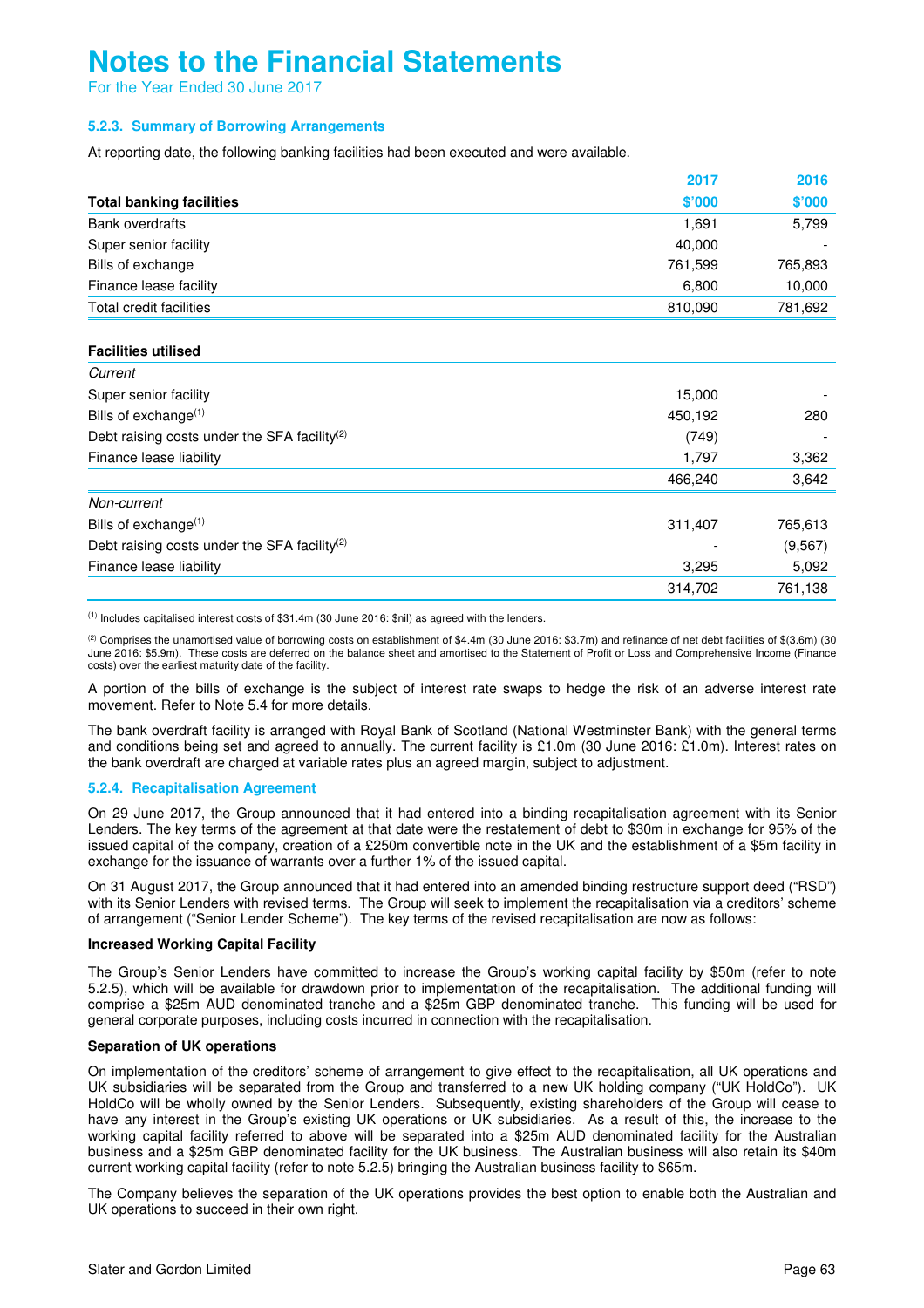For the Year Ended 30 June 20

#### **Issue of shares in the Company to Senior Lenders**

On implementation of the Senior Lender Scheme, Senior Lenders will be issued with approximately 95% of the equity of the Australian parent company and 100% of UK HoldCo. Existing shareholders will hold approximately 5% of the Australian parent company post the recapitalisation. The number of shares to be issued to each Senior Lender will depend on their commitments in respect of the increased working capital facilities and the refinancing of the Company's facilities under the recapitalisation.

#### **New Debt Facilities**

Outstanding secured debt will be permanently reduced by a combination of releasing, refinancing and restating debt.

The debt facilities of the Australian company on implementation of the recapitalisation will be as follows:

- a) Super Senior Secured Debt Facility (\$65m): The \$65m facility will have a 3 year term and will be used for working capital purposes.
- b) Restated Debt Facility (\$60m): \$60m of senior secured debt under the Company's existing Syndicated Facility Agreement will be restated on substantially the same terms but amended with a 5 year term and interest not payable in cash until the Senior Secured Debt Facility has been repaid, amongst other changes.
- c) Existing lease facilities of less than \$5m.

In respect of the UK company debt facilities on implementation of the recapitalisation will be as follows:

- a) Super Senior Secured Debt Facility (\$25m): The \$25m facility will be denominated in GBP, will have a 3 year term and will be used for working capital purposes.
- b) Convertible Notes (£250m): S&G UK will issue interest-free convertible notes to Senior Lenders. The convertible notes will entitle the holders to payment of any amounts, up to £250m, received by S&G UK in respect of the net proceeds of Watchstone-related claims above \$40m and certain net proceeds of any asset divestments and insurance proceeds received in respect of the UK operations.

#### **Watchstone Receivable**

In addition to the above arrangements, as partial consideration for the transfer of S&G UK shares from the Company to UK HoldCo, the Company will have recourse to the first \$40m of any proceeds that S&G UK receives from Watchstonerelated claims (refer to note 7.4.1). These will be applied first to reduction of the Super Senior Secured Debt Facility.

#### **Conditions Precedent**

The recapitalisation is conditional upon the satisfaction or waiver (if applicable) of certain conditions precedent, including:

- FIRB Approval the Treasurer of the Commonwealth has provided written advice or confirmation to the effect there are no objections under the Foreign Acquisitions and Takeovers Act 1975 (Cth) to the restructure, or is otherwise precluded from making an order in respect of the recapitalisation;
- Shareholders of the Company approving the required resolutions at the general meeting by the requisite majorities (if required):
- The approval of the Senior Lender Scheme and Shareholder Creditor Scheme (as described in note 8.1) at the scheme meetings by the requisite majorities of the respective creditors;
- Court approval of the Senior Lender Scheme, the Shareholder Creditor Scheme and the settlement of the Hall Proceeding;
- The Company obtaining all other relevant regulatory approvals, authorisations, consents or waivers, including from ASX and ASIC;
- Each party to a 'Business Separation and Transitional Arrangements Agreement' (or similar document) in respect of the separation of the S&G Group's Australian and UK operations (in a form to be agreed between the Company and the Senior Lenders) duly executing their counterpart and delivering it to the Company such that the agreement has come into effect conditional on implementation of the Senior Lender Scheme;
- Without waiving privilege, the Company receiving written notice from the Lenders that the tax opinion received by the Company is reasonably acceptable to the Lenders;
- The Company receiving cash proceeds in relation to project litigation matters substantially in accordance with budgeted quantum and timing in the period between the date of the RSD and the Scheme Meeting;
- The Company obtaining the consent from each person who is entitled to exercise any right under any provision of any material contract that entitles the person to terminate or modify the contract as a result of the recapitalisation and in respect of which the Majority Supporting Lenders require the Company to seek such consent;
- Deeds poll entered into by certain third parties continue to benefit the beneficiaries named in those deeds poll, and those deeds poll have not been terminated.

Each party must use its respective reasonable endeavours to procure that each of the conditions precedent is satisfied as soon as reasonably practicable.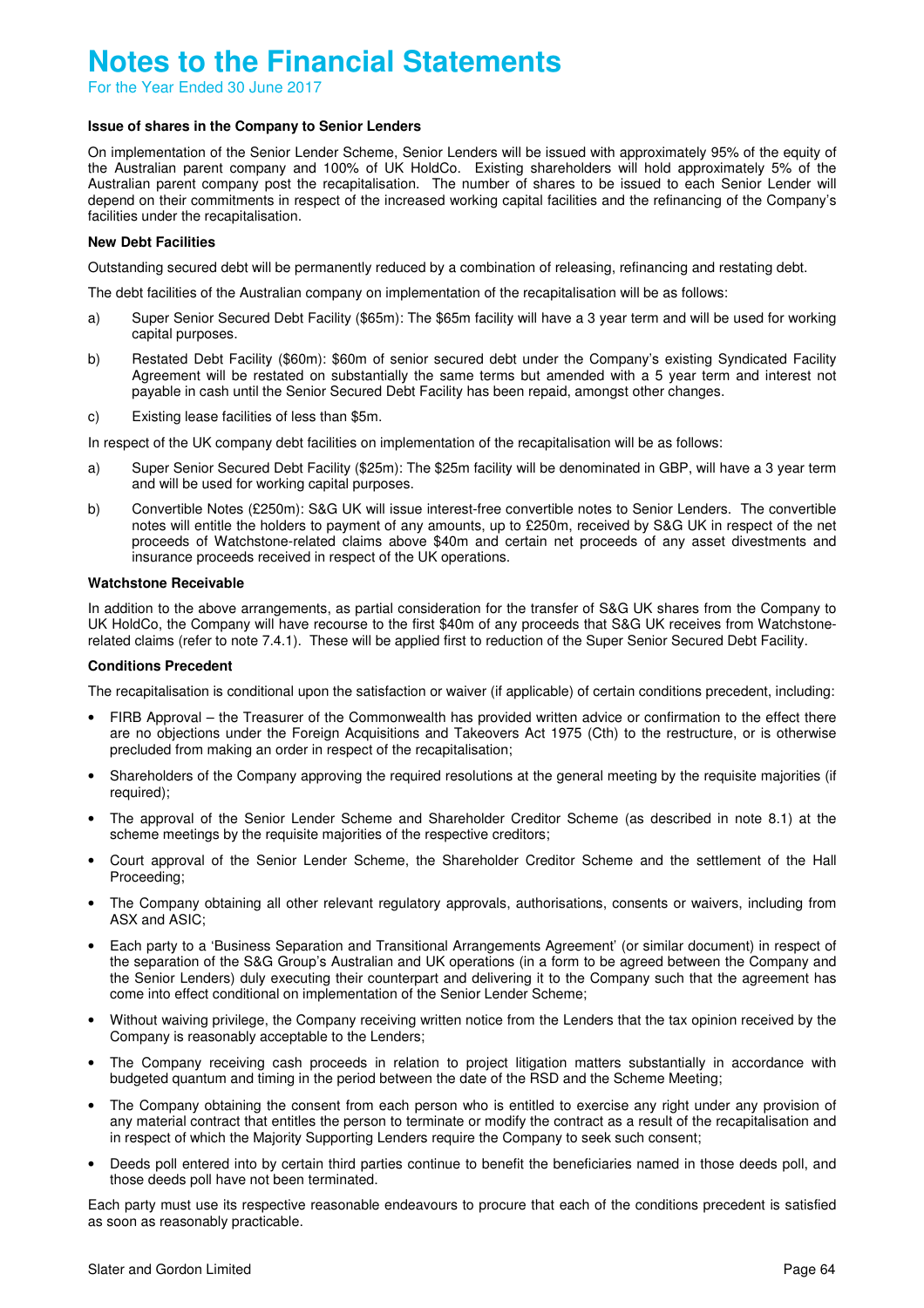For the Year Ended 30 June 2017

The Company or the Majority Supporting Lenders may, if any other condition precedent is not satisfied or waived, or becomes incapable of satisfaction, by 31 December 2017, terminate the RSD if the parties are not able to reach agreement on how to proceed with the recapitalisation following a period of consultation.

The Group believes the recapitalisation will be executed successfully.

#### **5.2.5. Super Senior Secured Debt Facility**

To support the Group's ongoing liquidity requirements, up to and beyond the debt recapitalisation, the Group entered into a \$40m working capital facility in May 2017, of which \$15m was drawn prior to year end. The working capital facility is funded by a subset of the Group's lenders, referred to here as "Majority Lenders".

In conjunction with the recapitalisation (note 5.2.4) and as part of the RSD, the working capital facility will be expanded to \$65m for the Australian business and \$25m for the UK business.

The expanded working capital facility is for a 3 year period with drawn amounts payable if the recapitalisation agreement is not finalised by 31 January 2018. Interest is charged on the facility at an agreed fixed rate, although not payable in cash until maturity.

The Group has drawn down \$12.5m on 15 August 2017 and expects to require a further drawdown under this facility of \$12.5m in September 2017.

Prior to the final \$12.5m drawdown of the remainder of the \$40m working capital facility in September 2017, there are several conditions precedent to be satisfied as follows:

- Approval of the Group's FY18-FY20 forecasts by the Majority Lenders;
- Satisfactory evidence that the cost-out initiatives implemented by restructuring firms introduced to the business by the Majority Lenders have made sufficient progress as determined by the Majority Lenders;
- Confirmation by the agent of the Majority Lenders that a review of the FY17 audit process and accounts has concluded that appropriate and satisfactory accounting standards consistent with GAAP have been adopted and applied by the company in respect of all its financial reporting obligations;
- Approval by the Majority Lenders of the business plans for priority practice areas in both the UK business and Australian business; and
- Continuation of the weekly updates and ad hoc updates provided to the Majority Lenders by the CFO and CEO of the Australian and UK businesses on key liquidity and working capital drivers within the Group.

The Group believes the conditions precedent to drawdown will be satisfied.

#### **5.3. Leasing**

#### **5.3.1. Accounting Policies**

The determination of whether an arrangement is or contains a lease is based on the substance of the arrangement at the inception of the lease and requires an assessment of whether the fulfilment of the arrangement is dependent on the use of a specific asset or assets and the arrangement conveys a right to use the asset, even if the right is not explicitly specified in the arrangement. The lease is classified at the inception date as a finance lease or an operating lease.

#### **Finance Leases**

A lease that transfers substantially all of the risks and rewards incidental to ownership to the Group is classified as a finance lease.

Finance leases are capitalised at the commencement of the lease, at the inception date fair value of the leased property or, if lower, the present value of the minimum lease payments. Lease payments are apportioned between finance charges and reduction of the lease liability so as to achieve a constant rate of interest on the remaining balance of the liability. Finance charges are recognised as finance costs in the Statement of Profit or Loss and Other Comprehensive Income. Leased assets are depreciated on a straight line basis over their estimated useful lives where it is likely the Group will obtain ownership of the asset, or if not, over the shorter of the estimated useful life of the asset and the term of the lease.

The Group leases a certain number of its fixed assets under finance leases. The lease terms range from 3 to 10 years (30 June 2016: 3 to 10 years). The Group has options to purchase the equipment for a nominal amount at the end of the lease terms. The Group's obligations under finance leases are secured by the lessors' title to the leased assets. Interest rates underlying all obligations under finance leases are fixed at respective contract rates ranging from 3.96% to 9.25% (30 June 2016: 3.96% to 9.25%) per annum.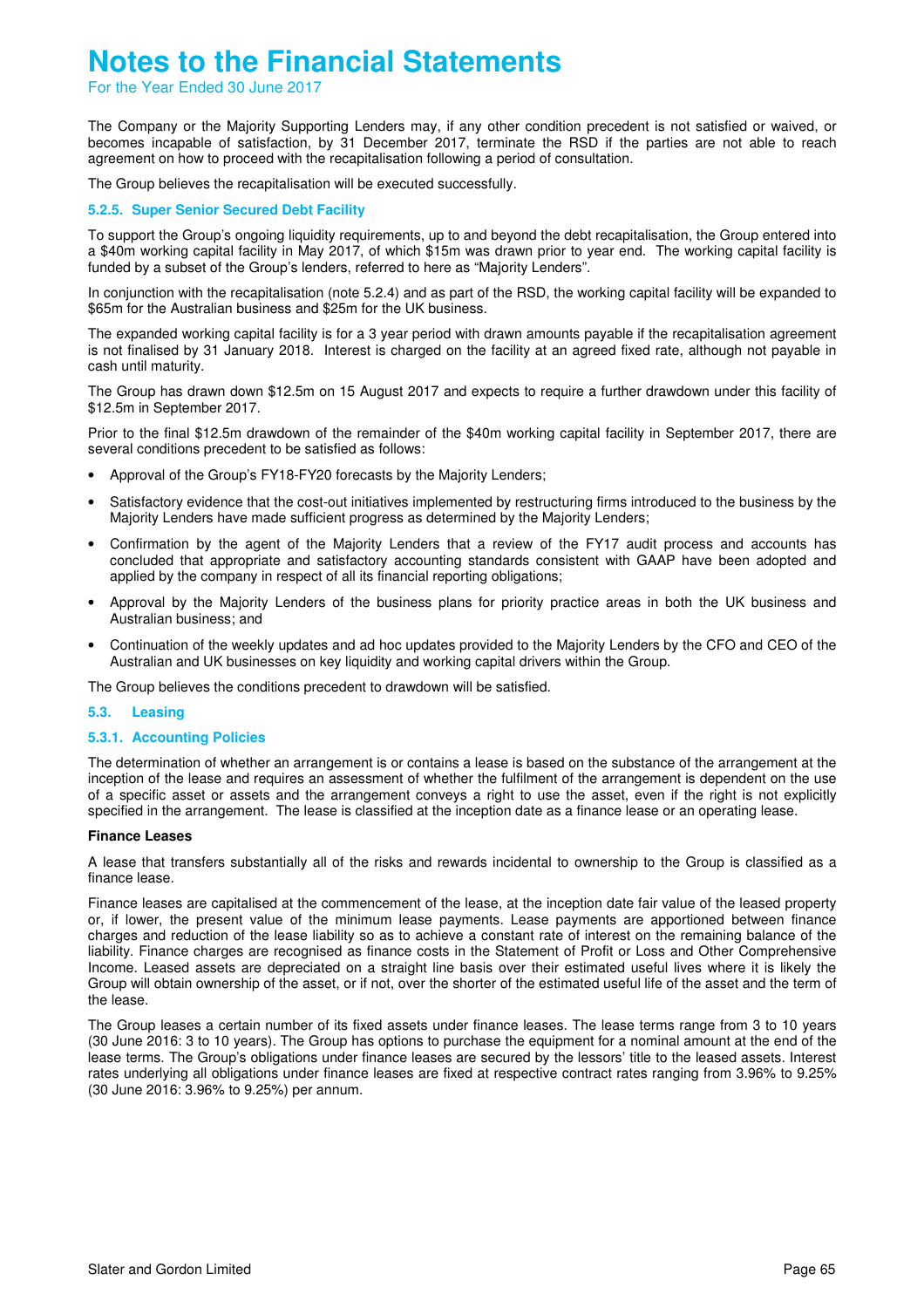For the Year Ended 30 June 2017

Future minimum rentals payable under finance leases as at 30 June are, as follows:

|                                                 | 2017<br>\$'000                    |       | 2016<br>\$'000                                                    |                |       |                                        |
|-------------------------------------------------|-----------------------------------|-------|-------------------------------------------------------------------|----------------|-------|----------------------------------------|
|                                                 | <b>Minimum</b><br><b>payments</b> |       | <b>Present</b><br>value of<br>Interest payments payments Interest | <b>Minimum</b> |       | <b>Present</b><br>value of<br>payments |
| Within one year                                 | 2,053                             | (256) | 1,797                                                             | 3,808          | (446) | 3,362                                  |
| One year or later and not later than five years | 3.484                             | (189) | 3,295                                                             | 5,536          | (444) | 5,092                                  |
|                                                 | 5,537                             | (445) | 5,092                                                             | 9.344          | (890) | 8.454                                  |

#### **Operating Leases**

An operating lease is a lease other than a finance lease. Operating lease payments are recognised as an operating expense in the Statement of Profit or Loss and Other Comprehensive Income on a straight-line basis over the lease term. Lease incentives under operating leases are recognised as a liability and amortised on a straight-line basis over the life of the lease.

Commitments and contingencies are disclosed net of the amount of GST/VAT recoverable from, or payable to, the relevant taxation authority.

Future minimum rentals payable under non-cancellable operating leases as at 30 June are, as follows:

|                                                 | 2017    | 2016    |
|-------------------------------------------------|---------|---------|
|                                                 | \$'000  | \$'000  |
| Within one year                                 | 25.665  | 33,731  |
| One year or later and not later than five years | 62.194  | 80.470  |
| Greater than five years                         | 49.717  | 52.632  |
|                                                 | 137.576 | 166,833 |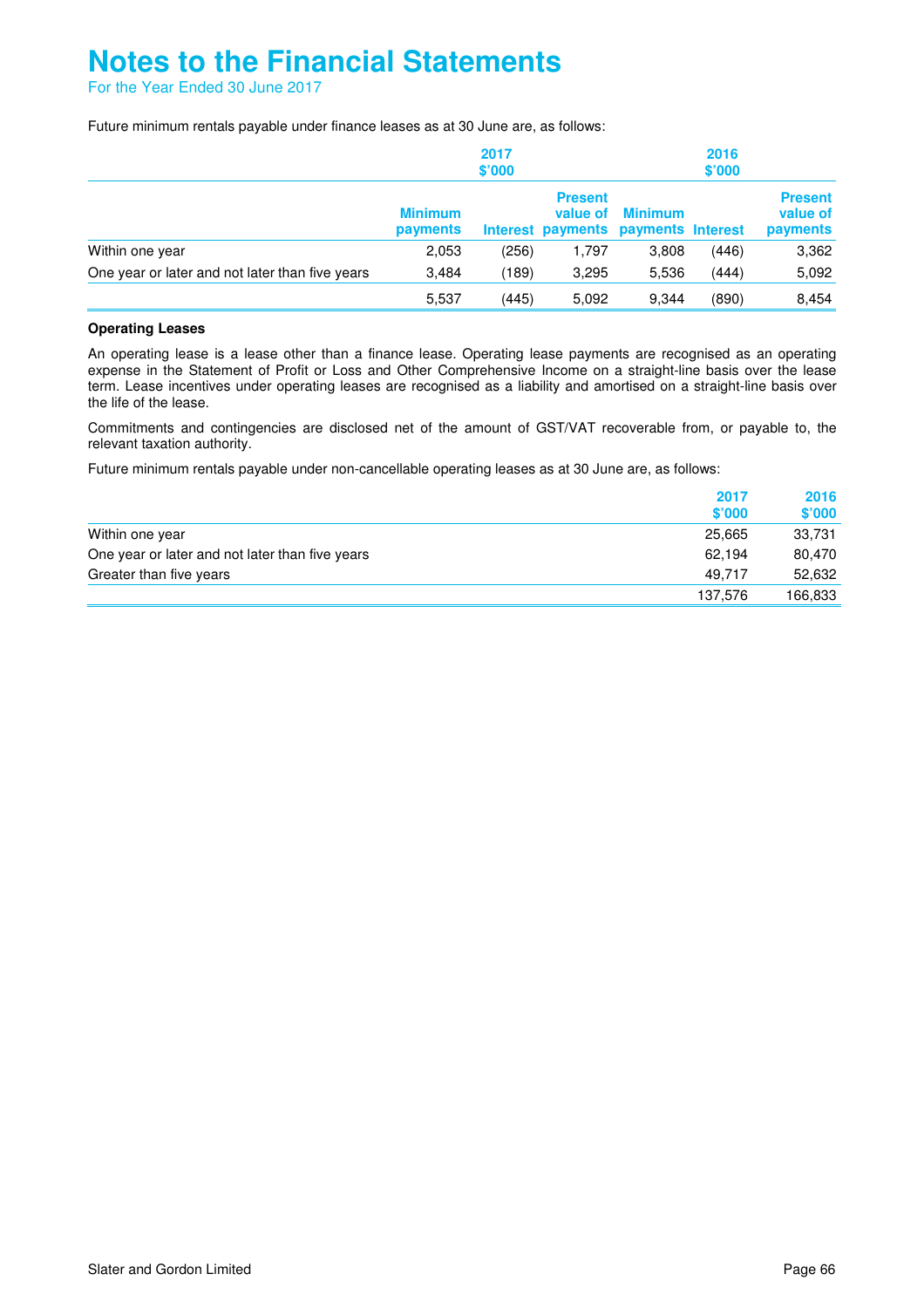For the Year Ended 30 June 2017

#### **5.4. Financial Risk Management**

#### **5.4.1. Accounting Policies**

The Group's principal financial instruments comprise cash and cash equivalents, loans and receivables, trade payables and loans. The classification of financial instruments depends on the purpose for which the instruments were acquired. Management determines the classification of its financial instruments at initial recognition.

#### **Financial Assets**

Loans and receivables are non-interest bearing, non-derivative financial assets with fixed or determinable payments that are not quoted in an active market. The loans are initially recognised based on fair value plus directly attributable transactions costs and are subsequently stated at amortised cost using the effective interest rate method.

Financial assets are tested for impairment at each financial year end to establish whether there is any objective evidence of impairment.

For loans and receivables carried at amortised cost, impairment loss is measured as the difference between the asset's carrying amount and the present value of estimated future cash flows (excluding future credit losses that have not been incurred) discounted at the financial asset's original effective interest rate. The amount of the loss reduces the carrying amount of the asset and is recognised in profit or loss. The impairment loss is reversed through profit or loss if the amount of the impairment loss decreases in a subsequent period and the decrease can be related objectively to an event occurring after the impairment was recognised.

#### **Non-Derivative Financial Liabilities**

Non-derivative financial liabilities include trade payables, other creditors and loans from third parties including loans from or other amounts due to director-related entities.

Non-derivative financial liabilities are recognised at amortised cost, comprising original debt, net of directly attributable transaction costs less principal payments and amortisation using the effective interest rate method.

Non-interest bearing financial liabilities for deferred cash consideration on the acquisition of acquired firms is measured at amortised cost using the effective interest rate method. The implied interest expense is recognised in profit or loss.

#### **Derivative Financial Instruments**

The Group designates certain derivatives as either:

- hedges of fair value of recognised assets or liabilities or a firm commitment (fair value hedges); or
- hedges of highly probable forecast transactions (cash flow hedges).

The Group currently has cash flow hedges only, relating to interest rate risk management. At the inception of the transaction the relationship between hedging instruments and hedged items, as well as the Group's risk management objective and strategy for undertaking various hedge transactions are documented. It is the Group's policy to hedge a portion of its exposure in order to minimise the impact of an adverse change in interest rates that the Group is subject to.

Assessments, both at hedge inception and on an ongoing basis, of whether the derivatives that are used in hedging transactions have been and will continue to be highly effective in offsetting changes in cash flow hedged items, are also documented.

#### **Cash Flow Hedge**

The effective portion of changes in the fair value of derivatives that are designated and qualify as cash flow hedges is recognised in other comprehensive income and accumulated in the hedge reserve which forms part of equity. The gain or loss relating to the ineffective portion is recognised immediately in the consolidated Statement of Profit or Loss and Other Comprehensive Income.

Amounts accumulated in the hedge reserve in equity are transferred to profit or loss in the periods when the hedged item will affect profit or loss.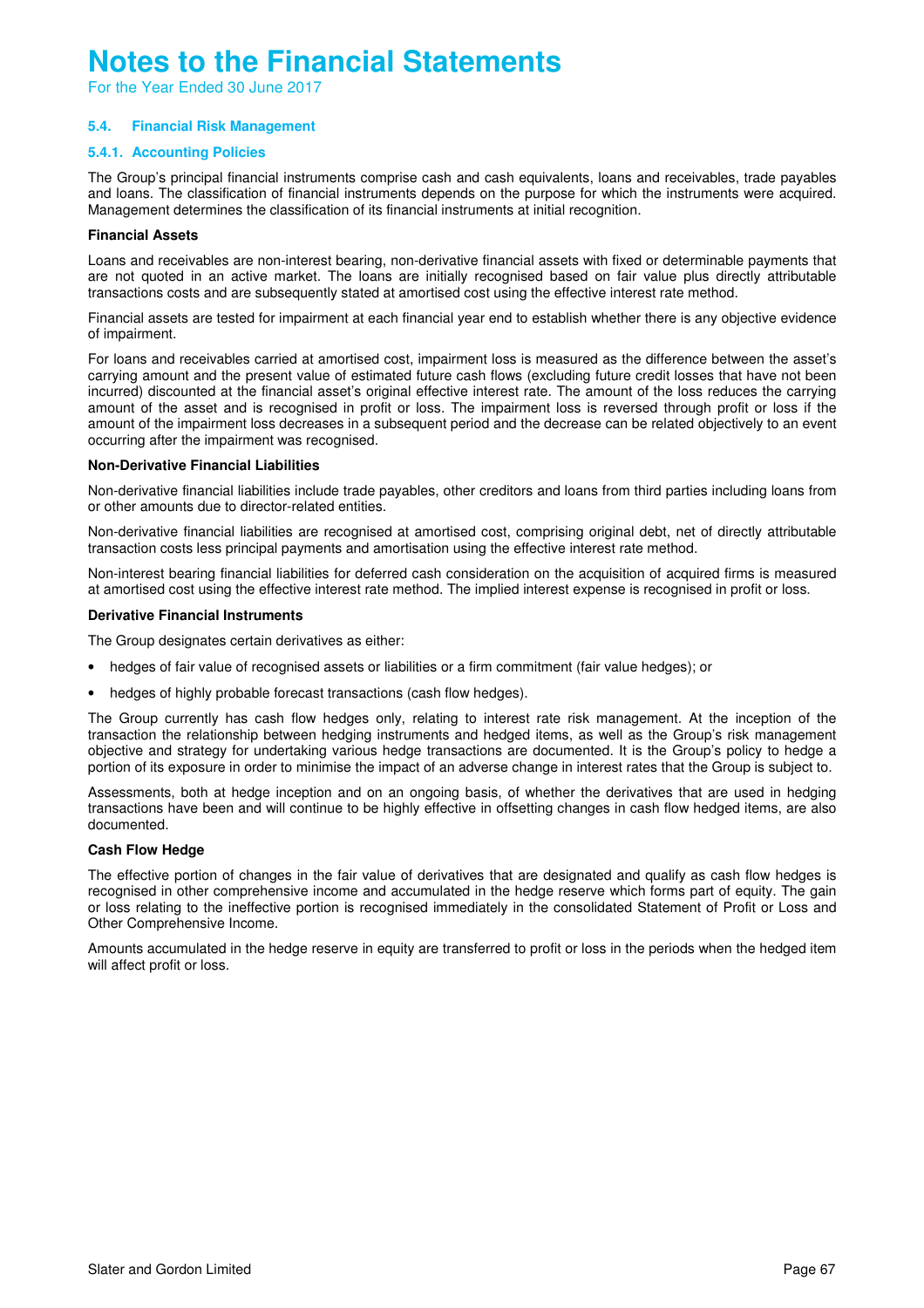For the Year Ended 30 June 2017

#### **5.4.2. Interest Rate Risk**

The Group's exposure to interest rate risk and the effective interest rates of non-derivative financial assets and financial liabilities both recognised and unrecognised at the end of the reporting period are as follows:

|                              | <b>Variable interest rate</b> |                          | <b>Fixed interest rate</b> |                | <b>Total</b>   |                |
|------------------------------|-------------------------------|--------------------------|----------------------------|----------------|----------------|----------------|
|                              | 2017<br>\$'000                | 2016<br>\$'000           | 2017<br>\$'000             | 2016<br>\$'000 | 2017<br>\$'000 | 2016<br>\$'000 |
|                              |                               |                          |                            |                |                |                |
| <b>Financial assets</b>      |                               |                          |                            |                |                |                |
| Cash                         | 33,303                        | 82,494                   |                            | -              | 33,303         | 82,494         |
| Total financial assets       | 33,303                        | 82,494                   | -                          |                | 33.303         | 82,494         |
| <b>Financial liabilities</b> |                               |                          |                            |                |                |                |
| Other current liabilities    | 1,815                         | 7,490                    |                            |                | 1.815          | 7,490          |
| Finance lease liability      |                               | $\overline{\phantom{0}}$ | 5,092                      | 8.454          | 5,092          | 8,454          |
| Super senior facility        | 15,000                        | $\overline{\phantom{0}}$ |                            |                | 15,000         |                |
| Bills of exchange            | 674,312                       | 675.913                  | 87,287                     | 89,980         | 761,599        | 765,893        |
| Total financial liabilities  | 691,127                       | 683,403                  | 92,379                     | 98.434         | 783,506        | 781,837        |

Interest rate swap transactions are entered into by the Group to exchange variable interest payment obligations to fixed, to protect long-term borrowings from the risk of increasing interest rates. The Group uses swap contracts to maintain a designated proportion of fixed to floating debt.

The notional principal amounts of the swap contracts approximate 12% (30 June 2016: 12%) of the Group's outstanding borrowings on the bills of exchange at 30 June 2017. The net interest payments or receipt settlements of the swap contracts are matched to the maturity of the cash advance they are hedging. The net settlement amounts are brought to account as an adjustment to interest expense. At the end of the reporting period, the details of outstanding contracts, all of which are to receive floating/pay-fixed interest rate swaps, are as follows:

| <b>Maturity of notional amounts</b> | <b>Effective average fixed interest</b><br>rate payable | <b>Notional principal value</b> |        |        |
|-------------------------------------|---------------------------------------------------------|---------------------------------|--------|--------|
|                                     |                                                         |                                 | 2017   | 2016   |
|                                     | 2017                                                    | 2016                            | \$'000 | \$'000 |
| 0 to 2 years                        | 2.39%                                                   | 2.06%                           | 68.830 | 27,992 |
| 2 to 5 years                        | 2.32%                                                   | 2.47%                           | 18.457 | 61,988 |
|                                     |                                                         |                                 | 87,287 | 89,980 |

Interest rate swaps are measured at fair value with gains and losses taken to the cash flow hedge reserve until such time as the profit or loss associated with the hedged risk is recognised in the consolidated Statement of Profit or Loss and Other Comprehensive Income.

#### **Interest Rate Sensitivity**

If interest rates were to increase/decrease by 100 basis points from rates used to determine fair values as at the end of the reporting period, assuming all other variables that might impact on fair value remain constant, then the impact on profit for the year and equity would be as follows:

|                            | 2017                     | 2016   |
|----------------------------|--------------------------|--------|
|                            | \$'000                   | \$'000 |
| $+/- 100$ basis points:    |                          |        |
| Impact on profit after tax | $\overline{\phantom{a}}$ |        |
| Impact on equity           | 1.168                    | 2,121  |
|                            |                          |        |

As borrowings are measured at amortised cost and not fair value, any movement in interest rates does not impact the carrying value of those borrowings but would impact their related interest charges.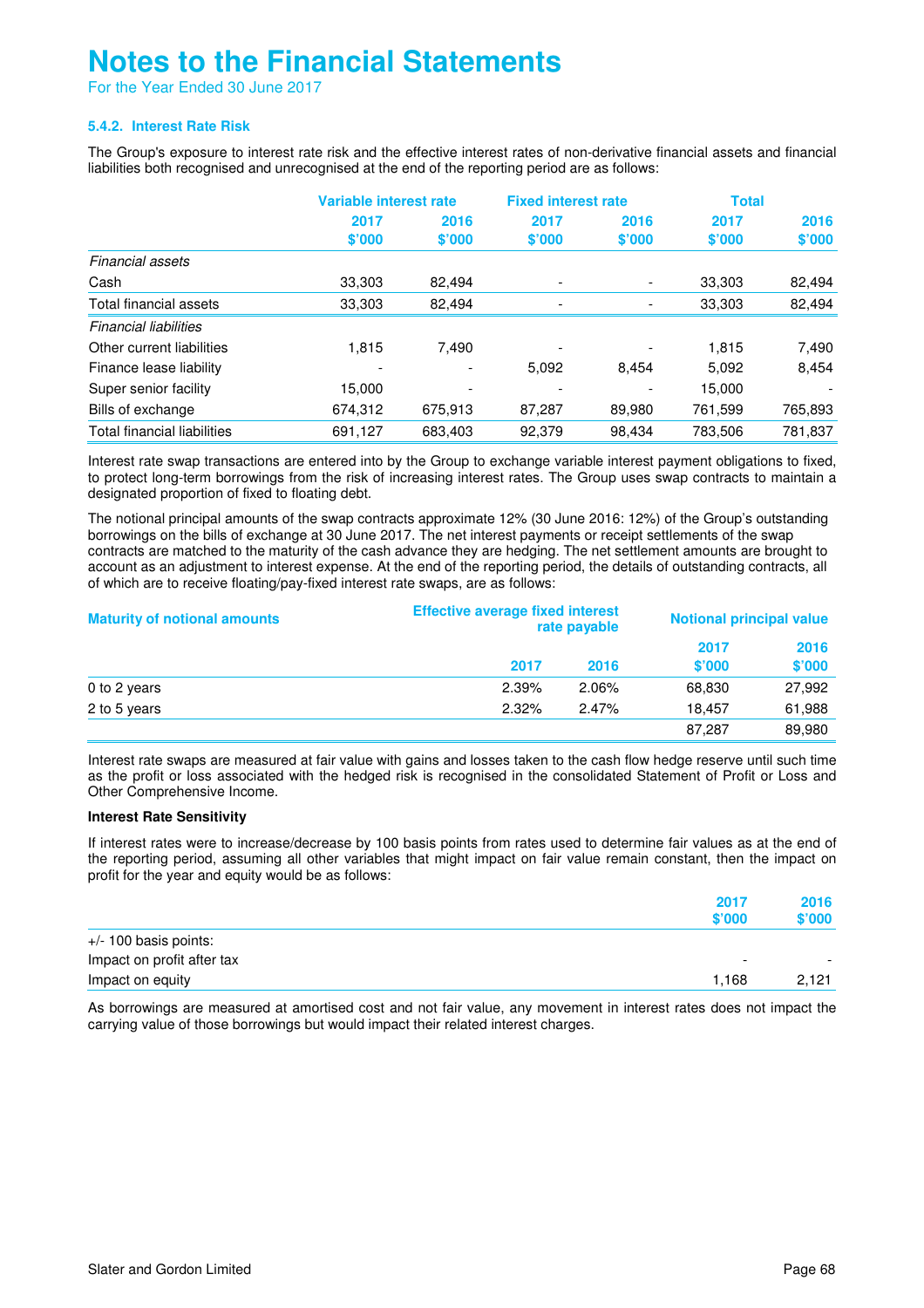For the Year Ended 30 June 2017

#### **5.4.3. Foreign Exchange Risk**

Foreign currency risk is the risk that the fair value or future cash flows of a financial instrument will fluctuate because of changes in foreign exchange rates. The Group's exposure to foreign currency risk relates primarily to the Group's operating activities (when revenue or expense is denominated in a different currency from the Group's presentation currency), and the Group's net investments in foreign subsidiaries ("translational risk").

Translational risk relating to the acquisition of United Kingdom subsidiaries is partially hedged on an economic basis through borrowings of those United Kingdom subsidiaries also denominated in GBP, resulting in an overall reduction in the net assets that are translated. The remaining translation exposure is not hedged.

The Group has no significant exposures to currency risk other than the transactional and translational foreign currency exposures in relation to its UK subsidiaries. Any impacts on the balances relating to Slater and Gordon subsidiaries in the UK as a result of movements in the foreign exchange rate are recorded in other comprehensive income and accumulated in the foreign currency translation reserve which forms part of equity.

The Group has no other significant exposures to foreign exchange risk.

#### **5.4.4. Credit Risk**

Credit risk arises from the financial assets of the Group. The main exposure to credit risk in the Group is represented by receivables (debtors and disbursements) owing to the Group. The Group's exposure to credit risk arises from potential default of the counterparty, with a maximum exposure equal to the carrying amount of those assets as disclosed in the statement of financial position and notes to the financial statements.

The Group held cash and cash equivalents of \$33.3m at 30 June 2017 (30 June 2016: \$82.5m). The credit risk associated with cash and cash equivalents is considered as minimal as the cash and cash equivalents are held with reputable financial institutions in Australia and the UK.

#### **Credit Risk – Slater Gordon Solutions (Motor Services)**

Debts are almost exclusively due from insurance companies. The capitalisation of insurers is regulated by the Financial Conduct Authority in the UK. The insurance industry operates a policyholders' protection scheme to alleviate the impact of the failure of an insurance company.

Credit risk is therefore spread across major UK based motor insurers in proportion to their respective share of the market. No credit insurance is taken out given the regulated nature of these entities.

No interest is charged on the receivables balances, however late penalty payments become payable at certain dates under the Association of British Insurers' General Terms of Agreement. SGS does not hold any collateral over these balances nor has the legal right of offset with any amounts owed by SGS to the receivables counterparty.

#### **Receivables**

There is also credit risk associated with unrendered disbursements and trade receivables. Once client matters are billed, a significant portion of receivables related to the personal injuries business are considered low risk. This is because these receivables are collected directly from settlements paid by insurers into trust funds held on behalf of the Group's clients. For the non-personal injury law business, the Group is exposed to the credit risk associated with the client's ability to meet their obligations under the fee and retainer agreement. The Group minimises the concentration of this credit risk by undertaking transactions with a large number of clients.

#### **Management of Credit Risk**

The Group actively manages its credit risk by:

- assessing the capability of a client to meet its obligations under the fee and retainer agreement;
- periodically reviewing the reasons for bad debt write-offs in order to improve the future decision making process;
- maintaining an adequate provision against the future recovery of debtors and disbursements;
- including in practitioner's Key Performance Indicators ("KPI's") measurements in respect of debtor levels, recovery and investment in disbursements;
- providing ongoing training to staff in the management of their personal and practice group debtor portfolios; and
- where necessary, pursuing the recovery of debts owed to the Group through external mercantile agents and the courts.

Due to the nature of the "No Win No Fee" arrangements applicable to the majority of the legal matters managed by the Group an increase in the required processing time between initiation and settlement and an increase in the ageing of receivables, particularly disbursements, does not always increase the associated credit risk.

Management performs periodic assessment of the recoverability of receivables, and provisions are calculated based on historical write-offs of the receivables as well as any known circumstances relating to the matters in progress.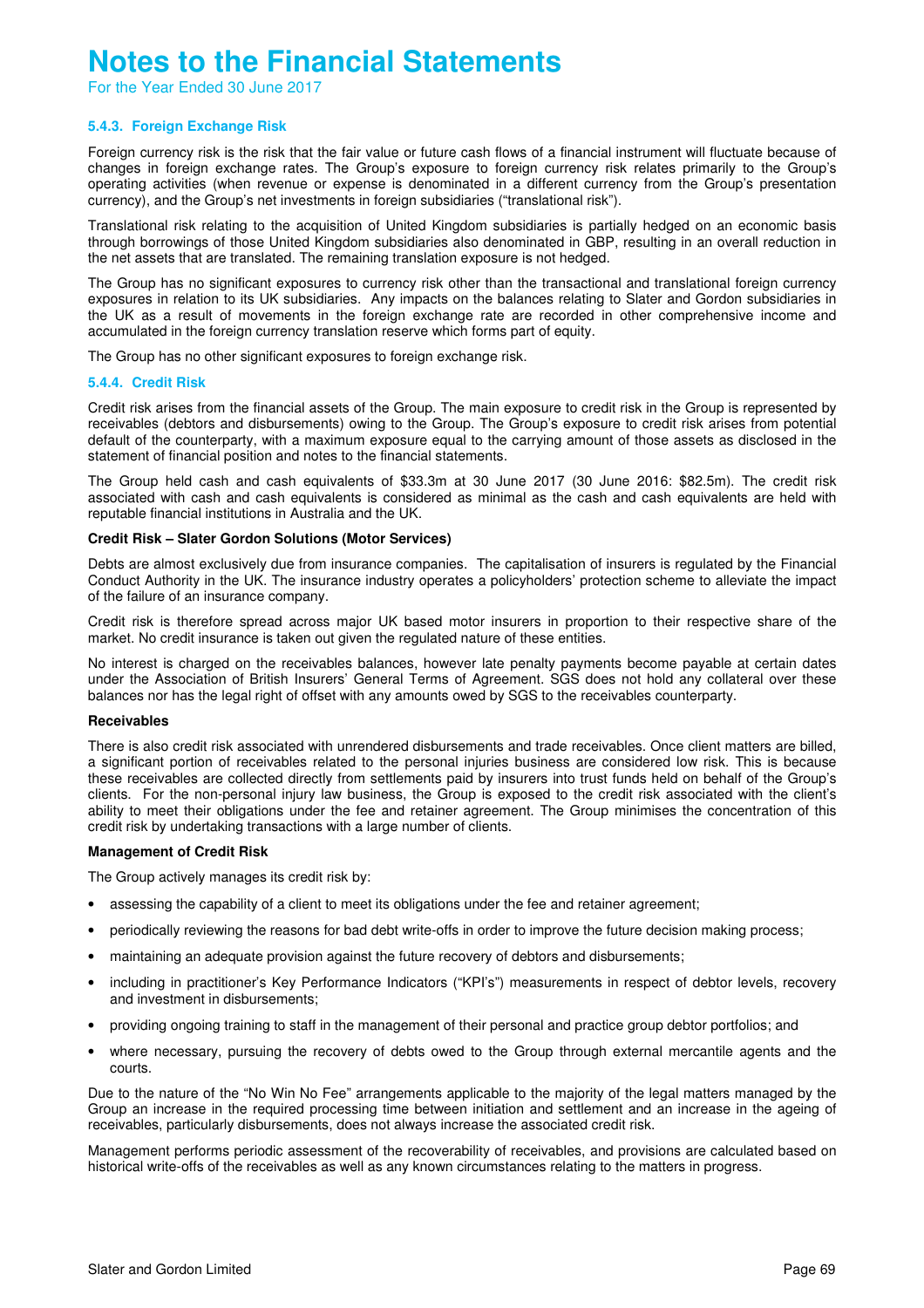For the Year Ended 30 June 2017

### **5.4.5. Liquidity Risk**

The Group's objective is to maintain a balance between the continuity of funding and flexibility through the use of operating cash flows and committed available credit facilities. The Group actively reviews its funding position to ensure the available facilities are adequate to meet its current and anticipated needs.

The Group manages liquidity risk by monitoring forecast cash flows and ensuring that adequate borrowing facilities are maintained. Refer to the statement of cash flows and Note 3.3 Cash Flow Information, for further information on the historical cash flows. Further information in relation to bank facilities available and utilised are outlined in Note 5.2 Financing arrangements.

KPIs are set for practitioners relating to budgeted fee events, which are closely monitored by senior management.

#### **Maturity Analysis**

The table below represents the estimated and undiscounted contractual settlement terms for financial instruments and management's expectation for settlement of undiscounted maturities.

| 2017                                         | $<$ 12 Months   | 1-5 years | Total contractual<br>cash flows | <b>Carrying</b><br>amount |
|----------------------------------------------|-----------------|-----------|---------------------------------|---------------------------|
| Non-derivative financial liabilities         | $$^{\prime}000$ | \$'000    | \$'000                          | \$'000                    |
| Payables                                     | 418,619         |           | 418,619                         | 418,619                   |
| <b>Borrowings</b>                            | 499,121         | 322,287   | 821,408                         | 780,942                   |
| Other current liabilities                    | 1,815           |           | 1,815                           | 1,815                     |
| Financial liability maturities               | 919,555         | 322,287   | 1,241,842                       | 1,201,376                 |
| 2016<br>Non-derivative financial liabilities |                 |           |                                 |                           |
| Payables                                     | 463,570         | 510       | 464,080                         | 464,080                   |
| <b>Borrowings</b>                            | 43,736          | 841,326   | 885,062                         | 764,780                   |

Refer to Note 5.4.2 for the maturity analysis of interest rate swaps.

#### **5.4.6. Fair Value Risk**

The fair value of financial assets and financial liabilities not measured at fair value approximates their carrying amounts as disclosed in the statement of financial position and notes to the financial statements except as set out in Note 4.7.2.

Other current liabilities  $7,490$   $7,490$   $7,490$   $7,490$   $7,490$ Financial liability maturities 514,796 841,836 1,356,632 1,236,350

The Group measures its interest rate swaps at fair value. These fair values are based on level 2 fair value measurements, as defined in the fair value hierarchy in AASB 13 Fair Value Measurement with reference to market data which can be used to estimate future cash flows and discount them to present value. Management's aim is to use and source this data consistently from period to period.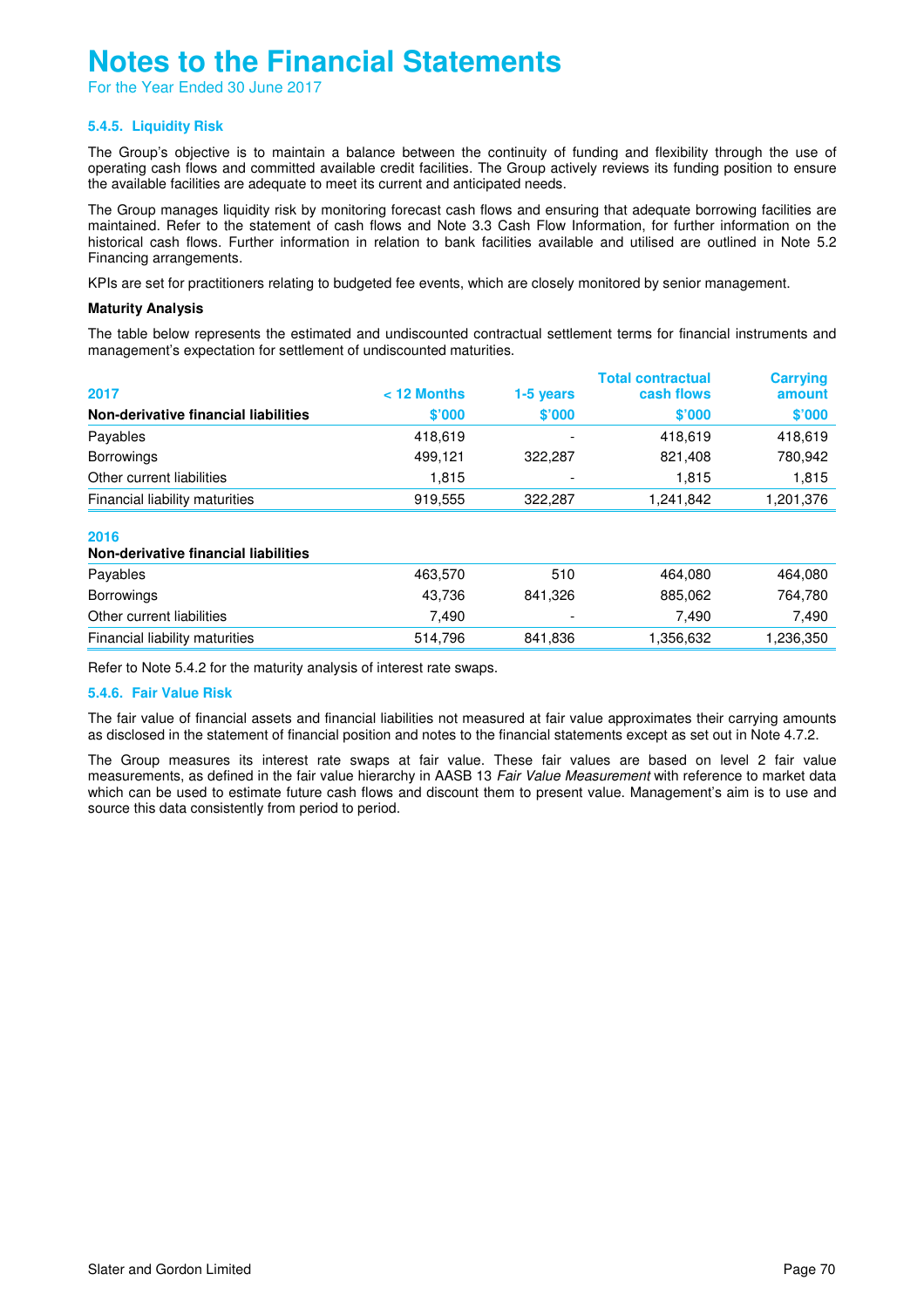For the Year Ended 30 June 2017

### **5.5. Contributed Equity**

|                                                       | 2017<br><b>Shares</b> | 2017<br>\$'000 | 2016<br><b>Shares</b> | 2016<br>\$'000     |
|-------------------------------------------------------|-----------------------|----------------|-----------------------|--------------------|
| Ordinary shares fully paid<br><b>VCR Shares</b>       | 347,245,601           | 1,119,235      | 352,377,933           | 1,116,573<br>(525) |
| Balance at the end of the year                        | 347,245,601           | 1,119,235      | 352,377,933           | 1,116,048          |
| <b>Movement in Ordinary Share Capital</b>             |                       |                |                       |                    |
| Balance at the beginning of the year                  | 352,377,933           | 1,116,573      | 350,719,894           | 1,097,928          |
| Issued during the year                                |                       |                |                       |                    |
| • EOP Share Buy Back                                  | (5, 132, 332)         | (9,232)        |                       |                    |
| • Conversion of vested VCR shares                     |                       |                | 728,334               | 1,399              |
| • Dividend Reinvestment Plan                          |                       |                | 786,949               | 2,270              |
| • Equity Incentive Plan                               |                       |                | 142,756               | 401                |
| • Transfer from share-based payment reserve           |                       | 11,907         |                       | 11,808             |
| • Costs of share registry management                  |                       | (13)           |                       |                    |
| • Reversal of capital raising costs, net of tax       |                       |                |                       | 2,767              |
| Balance at the end of the year                        | 347,245,601           | 1,119,235      | 352,377,933           | 1,116,573          |
| VCR Share Capital balance at the end of the<br>year   |                       |                |                       | (525)              |
| Total Share Capital balance at the end of the<br>year | 347,245,601           | 1,119,235      | 352,377,933           | 1,116,048          |

#### **Ordinary Shares**

Ordinary shares participate in dividends and the proceeds on winding up of the Company in proportion to the number of shares held. At shareholders meetings each ordinary share is entitled to one vote when a poll is called, otherwise each shareholder has one vote on a show of hands.

During the financial year ended 30 June 2017, the Company did not pay a dividend (30 June 2016: \$19,330,000).

As referred to in note 5.2.4, the Company has entered into a binding restructure support deed with its lenders. On implementation, subsequent to reporting date, the company will be separated into its Australian and UK Operations. Secured lenders will be issued with approximately 95% of the Australian Company's equity and 100% of the UK Company's equity. Existing shareholders will hold approximately 5% of the Australian Company immediately post the recapitalisation.

#### **VCR Shares**

As at 30 June 2017 there were nil VCR shares on issue (30 June 2016: nil VCR shares), with the Employee Ownership Plan (EOP) being discontinued during the current year due to it no longer fulfilling its intended purpose.

#### **5.6. Share-Based Payment Arrangements**

#### **5.6.1. Accounting Policies**

Equity-settled share-based payments to employees and others providing similar services are measured at the fair value of the equity instruments at the grant date.

The consolidated entity operates share-based payment employee share and option schemes. The fair value of the equity to which employees become entitled is measured at grant date and recognised as an expense over the vesting period, with a corresponding increase to an equity account. In respect of share-based payments that are dependent on the satisfaction of performance conditions, the number of shares and options expected to vest is reviewed and adjusted at each reporting date. The amount recognised for services received as consideration for these equity instruments granted is adjusted to reflect the best estimate of the number of equity instruments that eventually vest.

Equity-settled share-based payment transactions with parties other than employees are measured at the fair value of the goods or services received, except where that fair value cannot be estimated reliably, in which case they are measured at the fair value of the equity instruments granted, measured at the date the entity obtains the goods or the counterparty renders the service.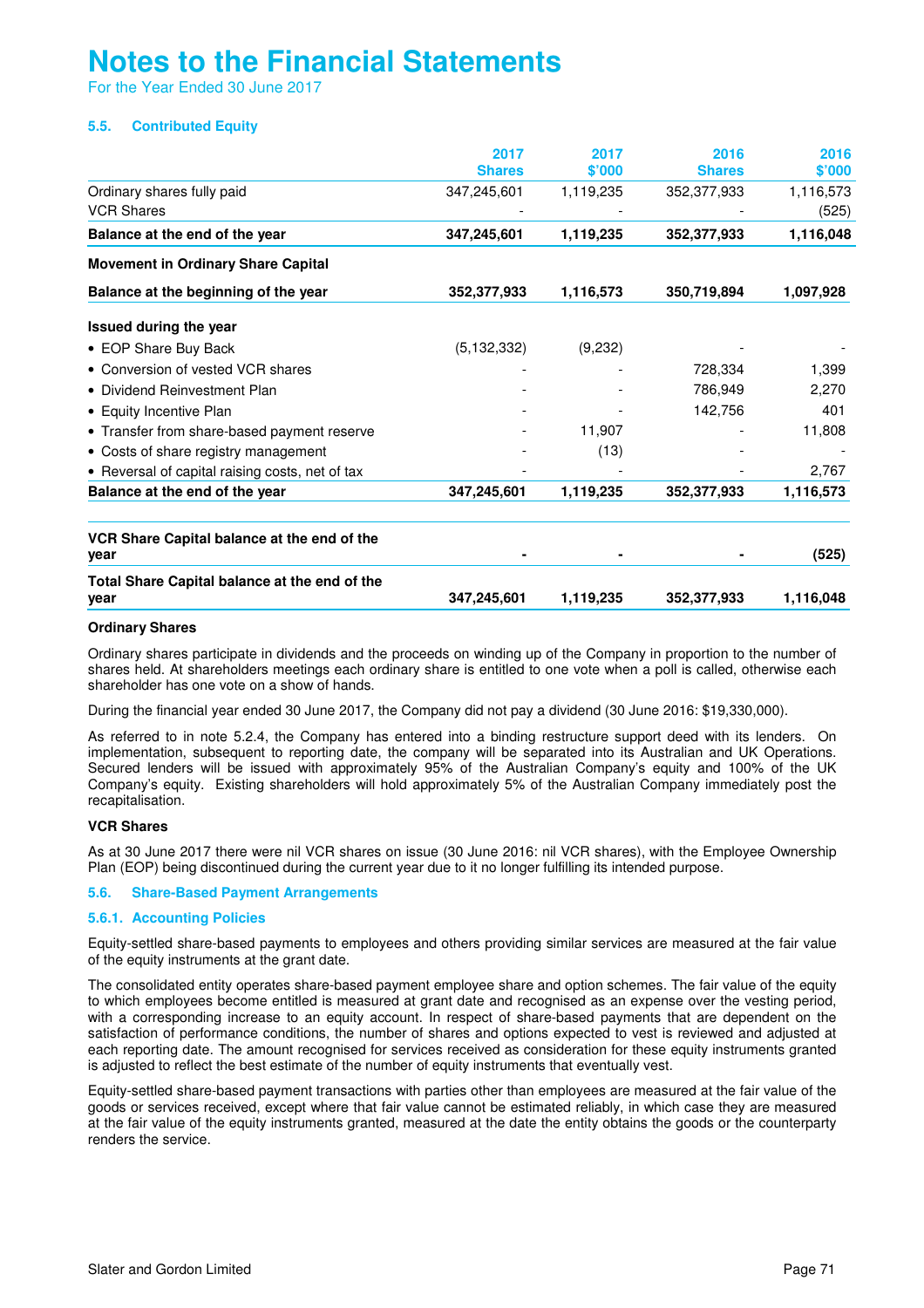For the Year Ended 30 June 2017

### **5.6.2. Employee Equity Incentive Plan ("EIP")**

For cash-settled share-based payment transactions, the liability needs to be remeasured at the end of each reporting period up to the date of settlement, with any changes in fair value recognised in the profit or loss. This requires a reassessment of the estimates used at the end of each reporting period.

The Group introduced a broad based equity incentive plan which was approved by the Shareholders at the 2014 Annual General Meeting.

#### **(i). Exempt Share Save Scheme ("SSS")**

In 2015 the Group introduced an offer for Exempt Shares in the Equity Incentive Plan. The Plan gives the Group's employees the opportunity to acquire shares in the Company. Each year, participating employees can make contributions from their pre-tax salary to acquire \$500 worth of shares. Such employee contributions are matched by the Group with an additional \$500 worth of shares being acquired for each participating employee. All employees who are Australian tax residents with at least 6 months service are entitled to participate in this Plan. Shares acquired under this Plan are subject to a holding period of 3 years. There was no issue of shares under this scheme in the current year ended 30 June 2017 (30 June 2016: 142,756 shares).

#### **(ii). Share Incentive Plan ("SIP")**

The plan also incorporates a tax-approved scheme to employees in the UK. The Plan gives the Group's employees the opportunity to acquire shares in the Company. Employees can make contributions from their pre-tax salary to acquire £375 (max) worth of shares. Such employee contributions are matched by the Group with a free share for every share purchased by the employee. All employees of the Group in the UK with at least 6 months service are entitled to participate in this Plan. Shares acquired under this plan are held in trust by MM&K Share Plan Trustee Ltd for a period of 5 years from the date of acquisition. There was no issue of shares under this plan in the current year ended 30 June 2017 (30 June 2016: nil shares).

#### **(iii). Executive Equity Incentive Scheme ("EEIS")**

The plan introduces an ownership-based compensation scheme for executives and senior employees.

Performance rights are granted for no consideration. Under the scheme each performance right carries an entitlement to one fully paid ordinary share in the Company subject to satisfaction of performance hurdles and/or continued employment at an exercise price of nil. These executives and senior employees are not entitled to vote or receive any dividends or attend the meeting of the shareholders during the vesting period. Performance rights may not be transferred, disposed or pledged as security. If the executive ceases to be employed by the Group within the vesting period, the rights will be forfeited, except in limited circumstances that are approved by the Board.

The performance hurdles are based on the following:

- Total Shareholder Return ("TSR") Outperformance Hurdle This performance hurdle is based on the Company's TSR against the TSR of the constituent companies within the S&P/ASX200 (30 June 2016: S&P/ASX200) index (excluding resources) over the Measurement Period.
- Compound Annual Growth Rate in Earnings Per Share ("CAGR EPS") Hurdle This performance hurdle is based on the Company's Compound Annual Growth Rate in Earnings Per Share over the Measurement Period.
- Compound Annual Growth Rate in Regional EBITDA ("CAGR EBITDA") Hurdle This performance hurdle is based on the designated Region's Compound Annual Growth Rate in EBITDA over the Measurement Period.

Any performance rights not vested at the end of the performance period are forfeited.

#### **FY17 EEIS Offer**

There was no offer or issue of performance rights under this scheme in the current year ended 30 June 2017

#### **FY16 EEIS Offer**

An offer for 547,128 rights was made to Executives in November 2015, and was accepted by those invited to participate. The granting of the performance rights was, however, placed on hold and the plan for FY16 was subsequently cancelled. Under AASB 2, cancellation of performance rights results in an acceleration of vesting and therefore the full fair value of the performance rights of \$63,412 was recognised as a share based payment expense in profit or loss in the year ended 30 June 2016.

The fair value of services received in return for the performance rights granted is calculated by reference to the average of volume weighted average price of ordinary shares on each of 5, 10, 15 and 20 days immediately preceding the grant date and is measured at grant date. The weighted average fair values at grant date are determined using a fair valuation model which reflects the fact that vesting of the shares is dependent on meeting performance criteria based on TSR. The vesting of the shares is also subject to non-market conditions but these are not taken into account in the grant date fair value measurement of the services received. The assessed fair value of performance rights granted under this scheme as remuneration is allocated equally over the period from grant date to vesting date.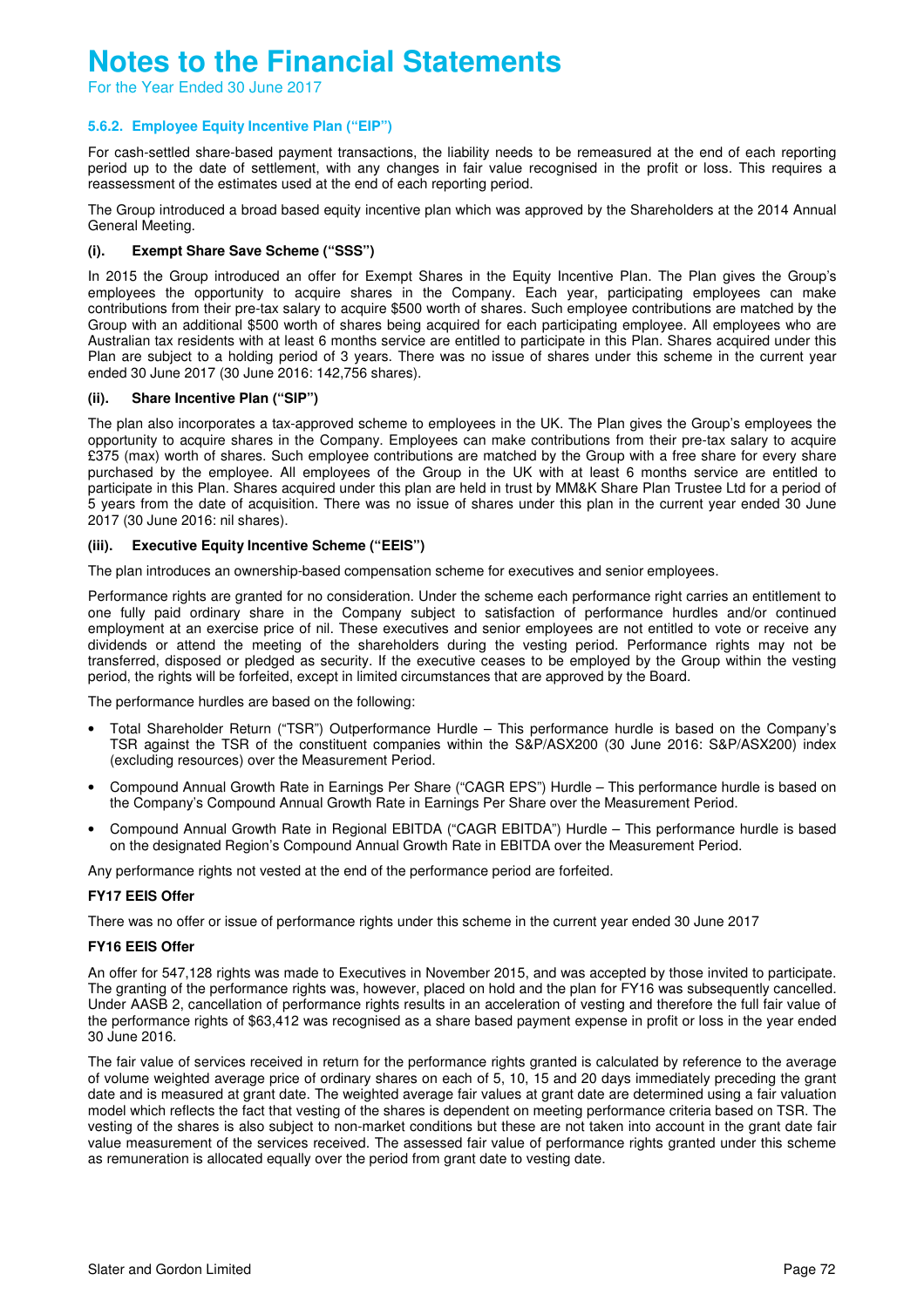For the Year Ended 30 June 2017

### **5.6.2 Employee Equity Incentive Plan ("EIP") (continued)**

The key terms and conditions related to the performance rights granted under this plan are as follows:

| <b>Grant date/employee</b><br>entitled                                                  | <b>Performance</b><br>rights<br>granted | <b>Fair value of</b><br>rights at<br><b>Grant date</b> | <b>Vesting conditions*</b>                                                        | <b>Contractual life</b><br>of performance<br>rights |
|-----------------------------------------------------------------------------------------|-----------------------------------------|--------------------------------------------------------|-----------------------------------------------------------------------------------|-----------------------------------------------------|
| <b>Group Executive Directors</b><br>and Non-Directors in<br>Australia (31 October 2014) | 124.000                                 | 2.4643                                                 | 50% subject to TSR<br>Outperformance hurdle and 50%<br>subject to CAGR EPS hurdle | 3 years                                             |
| Group Executives in the UK<br>(12 December 2014)                                        | 44.000                                  | 2.4799                                                 | Same as above                                                                     | 3 years                                             |
| Regional Executives in<br>Australia (31 October 2014)                                   | 176,000                                 | 6.1608                                                 | 50% subject to CAGR EBITDA<br>hurdle and 50% subject to<br><b>CAGR EPS hurdle</b> | 3 years                                             |
| Regional Executives in the<br>UK (12 December 2014)                                     | 152,000                                 | 6.1997                                                 | Same as above                                                                     | 3 years                                             |

\* All performance rights include 3 years' service condition from grant date.

Total number of rights granted under both the FY16 and FY17 plan:

| <b>Grant date</b> | <b>Balance at</b><br>beginning<br>of the year | <b>Granted</b><br>during the<br>vear | <b>Vested</b><br>during<br>the<br>vear | <b>Forfeited</b><br>durina<br>the year | <b>Cancelled</b><br>durina<br>the year | <b>Balance at</b><br>end of the<br><b>vear</b> | <b>Exercisable</b><br>at end of<br>the year |
|-------------------|-----------------------------------------------|--------------------------------------|----------------------------------------|----------------------------------------|----------------------------------------|------------------------------------------------|---------------------------------------------|
| 18 December 2015  | ٠                                             | $547.128^{(1)}$                      | $\overline{\phantom{a}}$               | $\overline{\phantom{a}}$               | (547.128)                              | $\overline{\phantom{a}}$                       |                                             |
|                   |                                               |                                      |                                        |                                        |                                        |                                                |                                             |

(1) Performance rights were offered, accepted but not granted as the plan was subsequently cancelled.

Share-based payment expenses recognised in profit or loss are disclosed in Note 3.2.

#### **5.6.3. GCFO Retention Plan**

During the year, the Board implemented a one off retention plan for the Group Chief Financial Officer ("GCFO") in place of his participation in any other Group equity plan. The GCFO Retention Plan has been assessed by the Board following the vesting date of 30 June 2017. The hurdle was not achieved and all performance rights and options have now lapsed.

#### **5.6.4. Employee Ownership Plan ("EOP")**

The EOP was replaced by the EIP (refer 5.6.2 above) and was therefore currently in run-off with no new shares being issued under the EOP during the year ended 30 June 2017.

During the year, the Company cancelled the remaining 5,132,332 restricted ordinary shares under the EOP via a buyback completed in April 2017. The buy-back price set in accordance with the EOP was applied against outstanding EOP loan amounts with a cash impact of \$238,404 to reimburse a limited number of employees who had made part prepayments of EOP loans. No Key Management Personnel participated in the buy back. The EOP has been discontinued as it ceased to fulfil its intended purpose.

#### **5.6.5. Share Based Payment Arrangements to Former Owners**

Included in the terms of a number of purchase agreements entered into by the Group is an arrangement whereby the payment of cash consideration to and/or the retention of share-based consideration by the vendors of acquired entities is contingent upon the relevant vendors remaining with the Group for a defined period. If a vendor ceases to remain with the Group for the prescribed period, the vendor may forfeit its entitlement to payment of the cash consideration and/or its ability to retain its share-based consideration, at the discretion of the Group.

These arrangements are treated as a share-based payment transaction with the former owners. The transaction is measured at the fair value of the equity instruments granted and then recognised as an expense over the vesting period as agreed per each contract. The relevant expense is disclosed in the statement of profit or loss and other comprehensive income.

#### **5.6.6. Share Based Payment Arrangements under the Syndicated Facility Agreement ("SFA")**

As referred to in note 5.2.2, in May 2016, the terms of the multicurrency SFA were revised. Under the revised terms, the Group is required to pay a deferred restructure fee to its lenders on refinancing or maturity of the debt in the form of cash or warrants, at the irrevocable option of the lender. As reported to the market on 6 June 2016, 58.4% of lenders elected to be paid in cash whilst 41.6% have elected to be paid in warrants. The warrants provide for a placement of shares of up to 6.24% of any uplift in the market capitalisation of the Group from the effective date of the SFA amendment to such refinancing or maturity.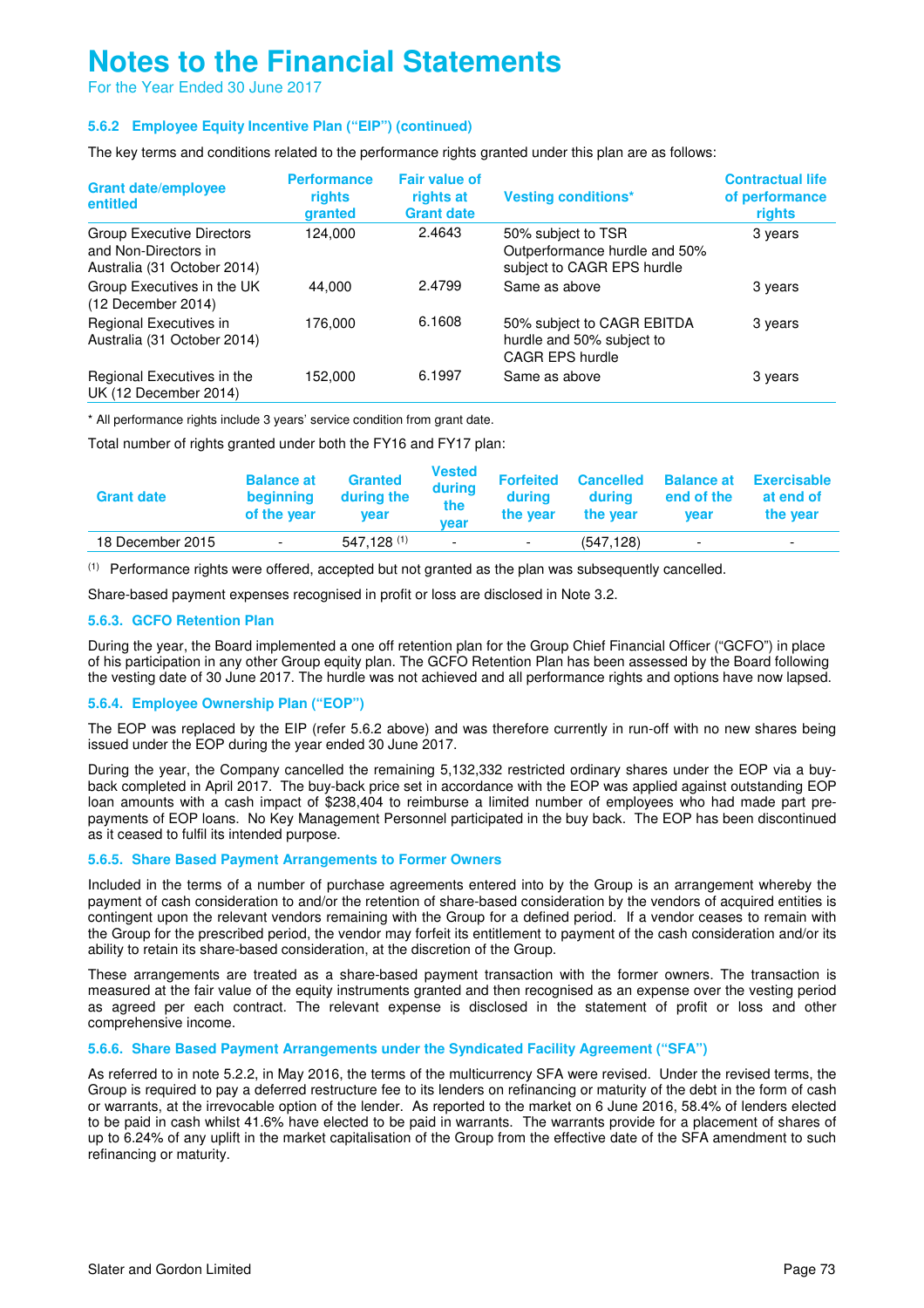For the Year Ended 30 June 2017

#### **5.6.6. Share Based Payment Arrangements under the Syndicated Facility Agreement ("SFA") (continued)**

The deferred restructure fee was accounted for as a compound share-based payment within the scope of AASB 2, including a debt and equity component. The total value of the restructure fee was measured directly, with reference to the fair value of the debt establishment services, being \$17.8m. This was determined by proxy as the present value of the cash settlement option which amounted to \$20.2m, therefore the initial liability was recognised at \$17.8m and the residual equity component was initially measured at nil. The costs associated with this deferred restructure fee have been treated as transaction costs relating to the underlying borrowing and are being amortised to the income statement over the term of the facility.

Partial settlement of the deferred restructure fee liability occurred in June 2016 when 41.6% of the lenders elected to take the warrant payment option. This resulted in a reclassification from liability to share based payment reserve in equity of \$7.4m with no gain or loss recognised on reclassification. Despite not being due until at least 29 May 2018, the warrants vested immediately, as there are no conditions attached to the exercise of the warrants. This equity component is not remeasured after vesting and no gain or loss will be recognised when the share capital is issued on settlement.

The remaining cash payment restructure fee is treated as a cash-settled share-based payment and is remeasured to fair value at each reporting date up until settlement, with gains and losses recognised in profit or loss. Gains and losses on re-measurement of \$1.1m (30 June 2016: \$0.1m) are presented within finance costs for the year ended 30 June 2017. The liability recognised for the remaining cash component as at 30 June 2017 is \$11.7m (30 June 2016: \$10.4m) and is included in the net long term borrowings amounts as detailed in Note 5.2.3.

On 29 June 2017, as described in note 1.1, the Group has entered into a recapitalisation agreement which represents a full extinguishment of the SFA debt. The recapitalisation agreement is expected to come into effect subsequent to year end, at which time the SFA deferred restructure fee will be immediately expensed to the profit and loss and the warrants will be cancelled. The balance of the warrants in the Share-based Payment Reserve will be transferred to equity at the date of the recapitalisation agreement.

### **Note 6: Other Notes**

#### **6.1. Related Party Disclosures**

#### **6.1.1. Equity Interests in Related Parties**

The table below lists the primary operating controlled entities of the Group. Individual controlled entities that are dormant have not been listed. All are owned 100% unless noted.

#### **Country of Incorporation**

#### **Australia**

Trilby Misso Lawyers Limited Schultz Toomey O'Brien Pty Ltd Slater & Gordon Lawyers NSW Pty Limited **All States Legal Co Pty Ltd** All States Legal Co Pty Ltd Conveyancing Works (Qld) Pty Limited SG NSW Pty Ltd

#### **United Kingdom**

**SGL UK**  Walker Smith Way Limited **Accord 2 Legal Solutions Limited** 4 Legal Solutions Limited 4 Legal Limited

#### **SGS**

React Medical Reporting Limited

#### **Malta**

Overland Health Limited

WSW Limited **Slater & Gordon (UK) LLP** Slater & Gordon (UK) 1 Limited **Across 2018** 2019 12:31 Adroit Financial Planning Limited Adroit Financial Planning Limited

iSaaS Technology Limited **React Medical Management Limited** React Medical Management Limited Compass Costs Consultants Ltd **Medicalaw Limited** Compass Costs Consultants Ltd Medicalaw Limited Intelligent Claims Management Limited **Abstract Legal Holdings Limited** Abstract Legal Holdings Limited Mobile Doctors Group Limited **Accident Advice Helpline Direct Limited** Accident Advice Helpline Direct Limited Medici Legal Limited Legal Facilities & Management Services Limited Mobile Doctors Solutions Limited **Access** to Compensation Limited Access to Compensation Limited Mobile Doctors Limited **Liberty Protect Limited** Liberty Protect Limited React & Recover Medical Group Limited Slater Gordon Solutions Legal Services Limited Recover Healthcare Limited SGS Business Process Services (UK) Limited

Overland Limited Overland Malta (Trading) Limited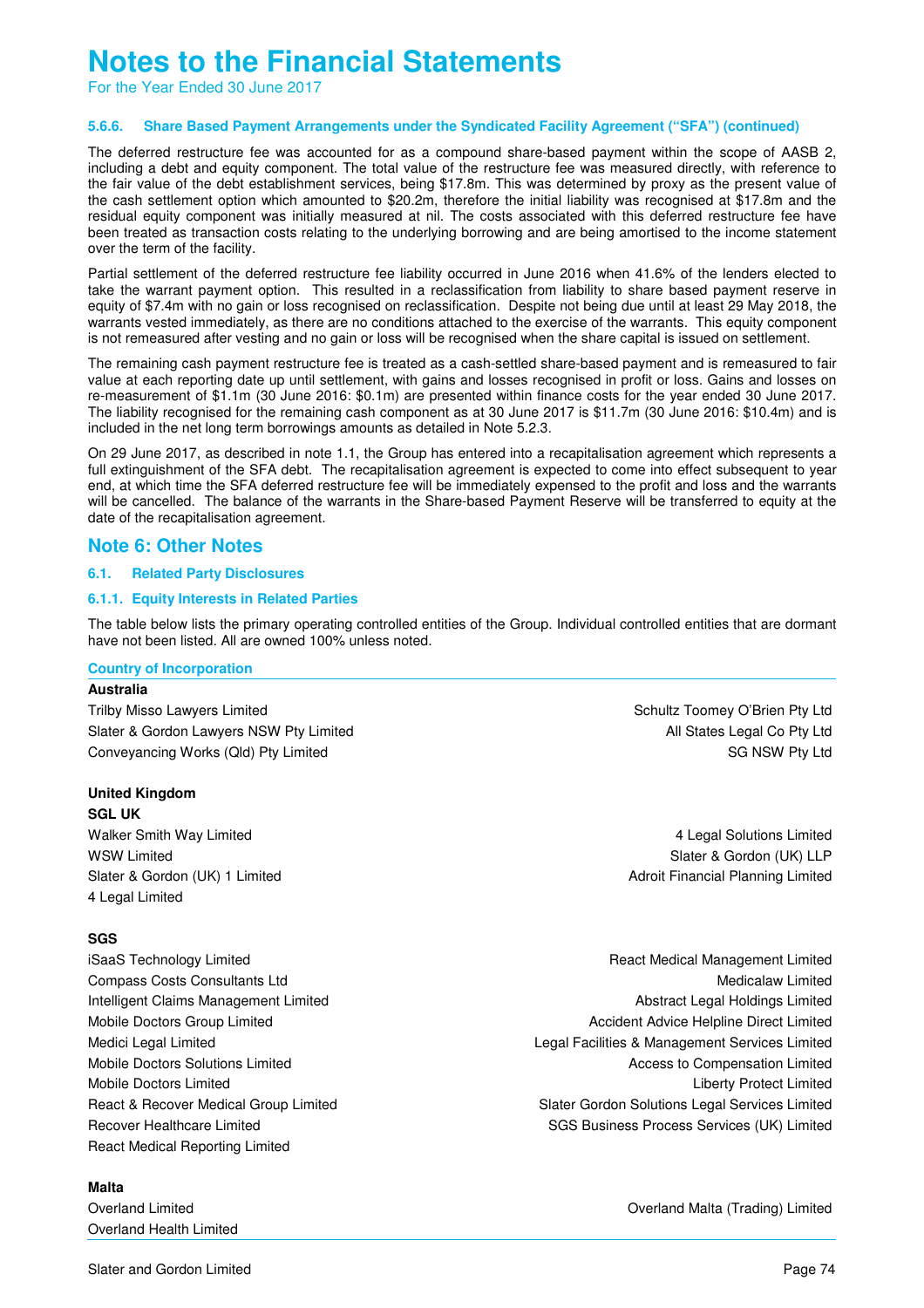For the Year Ended 30 June 2017

Crusader Assistance Group Holdings Limited along with its subsidiaries Crusader Uninsured Loss Recovery Service Limited and Crusader Connect Limited was disposed of, and Quindell ACH Limited was dissolved during the current year.

### **6.1.2. Deed of Cross Guarantee**

All Australian segment entities are parties to a deed of cross guarantee under which each company guarantees the debts of the others. By entering into the deed, the wholly-owned entities have been relieved from the requirement to prepare a financial report and directors' report under Corporations Instrument 2016/785 dated 17 December 2016 issued by the Australian Securities and Investments Commission. Please refer to the Slater and Gordon Australia segment in Note 2 for further information.

#### **6.1.3. Key Management Personnel Compensations**

|                                     | 2017      | 2016      |
|-------------------------------------|-----------|-----------|
|                                     |           |           |
| <b>Compensation by category</b>     |           |           |
| Short-term employment benefits      | 2,924,235 | 4,056,725 |
| Post-employment benefits            | 177,750   | 213,254   |
| Other long term employment benefits | 43,502    | 60,741    |
| Share based payments                | 879,381   | 73,548    |
| Other benefits                      | 949.550   | 499,331   |
|                                     | 4,974,418 | 4,903,599 |

#### **6.1.4. Transactions with Other Related Parties**

The shareholdings of related parties and remuneration of KMP are disclosed in the Directors' Report.

Outstanding receivables, if any, between related parties are included in Note 4.2. Outstanding payables, if any, are included in Note 4.6.

### **6.2. Parent Entity Disclosures**

As at, and throughout, the financial year ended 30 June 2017 the parent entity of the Group was Slater and Gordon Limited. Investments in subsidiary are accounted for at cost, less any impairment recognised since acquisition.

| 2017                                                | 2016          |
|-----------------------------------------------------|---------------|
| \$'000                                              | \$'000        |
| <b>Results of parent entity</b>                     |               |
| Loss for the year<br>(174.247)                      | (1, 133, 848) |
| Other comprehensive loss<br>619                     | (334)         |
| (173, 628)<br>Total comprehensive loss for the year | (1, 134, 182) |

There has been a recharge by the parent entity of management and associated services and interest expense to the subsidiary entities up to 31 May 2016.

#### **Financial position for the parent entity at year end**

| Current assets                                   | 127,393     | 134,306     |
|--------------------------------------------------|-------------|-------------|
| Total assets                                     | 283,756     | 412,799     |
|                                                  |             |             |
| <b>Current liabilities</b>                       | 197,382     | 91,857      |
| <b>Total liabilities</b>                         | 335,788     | 290,813     |
| Total equity of the parent company comprising of |             |             |
| Contributed equity                               | 1,119,180   | 1,115,993   |
| Reserves                                         | 31,745      | 34,705      |
| Retained profits                                 | (1,202,958) | (1,028,712) |
| <b>Total Equity</b>                              | (52,033)    | 121,986     |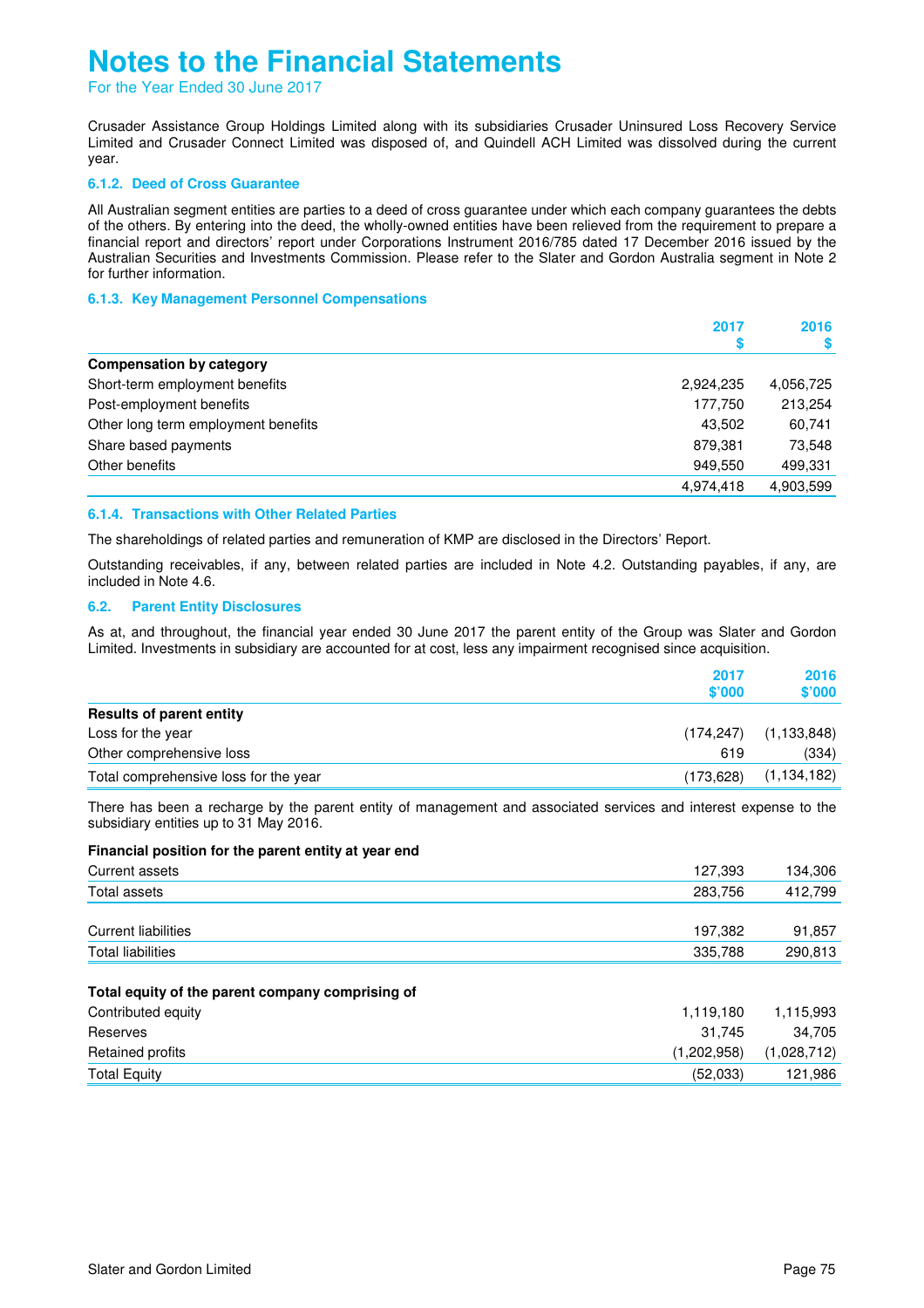For the Year Ended 30 June 2017

### **6.3. Auditor's Remuneration**

The auditor of the Group for the year ended 30 June 2017 is Ernst & Young (30 June 2016: Ernst & Young).

|                                       | 2017      | 2016      |
|---------------------------------------|-----------|-----------|
|                                       | S         | \$        |
| <b>Audit Services</b>                 |           |           |
| Ernst & Young                         |           |           |
| Audit and review of financial reports | 767,000   | 700,000   |
| Other regulatory services             | 100,450   |           |
| Overseas Ernst & Young firms          |           |           |
| Audit and review of financial reports | 1,689,076 | 2,797,090 |
| Other regulatory audit services       | 42,017    | 57,446    |
| <b>Other Auditor</b>                  |           |           |
| Audit and review of financial reports |           | 218,553   |
| Other regulatory audit services       |           | 51,531    |
|                                       | 2,598,543 | 3,824,620 |
| <b>Other Services</b>                 |           |           |
| Ernst & Young                         |           |           |
| Other - consulting services           | 19,923    | 257,000   |
| <b>Other Auditor</b>                  |           |           |
| Other - consulting services           |           | 282,033   |
| Due diligence investigations          |           | 16,125    |
|                                       | 2,618,466 | 4,379,778 |

#### **6.4. Accounting Standards issued but not yet effective at 30 June 2017**

At the date of authorisation of the financial statements, the Standards and Interpretations that were issued but not yet effective, which have not been early adopted are listed below. A formal and detailed assessment of the expected impacts of these standards and interpretations is currently underway with the initial findings for each new accounting standard noted in the relevant sections below. The Group early adopted AASB 15 Revenue from Contracts with Customers in the prior year.

|           |                              | <b>Application date of</b> |                                            |
|-----------|------------------------------|----------------------------|--------------------------------------------|
| Reference | Title                        |                            | <b>Standard Application date for Group</b> |
| AASB 9    | <b>Financial Instruments</b> | January 2018               | <sup>1</sup> July 2018                     |

AASB 9 as issued replaces AASB 139 and includes a logical model for classification, measurement and derecognition of financial assets, a single, forward-looking "expected loss" impairment model and a substantially reformed approach to hedge accounting. The main changes to the classification and measurement of financial assets and liabilities are:

- Financial assets that are debt instruments will be classified based on (i) the objective of the entity's business model for managing the financial assets, and (ii) the characteristics of the contractual cash flows.
- Allows an irrevocable election on initial recognition to present gains and losses on investments in equity instruments that are not held for trading in other comprehensive income. Dividends in respect of these investments that are a return on investment can be recognised in profit or loss and there is no impairment or recycling on disposal of the instrument.
- Financial assets can be designated and measured at fair value through profit or loss at initial recognition if doing so eliminates or significantly reduces a measurement or recognition inconsistency that would arise from measuring assets or liabilities, or recognising the gains and losses on them, on different bases.
- Where the fair value option is used for financial liabilities, the change attributable to changes in credit risk is presented in other comprehensive income, and the remaining change is presented in profit or loss.

An assessment of the impact of AASB 9 on the position of the Group is ongoing, however there are no expected material changes in the classification of financial assets and liabilities. Fair value changes resulting from credit risk are not expected to have a significant impact on future results. The introduction of the expected loss impairment model for determining credit provisions has not yet been determined. There is no change anticipated in relation to hedge accounting.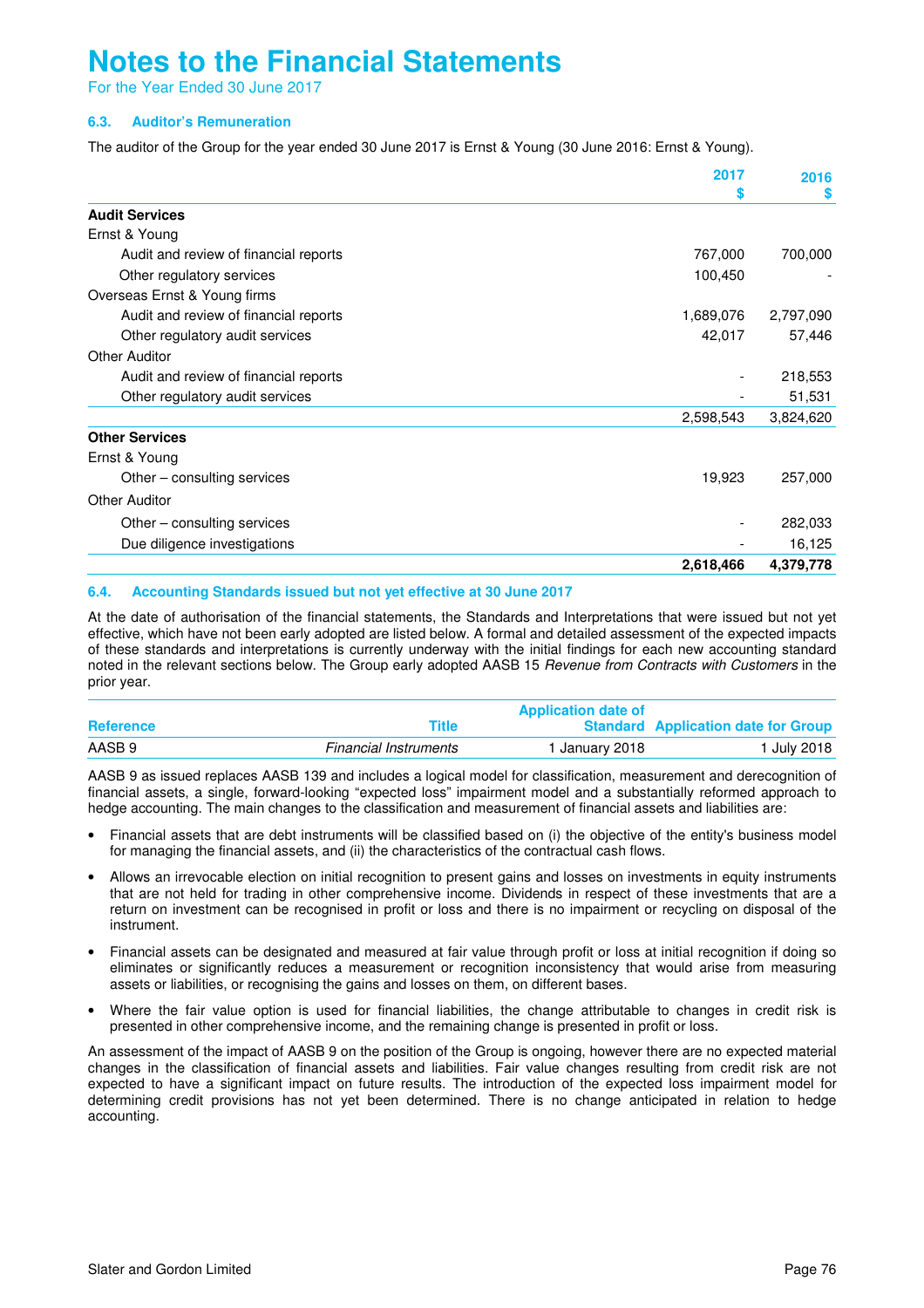For the Year Ended 30 June 2017

### **6.4 Accounting Standards issued but not yet effective at 30 June 2017 (continued)**

|                  |                                                   | <b>Application date of</b> |                                            |
|------------------|---------------------------------------------------|----------------------------|--------------------------------------------|
| <b>Reference</b> | Title                                             |                            | <b>Standard Application date for Group</b> |
|                  | Amendments to Australian<br>Accounting Standards- |                            |                                            |
| AASB 2016-3      | Clarifications to AASB 15                         | I January 2018             | 1 July 2018                                |

AASB 2016-3 Amendments to Australian Accounting Standards – Clarifications to AASB 15 amends AASB 15 to clarify the requirements on identifying performance obligations, principal versus agent considerations and the timing of recognising revenue from granting a licence and provides further practical expedients on transition to AASB 15, none of which is expected to affect the Group's revenue recognition process.

| <b>Reference</b> | Title                                     | <b>Application date of</b> | <b>Standard Application date for Group</b> |
|------------------|-------------------------------------------|----------------------------|--------------------------------------------|
| IFRIC 23         | Uncertainty over Income Tax<br>Treatments | l January 2019             | 1 July 2019                                |

The interpretation clarifies the application of the recognition and measurement criteria in IAS 12 Income Taxes when there is uncertainty over income tax treatments. The interpretation specifically addresses the following:

- Whether an entity considers uncertain tax treatments separately
- The assumptions an entity makes about the examination of tax treatment by taxation authorities
- How an entity determines taxable profit (tax loss), tax bases, unused tax losses, unused tax credits and tax rates
- How an entity considers changes in facts and circumstances

The Group has not yet assessed the impact of IFRIC 23.

| <b>Reference</b> | <b>Title</b> | <b>Application date of</b> | <b>Standard Application date for Group</b> |
|------------------|--------------|----------------------------|--------------------------------------------|
| AASB 16          | Leases       | January 2019               | 1 July 2019                                |

The key features of AASB 16 are as follows:

#### **Lessee Accounting**

- Lessees are required to recognise assets and liabilities for all leases on balance sheet with a term of more than 12 months, unless the underlying asset is of low value.
- Assets and liabilities arising from a lease are initially measured on a present value basis. The measurement includes non-cancellable lease payments (including inflation-linked payments), and also includes payments to be made in optional periods if the lessee is reasonably certain to exercise an option to extend the lease, or not to exercise an option to terminate the lease.
- AASB 16 contains disclosure requirements for lessees.

#### **Lessor Accounting**

- AASB 16 substantially carries forward the lessor accounting requirements in the current lease standard AASB 117. Accordingly, a lessor continues to classify its leases as operating leases or finance leases, and to account for those two types of leases differently.
- AASB 16 also requires enhanced disclosures to be provided by lessors that will improve information disclosed about a lessor's risk exposure, particularly to residual value risk.

An assessment of the impact of AASB 16 on the financial performance and position of the Group is ongoing with a view to informing the transition decisions to be made before adoption of the new standard. It is not yet possible to make a reliable estimate of the impact of the standard on the Consolidated Financial Statements. Although the impact is yet to be quantified, given that at 30 June 17 the Group is lessee to a number of operating leases, in particular in relation to properties, it is expected that the adoption of the standard will result in a material impact on the statement of financial position.

Currently, the Group does not expect to early adopt AASB 16.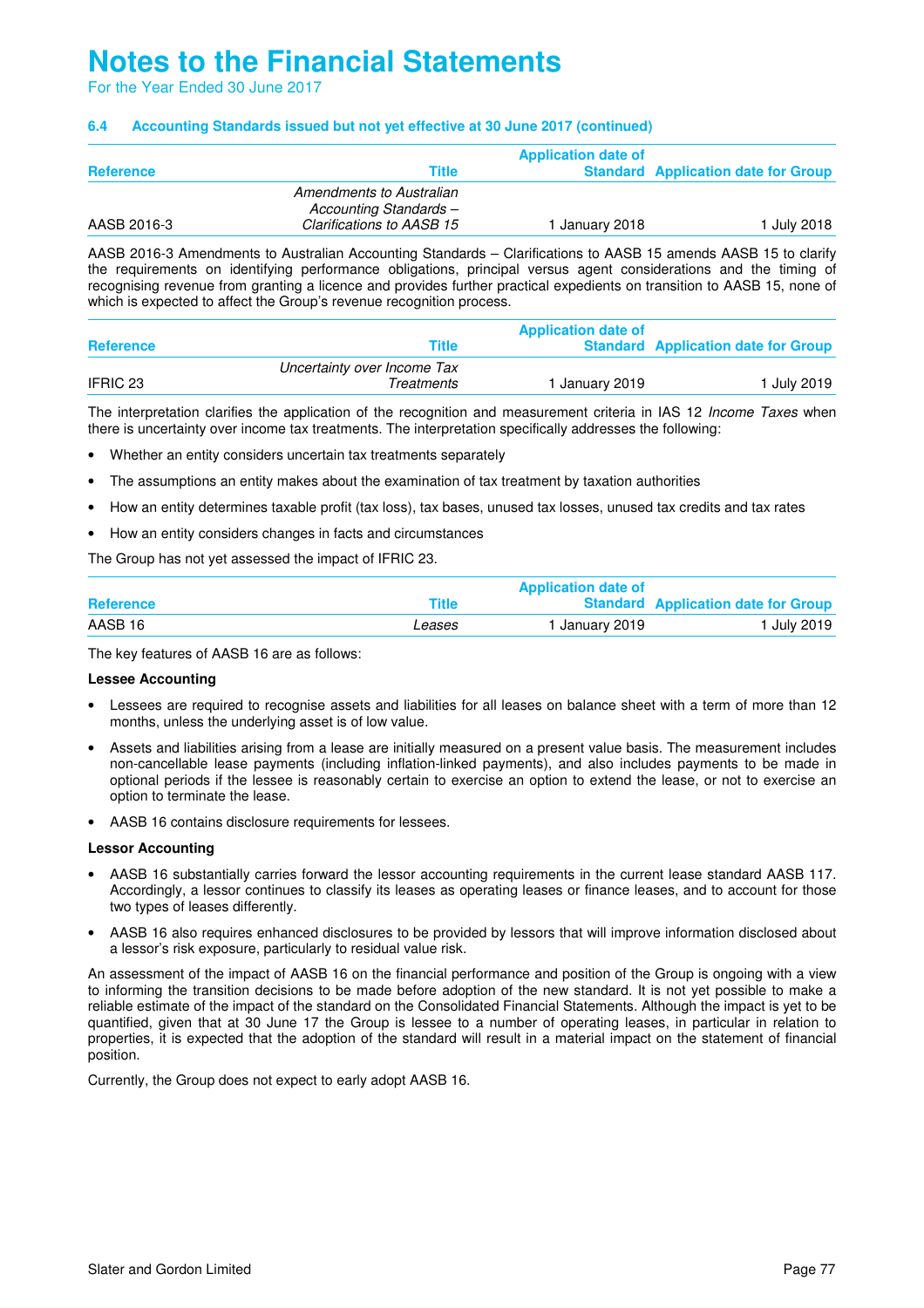For the Year Ended 30 June 2017

## **Note 7: Unrecognised Items**

### **7.1. Guarantees**

The Group has entered into lease rental guarantees and performance guarantees with a face value of \$12.1m (30 June 2016: \$12.5m).

#### **7.2. Contingent Consideration**

The Group may be required to pay contingent consideration in relation to acquisitions that have been undertaken. Further details are included in Note 4.7.

#### **7.3. Other Commitments and Contingencies**

The Group has an agreement with third party disbursement funder, Equal Access Funding Proprietary Limited ('the funder"), who funds disbursements in respect of individual matters and is reimbursed out of any settlement proceeds on the matter. The Group has provided a financial guarantee to the funder for the repayment of clients' obligations.

The total amount funded by the funder to the Group's clients at 30 June 2017 is \$16m (30 June 2016: \$19m). The maximum exposure of the Group at 30 June 2017 is \$16m (30 June 2016: \$19m) if the disbursements on client matters are not recovered from any other party.

#### **7.4. Contingent Asset**

#### **7.4.1. Claims against Watchstone plc (Watchstone – formerly Quindell plc)**

On 19 September 2016, the Group notified Watchstone of various claims it intends to bring against Watchstone arising from its acquisition of Watchstone's Professional Services Division (PSD) in May 2015. On 29 November 2016 the Group obtained a positive merits based opinion of its claims from an independent barrister, in accordance with the provisions of the Share Purchase Agreement (SPA) between the Group and Watchstone. Having met this threshold requirement, under the SPA provisions, the escrow amount of £50m will not be released to Watchstone until such time as the claim made against Watchstone is resolved (through proceedings or settlement). On 14 June 2017 the Company filed and served a claim in the High Court against Watchstone Group Plc for approximately £600m. The claim is based upon serious allegations against Watchstone and its then senior management, including fraud, concerning the purchase by Slater and Gordon of Watchstone's Professional Services Division in 2015.

### **7.5. Contingent Liabilities**

#### **7.5.1. Class Action Proceedings**

On 12 October 2016 legal proceedings were filed against the Company in the Federal Court of Australia on behalf of an open class of Slater and Gordon shareholders. The class claimants are represented by Maurice Blackburn.

The class proceeding asserts that the Company engaged in misleading and deceptive conduct and breached its continuous disclosure obligations during the period from 30 March 2015 to 24 February 2016. The class claimants seek orders that the Company pay statutory compensation or compensate them for damage suffered by them which resulted from the Company's contraventions or refund all monies paid by the Applicant and Group Members pursuant to the Watchstone PSD entitlement offer, plus interest and costs.

On 20 June 2017 the Company announced that legal proceedings were filed against it by Babscay Pty Ltd on behalf of persons who acquired an interest in shares of the Company between 24 August 2012 and 19 November 2015. The statement of claim asserts that the Company's financial statements for the financial years ended 30 June 2013, 2014 and 2015 contained false and/or misleading statements. The allegations focus on the way in which the Company recognised revenue and, in financial year 2015, accounted for acquisitions in accordance with Australian Accounting Standards.

On 11 July 2017, the Company announced it had entered into an in principle conditional agreement to settle the class action proceeding through a mediation process facilitated by the Federal Court. The settlement pursuant to this agreement will resolve any and all potential shareholder claims against the Company and its directors and officers. The settlement remains subject to court, lender and shareholder approval and further details are available in note 8.1 Subsequent Events. An amount relating to the company's contribution to the in principle settlement has been recognised as a provision at 30 June 2017.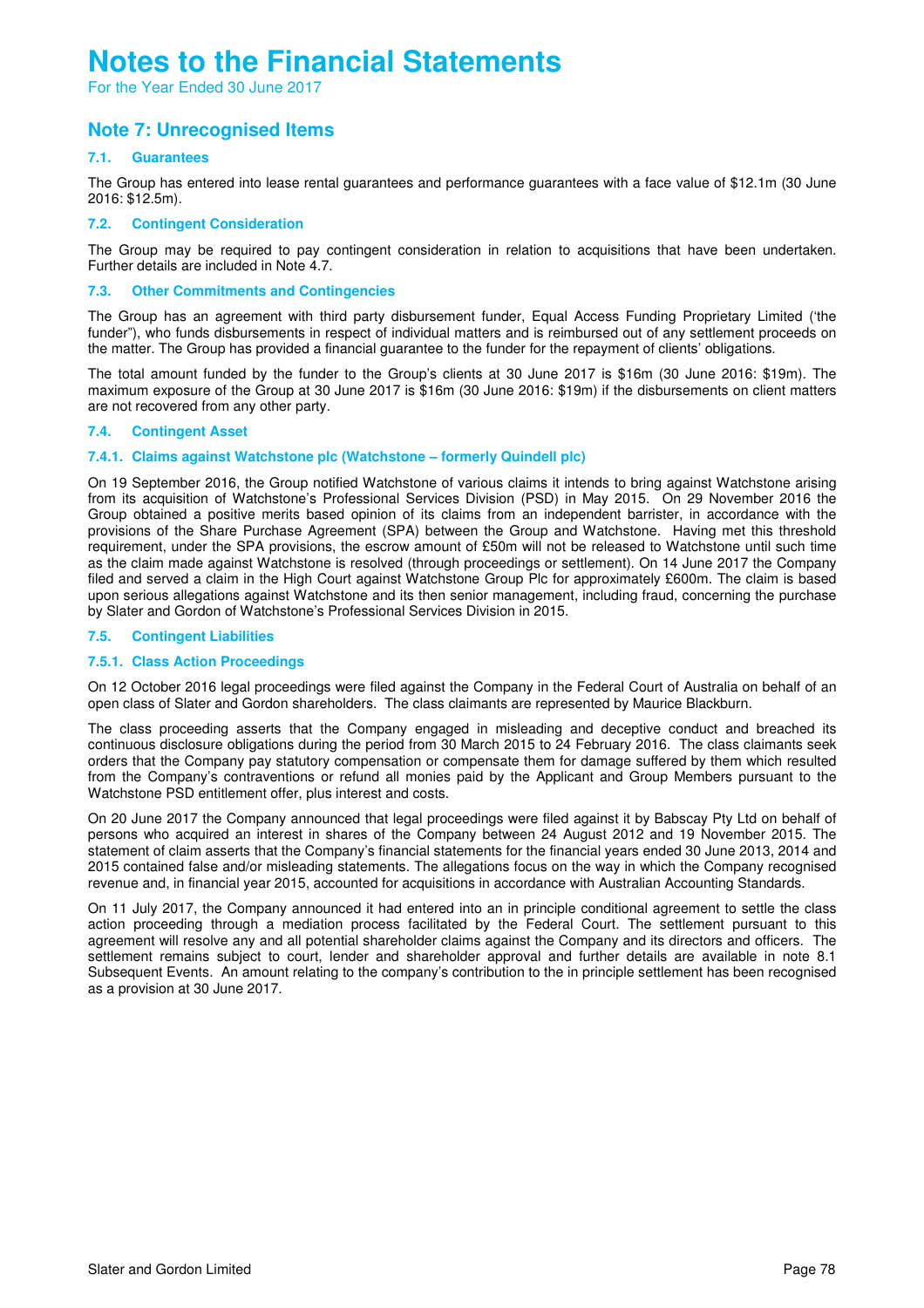For the Year Ended 30 June 2017

## **Note 8: Subsequent Events**

### **8.1. Shareholder Class Action**

As outlined in note 7.5 above, during the year ended 30 June 2017, the Company announced two shareholder class action proceedings had been filed against the Company. The Company also received notification of one other potential class action proceeding by former and existing shareholders.

On 11 July 2017, the Company announced it had reached an in principle conditional agreement to settle the class action proceeding brought on behalf of Mr Matthew Hall through a mediation process facilitated by the Federal Court. The agreement will resolve any and all potential shareholder claims against the Company and its directors and officers. The settlement of all other shareholder claims will be effected by a shareholder creditors' scheme of arrangement ("Shareholder Creditor Scheme"). The settlement is subject to completion of formal legal documentation and will also require approval by the Federal Court of the settlement terms. It is also subject to shareholder and lender approval via vote at a meeting to be held in November 2017.

The terms include the following:

- an agreed settlement amount relating to all Shareholder Creditor claims of \$32.5m ("Shareholder Creditor Scheme Fund") comprising proceeds from responsive directors and officers liability insurance policies held by the Company will be made available by agreement in principle reached with the Company's insurers;
- \$4m will be made available by the Company's Lenders to fund a further payment by the Company for the benefit of the Hall Proceeding claimants;
- releases will be given in favour of those insurers;
- various other provisions releasing, resolving and insulating the Company and its current and former officers from the impact of claims by Shareholder Creditors in connection with the Company's affairs;
- payment of approved legal costs incurred by the Hall Proceeding claimants out of the Shareholder Creditor Scheme Fund;
- the Hall Proceeding will be dismissed with no orders as to costs; and
- the settlement is without admission of liability by the Company.

#### **8.2. Separation of Businesses**

On 31 August 2017, the Group entered into a binding restructure support deed with its Senior Lenders in relation to the recapitalisation of the Group (refer to note 5.2.4). The recapitalisation is intended to provide the Group with a sustainable level of debt and a stable platform for its future operations, and additional liquidity support for its continued operation prior to the implementation of the recapitalisation

On implementation of the recapitalisation, all UK operations and UK subsidiaries (including Slater & Gordon (UK) 1 Ltd ("S&G UK")) will be separated from the Australian parent company (Slater and Gordon Limited) and transferred to a new UK holding company ("UK HoldCo"). UK HoldCo will be wholly owned by the Senior Lenders. Following separation, existing shareholders of the Company will cease to have any interest in the Company's existing UK operations or UK subsidiaries.

The Company believes the separation of the UK operations provides the best option to enable both the Australian and UK operations to succeed in their own right.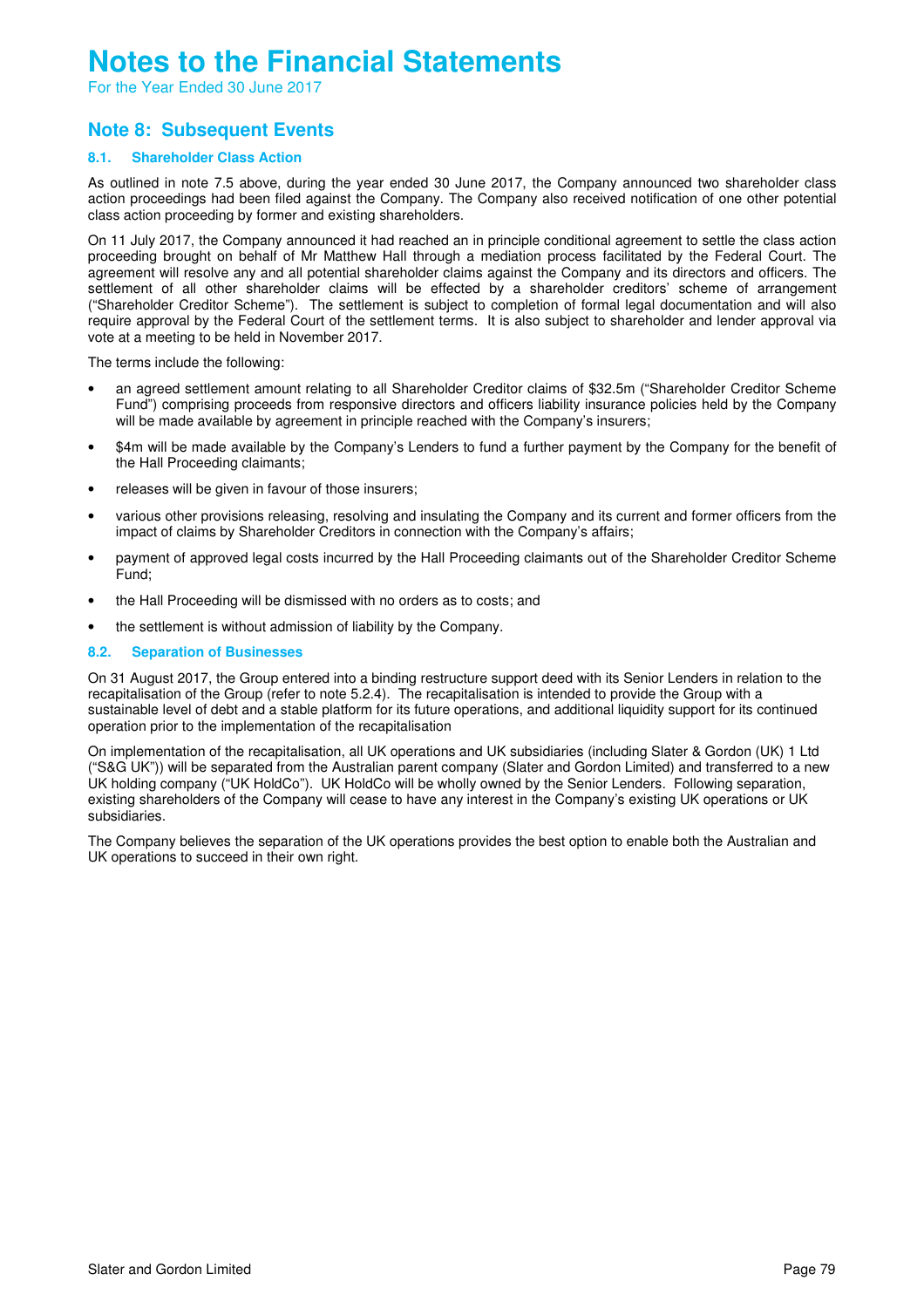For the Year Ended 30 June 2017

# **Note 9: Business Combinations**

#### **9.1. Accounting Policies**

Business combinations are accounted for by applying the acquisition method. The cost of an acquisition is measured as the aggregate of the consideration transferred, which is measured at acquisition-date fair value, and the amount of any non-controlling interests in the acquiree. Deferred consideration payable is measured at present value. Any contingent consideration to be transferred by the acquirer is recognised at the acquisition-date fair value. Contingent consideration classified as a liability that is a financial instrument and within the scope of AASB 139 is measured at fair value with changes in fair value recognised in the statement of profit or loss and other comprehensive income. For each business combination, the Group elects whether to measure the non-controlling interests in the acquiree at fair value or the proportionate share of the acquiree identifiable net assets. Acquisition related costs are expensed as incurred.

Goodwill is initially measured at cost (being the excess of the aggregate of the consideration transferred and the amount recognised for non-controlling interests) and any previous interest held over the net identifiable assets acquired and liabilities assumed. If the fair value of the net assets acquired is in excess of the aggregate consideration transferred, the Group re-assesses whether it has correctly identified all of the assets acquired and all of the liabilities assumed and reviews the procedures used to measure the amounts recognised at the acquisition date. If the reassessment still results in an excess of the fair value of net assets acquired over the aggregate consideration transferred, then the gain is recognised in profit or loss as a gain from bargain purchase.

In conjunction with the business combination transaction there may be a transfer of assets between controlled entities as part of restructuring the acquired business. The parent accounts for such transfers through reallocation of the cost of the investments in its statement of financial position.

#### **Critical Accounting Estimates and Judgements**

The fair value of customer relationships acquired in a business combination is determined using the multi-period excess earnings method ("MEEM") whilst the fair value of trademarks acquired in a business combination is based on a relief from royalties approach. These methods require estimates by management of future income streams, applicable royalty rates and discount rates

Provisional accounting is applied by the Group to account for business combinations when the initial accounting is incomplete at the end of the reporting period. An entity has 12 months to finalise its provisional accounting. By its nature provisional accounting involves estimates and judgements based on the information available to the Group at the end of the reporting period, while it continues to seek information about facts and circumstances that existed as of the acquisition date.

#### **9.2. Current Period Business Combinations**

There were no business combinations during the year ended 30 June 2017.

#### **9.3. Prior Period Business Combinations**

There were no business combinations during the year ended 30 June 2016.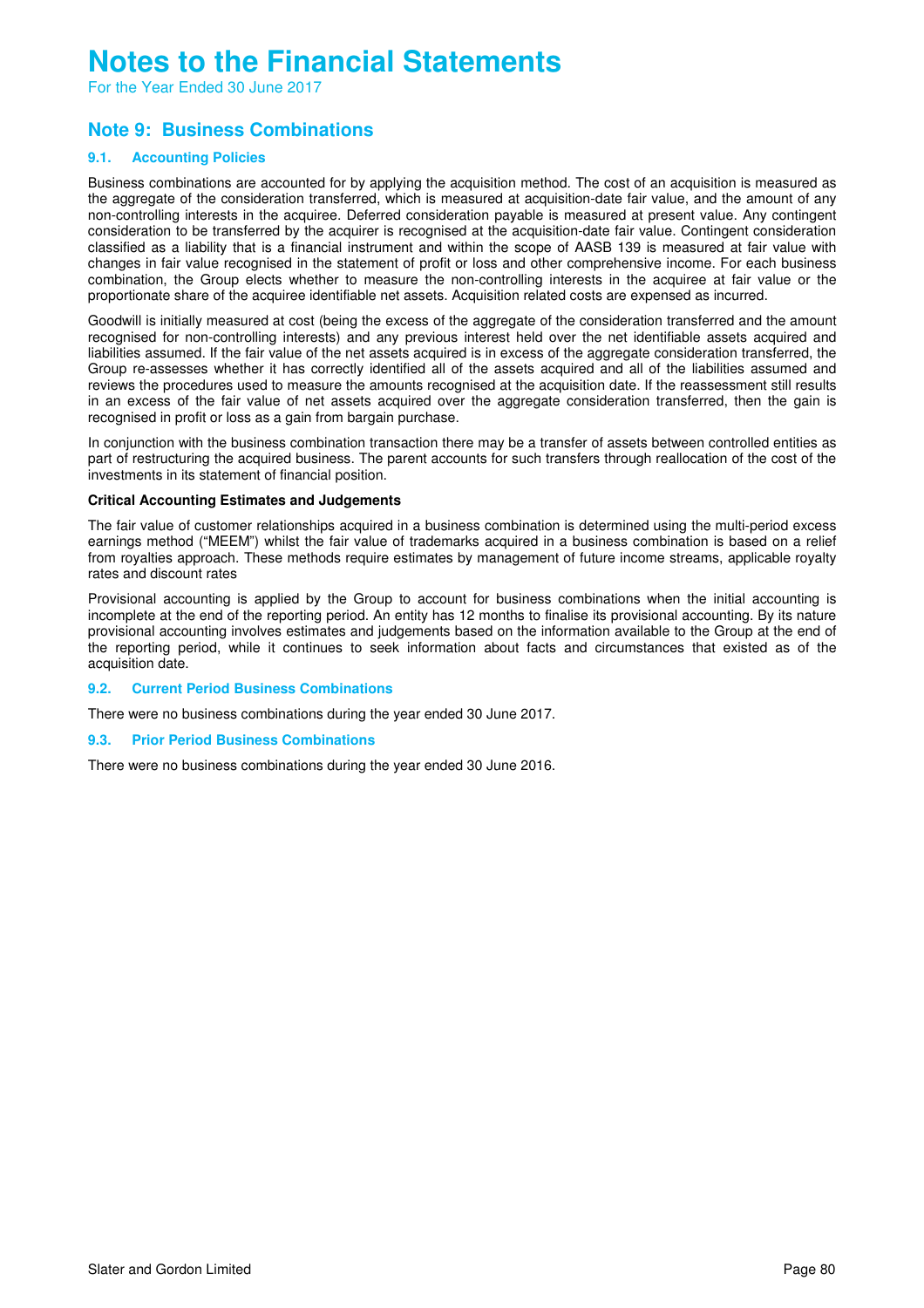# **Slater and Gordon Limited**

Directors' Declaration

The directors declare that the financial statements and notes set out on pages 37 to 80 and the directors' report are in accordance with the Corporations Act 2001 and:

- (a). Comply with Accounting Standards and the Corporations Regulations 2001, and other mandatory professional reporting requirements;
- (b). As stated in Note 1, the financial statements also comply with International Financial Reporting Standards;
- (c). Give a true and fair view of the financial position of the consolidated entity as at 30 June 2017 and of its performance as represented by the results of its operations, changes in equity and its cash flows, for the year ended on that date.

In the directors' opinion there are reasonable grounds to believe that:

- Slater and Gordon Limited will be able to pay its debts as and when they become due and payable.
- the Company and the group entities identified in Note 6.1 will be able to meet any obligations or liabilities to which they are or may become subject to by virtue of the Deed of Cross Guarantee between the Company and those group entities pursuant to ASIC Corporations Instrument 2016/785.

This declaration has been made after receiving the declarations required to be made by the chief executive officer and chief financial officer to the directors in accordance with sections 295A of the Corporations Act 2001 for the financial year ended 30 June 2017.

This declaration is made in accordance with a resolution of the directors.

50

John Skippen **Chair** Melbourne 31 August 2017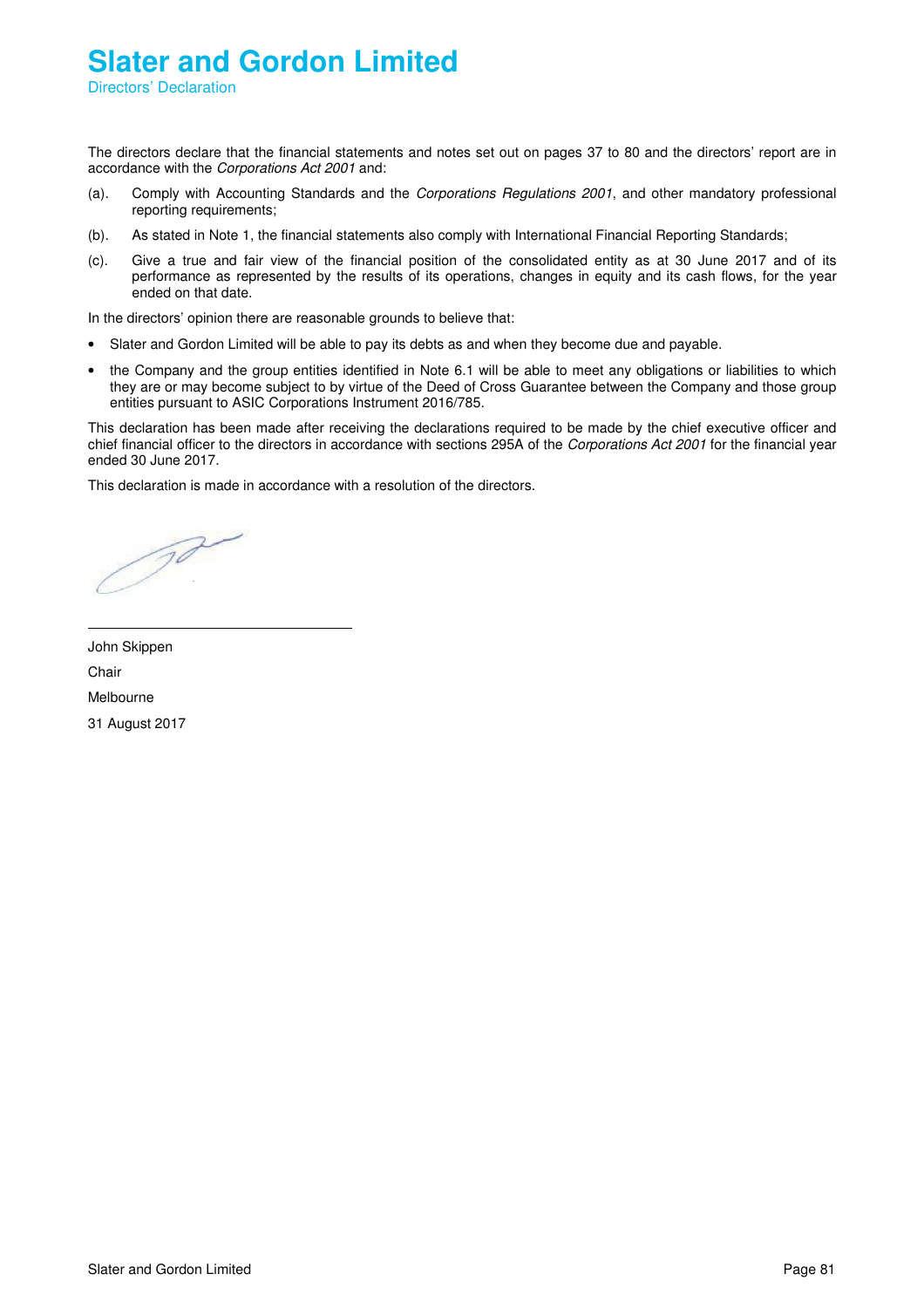

Ernst & Young 8 Exhibition Street Melbourne VIC 3000 Australia GPO Box 67 Melbourne VIC 3001

 Tel: +61 3 9288 8000 Fax: +61 3 8650 7777 ey.com/au

# **Independent Auditor's Report to the Members of Slater and Gordon Limited**

# Report on the Audit of the Financial Report

# Opinion

We have audited the financial report of Slater and Gordon Limited (the Company) and its subsidiaries (collectively the Group), which comprises the consolidated statement of financial position as at 30 June 2017, the consolidated statement of profit or loss and other comprehensive income, consolidated statement of changes in equity and consolidated statement of cash flows for the year then ended, notes to the financial statements, including a summary of significant accounting policies, and the directors' declaration.

In our opinion, the accompanying financial report of the Group is in accordance with the *Corporations Act 2001*, including:

- a) giving a true and fair view of the consolidated financial position of the Group as at 30 June 2017 and of its consolidated financial performance for the year ended on that date; and
- b) complying with Australian Accounting Standards and the *Corporations Regulations 2001*.

## Basis for Opinion

We conducted our audit in accordance with Australian Auditing Standards. Our responsibilities under those standards are further described in the *Auditor's Responsibilities for the Audit of the Financial Report* section of our report. We are independent of the Group in accordance with the auditor independence requirements of the *Corporations Act 2001* and the ethical requirements of the Accounting Professional and Ethical Standards Board's APES 110 *Code of Ethics for Professional Accountants* (the Code) that are relevant to our audit of the financial report in Australia. We have also fulfilled our other ethical responsibilities in accordance with the Code.

We believe that the audit evidence we have obtained is sufficient and appropriate to provide a basis for our opinion.

## Material Uncertainty Related to Going Concern

Without qualifying our opinion, we draw attention to Note 1.1 in the financial report which indicates that the consolidated entity incurred a net loss after tax of \$546.8 million, negative net cash flow from operating activities of \$39.1 million and, as at 30 June 2017 the Group's total liabilities exceeded its total assets by \$248.8 million. The note also details that the Group's Syndicated Facility Agreement is fully drawn, with \$450.2 million of the drawings repayable in May 2018 in accordance with the agreement.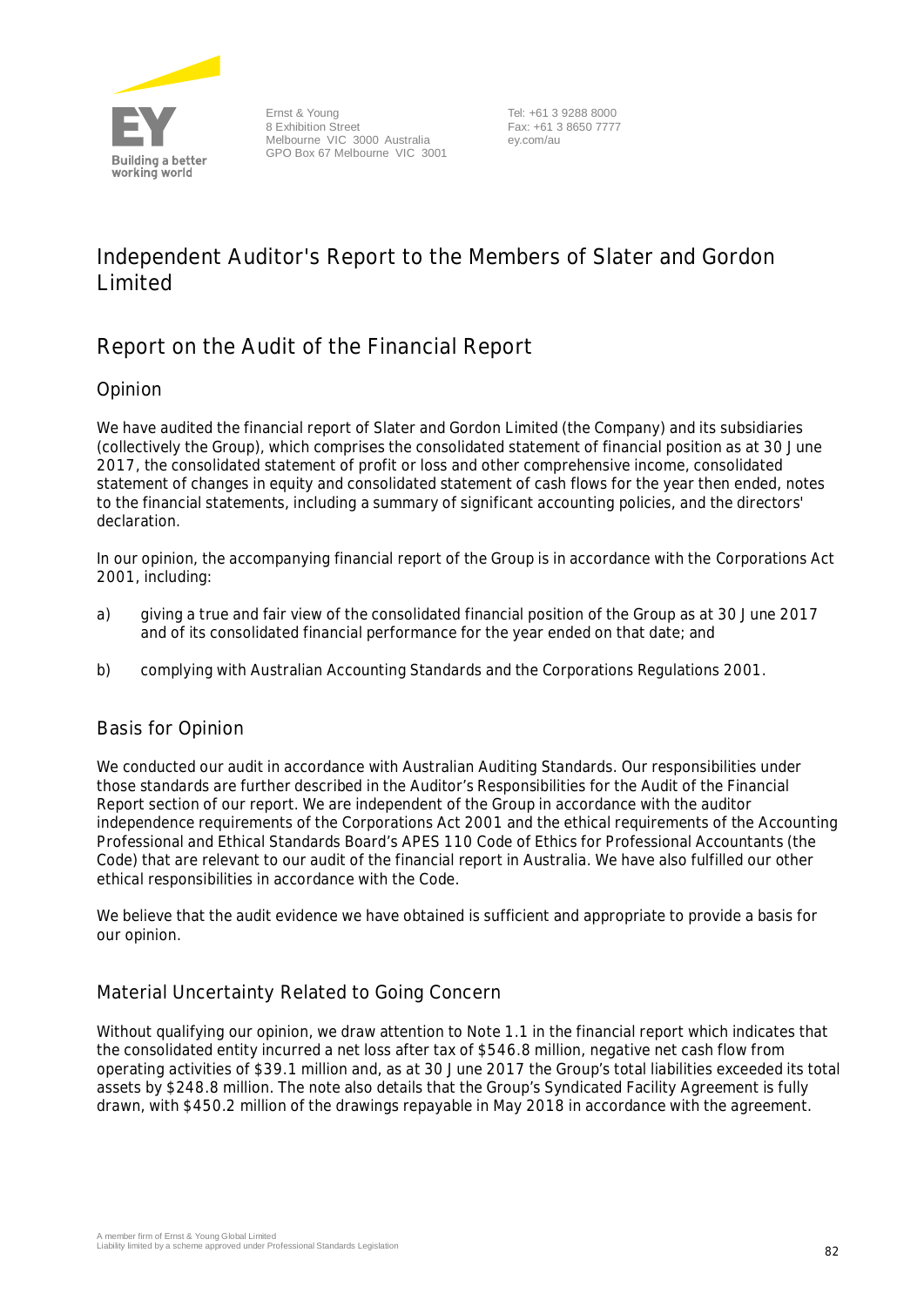

Note 1.1 describes the conditions that raise uncertainty regarding the consolidated entity's ability to continue as a going concern. It details uncertainties relating to cash flows which will not be sufficient to repay a portion of the Group's consolidated entity's borrowing facilities of \$450.2 million due in May 2018, or earlier, if that was required. It also details that the Group has reached agreement with its lenders to provide additional liquidity support required for it to remain able to pay debts as and when they fall due through to the proposed date of the recapitalisation of the Group and also details the consolidated entity's reliance on the recapitalisation and the ongoing support of its lenders to continue as a going concern.

Note 1.1 references Note 5.2 and Note 8 that detail the recapitalisation agreement entered into by the Group with its lenders and the settlement of shareholder class actions that both remain subject to conditions precedent and approvals as detailed in Note 5.2 and Note 8.

These conditions along with other matters as set forth in Note 1.1 indicate the existence of material uncertainties that may cast significant doubt about the consolidated entity's ability to continue as a going concern and therefore, whether the consolidated entity may be unable to realise its assets and discharge its liabilities in the normal course of business. The financial report does not include any adjustments relating to the recoverability and classification of recorded asset amounts or to the amounts and classification of liabilities that might be necessary should the consolidated entity not continue as a going concern.

## Key Audit Matters

Key audit matters are those matters that, in our professional judgment, were of most significance in our audit of the financial report of the current year. These matters were addressed in the context of our audit of the financial report as a whole, and in forming our opinion thereon, but we do not provide a separate opinion on these matters. For each matter below, our description of how our audit addressed the matter is provided in that context. In addition to the matter described in the *Material Uncertainty Related to Going Concern* section, we have determined the matters described below to be the key audit matters to be communicated in our report.

We have fulfilled the responsibilities described in the *Auditor's Responsibilities for the Audit of the Financial Repor*t section of our report, including in relation to these matters. Accordingly, our audit included the performance of procedures designed to respond to our assessment of the risks of material misstatement of the financial report. The results of our audit procedures, including the procedures performed to address the matters below, provide the basis for our audit opinion on the accompanying financial report.

**Carrying Value of Goodwill and Other Indefinite Life Intangible Assets and Associated Impairment**

| Why significant                                                                                       | How our audit addressed the key audit matter                                                                                                 |  |
|-------------------------------------------------------------------------------------------------------|----------------------------------------------------------------------------------------------------------------------------------------------|--|
| The Group is required to annually test the<br>carrying value of goodwill and other intangible         | Our procedures included the following:                                                                                                       |  |
| assets with an indefinite life for impairment.                                                        | Considered whether the methodology used in<br>$\blacktriangleright$<br>preparing the value-in-use model and fair value                       |  |
| Disclosures about goodwill and intangible assets<br>are included in Note 4.1 to the financial report. | less costs of disposals calculations used by the<br>Group to test for impairment meets the<br>requirements of Australian Accounting Standard |  |

AASB 136 *Impairment of Assets.*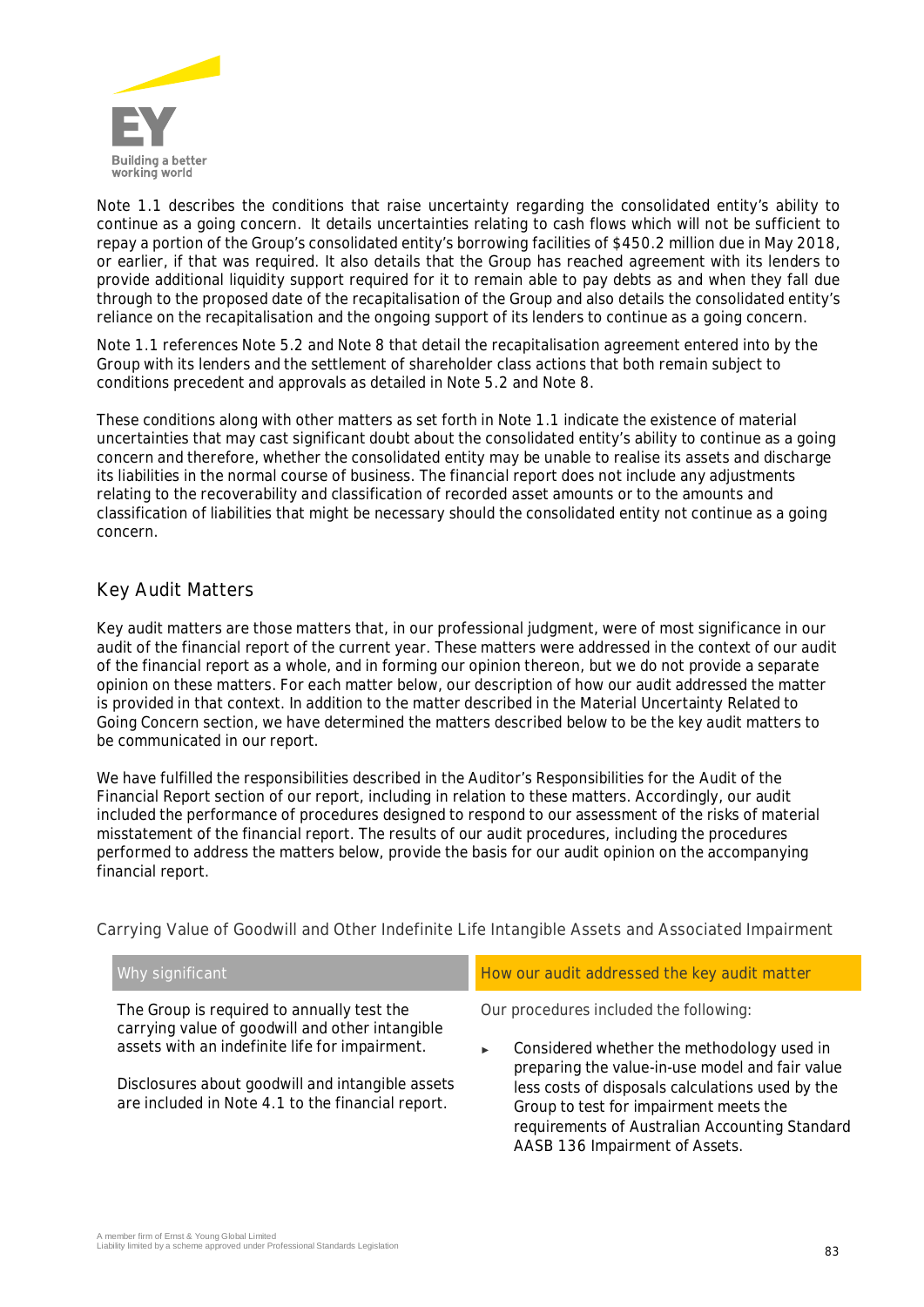

As disclosed in Note 4.1.3 and Note 4.1.4, the Directors' assessment of goodwill and other identifiable intangible assets for impairment, involves critical accounting estimates and assumptions, specifically concerning future discounted cash flows.

These estimates and assumptions are impacted by future performance, market and economic conditions in both Australia and the United Kingdom.

An impairment charge of \$361.2 million was recorded against these assets in the year ended 30 June 2017.

Given the estimates and assumptions involved in the impairment test, the recent performance of the Group and the magnitude of impairment charges taken in the past, this was considered to be a key audit matter.

### **Why significant How our audit addressed the key audit matter**

- ► Tested whether the impairment models used were mathematically accurate.
- Assessed whether the cash flows used in the impairment models accurately reflected budgets approved by the Board at 31 December 2016 and prepared by the Group and submitted to representatives of its lenders and the forecast financial information provided by the Group to its lenders to support the Recapitalisation Agreement at 30 June 2017.
- Considered the historical reliability of the Group's cash flow forecasting process.
- Considered the impact of a range of assumption sensitivities on the impairment models.
- Assessed the external inputs and assumptions within the cash flow forecasting models by comparing them to assumptions and estimates used elsewhere in the preparation of the financial report and benchmarked them against market observable external data.
- ► Considered the adequacy of the financial report disclosures contained in Note 4.1, Note 4.1.3 and Note 4.1.4, in particular those regarding assumptions.
- As impairment testing relies upon business valuation principles, we involved our valuation specialists to assist in the work outlined above where we considered such expertise was required.

**Work in Progress (WIP) and Associated Revenue Recognition**

WIP is significant to the Group, comprising 45% of total assets and movements are included in revenue recognised for the year. The Group's disclosures regarding WIP and the associated revenue recognised are included in Note 3.1 and Note 4.3 to the financial report.

## **Why significant How our audit addressed the key audit matter**

Our procedures included the following:

- Considered whether the Groups' accounting policy for complied with Australian Accounting Standards, in particular AASB15 *Revenue*.
- ► Obtained details of WIP recognised for each revenue stream at balance date and applied statistical sampling techniques to select individual legal matters ("cases") for testing.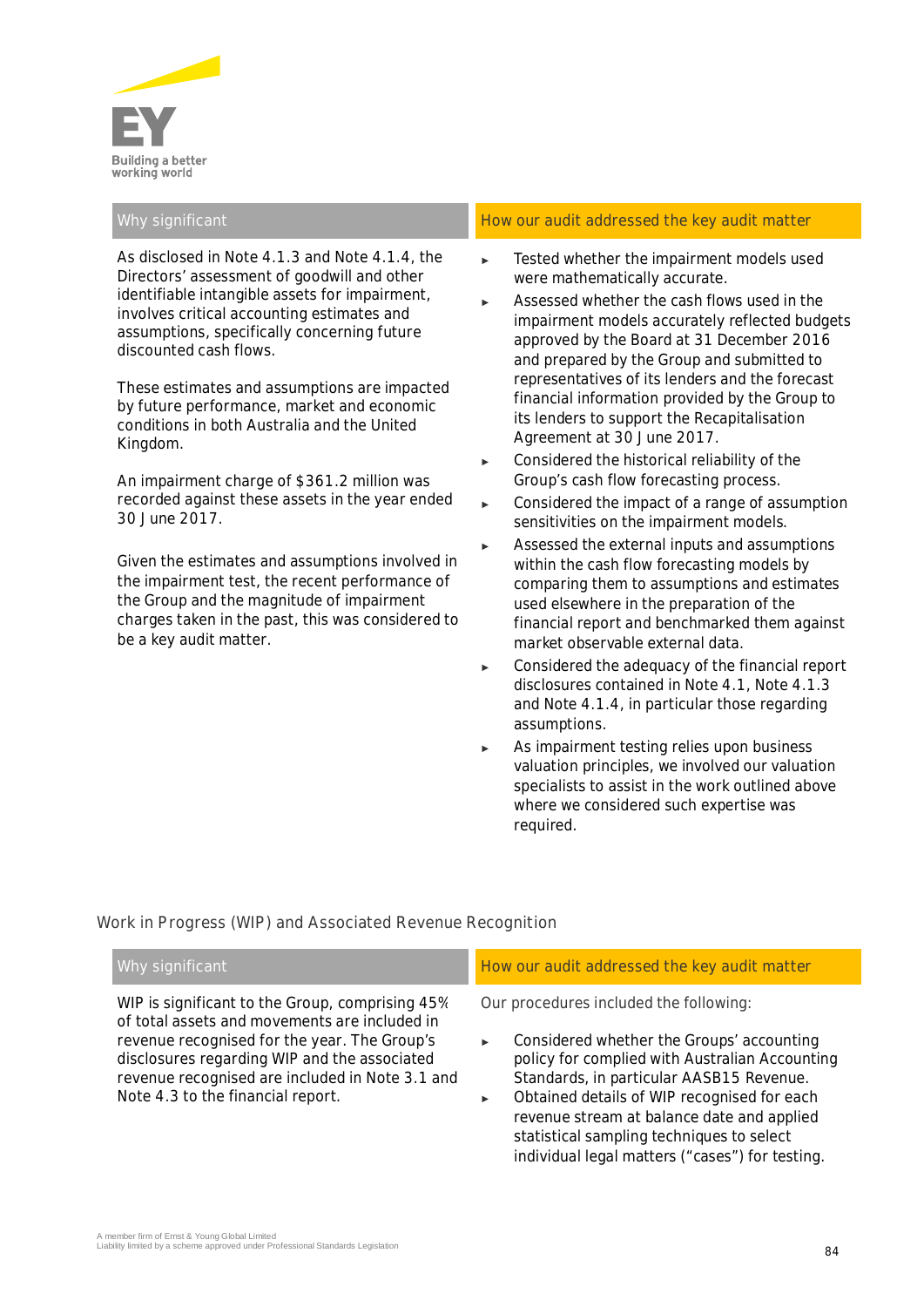

The Directors' determination of the carrying value of WIP and its associated revenue streams involves significant judgement, data analysis and complexity and accordingly has been considered a key audit matter

The Group considers each revenue stream in isolation and makes judgements in relation to:

- ► The identification of a contract
- ► The identification of the performance obligations as part or within a contract
- Determination of the transaction price, particularly for revenue streams accounted under a "no win no fee" basis
- Allocation of the transaction price
- ► Recognition of revenue when a performance obligation is satisfied

To validate the judgements made in relation to WIP, the Group develops a series of data models based on historical information over a two year period. Data included in these models provides a methodological approach to determine the valuation status.

Accordingly, this has been considered a key audit matter.

### **Why significant How our audit addressed the key audit matter**

- ► Obtained evidence to support the case status that had been allocated to each case file by the responsible professional. Evidence obtained was assessed against the coding guidelines of the Group.
- Assessed the data that supports the judgements noted that were included in the data models.
- ► Assessed the movements in the cases profile including changes in status and ageing.
- ► Involved our data quality specialists to assess the accuracy and integrity of both the data (historical information over a two year period) and the workings of the models. This was completed using data analytic procedures to reperform, re-calculate and validate key calculations.
- ► Considered the adequacy of the financial report disclosures contained in Note 3.1 and Note 4.3, in particular those regarding assumptions to which the outcome of the data models is most sensitive.

**Recoverability of Trade Receivables and Disbursements and Associated Provisioning**

| Why significant                                                                                                                                                                                                                       | How our audit addressed the key audit matter                                                                                                                                                                               |  |
|---------------------------------------------------------------------------------------------------------------------------------------------------------------------------------------------------------------------------------------|----------------------------------------------------------------------------------------------------------------------------------------------------------------------------------------------------------------------------|--|
| Trade receivables and disbursements are<br>significant to the Group, comprising 43% of total<br>assets, net of provisions for impairment.                                                                                             | Our procedures included the following:                                                                                                                                                                                     |  |
|                                                                                                                                                                                                                                       | We assessed the assumptions used to calculate<br>ь<br>the trade receivables and disbursements                                                                                                                              |  |
| The recoverability of trade receivables and                                                                                                                                                                                           | provisions for impairment.                                                                                                                                                                                                 |  |
| disbursements is a highly subjective area due to<br>the nature of the legal case profile and the level<br>of judgement applied by the Group in<br>determining provisions. Accordingly, this has<br>been considered a key audit matter | We performed analyses of ageing of receivables<br>ы<br>and disbursements, collection history, future<br>collections strategies and assessment of<br>significant overdue individual trade receivables<br>and disbursements. |  |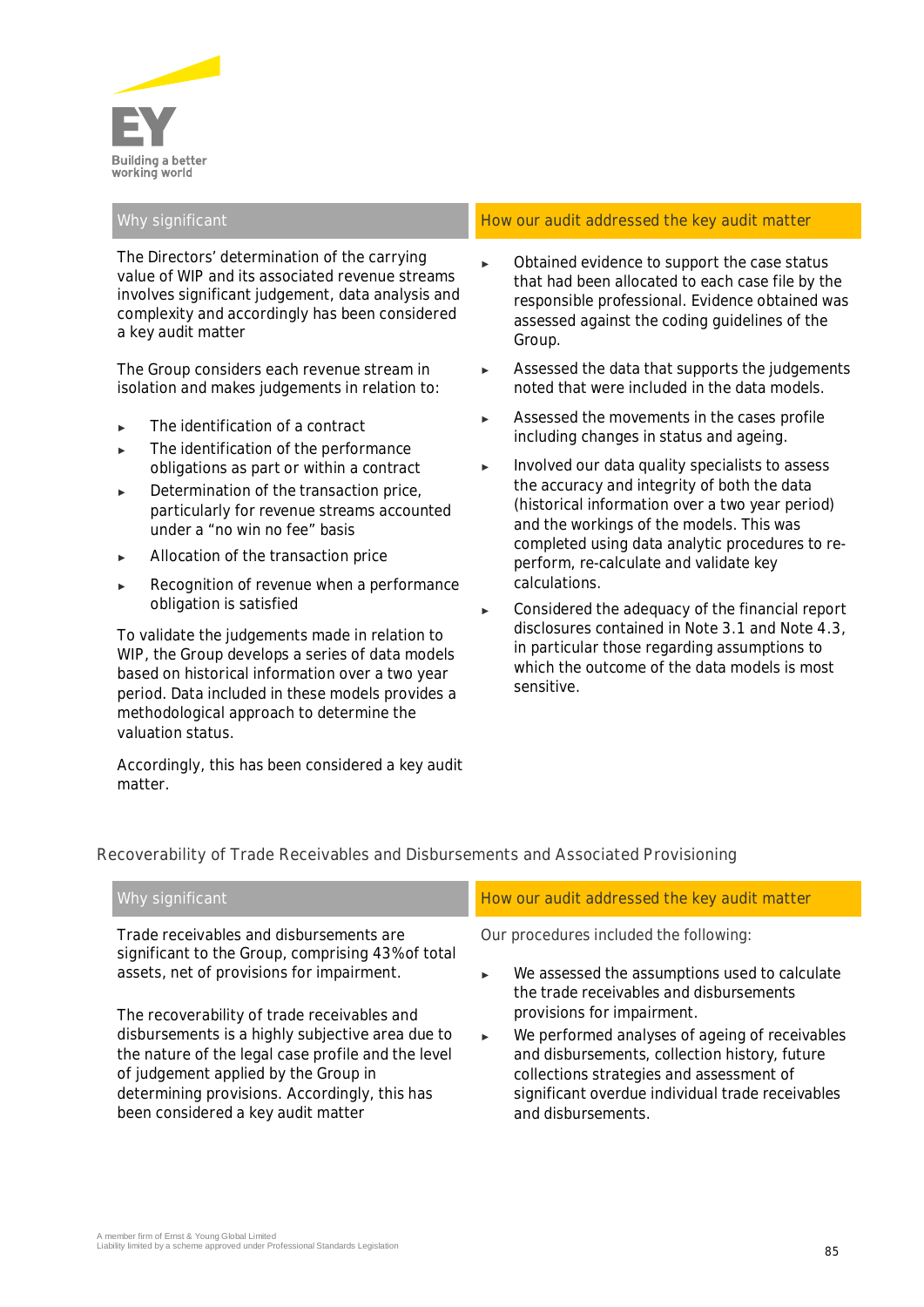

### **Litigation Matters and Subsequent Events**

The Group is and has been subject to a number of Shareholder Class Actions and other legal proceedings. These matters are detailed in Note 7.4, Note 7.5 and Note 8.1.

These matters are subject to a number of pending approvals and the settlement of the Class Action matters are a condition precedent of the proposed debt restructure as detailed in Note 8.1.

Accordingly, our consideration of these matters and the related disclosures was considered a key audit matter.

### **Why significant How our audit addressed the key audit matter**

Our procedures included the following:

- Obtained all proposed settlement and claim documentation in relation to the Class Action and other legal proceedings.
- Met with the Group's internal General Counsel in relation to the status of the legal proceedings.
- ► Considered the conditions noted in Note 7.4, Note 7.5 and Note 8.1 for factual accuracy.

Considered the adequacy of the financial report disclosures contained in Note 7.4, Note 7.5 and Note 8.1.

## Information Other than the Financial Report and Auditor's Report Thereon

The directors are responsible for the other information. The other information comprises the information included in the Company's 2017 Annual Report other than the financial report and our auditor's report thereon. We obtained the Directors' Report that is to be included in the Annual Report, prior to the date of this auditor's report, and we expect to obtain the remaining sections of the Annual Report after the date of this auditor's report.

Our opinion on the financial report does not cover the other information and we do not and will not express any form of assurance conclusion thereon.

In connection with our audit of the financial report, our responsibility is to read the other information and, in doing so, consider whether the other information is materially inconsistent with the financial report or our knowledge obtained in the audit or otherwise appears to be materially misstated.

If, based on the work we have performed on the other information obtained prior to the date of this auditor's report, we conclude that there is a material misstatement of this other information, we are required to report that fact. We have nothing to report in this regard.

## Responsibilities of the Directors for the Financial Report

The directors of the Company are responsible for the preparation of the financial report that gives a true and fair view in accordance with Australian Accounting Standards and the *Corporations Act 2001* and for such internal control as the directors determine is necessary to enable the preparation of the financial report that gives a true and fair view and is free from material misstatement, whether due to fraud or error.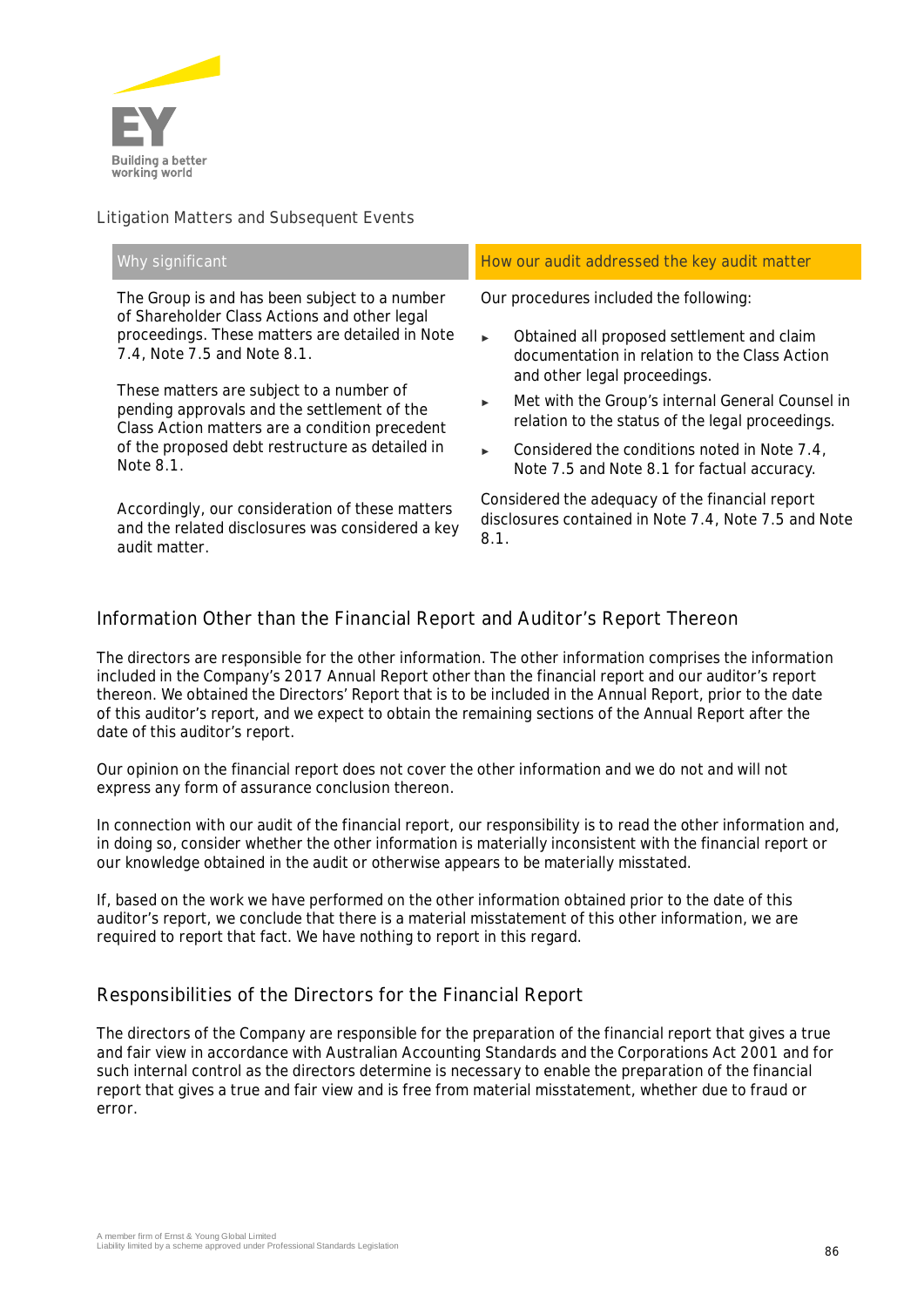

In preparing the financial report, the directors are responsible for assessing the Group's ability to continue as a going concern, disclosing, as applicable, matters relating to going concern and using the going concern basis of accounting unless the directors either intend to liquidate the Group or to cease operations, or have no realistic alternative but to do so.

# Auditor's Responsibilities for the Audit of the Financial Report

Our objectives are to obtain reasonable assurance about whether the financial report as a whole is free from material misstatement, whether due to fraud or error, and to issue an auditor's report that includes our opinion. Reasonable assurance is a high level of assurance, but is not a guarantee that an audit conducted in accordance with the Australian Auditing Standards will always detect a material misstatement when it exists. Misstatements can arise from fraud or error and are considered material if, individually or in the aggregate, they could reasonably be expected to influence the economic decisions of users taken on the basis of this financial report.

As part of an audit in accordance with the Australian Auditing Standards, we exercise professional judgment and maintain professional scepticism throughout the audit. We also:

- Identify and assess the risks of material misstatement of the financial report, whether due to fraud or error, design and perform audit procedures responsive to those risks, and obtain audit evidence that is sufficient and appropriate to provide a basis for our opinion. The risk of not detecting a material misstatement resulting from fraud is higher than for one resulting from error, as fraud may involve collusion, forgery, intentional omissions, misrepresentations, or the override of internal control.
- Obtain an understanding of internal control relevant to the audit in order to design audit procedures that are appropriate in the circumstances, but not for the purpose of expressing an opinion on the effectiveness of the Group's internal control.
- Evaluate the appropriateness of accounting policies used and the reasonableness of accounting estimates and related disclosures made by the directors.
- Conclude on the appropriateness of the directors' use of the going concern basis of accounting and, based on the audit evidence obtained, whether a material uncertainty exists related to events or conditions that may cast significant doubt on the Group's ability to continue as a going concern. If we conclude that a material uncertainty exists, we are required to draw attention in our auditor's report to the related disclosures in the financial report or, if such disclosures are inadequate, to modify our opinion. Our conclusions are based on the audit evidence obtained up to the date of our auditor's report. However, future events or conditions may cause the Group to cease to continue as a going concern.
- Evaluate the overall presentation, structure and content of the financial report, including the disclosures, and whether the financial report represents the underlying transactions and events in a manner that achieves fair presentation.
- Obtain sufficient appropriate audit evidence regarding the financial information of the entities or business activities within the Group to express an opinion on the financial report. We are responsible for the direction, supervision and performance of the Group audit. We remain solely responsible for our audit opinion.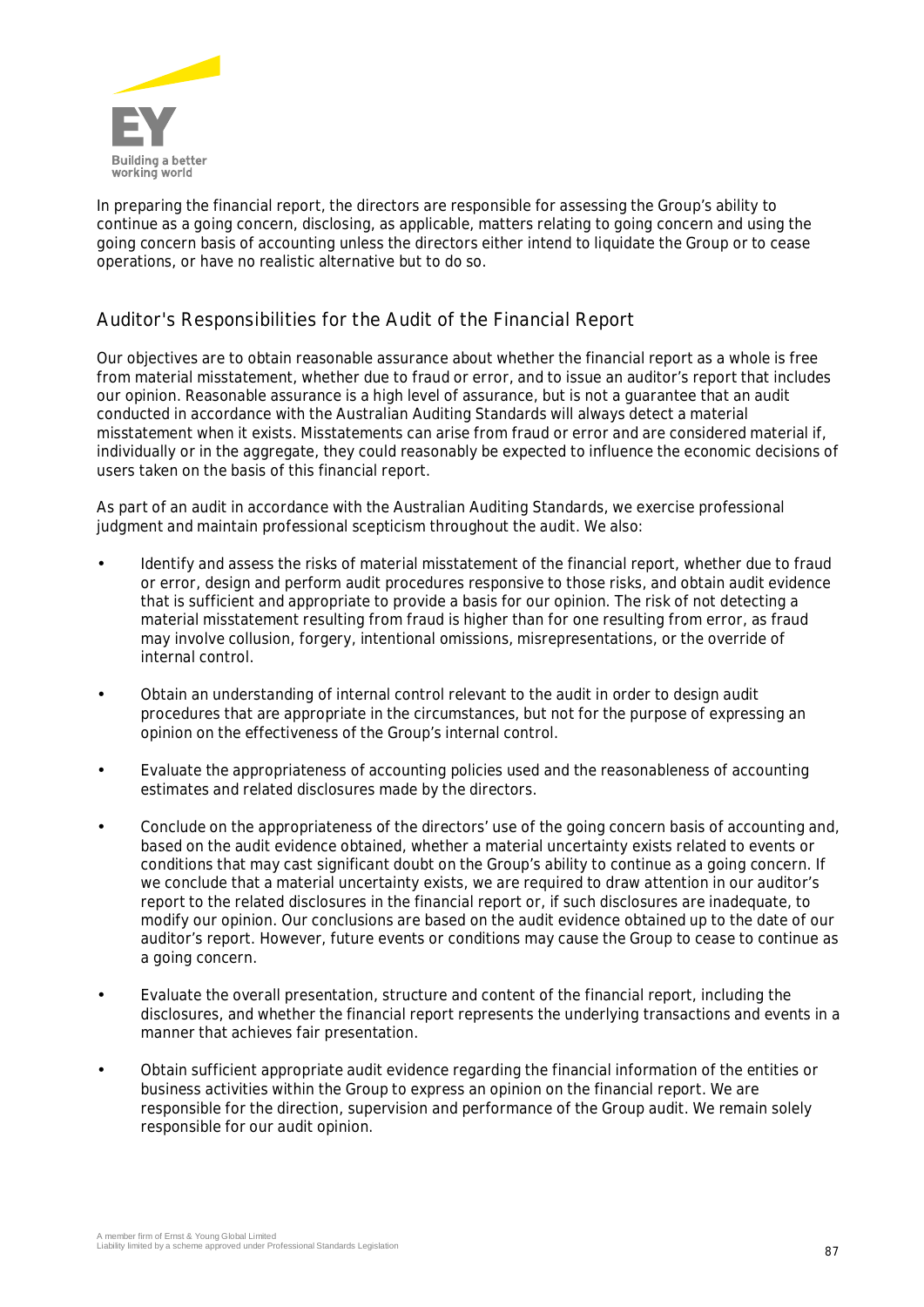

We communicate with the directors regarding, among other matters, the planned scope and timing of the audit and significant audit findings, including any significant deficiencies in internal control that we identify during our audit.

We also provide the directors with a statement that we have complied with relevant ethical requirements regarding independence, and to communicate with them all relationships and other matters that may reasonably be thought to bear on our independence, and where applicable, related safeguards.

From the matters communicated to the directors, we determine those matters that were of most significance in the audit of the financial report of the current year and are therefore the key audit matters. We describe these matters in our auditor's report unless law or regulation precludes public disclosure about the matter or when, in extremely rare circumstances, we determine that a matter should not be communicated in our report because the adverse consequences of doing so would reasonably be expected to outweigh the public interest benefits of such communication.

# Report on the Audit of the Remuneration Report

# Opinion on the Remuneration Report

We have audited the Remuneration Report included in pages 18 to 35 of the directors' report for the year ended 30 June 2017.

In our opinion, the Remuneration Report of Slater and Gordon Limited for the year ended 30 June 2017, complies with section 300A of the *Corporations Act 2001.*

## **Responsibilities**

The directors of the Company are responsible for the preparation and presentation of the Remuneration Report in accordance with section 300A of the *Corporations Act 2001*. Our responsibility is to express an opinion on the Remuneration Report, based on our audit conducted in accordance with Australian Auditing Standards.

 $E4 + 70y$ 

Ernst & Young

Christopher George Partner Melbourne 31 August 2017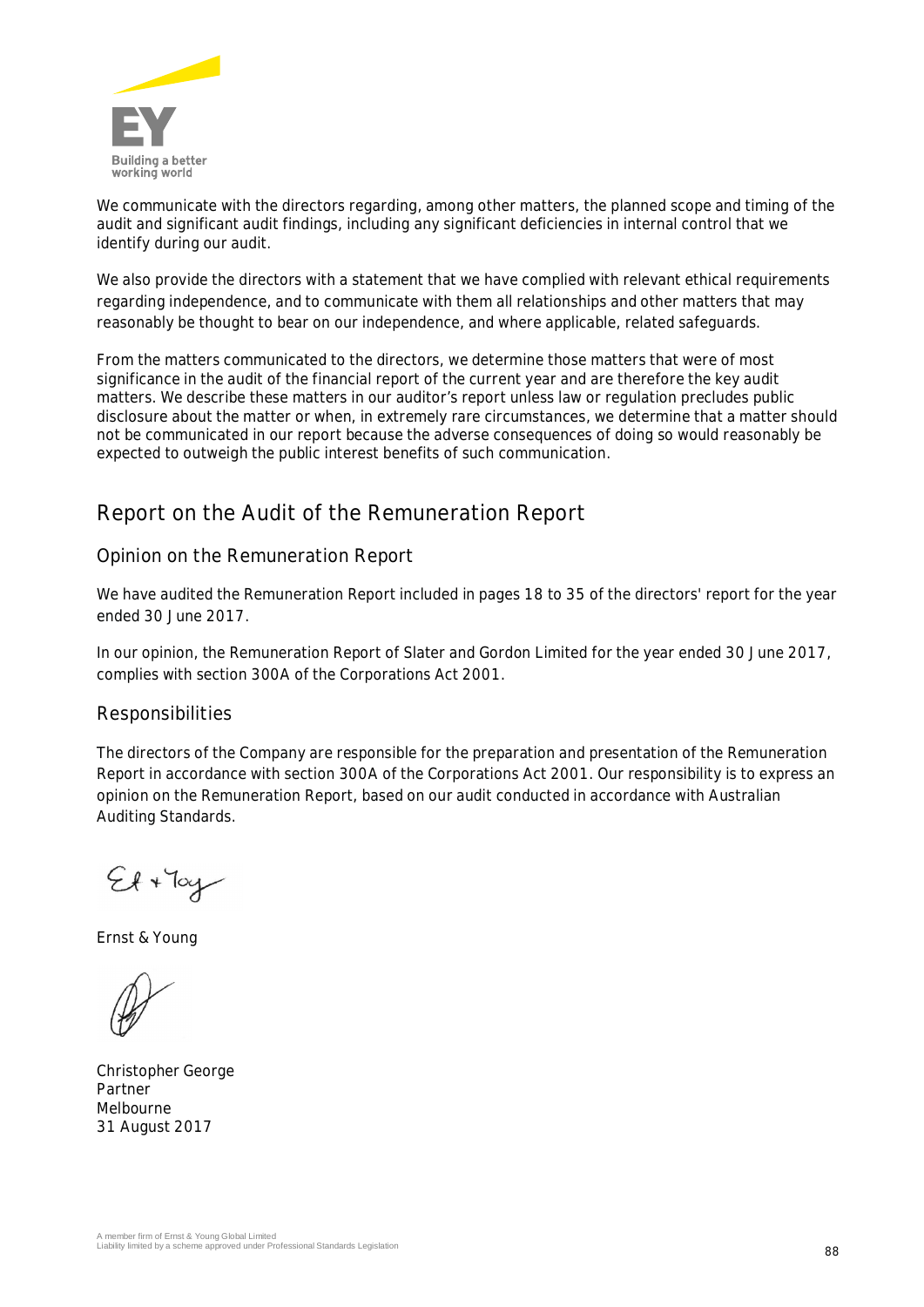# **Additional ASX Information**

In accordance with the Australian Stock Exchange Limited Listing Rules, the Directors provide the following information as at 31 August 2017.

(a). Distribution of shareholders and option holders.

| <b>Holding</b> |            | <b>Number of Ordinary Shareholders</b> | <b>Performance Rights</b> |
|----------------|------------|----------------------------------------|---------------------------|
|                | $-1,000$   | 4,011                                  | $\overline{\phantom{a}}$  |
| 1,001          | $-5,000$   | 6,288                                  | 14                        |
| 5,001          | $-10,000$  | 2,651                                  | 17                        |
| 10,001         | $-100,000$ | 3,695                                  | 19                        |
| 100,001        | - Over     | 513                                    | $\overline{\phantom{a}}$  |
|                |            | 17,158                                 | 50                        |

There are 10,950 shareholders holding less than a marketable parcel of 6,173 shares each (i.e. less than \$500 per parcel of shares).

#### (b). Twenty largest shareholders

|                | <b>Shareholder</b>                                                                 | <b>Number of</b><br><b>Shares held</b> | $\%$<br><b>Held</b> |
|----------------|------------------------------------------------------------------------------------|----------------------------------------|---------------------|
| 1              | CITICORP NOMINEES PTY LIMITED                                                      | 7,138,314                              | 2.06                |
| $\overline{2}$ | <b>MR ANDREW GRECH</b>                                                             | 6,383,238                              | 1.84                |
| 3              | HSBC CUSTODY NOMINEES (AUSTRALIA) LIMITED                                          | 5,681,219                              | 1.64                |
| 4              | <b>MR KEN FOWLIE</b>                                                               | 5,096,221                              | 1.47                |
| 5              | JBWERE (NZ) NOMINEES LIMITED <43941 A/C>                                           | 4,297,564                              | 1.24                |
| 6              | <b>MR HAYDEN STEPHENS</b>                                                          | 4,255,115                              | 1.23                |
| $\overline{7}$ | J P MORGAN NOMINEES AUSTRALIA LIMITED                                              | 4,239,548                              | 1.22                |
| 8              | <b>COMSEC NOMINEES PTY LIMITED</b>                                                 | 3,937,049                              | 1.13                |
| 9              | BNP PARIBAS NOMINEES PTY LTD <ib au="" drp="" noms="" retailclient=""></ib>        | 3,684,700                              | 1.06                |
| 10             | <b>MR PENG REN</b>                                                                 | 2,800,000                              | 0.81                |
| 11             | <b>BNP PARIBAS NOMS PTY LTD <drp></drp></b>                                        | 2,314,181                              | 0.67                |
| 12             | MR JAKE JOHN RUTTEN + MRS DINAH ANN RUTTEN <jake rutten<br="">SUPER A/C&gt;</jake> | 1,610,000                              | 0.46                |
| 13             | <b>MR DANIEL WONG</b>                                                              | 1,590,050                              | 0.46                |
| 14             | MR MING CHENG + MS LEI SONG                                                        | 1,480,000                              | 0.43                |
| 15             | DEANSGATE 123 LLP                                                                  | 1,411,864                              | 0.41                |
| 16             | <b>MR PETER JOHN KLASEN</b>                                                        | 1,318,000                              | 0.38                |
| 17             | THEOFAM NOMINEES PTY LTD <theofam a="" c=""></theofam>                             | 1,250,000                              | 0.36                |
| 18             | NATIONAL NOMINEES LIMITED <db a="" c=""></db>                                      | 1,195,024                              | 0.34                |
| 19             | <b>MR HAN ZHONG</b>                                                                | 1,125,111                              | 0.32                |
| 20             | <b>MR HARRY HATCH</b>                                                              | 1,118,888                              | 0.32                |
|                |                                                                                    | 61,926,086                             | 17.85               |

#### (c). Substantial Shareholders

(d). A substantial shareholder is one who has a relevant interest in 5 per cent or more of the total issued shares in the Company. Following are the substantial shareholders in the Company based on notifications provided to the Company under the Corporations Act 2001:

| <b>Shareholder</b> | <b>Number</b> | <b>Ordinary Shares</b>   |
|--------------------|---------------|--------------------------|
| None               | -             | $\overline{\phantom{0}}$ |

\* Percentage of shares held based on total issued capital of the Company at the time a substantial shareholder notice was provided to the Company.

(e). Voting Rights

All issued ordinary shares carry one vote per share.

VCR shares and performance rights do not carry any voting rights.